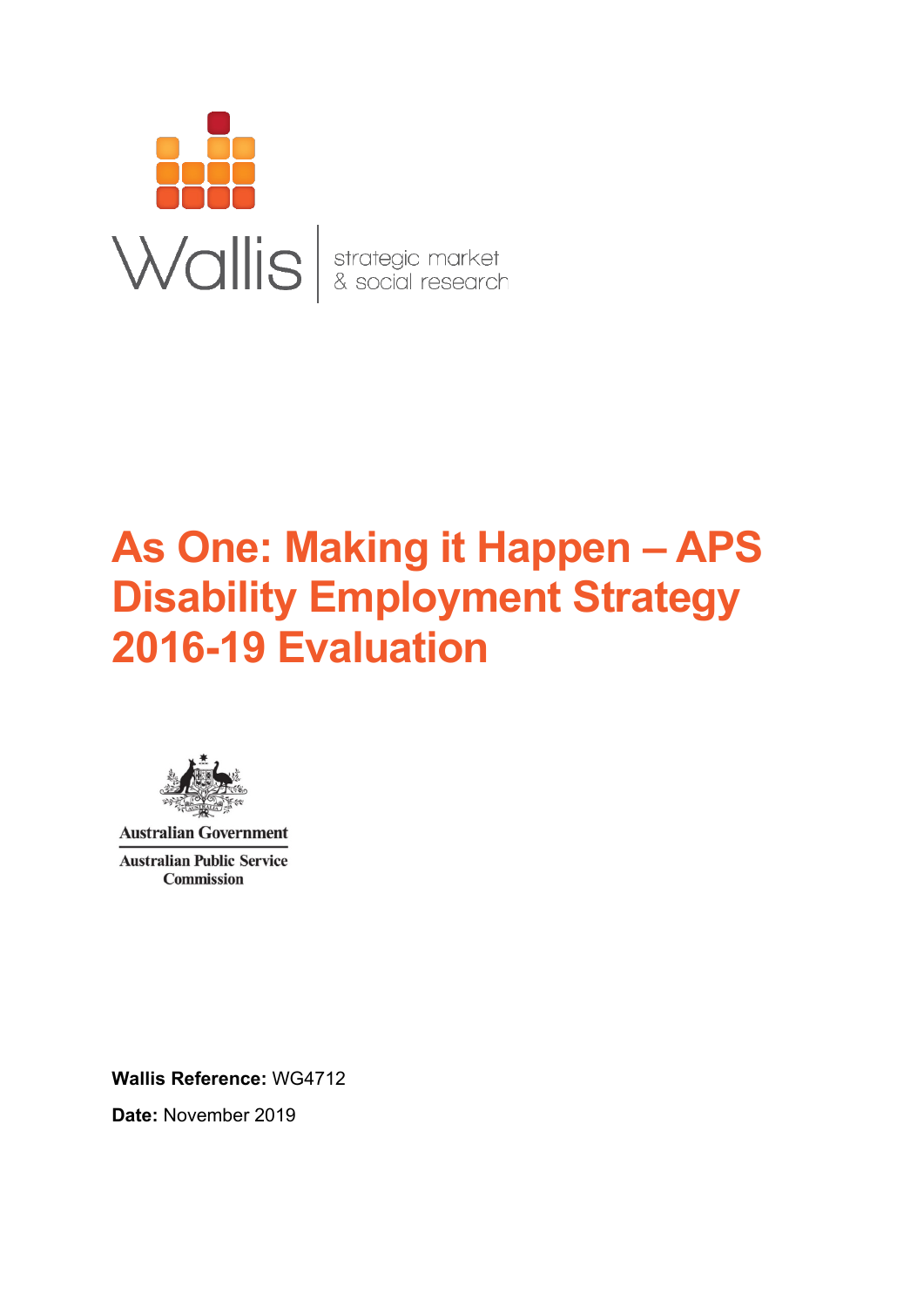#### **Report prepared for:**

Australian Public Service Commission

Wallis Market and Social Research achieved accreditation to the International Standard ISO20252 in September 2007. The Company is committed to maintaining administrative and operational procedures which comply with these accreditation requirements and to improving its performance in all aspects of the service it delivers to its customers.

Wallis is an active participant in the market research industry, with senior staff making significant contributions to the Australian Market and Social Research Society (AMSRS) and the Association of Market and Social Research Organisations (AMSRO). As such we actively pursue the ethical objectives of the industry.

In addition to having attained the highest Industry accreditation, Wallis also participates in the Australian Achiever Awards, which recognises the customer service excellence of Australian companies. The Company has been awarded a high commendation every year since the inception of these awards in 1999.

Wallis is an acknowledged leader in data protection and privacy. Our systems are OWASP certified and we are Privacy Awareness Week partners – committed to sharing our knowledge with others.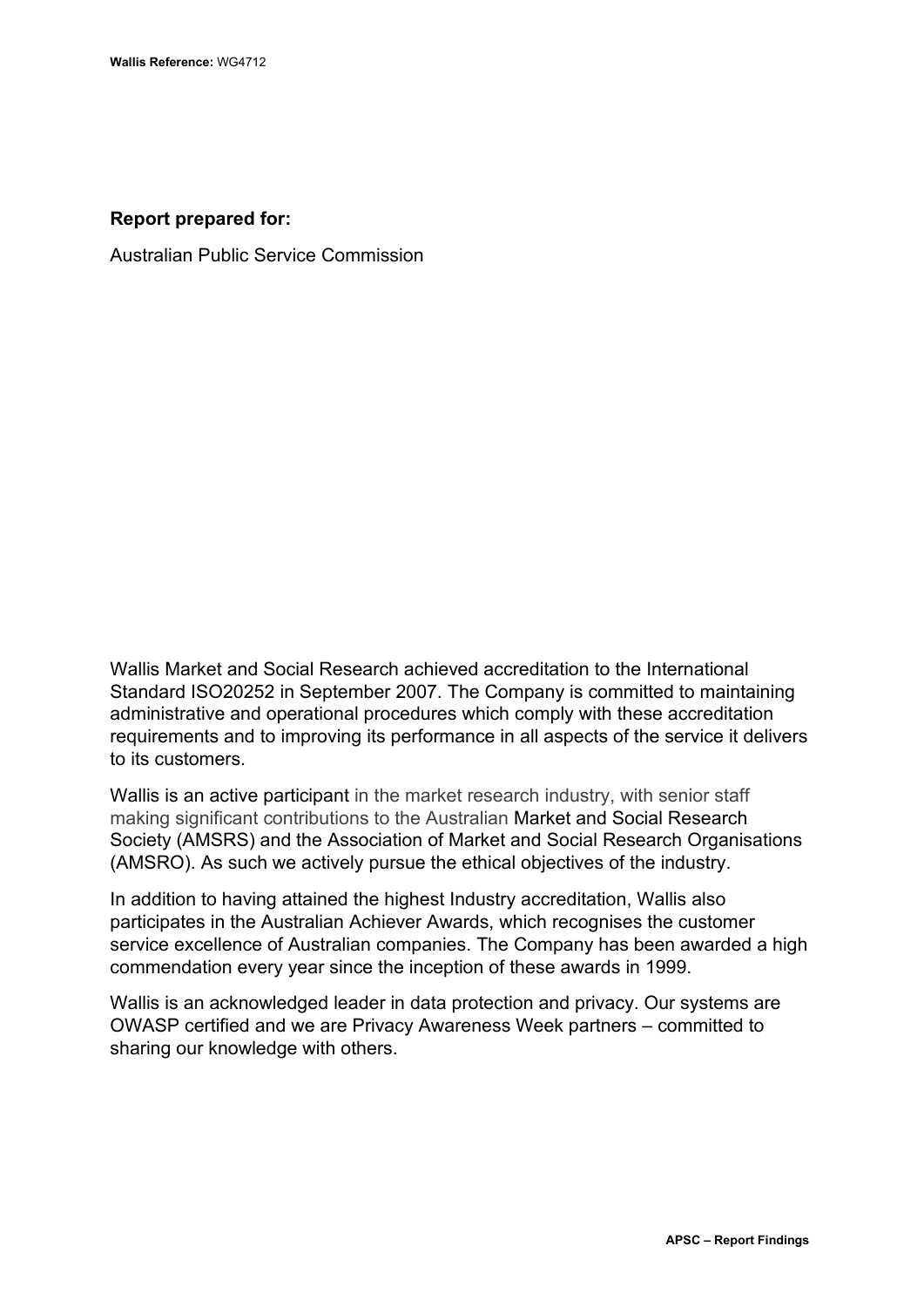# **Table of Contents**

| 1            |     |                                                                             |    |  |
|--------------|-----|-----------------------------------------------------------------------------|----|--|
|              | 1.1 |                                                                             |    |  |
|              | 1.2 |                                                                             |    |  |
|              | 1.3 |                                                                             |    |  |
| $\mathbf{2}$ |     |                                                                             |    |  |
|              | 2.1 |                                                                             |    |  |
|              | 2.2 |                                                                             |    |  |
|              | 2.3 |                                                                             |    |  |
|              | 2.4 |                                                                             |    |  |
| 3            |     |                                                                             |    |  |
|              | 3.1 | Expand the range of employment opportunities for people with disability 8   |    |  |
|              | 3.2 | Invest in developing the capability of employees with disability 17         |    |  |
|              | 3.3 | Increase the representation of employees with disability in senior roles 32 |    |  |
|              | 3.4 |                                                                             |    |  |
|              | 3.5 |                                                                             |    |  |
|              |     |                                                                             |    |  |
| 4            |     |                                                                             |    |  |
| 5            |     |                                                                             |    |  |
|              | 5.1 | Expand the range of employment opportunities for people with disability 52  |    |  |
|              | 5.2 | Invest in developing the capability of employees with disability 56         |    |  |
|              | 5.3 | Increase the representation of employees with disability in senior roles 62 |    |  |
|              | 5.4 |                                                                             |    |  |
|              | 5.5 | Other findings not applicable to Action Areas.                              | 68 |  |
| 6            |     |                                                                             |    |  |
|              | 6.1 | Expand the range of employment opportunities for people with disability 71  |    |  |
|              | 6.2 | Invest in developing the capability of employees with disability 71         |    |  |
|              | 6.3 | Increase the representation of employees with disability in senior roles 72 |    |  |
|              | 6.4 |                                                                             |    |  |
| 7            |     |                                                                             |    |  |
|              | 7.1 | Expand the range of employment opportunities for people with disability 73  |    |  |
|              | 7.2 | Invest in developing the capability of employees with disability 73         |    |  |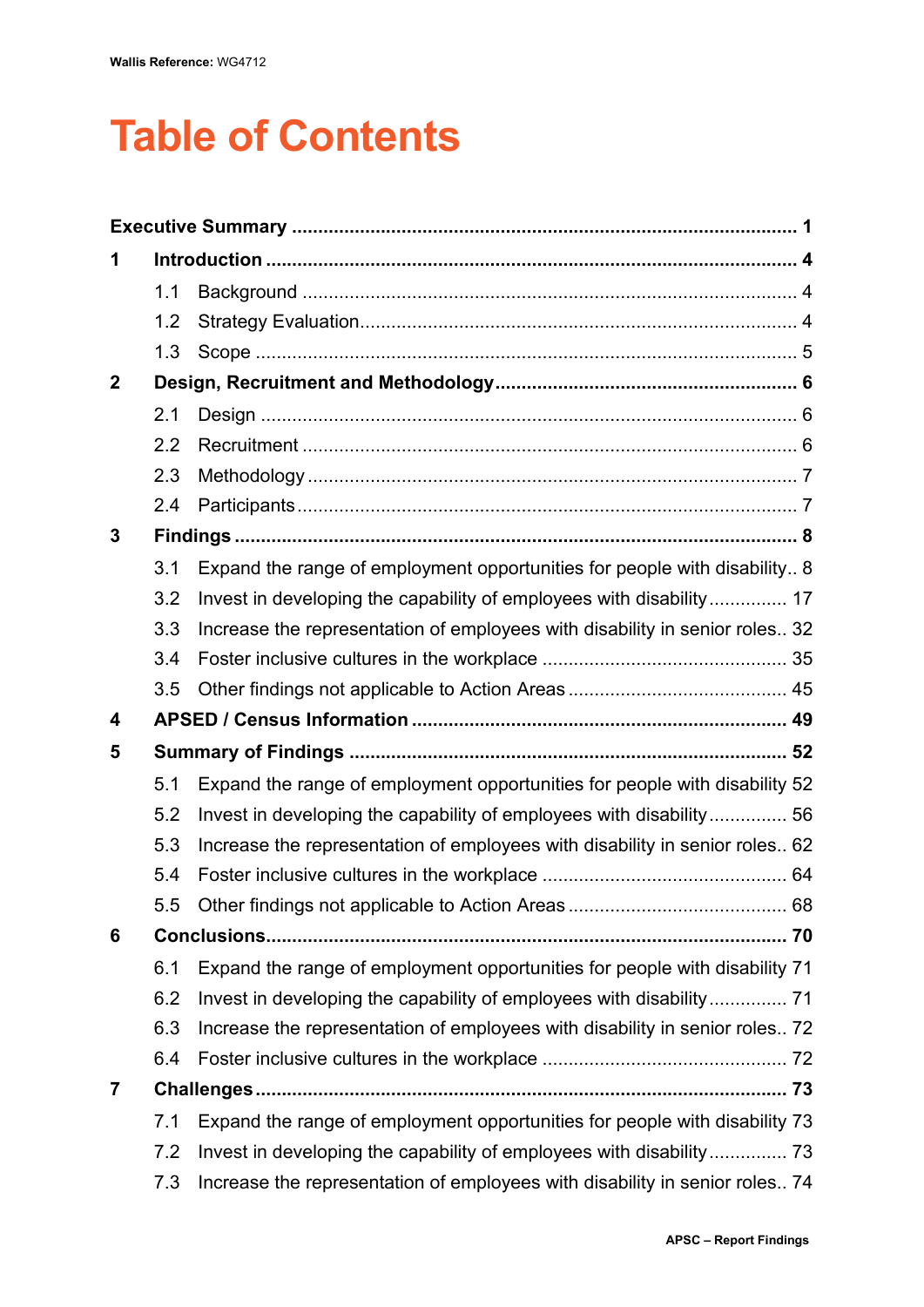# **List of Tables**

| Table 1 – APSED June 2019: Percentage of employees in APS (all staff) by diversity                                                                          | 49 |
|-------------------------------------------------------------------------------------------------------------------------------------------------------------|----|
| Table 2 – APS Employee Census 2017, 2018 and 2019: Percentage of employees<br>with disability who have had their disability recorded in their HR records.50 |    |
| Table 3 – APS Employee Census 2019: Substantive classification level of APS                                                                                 |    |
| Table 4 – APSED June 2019: Percentage representation of employees in APS (all<br>staff) with declared disability by classification (2019)51                 |    |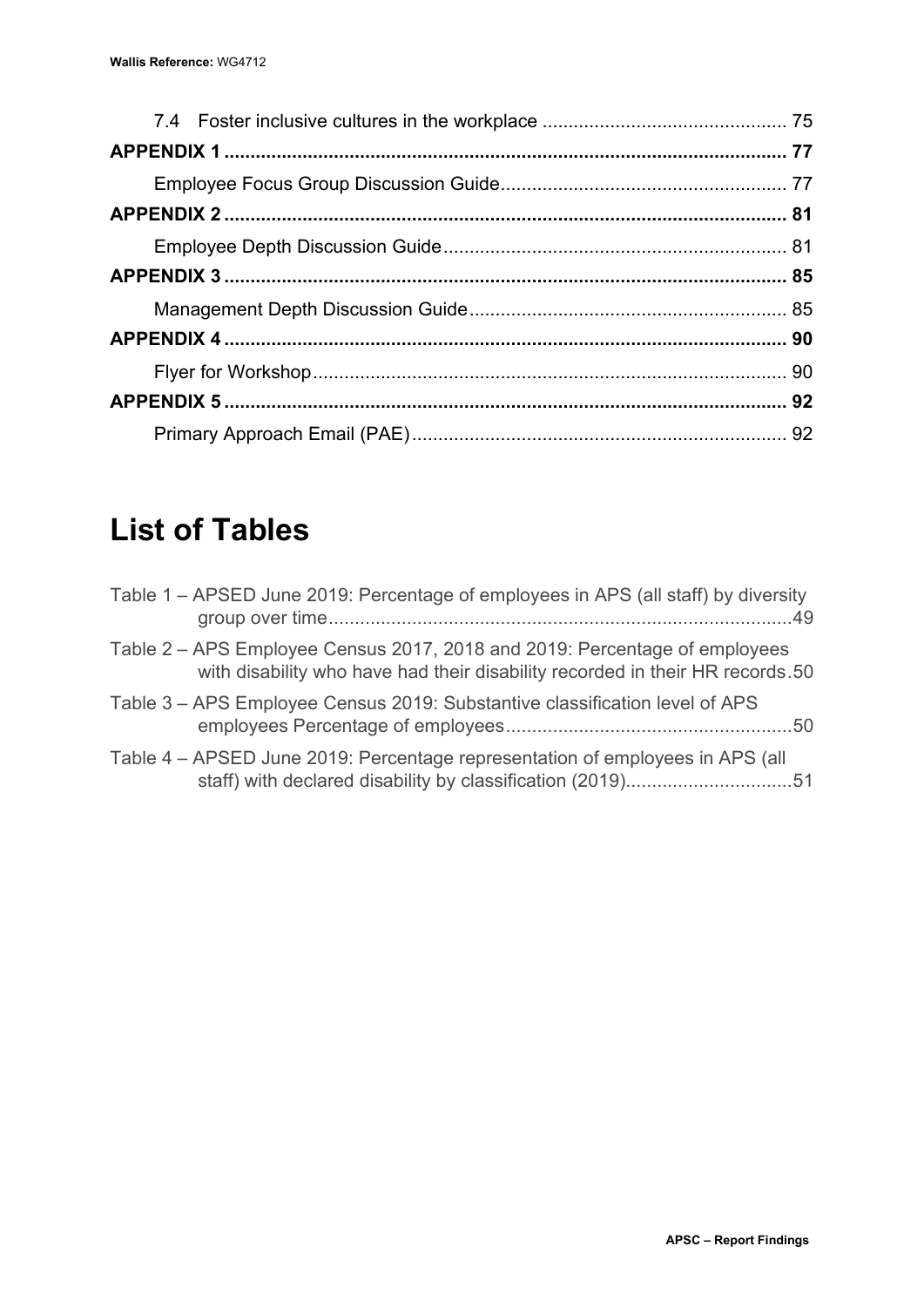### **A note to readers on the interpretation of Qualitative findings**

In the results which follow the reader is reminded that qualitative research seeks to develop insight and direction rather than provide absolute measures.

Given the sample sizes, the self-selection recruitment method adopted and the objectives of the study, it should be understood that qualitative research work is exploratory in nature.

There are no statistical degrees of confidence in qualitative findings and they are not necessarily representative of the broader population.

Qualitative findings should therefore be viewed as a frame of reference and indicative in nature.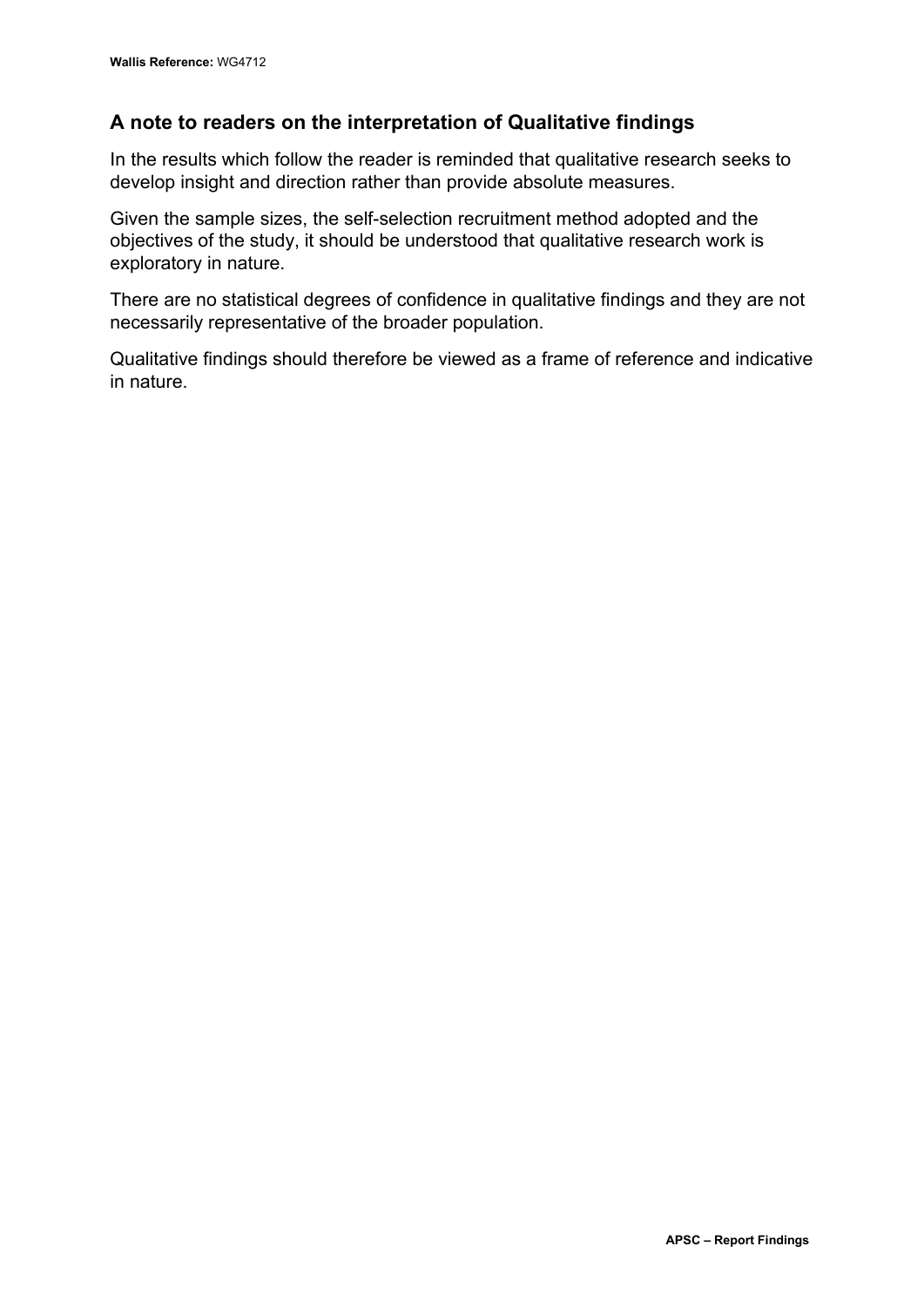# <span id="page-5-0"></span>**Executive Summary**

The Australian Public Service Commission (APSC) engaged Wallis Market and Social Research (Wallis) to evaluate the *As One: Making it Happen – APS Disability Employment Strategy 2016-19* (the Strategy) in October 2019. This report describes the findings and conclusions of the evaluation.

The four Action Areas of the Strategy were evaluated:

- A. Expand the range of employment opportunities for people with disability
- B. Invest in developing the capability of employees with disability
- C. Increase the representation of employees with disability in senior roles
- D. Foster inclusive cultures in the workplace

The outcomes of each action area were evaluated, where feasible, against four criteria:

- Progress
- Challenges in implementing the Strategy
- Identification of elements that are effective and sustainable
- Measurement of consistency of outcomes across categories of disability

The evaluation comprised:

- development of a program logic cooperatively with the APSC for the Strategy
- desk research of materials and data supplied by the APSC
- qualitative research

The qualitative research comprised:

- Two focus groups of APS staff who identified as having disability
- 12 interviews of APS staff who identified as having disability
- 6 interviews of APS staff who were managers of people with disability
- 5 interviews of HR Corporate staff
- 2 interviews of Disability Champions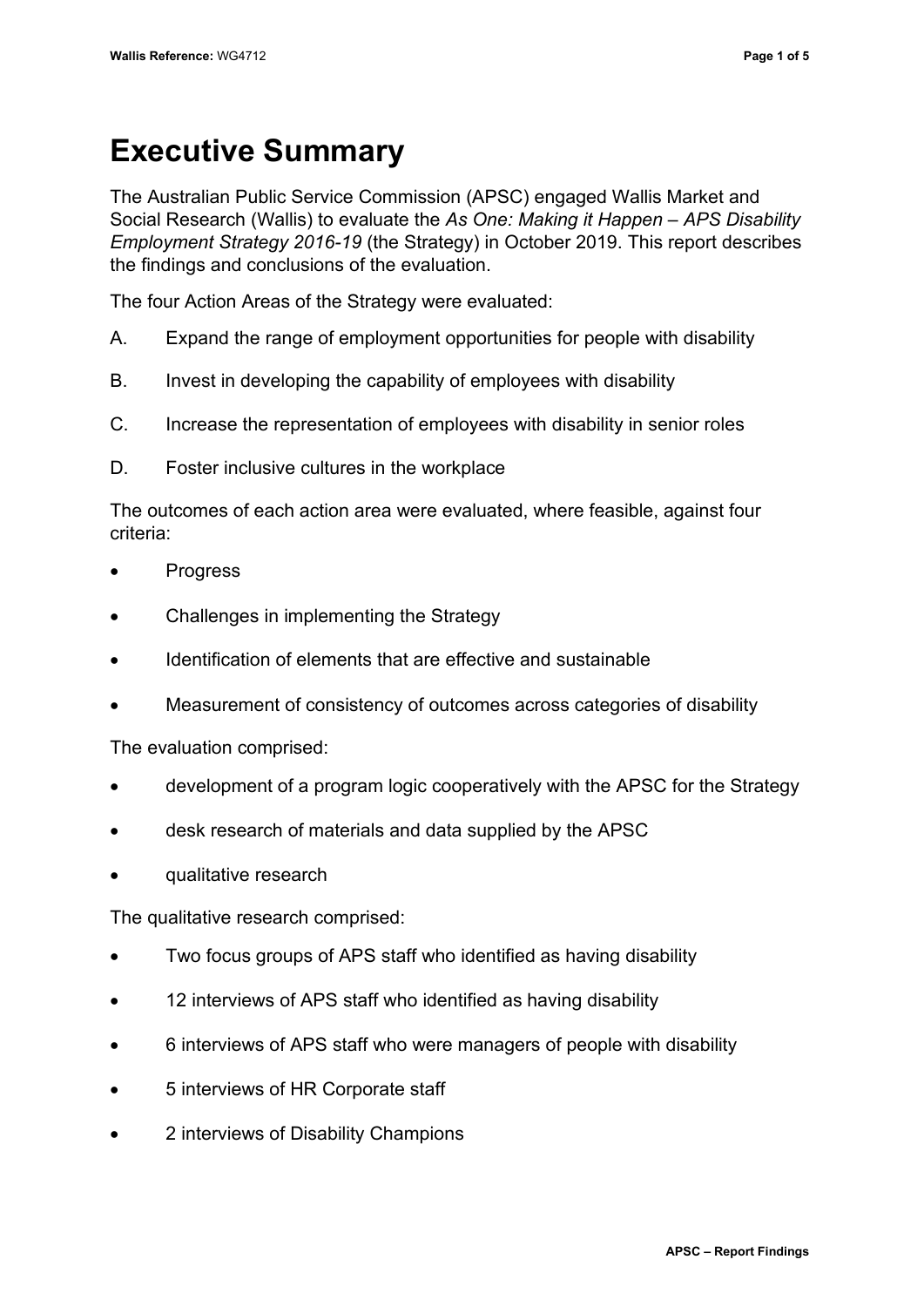Wallis and the APSC developed interviewer, focus group moderator guides and other collateral cooperatively. All interviews were conducted by phone while the focus groups were held in the offices of the APSC. Participants were advised that the research was confidential, and Wallis applied its protocol for interviewing vulnerable people. Participants were contacted by a range of means and they indicated that they would like to be involved in the research. Wallis then scheduled focus groups and interviews at convenient times between 31<sup>st</sup> October and 12<sup>th</sup> November 2019.

Because participants 'self-selected' for the research an important caveat applies to the findings; the research covered a small subset of all agencies in the Australian Public Service and judgement must be exercised in projecting the findings to the whole Strategy.

The conclusions for each Action Area arising from the evaluation are:

#### **1. Expand the range of employment opportunities for people with disability**

There is little evidence of an expansion in the range of employment opportunities for people with disability. This conclusion is supported by the following findings:

- There has been no change in the percentage of APS employees disclosing a disability in the last three years
- The percentage of staff with a declared disability declines consistently from APS 4 to EL level
- Many participants were unaware of the existence of affirmative measures disability
- Participants agreed that there is stigma associated with disability which reduces the number of staff who might apply for positions using the RecruitAbility scheme
- Some participants said there is a 'd-ceiling' similar in concept to the 'glass ceiling' associated with women in business
- Participants said that a person with disability might not seek promotion due to a concern that they may encounter a manager in a new role who is not empathetic or trained to support a person with disability
- Participants said that many managers are largely unaware of policies relating to workplace adjustments and flexible workplaces.

#### **2. Invest in developing the capability of employees with disability**

There has been progress in investing in developing the capability of employees with disability. This conclusion is supported by the following findings: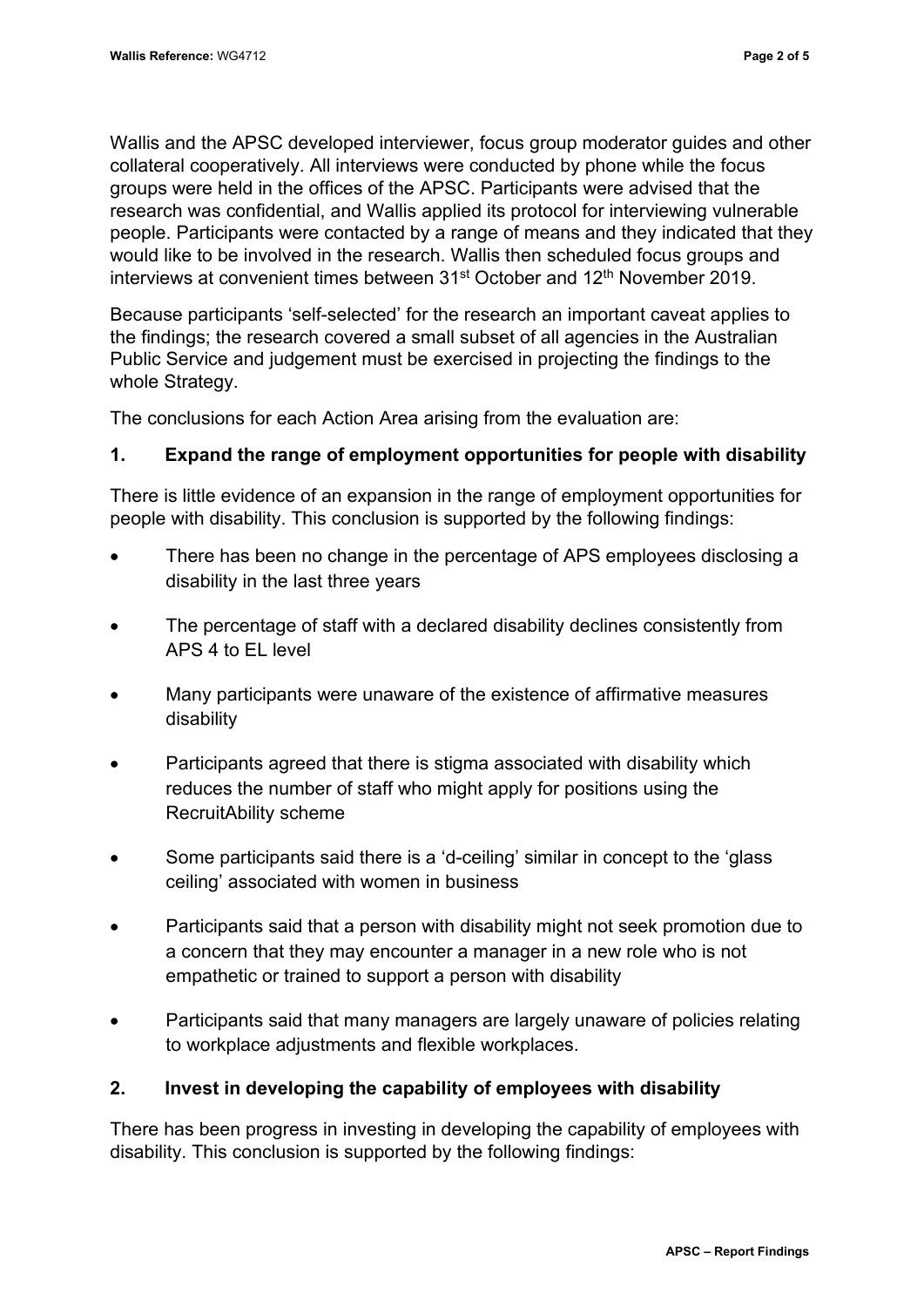- The concept of the workplace/reasonable adjustment passport has been developed and utilised, which reduces barriers for people with disability to change roles
- Partnering with JobAccess is providing transportable workplace adjustments
- Disability Champions and networks supporting disability have been established. These initiatives provide forums for people with disability to develop their capability
- Some agencies have introduced wide ranging initiatives to support people with disability.

#### **3. Increase the representation of employees with disability in senior roles**

There is no evidence that there has been an increase in representation of employees with disability in senior roles. The conclusion is supported by the following findings:

- There was no evidence that career development programs have been designed specifically for people with disability
- There was no evidence that programs have been developed to attract people with disability into senior roles
- Some participants said that there was a perception that people with disability are unsuited for senior roles
- Participants said that RecruitAbility was often not offered for advertised senior roles.

#### **4. Foster inclusive cultures in the workplace**

There has been very little progress in fostering inclusive cultures in the workplace. This conclusion is supported by the following findings:

- Most participants said that there had been little or no substantive change in outlooks for people with disability over the last three years
- Most participants said that they would prefer not to disclose their disability because of stigma, reduced promotion opportunities or not wanting to appear as different. This finding is supported by the recognised difference between the percentage of people who disclose disability in the APS Employee Census and the percentage of people who record a disability on their HR record.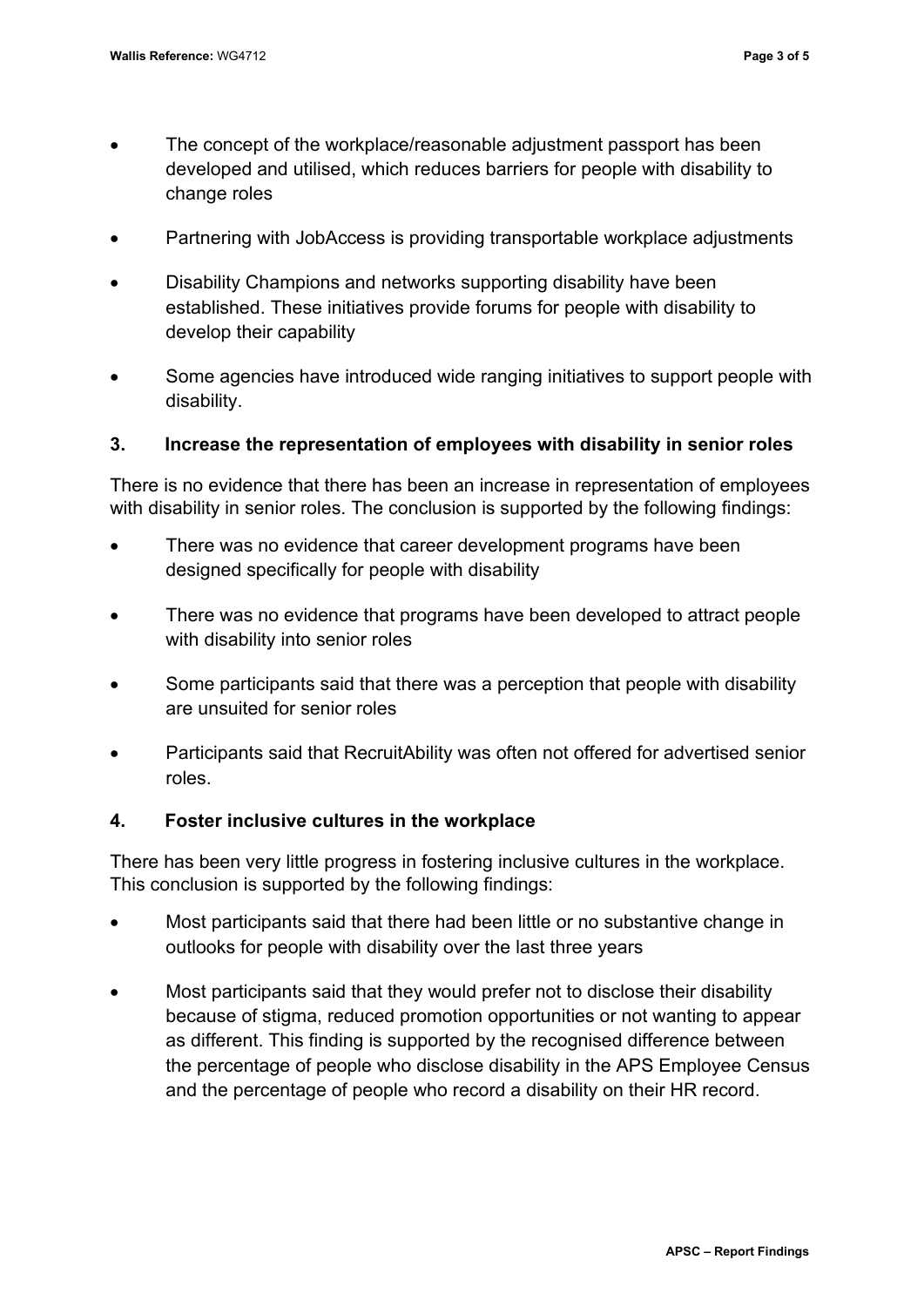# <span id="page-8-0"></span>**1 Introduction**

# <span id="page-8-1"></span>**1.1 Background**

The *As One: Making it Happen – APS Disability Employment Strategy 2016-19 Strategy* (the Strategy) was published in 2016. It set the agenda for change in the Australian Public Service (APS) to improve employment opportunities for people with disability.

The goal of the Strategy was to increase representation of employees with disability across the APS, including Indigenous people with disability. To achieve this goal, it was recognised that people with disability needed to be offered multiple pathways into the APS and existing employees with disability needed better career opportunities.

The Strategy provides a roadmap for improving representation of people with disability within the APS.

APS departments and agencies have been responsible for improving representation of people with disability within their workforces. Employees within the agencies have an obligation to engage with, and contribute to, initiatives that support employment of people with disability in the APS. The initiatives also require agencies to support employees with disability.

APS departments and agencies have been required to implement feasible plans to deliver results across four key Action Areas:

- Expand the range of employment opportunities for people with disability
- Invest in developing the capability of employees with disability
- Increase the representation of employees with disability in senior roles
- Foster inclusive cultures in the workplace.

## <span id="page-8-2"></span>**1.2 Strategy Evaluation**

#### **1.2.1 Key stakeholders**

#### **APSC Stakeholders**

APS Commissioner

APSC Diversity & Inclusion Policy

APSC Strategic Policy and Research Group

#### **Networks**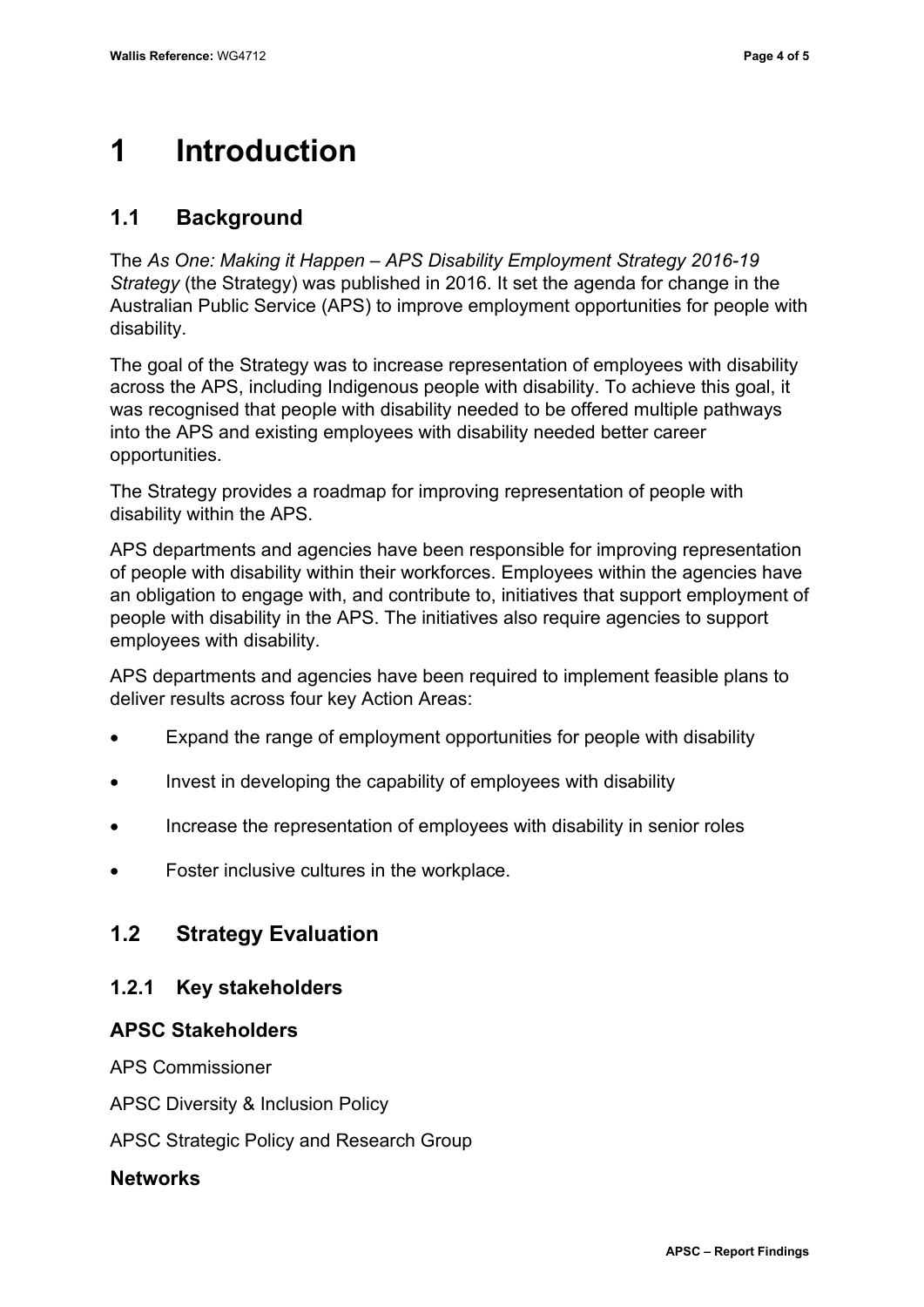APS Disability Champions Network

Disability & Carers Networks (individual agency level)

#### **Initiative owners**

RecruitAbility – APSC is the initiative owner

BuyAbility – DSS is the initiative owner

#### **APS Staff**

Agency HR/Corporate functions

APS Managers

APS staff with disability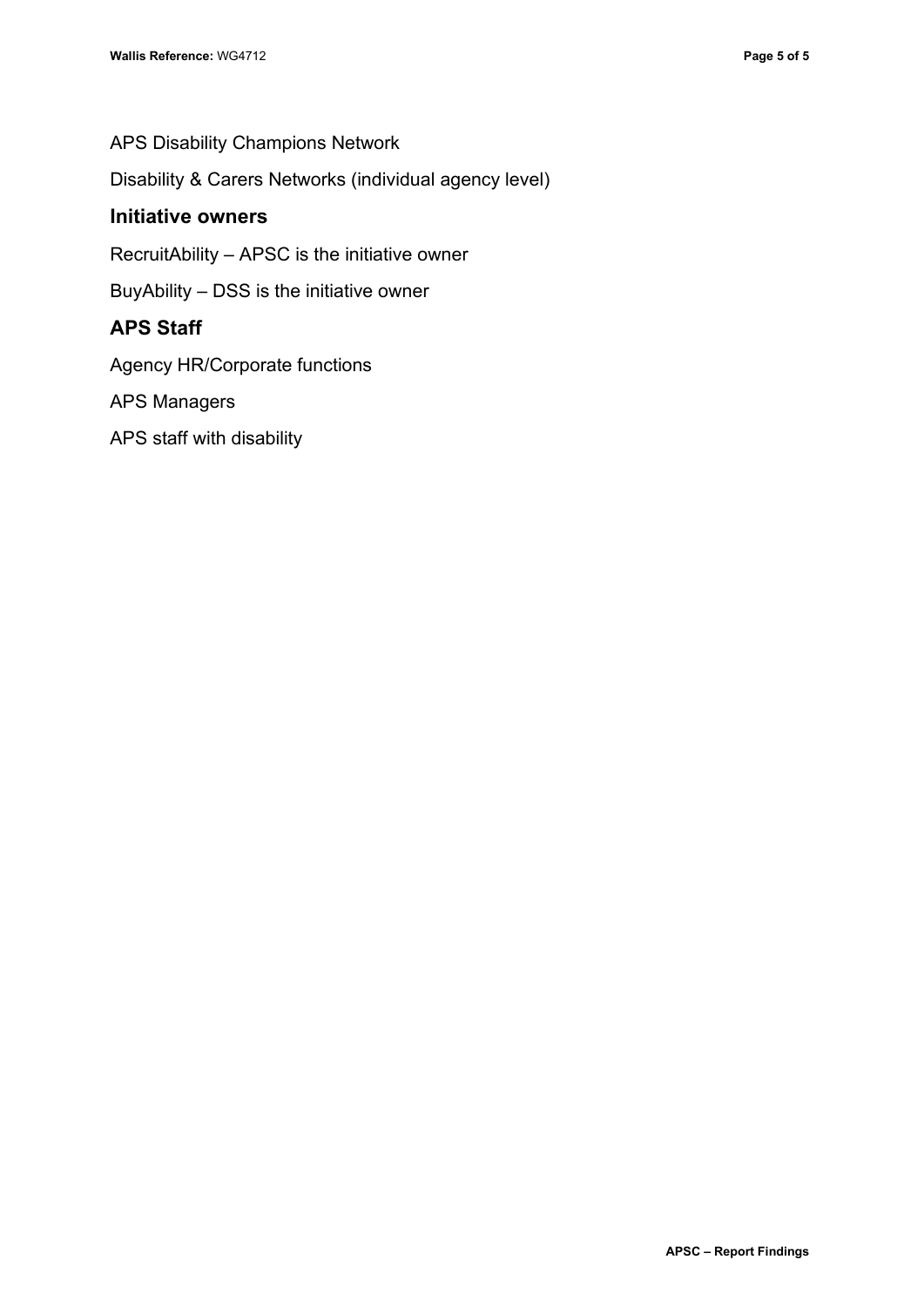#### **1.2.2 Program logic model**

The Program Logic Model was developed in cooperation with the APSC. It summarises Wallis' understanding of the Strategy.

#### **Inputs (APSC Inputs)**

- Decentralised system with APSC providing strategy and advice
	- Staffing
	- No funding for the strategy
	- MoUs with agencies to fund certain activities
	- Reasonable adjustments
- Data Resource
	- **Collection**
	- Analysis
	- HR systems
	- Agency Survey
	- Employee Census
- Commissioners' Directions
	- Affirmative measures

#### **Activities (APSC Activities)**

- **Resources** 
	- Creates recruitment guides and fact sheets
- Facilitation and participation of Networks
	- APS Disability champion network Secretariat
	- Participation in small agency forum
- **Awareness** 
	- Post accessibility requirements on website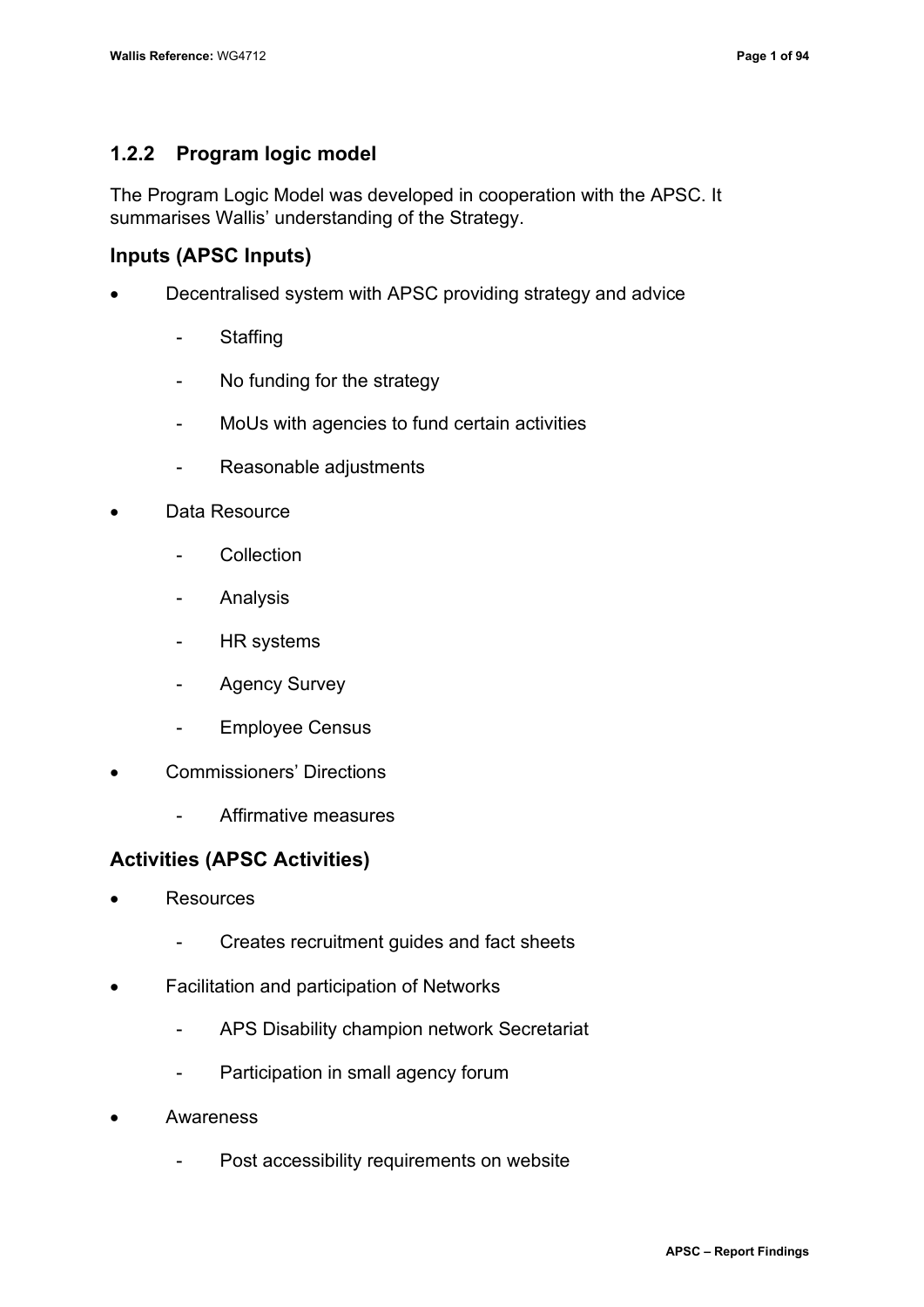- Review plans/policies
	- Review policy on HR for disability in APS
	- Review agency plans
	- Review data collection to support the agencies better
- Pilot Programs
	- GradAccess
	- NextStep

#### **Outputs (Agencies activities and what APSC activities generate)**

Note that APSC has no comprehensive oversight of agency level activities to implement the strategy

Commitment statements by agencies

- Programs
	- Dandelion program
	- 10:10
	- Internship program for those with disabilities
	- Agencies run their own recruitment drives
	- Career Support Networks
	- Mental Health Capability Pilot
	- RecruitAbility
	- BuyAbility
- APSC Outputs
	- Expanded Affirmative Measures
	- Disability Champions Network materials (website, minutes, records of requests for information)
	- Recruitment guides and fact sheets
	- Policies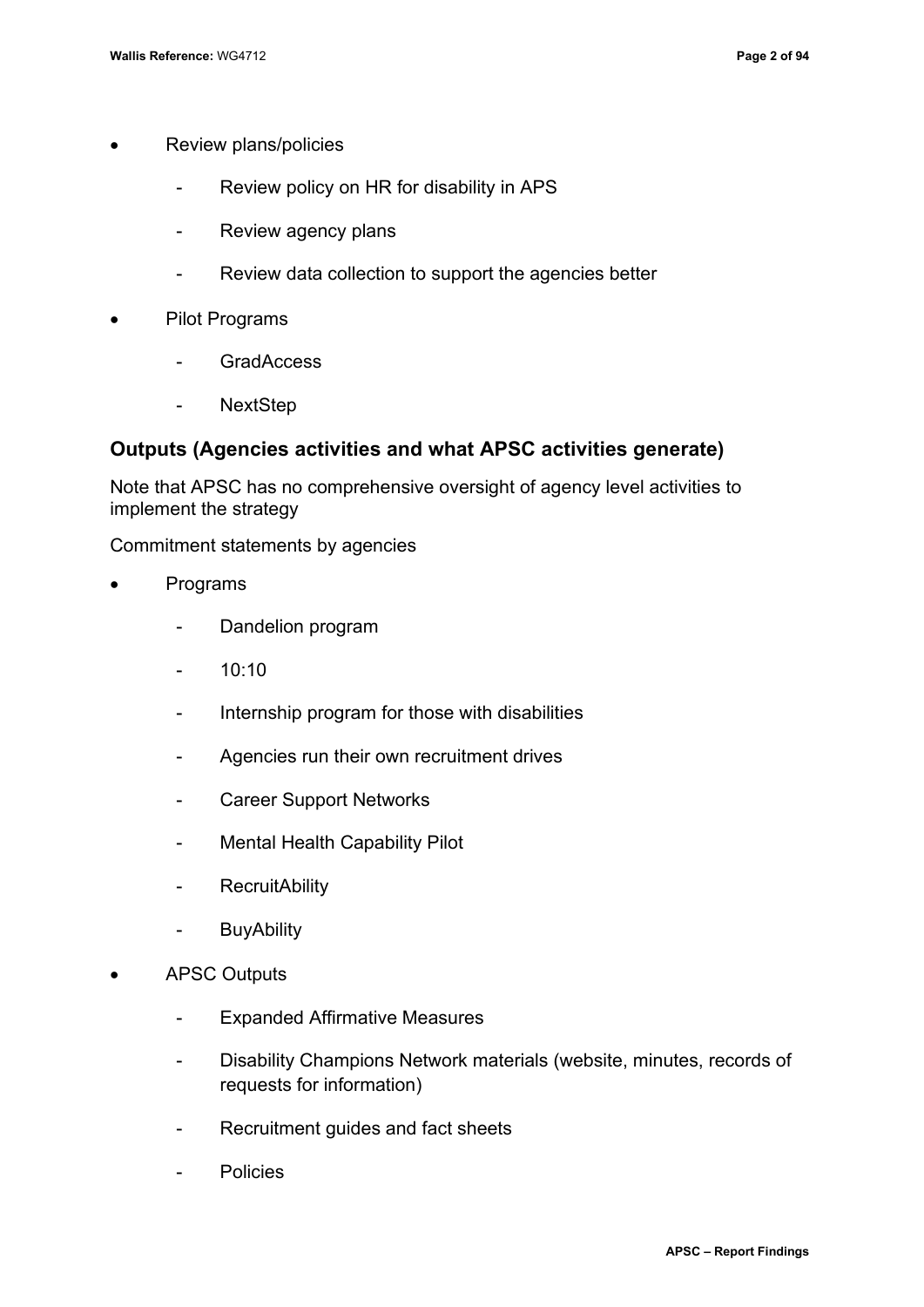- Expanded coverage of disability in the State of the Service report
- Guidance relating to Disability Passports

#### **Short-term Outcomes (end 2019)**

- Awareness & Engagement
	- Increase in the number of requests for support
	- Increase in the reach of networks and forums
	- Stronger partnerships with external organisations
- Expand the range of employment opportunities for people with disability
	- Apply the RecruitAbility\* scheme to a broad range of vacancies, including graduate programs and Senior Executive Service roles, to maximise opportunities for people with disability.
	- Expand pathways into APS employment, including through the use of disability affirmative measures in the Australian Public Service Commissioner's Directions 2013 and the use of internships.
	- Ensure recruitment and selection teams are disability aware and confident.
	- Partner with disability employment service providers, universities and disability peak bodies to promote awareness of the range of jobs in the APS and to reach more job seekers with disability.
	- Promote government procurement from businesses that employ people with disability
- Invest in developing the capability of employees with disability
	- Make the workplace accessible
	- Make workplace adjustments where required, including job design and flexible work arrangements, to maximise productivity.
	- Implement adjustments-including assistive technology-quickly to enable productivity.
	- Provide support for managers and colleagues of people with disability. For example, increase managers' uptake of Mental Health First Aid training and disability awareness training.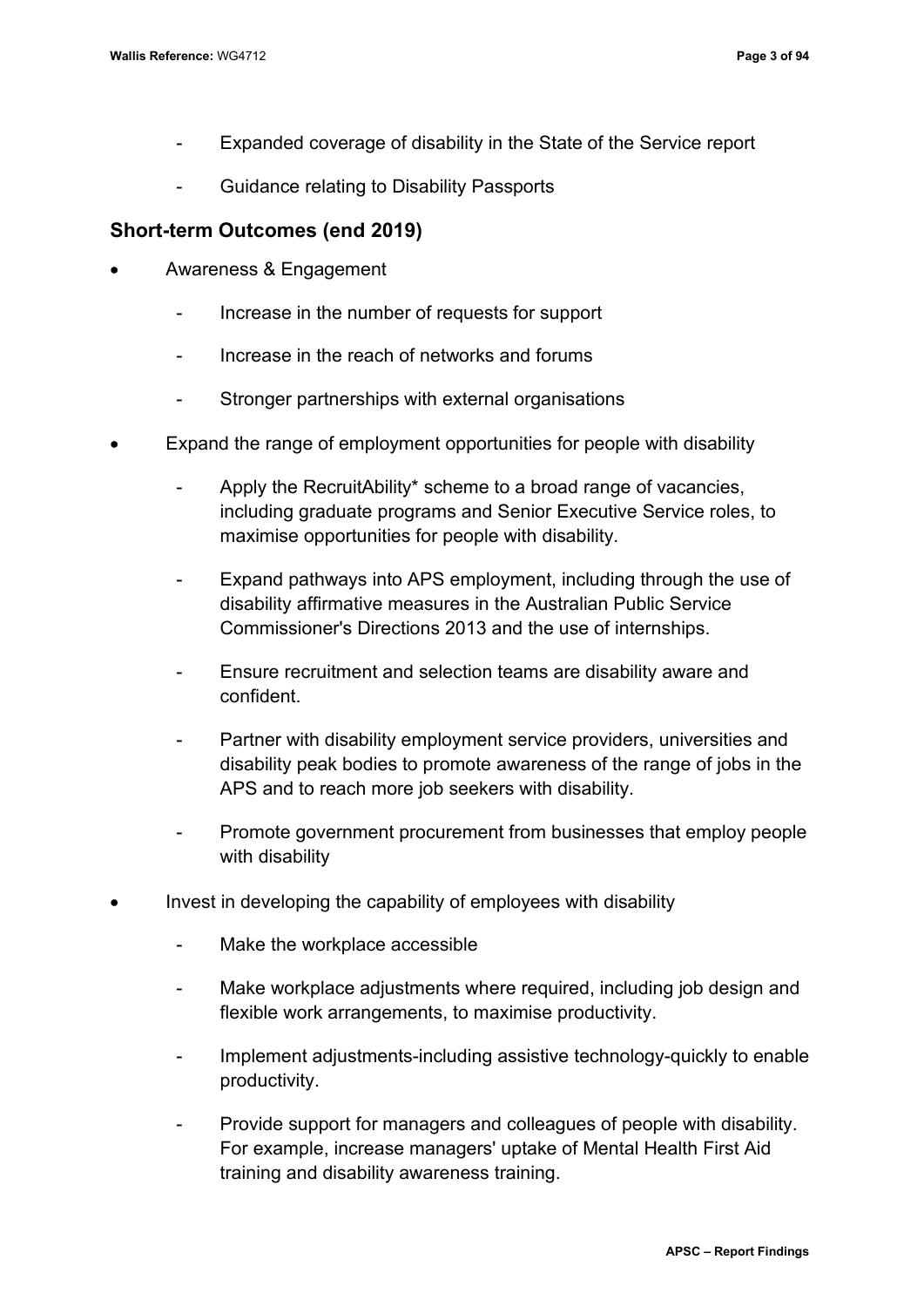- Increase the representation of employees with disability in senior roles
	- Ensure the inclusion of middle managers with disability in development programs for high performers.
	- Offer career development opportunities to middle managers with disability who demonstrate consistent high performance.
	- Provide senior mentors across the APS for employees with disability who have identified a desire to develop.
	- Attract people with disability at senior levels from the community and private sectors.

#### **1.2.3 Purpose of the evaluation**

APS departments and agencies have been implementing the Strategy for almost three years. This evaluation describes the outcomes of the Strategy against four criteria (where feasible):

- Progress against each Action Area
- Challenges in implementing the Strategy
- Identification of elements of the Strategy that are effective and sustainable
- Measurement of consistency of outcomes across categories of disability.

#### **1.2.4 Key evaluation questions**

The discussion guides were designed in collaboration with the Commission. There were for variants of the discussion guides to ensure that there were different questions asked for the focus groups/depth interviews and for managers/employees. However, the broad themes discussed were the same across the discussion guides. The discussion guide for people with disability consisted of seven sections which included:

- Introduction
- Background
- Pathway to the APS
- Awareness of support for employees with disability
- Views regarding four key Action Areas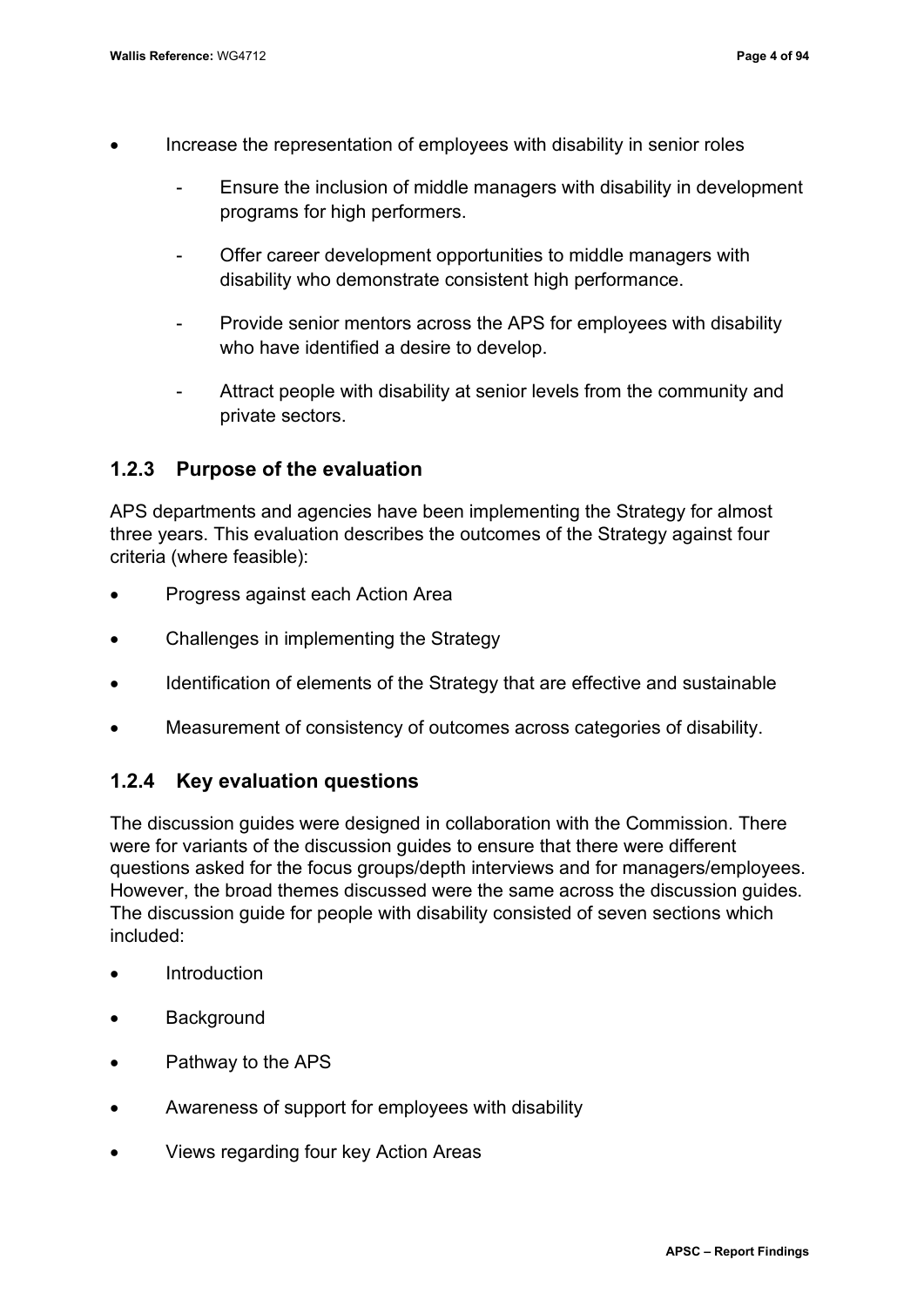- Nature of disability
- **Final Comments**

The other guides were variants of the above and copies can be found in Appendices 1, 2 and 3.

#### <span id="page-14-0"></span>**1.3 Scope**

#### **1.3.1 Scope limitation**

For this study, an opt-in process was adopted, where APSC employees who are interested to participate can write in to indicate their interest. With this process, only those who opted in were contacted. This resulted in a limited coverage of agencies which is not representative. While a large number of depth interviews and focus groups were conducted to ensure sufficient coverage of different cross-sections, state or metro/rural quotas were not put in place due to this limitation.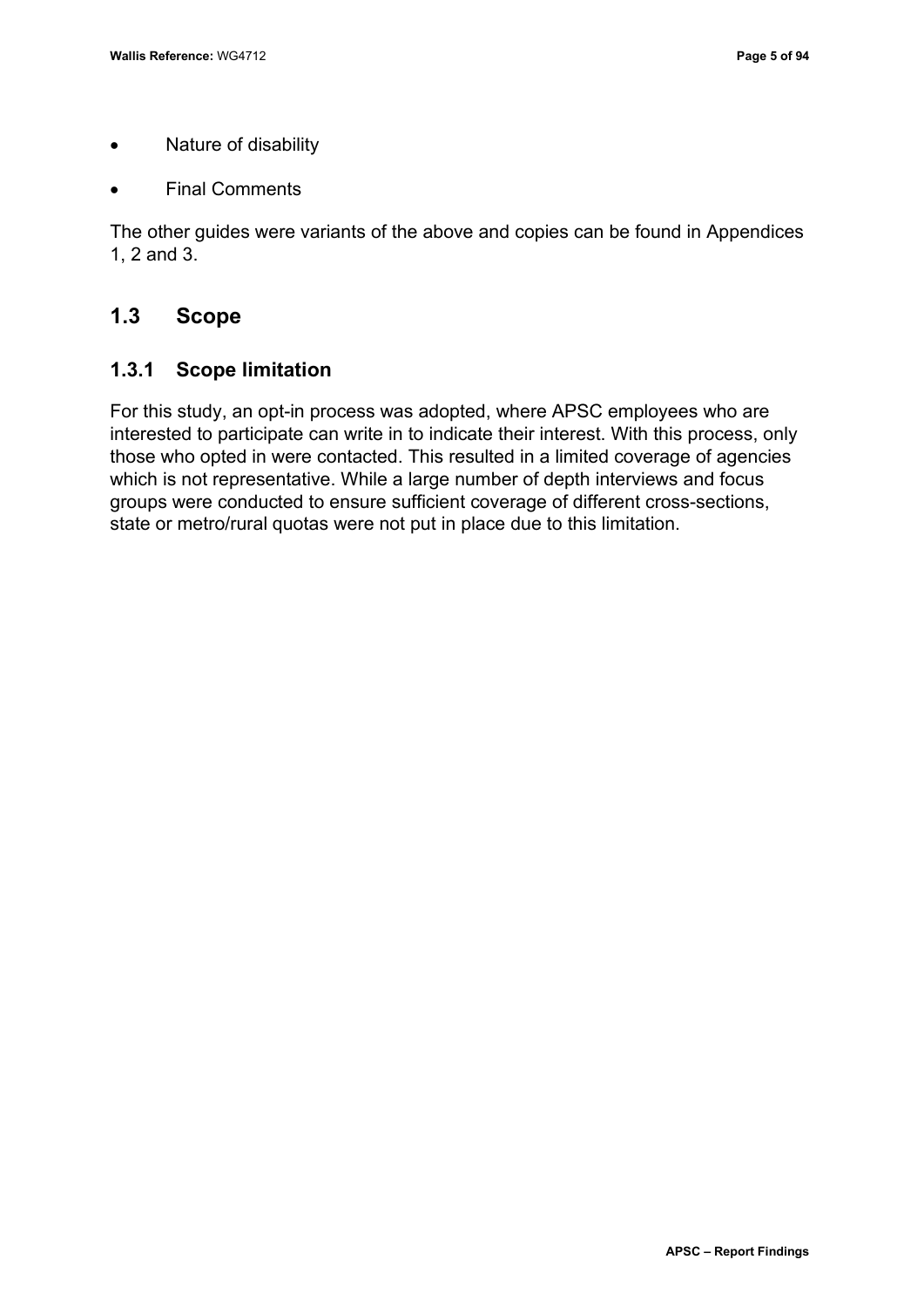# <span id="page-15-0"></span>**2 Design, Recruitment and Methodology**

# <span id="page-15-1"></span>**2.1 Design**

A Project Inception Meeting was organised via teleconferencing on 10th October. This meeting served to refine the scope and planning for the evaluation and to finalise the materials needed for the Program Logic Model Workshop held on 11th October.

The Program Logic Model Workshop was run on 11th October at the APSC offices in Canberra with APSC internal stakeholders. The purpose of this workshop was for Wallis to understand the strategy and to outline the model that was to be used for evaluation thereafter.

After the workshop, Wallis developed discussion guides for both the interviews and focus groups. Versions were developed for employees and managers. These were finalised on 22nd October. Wallis received the first wave of potential contacts on 23rd of October. From 23rd October, the recruitment team commenced contacting those who opted in and to gather more referrals from these contacts.

Fieldwork happened concurrently with the recruitment process. The focus groups were held on 7th November at the APSC offices, moderated by Wallis. All interviewing was completed by 12th November.

Analysis and reporting commenced on the 18th November. After a debrief workshop between APSC and Wallis on the 21st November, this report was delivered on 22nd November.

## <span id="page-15-2"></span>**2.2 Recruitment**

Recruitment was conducted on an opt-in basis. The following steps were taken to recruit participants:

- Flyers were distributed at a conference on 15<sup>th</sup> October to inform relevant parties (a copy of the flyer can be found in Appendix 4)
- An email was sent on  $24<sup>th</sup>$  October to encourage more opt-ins and for contacts to circulate around their departments/agencies for others to opt in. (A copy of the email can be found in appendix 5)
- Those who opted in were contacted by Wallis' Qualitative Fieldwork Coordinator and a team of recruiters and were asked to recommend key references within their departments/agencies
- These references were then contacted and asked to participate in the study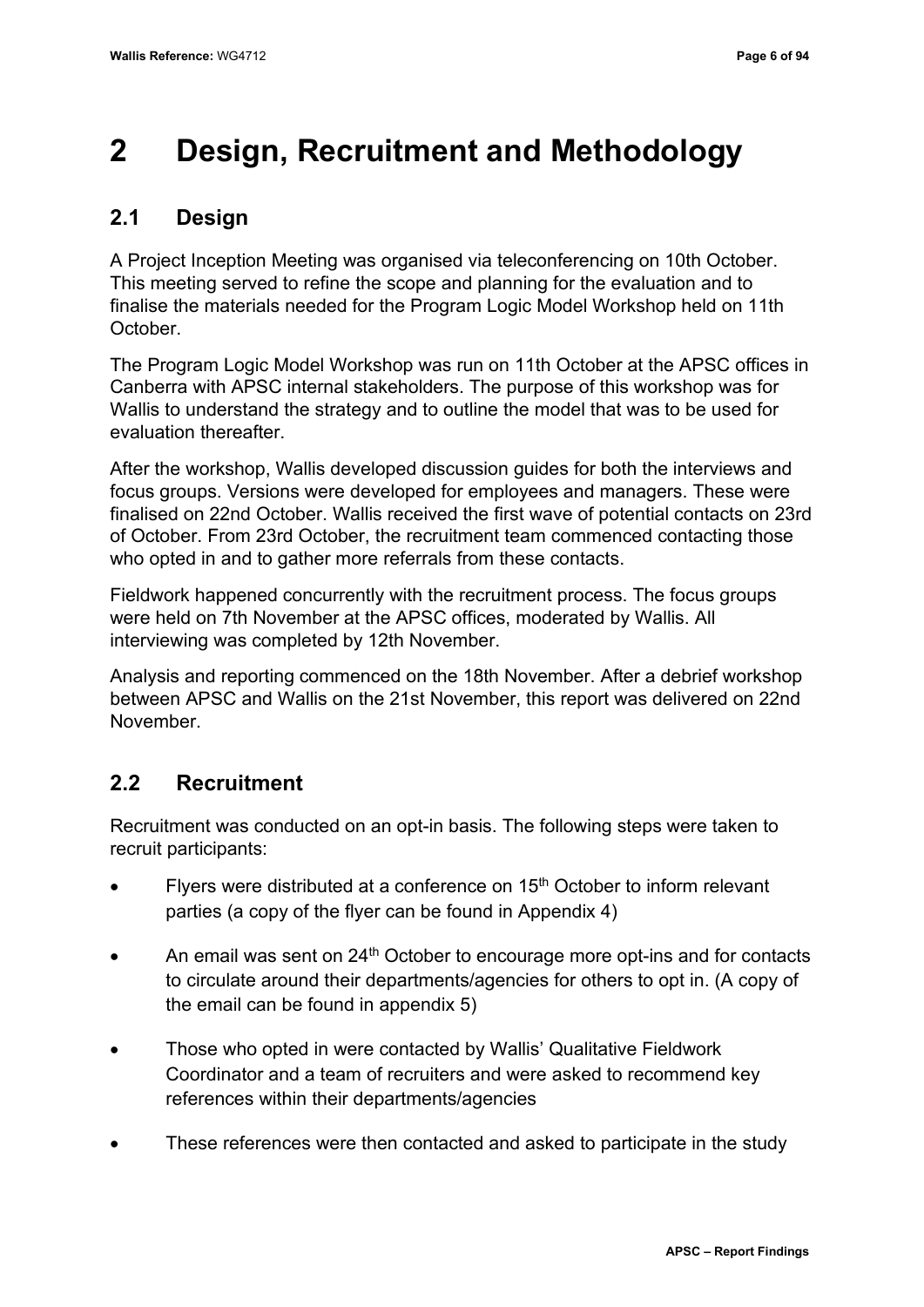## <span id="page-16-0"></span>**2.3 Methodology**

The focus groups were held in APSC's office in Canberra on 7<sup>th</sup> November. There were two groups of five participants each.

Twenty-five depth interviews were held via telephone conference with respondents from around Australia from 31st October to 12th November.

Due to the nature of the discussion, interviewers were provided with helpline details to pass on to respondents if it was deemed necessary. Wallis Sensitive Interviewing Information protocol was adapted for interviewers to follow as this document provides guidance on steps to take when a respondent shows signs of distress during an interview/focus group.

# <span id="page-16-1"></span>**2.4 Participants**

Focus groups: 10 x APSC Employees with disability

Depth Interviews:

- 12 X APSC Employees with disability
- 6 x APSC Managers of staff with disability
- 5 x HR/Corporate Personnel
- 3 x Disability Champions (Two interviews were conducted concurrently)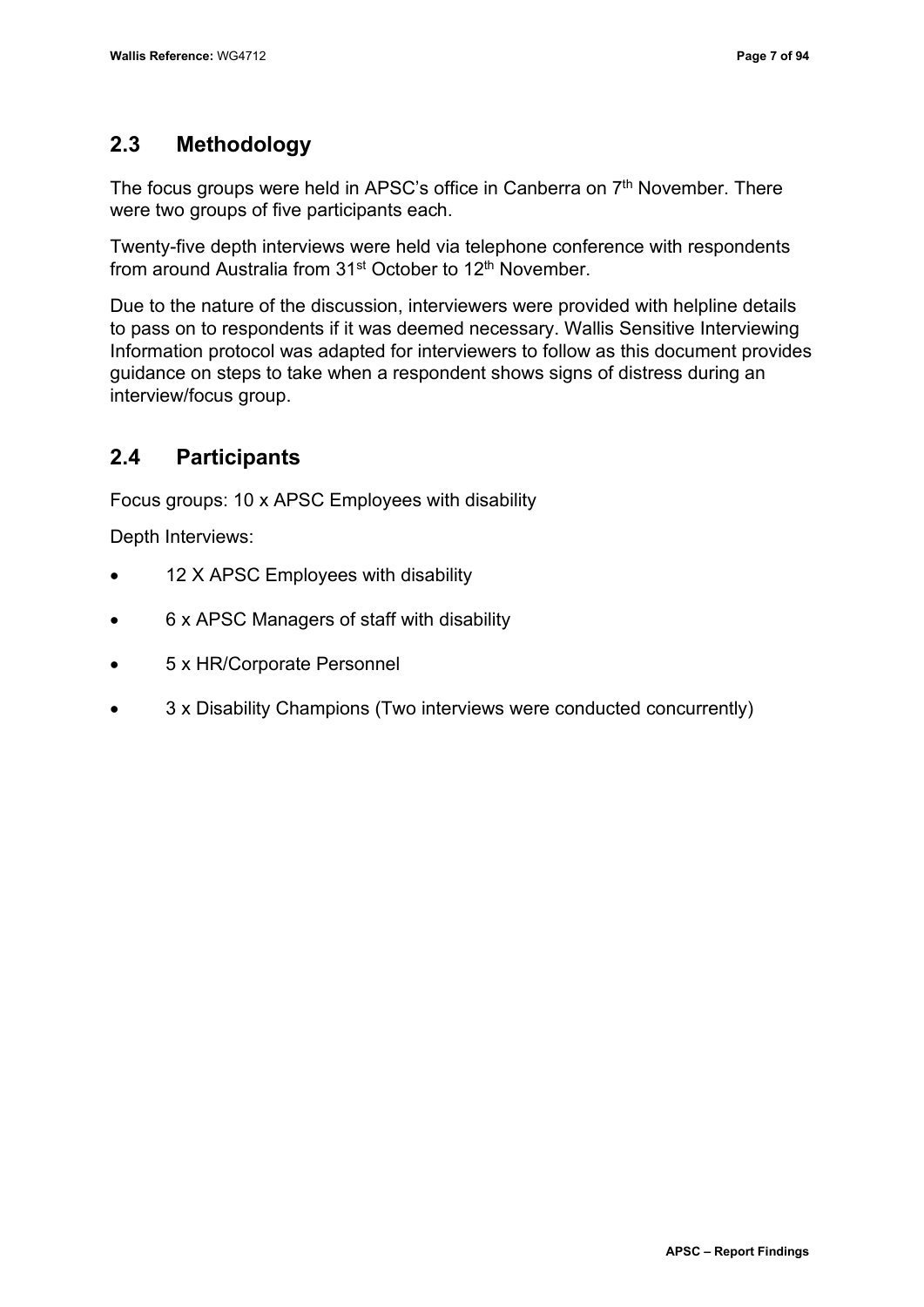# <span id="page-17-0"></span>**3 Findings**

To preserve confidentiality, gendered pronouns have been removed from the findings. This has necessitated the use of the expression 'he/she' and occasionally results in awkward grammar.

The findings are organised by Action Area and category of participant.

### <span id="page-17-1"></span>**3.1 Expand the range of employment opportunities for people with disability**

To improve representation, agencies should review and expand the opportunities they offer to people with disability. Agencies should adopt a range of contemporary recruitment approaches to increasing the representation of people with disability in their workforce.

#### **Findings from Staff with Disability**

#### *Apply the RecruitAbility scheme to a broad range of vacancies, including graduate programs and Senior Executive Service roles, to maximise opportunities for people with disability.*

Almost all participants were aware of the RecruitAbility scheme, although several said they were not sure how the scheme works.

Several participants said they had positive experiences with using the RecruitAbility scheme in applying for jobs or promotions. Two participants, when applying for internal roles, said the required adjustments for interview were provided and the interview style was adapted to reduce anxiety. The job applications were successful.

One participant said that the recruitment experience for their current role was 'fantastic'. The recruitment was done by an external agency. The recruiting agency made the required adjustments for the interview and the process went smoothly resulting in the participant being appointed to the role.

Another participant also had a positive experience when applying for a job as an external applicant. The participant said, 'the recruiters were really great about it'. The recruiting agency asked what adjustments were required and made allowances for written tests. The application was successful.

However, a greater number of participants had negative experiences. One participant described the experience of applying for EL1 jobs a couple of years ago. The participant said that none of the advertisements were under the RecruitAbility scheme, even though there was a box to tick. The participant said that when the box was ticked it remained blank.

This observation prompted a discussion amongst focus group participants regarding the prevalence and applicability of the RecruitAbility scheme. Some participants thought that RecruitAbility was an option for all advertised jobs. Others were not sure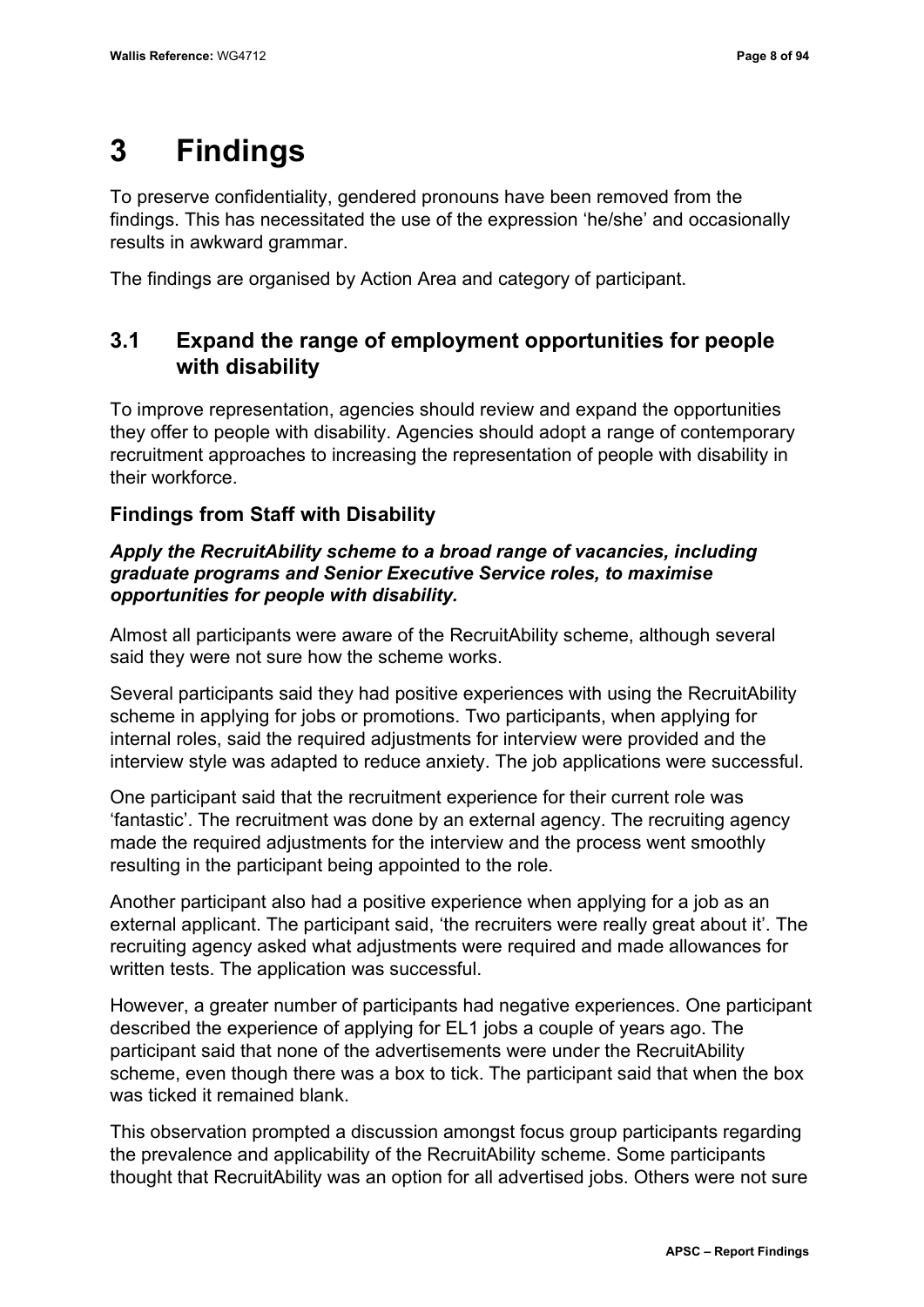that this was the case and were not sure whether jobs in their own agency were under the RecruitAbility scheme. Several participants said they were not sure how the RecruitAbility scheme worked.

Most participants said that whether or not to 'tick the box' and apply for a job under the RecruitAbility scheme was problematic. One participant said they had discussed the option with their medical professionals before making a decision. Some found having to tick the box confronting. Others were concerned about how ticking the box would be perceived by the recruiters. Several participants were concerned that ticking the box would prejudice their suitability and adversely affect their application.

Participants said the decision was difficult when their disability was not visible. Two participants said:

*"Do I actually want to identify myself as having a condition?...It was a big consideration for me whether I'd tick that box, I guess."*

*"I found that what happens there is that you straight away have exposed what you might consider your greatest vulnerability to a panel and so I wasn't prepared for that, I hadn't really thought about the fact that something that I would normally tread very carefully around and wouldn't really want to bring up, you don't really want to bring up your vulnerability at an interview so yeah, I wasn't prepared, I found it really confronting actually and felt so very vulnerable."*

One the other hand, some participants were more pragmatic about the need to disclose their disability:

> *"There is no point saying you don't need something when you need something."*

One participant said that he/she had unsuccessfully applied for a large number of jobs using the RecruitAbility scheme before finally being appointed to a position when the application was made through GradAccess. The participant said that his/her disability meant that it was impossible to compete in the interview process against people without a disability and that the RecruitAbility scheme was useful to level the playing field during the interview process. He/she also said that using the RecruitAbility scheme in the earlier applications was useful because it enabled the him/her to 'take a step forward in the process' by building interviewing experience.

One participant said that when he/she ticked the box for the RecruitAbility scheme he/she did not make it to the interview stage. For other applications where the box was not ticked, he/she did make it to the interview stage. The participant said that he/she believes that recruiters assume he/she will require reasonable adjustments if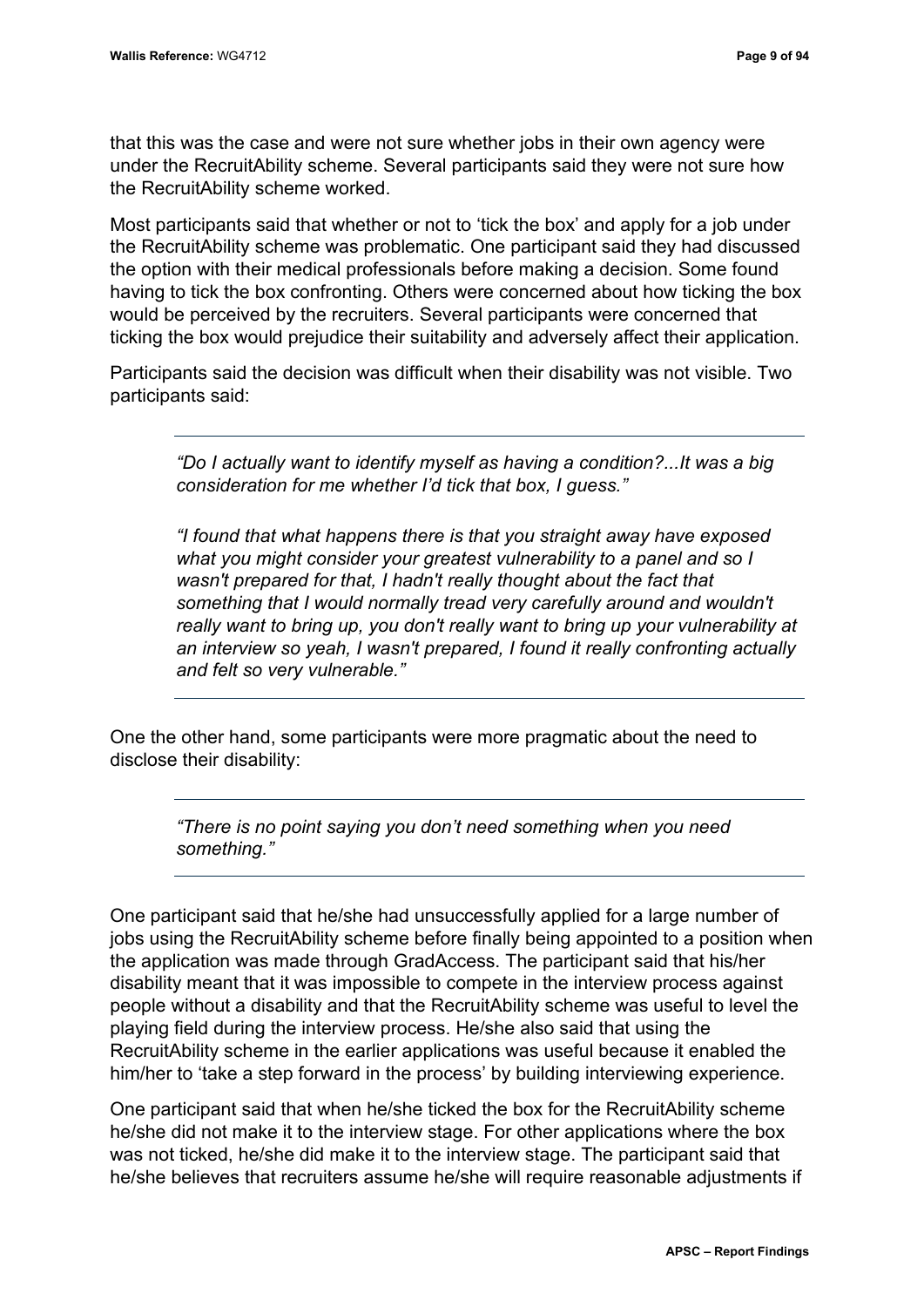the application is made using the RecruitAbility scheme and that this affects the application.

Several participants said that there was insufficient feedback provided after an application had been made under the RecruitAbility scheme. One participant wanted to know whether an interview was granted only because of ticking the box or whether it was on the merits regardless of the RecruitAbility scheme.

One participant said that after one job application he/she asked the recruiters whether they took the RecruitAbility scheme into account. The participant said that the recruiters answered that they do not even look at RecruitAbility. He/she said:

*"So, you just don't know whether or not RecruitAbility is taken seriously or not."*

Two participants described their perception of the RecruitAbility scheme as:

- Mostly for people with a physical rather than mental disability
- Mostly for jobs requiring lower levels of skill

#### *Expand pathways into APS employment, including through the use of disability affirmative measures in the Australian Public Service Commissioner's Directions 2016 and the use of internships.*

Just over half of the participants had heard of affirmative measures disability. One participant explained that in their experience the interviews were less formal and more friendly than regular interviews and that the pool of applicants was smaller. Another participant said that the principle adopted was to screen candidates in rather than screen them out and another said that the measures were good for promoting diversity and equitable outcomes.

However, most participants were not aware of specific instances where the disability affirmative measure had been used. One participant summed up the feeling of most participants by saying:

*"I'm familiar with the concept. I've never seen it applied in anything. I've never seen it as a factor of any job I've applied for. I've never seen it available either."*

One participant had a negative experience with a affirmative measure disability application. After deliberation and advice, the participant (with an invisible disability) decided to tick the RecruitAbility box for a job application and also apply for affirmative measure disability. The rationale was primarily that the interview could be conducted with reasonable adjustments. The job application was successful.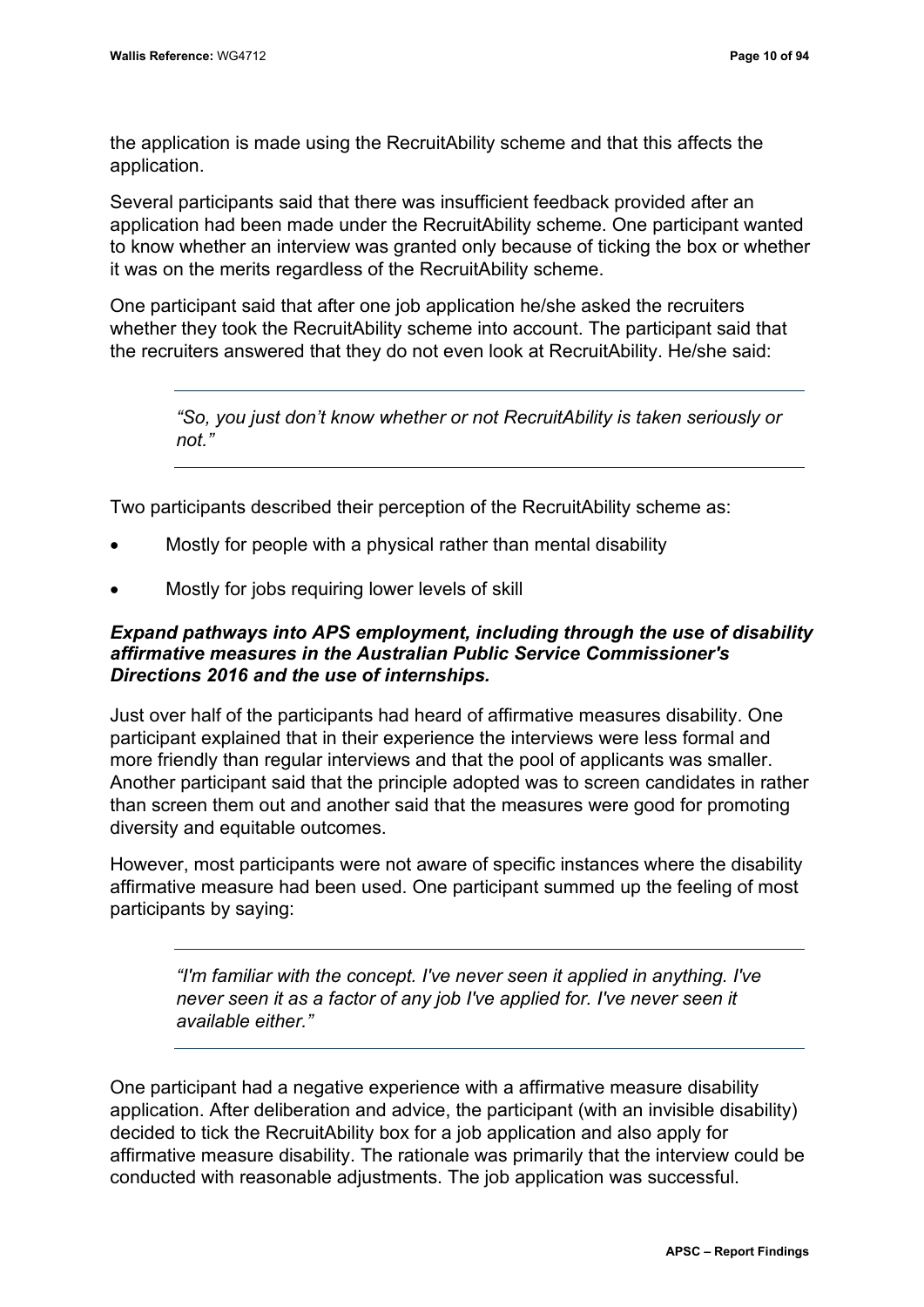However, the subsequent notification relating to the job in the Gazette was written as 'Name – Affirmative Measure (Disability)'.

The participant described how the experience caused considerable anguish because the participant had not disclosed the disability to colleagues. The participant said that it was as if the agency could claim success with a disability initiative by publicising that way in the Gazette. In addition, the participant said that the disclosure of the disability in the widely read publication made the participant feel that winning the position was not as valuable as for a recruitment round that was not an affirmative measure.

The participant also recounted how the appointment to the new position under the affirmative measure was made more quickly than for other appointments in the same round. This led to conflict with staff members who believed that the participant benefited from the reasonable adjustments by virtue of the speed at which the appointment was made. Initially, the participant was excited about the promotion but after the publication the participant has not mentioned it to anybody in order to minimise the number of people who check in the Gazette.

About half of the participants were familiar with the GradAccess program and how it worked. The focus group participants asked a number of questions amongst themselves to clarify the difference between the Graduate program and the GradAccess program.

#### *Ensure recruitment and selection teams are disability aware and confident.*

Several participants described instances where agreed reasonable adjustments for interviews had not been provided. One participant described their experience where the RecruitAbility box had been ticked. The recruiter from the agency called and discussed and agreed to reasonable adjustments for the interview. But on the day of the interview, the reasonable adjustments had not been passed to the interviewer and the person who made the initial call was not present. At the interview, the participant was in substantial physical pain. But there was nobody to talk to, so the participant attempted the interview tasks and did poorly and did not get the job. The participant said the dilemma was whether to proceed in pain or abandon the interview.

A second participant described their experience where the RecruitAbility box had been ticked. Subsequently, the participant said:

> *"[There was] no check-in, no phone call, no on-the-day making sure that anything was good or needed in terms of assessment or et cetera."*

This participant managed to move forward in the recruitment process and then described the experience at the 'bulk round process'. He/she had ticked the RecruitAbility box again and asked for reasonable adjustments, which were agreed to. However, these adjustments were not provided at the interview. The participant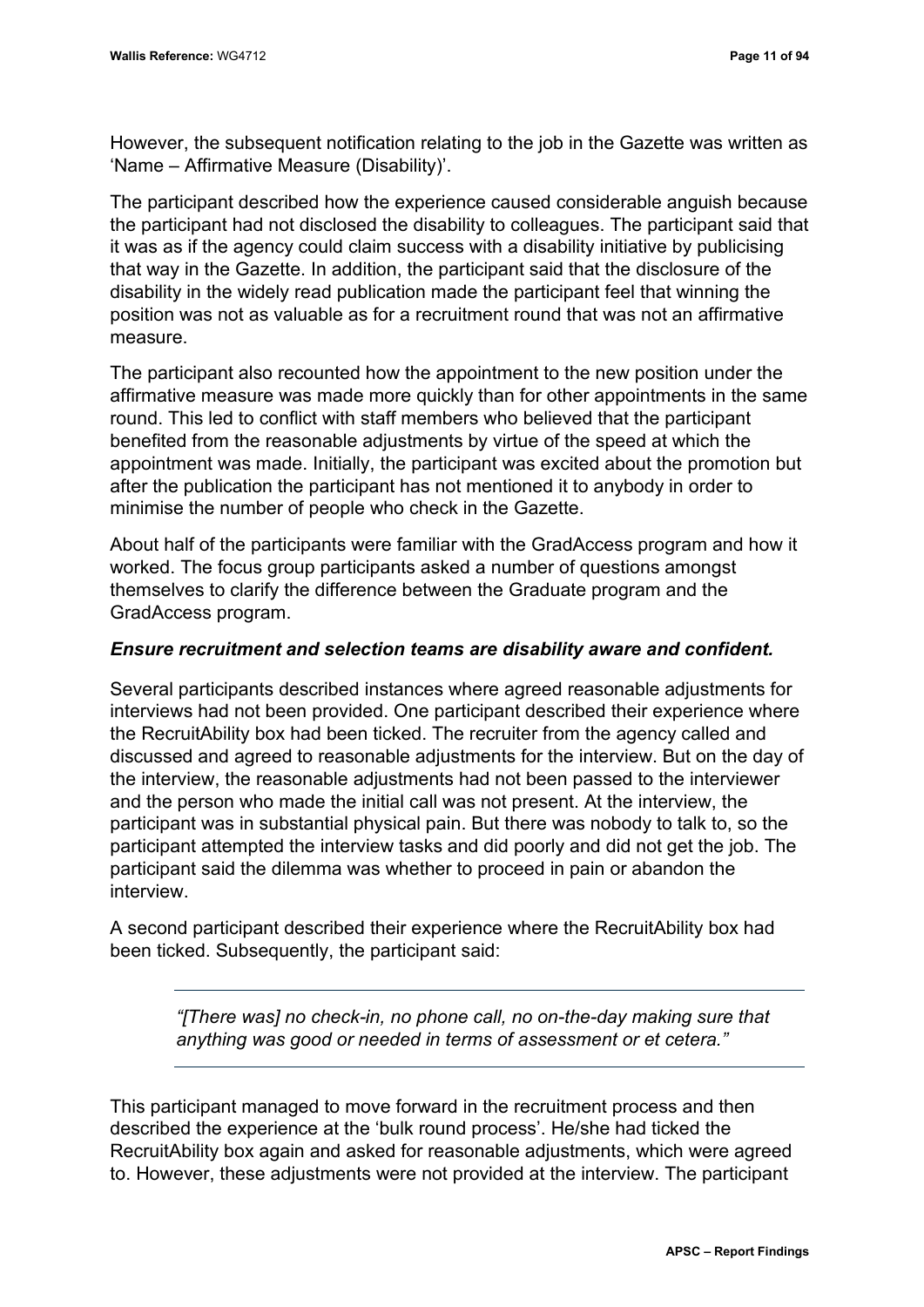also had to bring some of his/her own laptop-related equipment. The participant said he/she was embarrassed because the other applicants (at the group interview) were looking at the participant wondering 'What's going on here?' because the disability is not visibly apparent. The interview went very badly, and the recruiters offered to repeat the interview. The participant felt this was not fair to the other applicants and thought that the recruiters were concerned about how to rectify a botched interview. The application was not successful. The participant concluded by saying:

*"I just wanted to be judged on my merits, so I was just like, stuff it, let's just go on."* 

A third participant ticked the RecruitAbility box for an application managed by an external recruitment agency. The staff at the agency said that it was necessary to complete an online test at home. The participant said this was fine as long as the software for the test was compatible with their home computer which has reasonable adjustment software installed. The agency staff did not know if the software was compatible. The participant said that the agency had 'no idea' of even what the RecruitAbility scheme was. The agency asked whether the participant was sure he/she wanted to apply using RecruitAbility. The agency asked the same question twice again over the next few days. The participant received a letter advising that the application was unsuccessful three weeks later. The participant clearly met the minimum standard for the role because he/she was the successful candidate for a similar role a short time later. The participant chose not to complain because of the anxiety it would cause.

A fourth participant was required to sit an online test in the form of a game mid-way through the application process. The game had no capability for reasonable adjustments. The participant withdrew the application.

One participant said that managers do not know how to implement RecruitAbility. The participant described their own experience as a recruiter. He/she had been recruiting staff for quite some time but had never heard of RecruitAbility. He/she had to research what RecruitAbility was and could not find anything. He/she said that even the agency's HR department did not know about it.

One participant made the suggestion that managers should do a disability 'fluency' course. He/she said this would be of benefit because the agency could claim that it was accredited as being a disability friendly workplace.

#### *Partner with disability employment service providers, universities and disability peak bodies to promote awareness of the range of jobs in the APS and to reach more job seekers with disability.*

One participant said that the problem of external recruitment agencies not making reasonable adjustments was 'endemic' [sic]. The participant said that allowing for reasonable adjustments was too difficult for third party recruitment agencies and that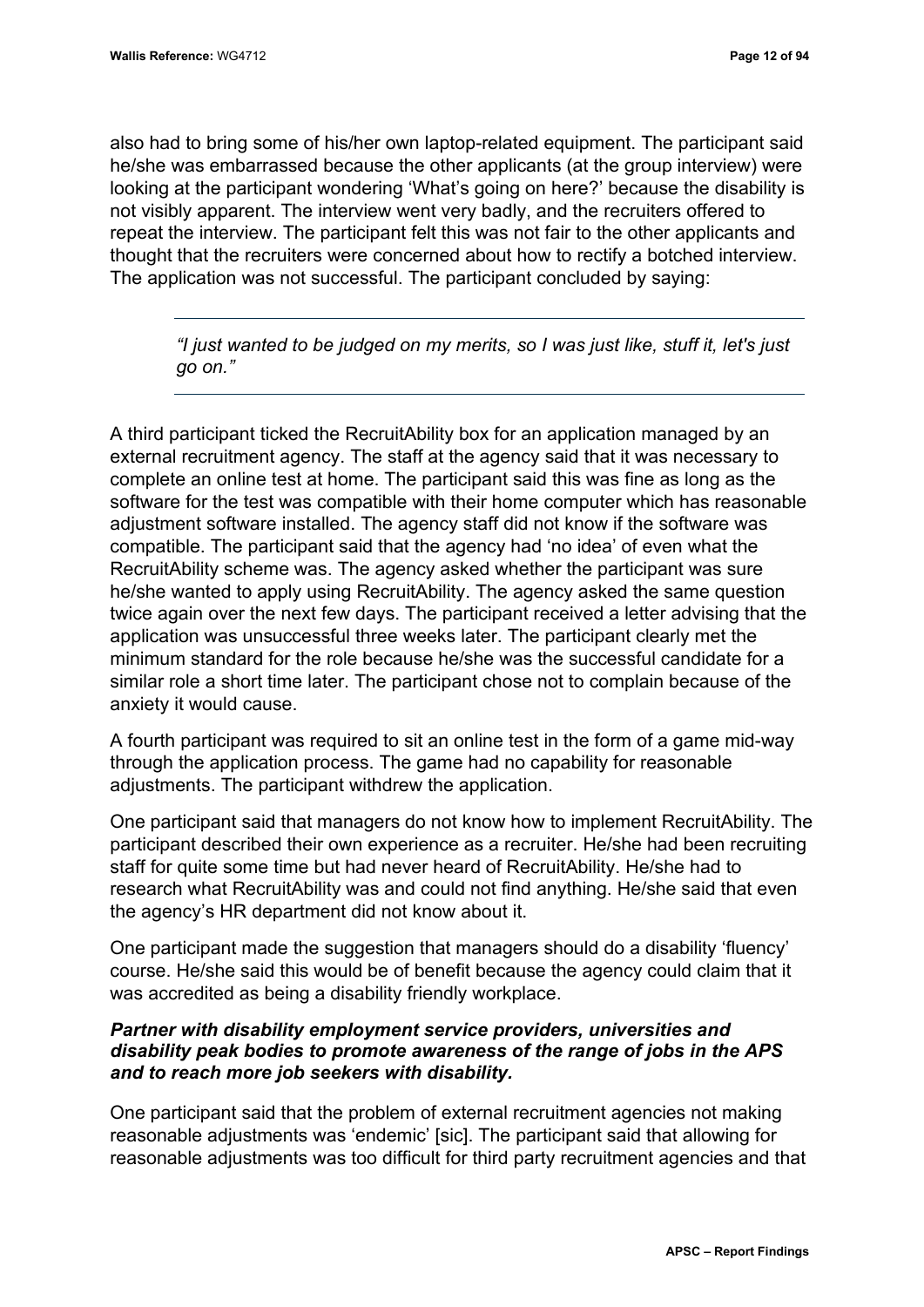'they are not trained for it'. The participant also said that online testing was a cheap way of eliminating candidates.

Following this observation, all focus group participants strongly agreed that the requirement to allow for reasonable adjustments should be included in contracts with third-party recruitment agencies.

One individual participant said that external agencies lack courtesy, sensitivity and empathy. They called without concern for the work currently being done and do not offer the opportunity to make the call private. He/she said:

*"I guess when you're asking personal information the actual recruiter needs to be a bit more engaged…they still need to show a bit of humanity…"*

In addition, the participant said that the external agencies do not carry over personal information already collected during previous job applications, which necessitates repeating personal information over the phone to different people on different occasions for new job applications.

About half of participants were aware of instances of partnering with universities or peak bodies to promote awareness in their agencies. Several participated in networks.

Several participants were dissatisfied with their experiences with networks. One described the experience as 'terrible' and stopped participating. The reason was that the participant from HR was not helpful because the message was 'you guys probably need stuff but just go off and do it yourselves…'. The participant said that the HR participant mainly described things that he/she had achieved and in doing so named employees and their specific disabilities to the whole network.

Two participants said that the networks in their agencies were mainly for people with physical disabilities and did not cater for people with mental disabilities.

#### *Promote government procurement from businesses that employ people with disability.*

This element was not evaluated.

#### **Findings from Managers**

#### *Apply the RecruitAbility scheme to a broad range of vacancies, including graduate programs and Senior Executive Service roles, to maximise opportunities for people with disability.*

Five of six participants were aware of the RecruitAbility scheme. However, only one participant was sure that the scheme was used by his/her agency. That participant said that RecruitAbility boosts the number of interviews but does not necessarily lead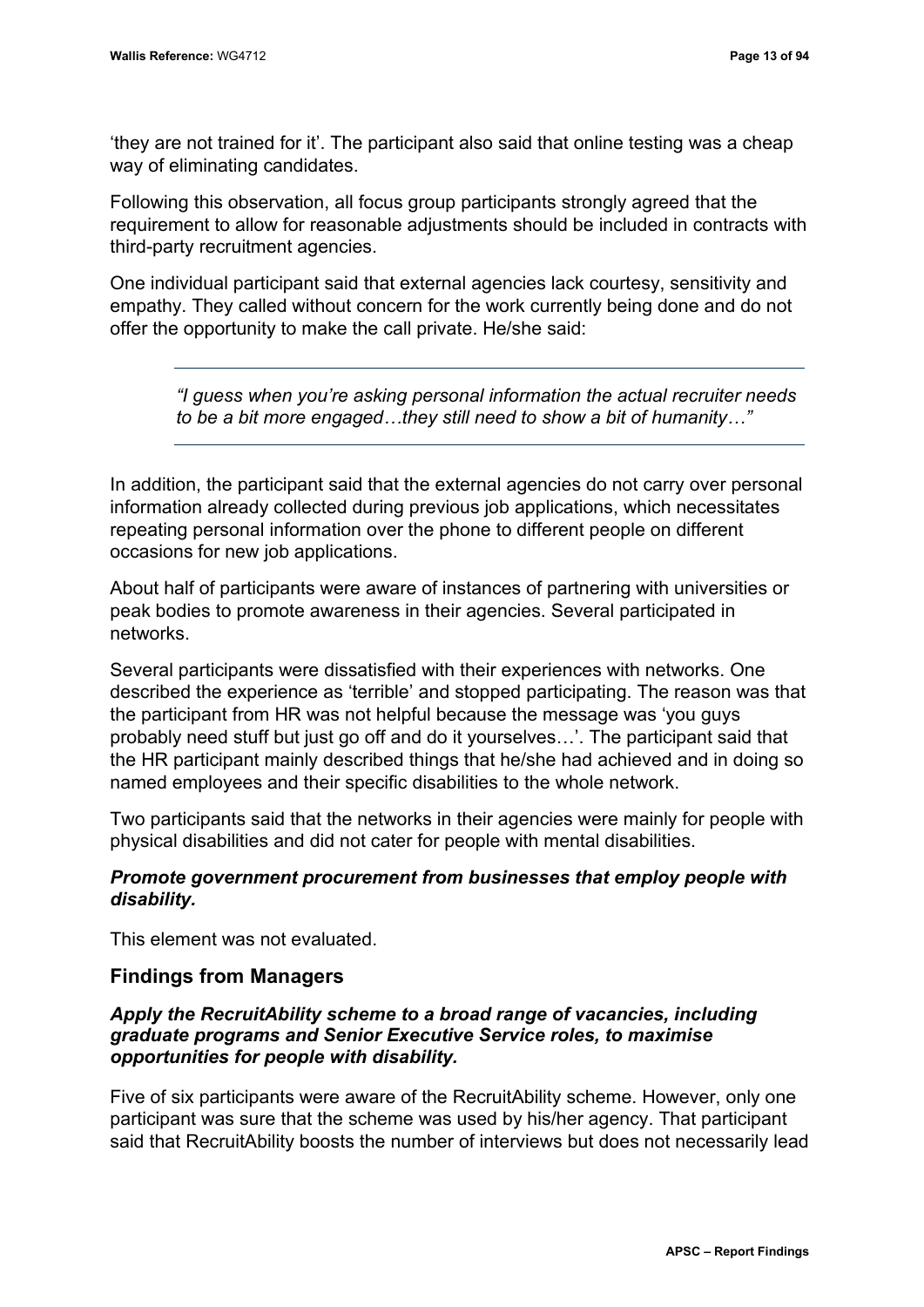to more people with disability getting jobs. He/she also said that for the scheme to work it needs to be supported by senior management.

#### *Expand pathways into APS employment, including through the use of disability affirmative measures in the Australian Public Service Commissioner's Directions 2016 and the use of internships.*

Half of the participants had not heard of affirmative measures and none were aware that their agency made much use of the program. One participant said that while RecruitAbility got promoted in his/her agency he/she was not aware of any instance where affirmative measures disability had been encouraged. The participant suggested, nonetheless, that it would be worthwhile to provide advice or literature that could be used by job applicants who intend to use the affirmative measures disability so that they are aware of how the process differs from a normal job interview.

#### *Ensure recruitment and selection teams are disability aware and confident.*

There was no feedback on this topic.

#### *Partner with disability employment service providers, universities and disability peak bodies to promote awareness of the range of jobs in the APS and to reach more job seekers with disability.*

Half of the participants said that their agency had some form of partnership with external organisations. The organisations nominated were:

- An organisation that provides disability case managers
- Specialsterne an organisation that assists people with autism get employment
- An external disability employment service provider
- JobAccess

#### *Promote government procurement from businesses that employ people with disability.*

There was no feedback on this topic.

#### **Findings from HR Corporate Staff**

#### *Apply the RecruitAbility scheme to a broad range of vacancies, including graduate programs and Senior Executive Service roles, to maximise opportunities for people with disability.*

While all participants were familiar with the RecruitAbility scheme, only three participants said that the RecruitAbility scheme was used in their agencies. In two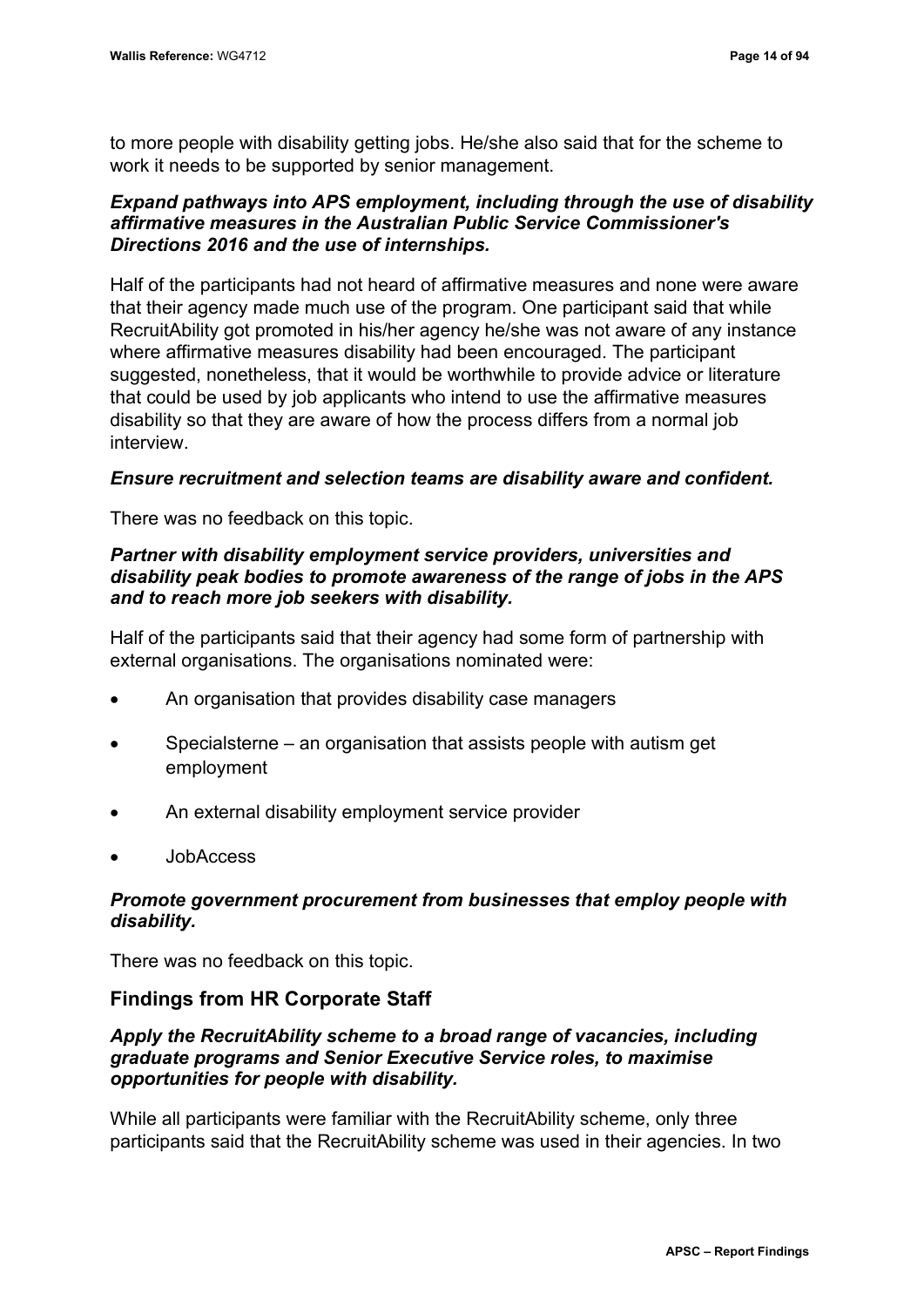agencies, it was policy for all advertised jobs to use RecruitAbility and in the third agency the policy was 'almost all'.

One participant said that RecruitAbility was not used nor actively promoted because the agency's recruitment system is not accessible; online applications are not accessible to a lot of the system software. (Therefore, the agency has designed an alternative system where staff can email their application.) The participant said that many staff feel that RecruitAbility is still a way for recruiters to filter applicants; in the past, applicants would refuse to answer the questions. He/she said that many people do not understand how RecruitAbility actually works now. Many believe it is an automatic interview, which is wrong. Even recruitment staff in this agency believe that RecruitAbility should not be applied to every position. The participant said that many agencies only apply RecruitAbility to entry level positions rather than across the board. The participant added that some agencies will only apply RecruitAbility for roles that they think a disabled person can do. He/she also said:

*"A lot of people I know will not use RecruitAbility because it will not work the way it's been advertised to work."*

One participant said there was a lack of understanding about how RecruitAbility works amongst the panels and they are figuring out how to educate the panels to ensure the process is applied properly.

One participant said, after noting that there had only been two RecruitAbility applicants, that they do not know how to get more applicants to 'tick the box'. He/she said that it is important that more people tick the box so that there is evidence that more resources need to be put into supporting disability which can result in a business case put to the executives.

#### *Expand pathways into APS employment, including through the use of disability affirmative measures in the Australian Public Service Commissioner's Directions 2016 and the use of internships.*

All participants were aware of affirmative measures, but none said they were effectively using affirmative measures in their recruitment activities (although there had been one appointment using affirmative measure disability). One participant said he/she was aware of affirmative measures in general but not for disability. Another participant said a discussion paper had been prepared for the executives but there had been no enthusiasm for the concept.

#### *Ensure recruitment and selection teams are disability aware and confident.*

There was no feedback on this topic.

#### *Partner with disability employment service providers, universities and disability peak bodies to promote awareness of the range of jobs in the APS and to reach more job seekers with disability*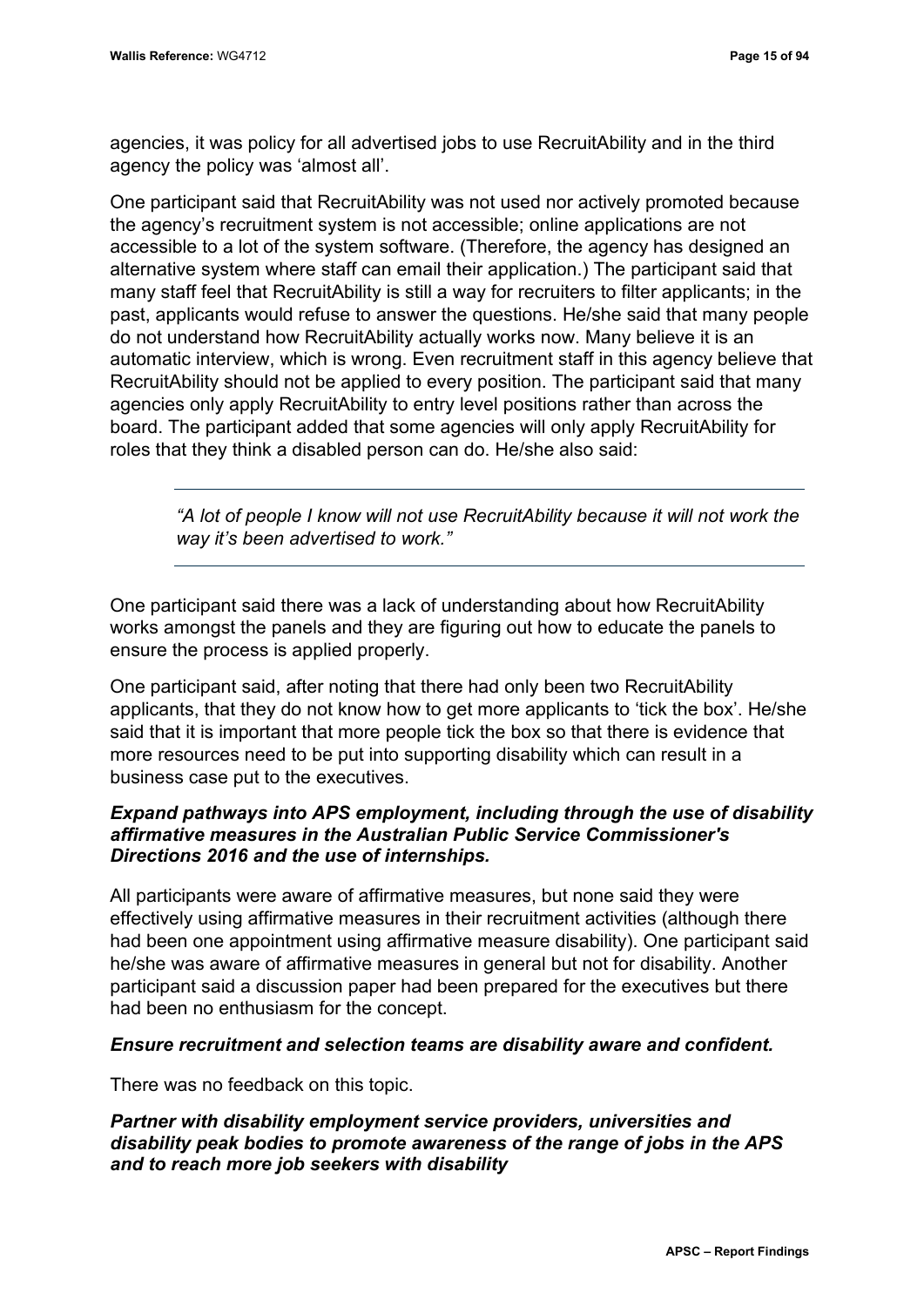Most participants were not aware of any partnerships with disability employment providers, universities or disability peak bodies. One participant said their agency used a recruitment company that specialises in seeking candidates with disability. A second participant said their agency had partnered with JobAccess.

#### *Promote government procurement from businesses that employ people with disability.*

There was no feedback on this topic.

#### **Findings from APS Disability Champions**

#### *Apply the RecruitAbility scheme to a broad range of vacancies, including graduate programs and Senior Executive Service roles, to maximise opportunities for people with disability.*

Both participants said their agencies use the RecruitAbility scheme. One participant said there has been a strong focus over the past few years to ensure RecruitAbility is applied to all vacancies.

One participant suggested that it is important to check that a new starter has the willingness and skills to be able to thrive in the position. He/she said:

*"So, it's about making sure people are really set up to build a career from that point on."*

#### *Expand pathways into APS employment, including through the use of disability affirmative measures in the Australian Public Service Commissioner's Directions 2016 and the use of internships.*

One participant said that affirmative measures disability were not used by their agency. The other was not sure.

#### *Ensure recruitment and selection teams are disability aware and confident.*

No feedback was obtained.

#### *Partner with disability employment service providers, universities and disability peak bodies to promote awareness of the range of jobs in the APS and to reach more job seekers with disability.*

Both participants said they have partnered with external agencies. One participant described the Australian Disability Network as a small organisation which is somewhat mismatched when dealing with a large government department. However, it provides advice and support in determining reasonable adjustments.

#### *Promote government procurement from businesses that employ people with disability.*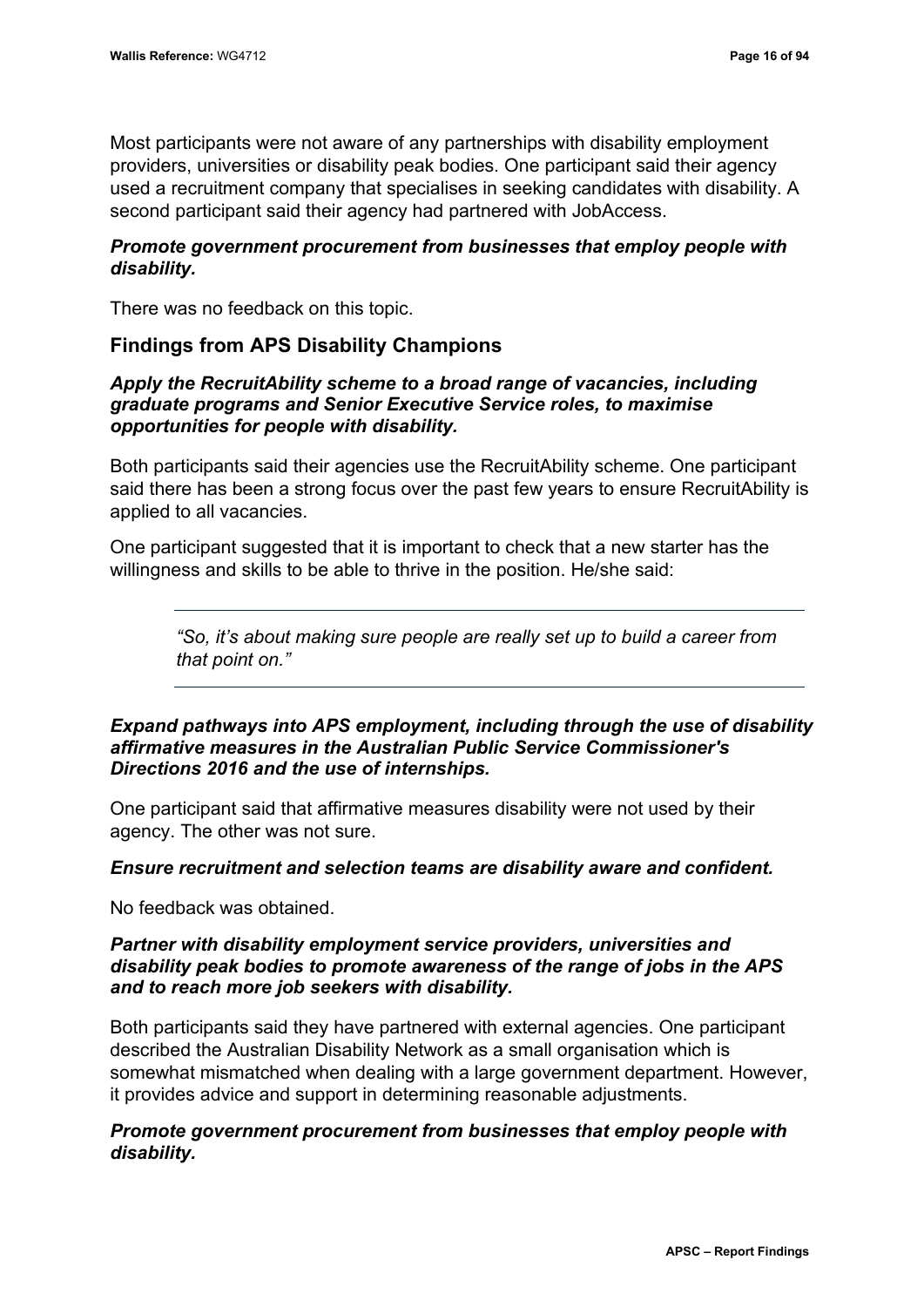No feedback was obtained.

### <span id="page-26-0"></span>**3.2 Invest in developing the capability of employees with disability**

Employees with disability should be equipped to progress their careers at the same rate as others in the workplace and have equal opportunity to demonstrate their suitability for promotion.

Making reasonable adjustments helps create a level playing field and enables employees with disability to perform at their best.

#### **Findings from Staff with Disability**

#### *Make the workplace accessible.*

Most participants said that their agency tried to make their workplace more accessible. Several other participants said that they needed to stand up and ask for reasonable adjustments to be made.

One participant said that his/her deafness causes him/her to miss opportunities to learn things through informal channels that are associated with casual social contact among people who are not deaf. Therefore, the participant said, the 'invisible' sorts of rules that govern promotions and participation in networks need to be described more explicitly for people with disability. Another participant with autism agreed, and said:

*"[I'm] not going to read between the lines. I'm going to take it quite literally."*

#### *Make workplace adjustments where required, including job design and flexible work arrangements, to maximise productivity.*

Several focus group participants said that it is common to find that changes to the physical work environment were made without consulting people with disability. They said that, unfortunately, many of the currently fashionable upgrades to offices, such as high tables, open spaces, and rounded corners are not disability friendly. After the changes are made it was too late for people with disability to make suggestions. One participant added that many of the new office features are not only unsuitable for people with disability, but also for other groups like women who are pregnant. One participant summed up the feeling of the group in the following way:

*"But [they] are very much, "We can't do anything about it, we've already invested the money". And I'm like, "Why didn't you check with us?".*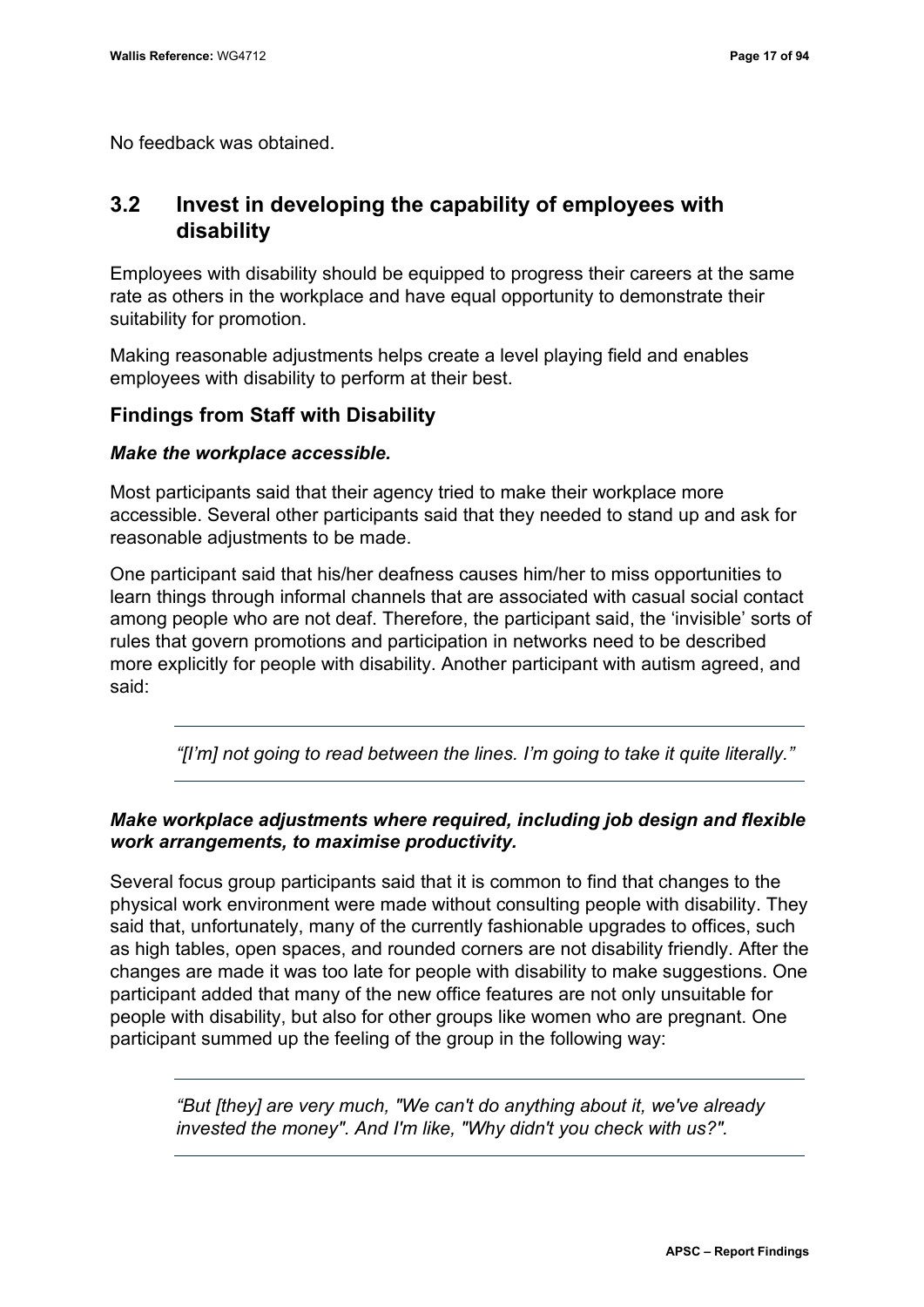All focus group participants strongly agreed that the funding model for physical reasonable adjustments is inappropriate. They suggested that most reasonable adjustments are funded by line areas and that the effect of this is to greatly reduce the mobility of people with disability across the APS because the department moved to needs to fund the new reasonable adjustments from their own budget. This issue aroused strong feelings of frustration and indignation within focus group participants. One participant rhetorically asked why reasonable adjustments are not a central service when adjustments are funded by the line area. One participant said:

*"They're not going to let you take it out of the building!"*

One participant described problems associated with moving reasonable adjustments between buildings. The participant said that only staff with case managers received assistance. However, the participant did not have a case manager because adjustments had been made earlier. The participant only wanted to retain current adjustments in the new building. The participant said:

*"Yeah, we don't need a hand-hold, we need resources. That's all we need."*

Most participants in the focus groups were familiar with the JobAccess program. However, the participants had a question and answer session to explain to each other how JobAccess provides funding for an individual rather than a department, which allows for the workplace adjustments to be retained by an individual who changes roles. One participant explained that his/her agency was aware of JobAccess but preferred to use an external supplier – that is associated with the agency's EAP – to do the workplace assessment. However, the participant said that this supplier does not know how to do anything that is different to a typical ergonomic assessment for a person without a disability. Another participant said:

*"It is a general population approach to workplace assessments. OTs are not trained in disability awareness."*

One participant described how they were sent a regular OT for their workstation assessment. The participant needed noise cancelling headphones, but the OT recommended earmuffs from Officeworks. In contrast, according to the participant, the JobAccess staff are specifically trained to conduct assessments relating to disability.

One participant said that his/her agency is aware of the need for specific disability assessments because managers have received disability awareness training. However, this training does not translate into practice. Another participant said that: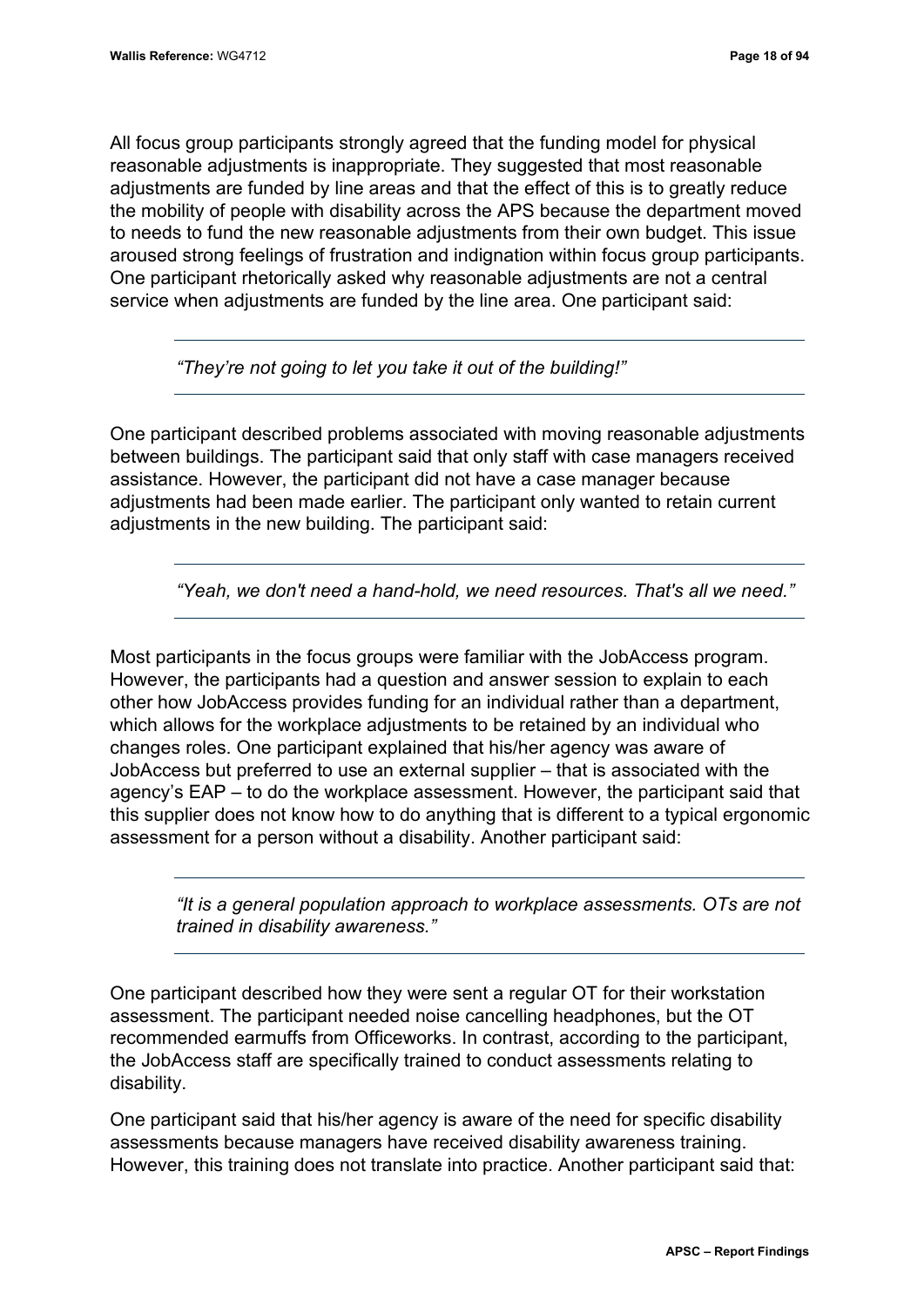*"People are so busy doing work, they don't stick their heads up to find out about anything."*

One participant said that there was a problem in their agency due to the demanding physical ability needed for a significant number of jobs. The required physical ability makes it infeasible to attempt to introduce reasonable adjustments. Nonetheless, even where the role does not have a demanding physical ability, the agency is not doing well with reasonable adjustments. The participant said that every time there is a new manager, an employee with disability has to 'go through the whole issue again'. This is due, the participant said, to poor case management and poor record keeping and lack of communication between different parts of the organisation.

One participant was aware of flexible work arrangements and their agency had a working from home policy and a workplace adjustment policy where employees can adjust hours and work from home. The participant said this was useful. However, it can be difficult to have flexible hours in his/her team because there is not much "solo" work. One participant said that is was much easier obtaining reasonable adjustments when he/she was working at a large private sector agency. The participant said it was a 'bureaucratic nightmare' in their agency and that it was necessary to provide evidence of the requirement. One participant said that flexible arrangements are offered in his/her agency, but they have nothing to do with disability.

Another participant said that support for flexible work arrangements in their agency was 'haphazard' and lacked an onboarding process. The participant said the process needed to be clear, such as:

*"Need vision support? Ring X, Need hearing support? Ring Y. etc."*

Another participant said he/she has had to push for flexible work arrangements over time. The participant said that the level of support depends on the type of person you have in management and their understanding of disability issues. He/she said that there should be mandatory training of managers for managing people with disability. Several participants were not aware of flexible work arrangements being available in their agency.

#### *Implement adjustments—including assistive technology—quickly to enable productivity*

One participant said that there was a lot of talk about accessibility in communications but that it tended to focus solely on websites and making work content accessible. The participant suggested that the notion of accessible communications should be expanded to all communications, including activities such as roadshows.

One participant with vision impairment, including colour blindness, said that he/she was annoyed with agencies that do not follow the WCAG 2.0 guidelines. The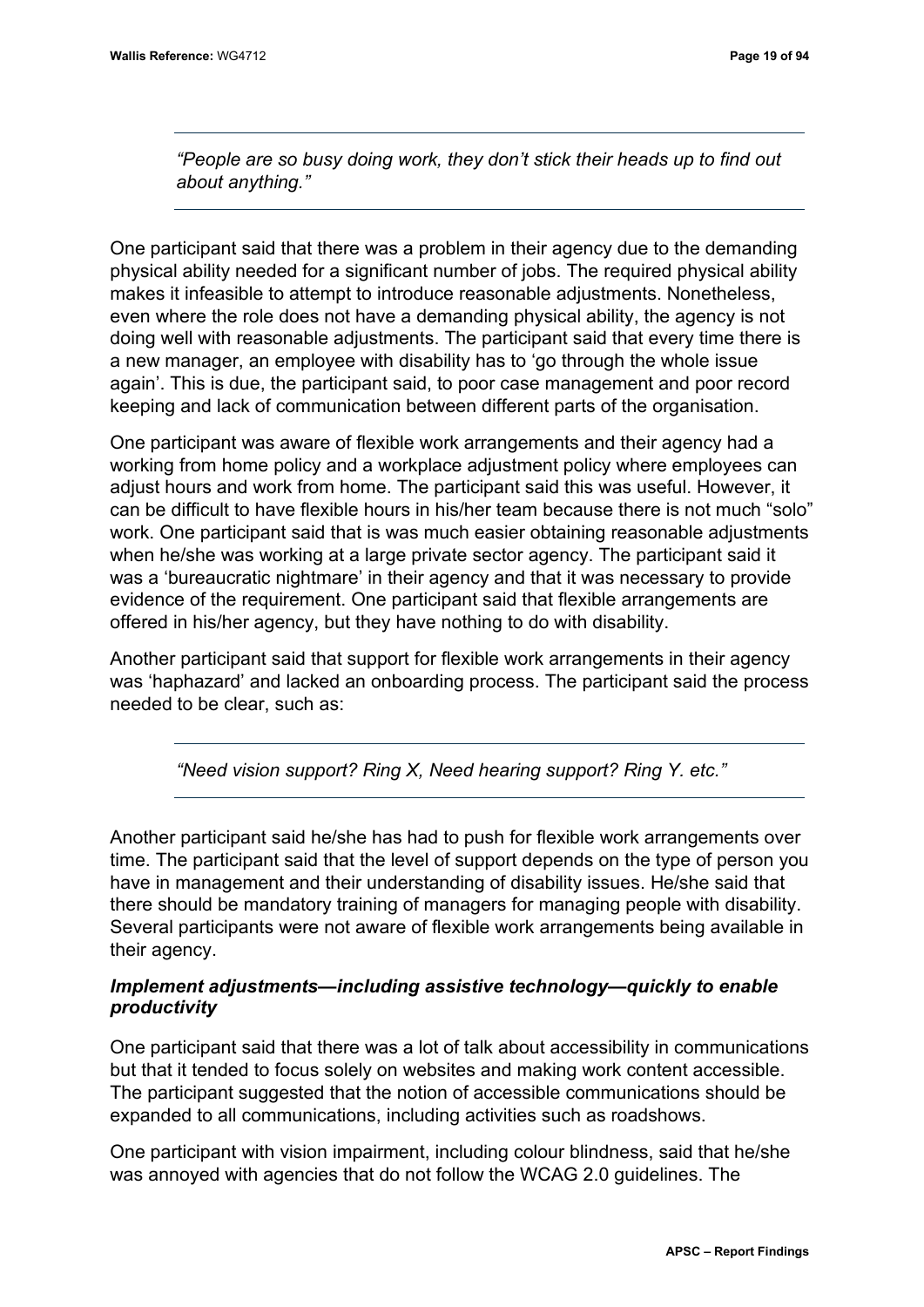participant said that the WCAG 2.0 guidelines only apply to services for government and do not apply to agencies. He/she said that, due to his/her disability, agency reports and documents that do not follow WCAG 2.0 guidelines are difficult to read and materially impact his/her ability to function in the role.

All focus groups participants agreed that there are specific difficulties relating to IT security and the restrictions imposed by shared services. One example offered related to an ergonomic keyboard. The driver for the keyboard cannot be installed because of the security requirements of the IT system. This means, the participant said, that the required features of the keyboard cannot be used. Another participant said that a laptop was required as a reasonable adjustment to allow documents to be read and that it took many months to receive approval for the software to be installed. A third participant said that assistive computer software frequently does not work properly and that many people are involved to find a resolution, but none will take responsibility. An participant summed up the feeling of the focus group participants as follows:

*"It's a very clear demonstration that shared services, which is the way of the future, leaves us out of the loop."*

One participant described the use of a chatbot incorporating artificial intelligence that allows staff to ask questions anonymously. One use for this technology might be to allow a person experiencing family violence to ask questions anonymously about family leave provisions. The participant said that the technology could readily be expanded to assist people with disability and people experiencing financial hardship.

One participant explained that specific assistive technology was overlooked in his/her agency's new IT plan. The participant queried the omission and was told by IT that assistive technology was not seen as being essential. Many participants expressed frustration with assistive technology and said it was demoralising because they have the same ability to finish the work if they had the right tools. One participant said:

*"We all just want to get on with our jobs."*

One participant said he/she had a negative experience in their agency after having had a good experience at an external agency regarding an ergonomic assessment. A range of equipment was recommended. The assessment, which included personal medical information regarding conditions and diagnoses, was sent to the participant. However, the recommendations for equipment were not actioned. Instead, the participant was told to submit the complete assessment with every request for the recommended equipment. The participant found recounting the experience of having to submit the personal medical assessment to unfamiliar staff to support each request for equipment to be very distressing. In addition, the participant was required to submit the medical assessment to his/her direct supervisor because the cost of the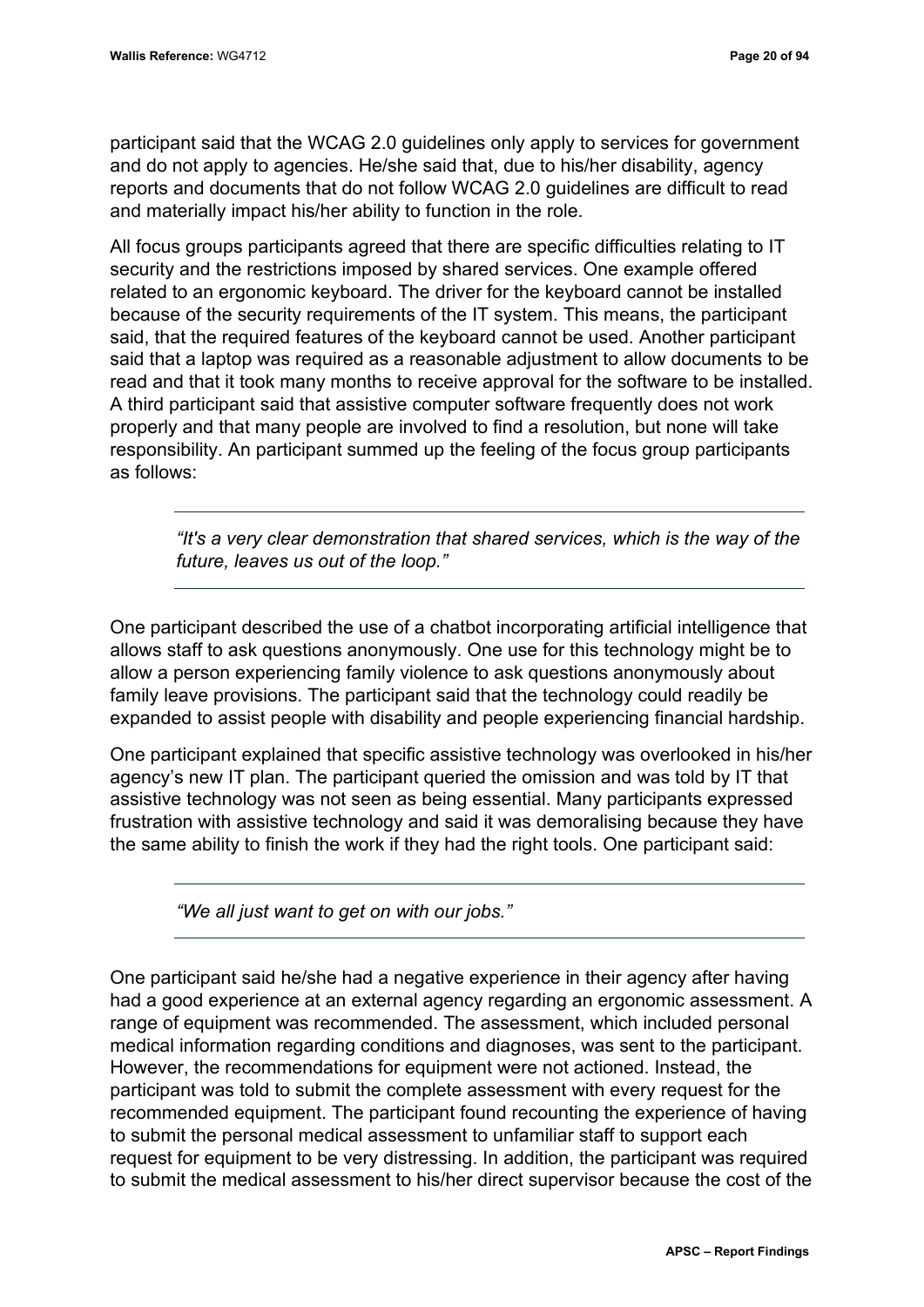equipment was "coming out of the line area's funds." The participant said that it was necessary to 'sit there and explain every dollar to spend.' The participant concluded by explaining that the supervisor was replaced a week later which necessitated a further disclosure of the medical assessment to the new supervisor. Another participant said:

*"I can hear the frustration in your voice, and we've all lived it!"*

#### *Provide support for managers and colleagues of people with disability. For example, increase managers' uptake of Mental Health First Aid training and disability awareness training.*

Participants in one focus group debated who was responsible for supporting staff with disability. One participant said that their agency had a written policy that it was the responsibility of each person to 'look after themselves'. Others said that HR needs to be supporting the manager to support the person with disability. One participant said that responsibility needs to be pushed back onto HR because he/she does not have time to chase up requirements. He/she said:

*"So, I pushed back quite a lot when they've tried to put things back onto me. I've just said, 'No that's actually HR. You can drive that for me, because I don't have the time to do that and that's really up to you to do that. I don't have the same power situation as you."* 

Many participants said that the 'behaviour and practice' to support disability is not adequate, nor is there sufficient training. Most participants agreed that the problem occurred at the level of middle management. There was strong agreement that while there might be an action plan and support at senior management the delivery of support fails at middle management. One participant captured the feeling of the group in the following way:

*"But if there's a complete breakdown in engagement from SES down to direct supervisor, they mean nothing. They really do mean nothing."*

Many participants said that feedback with regard to the needs of people with disability was not actioned until senior management was involved. One participant said:

*"So, it's actually very much on the strength of individual SES and above for these things to happen…"*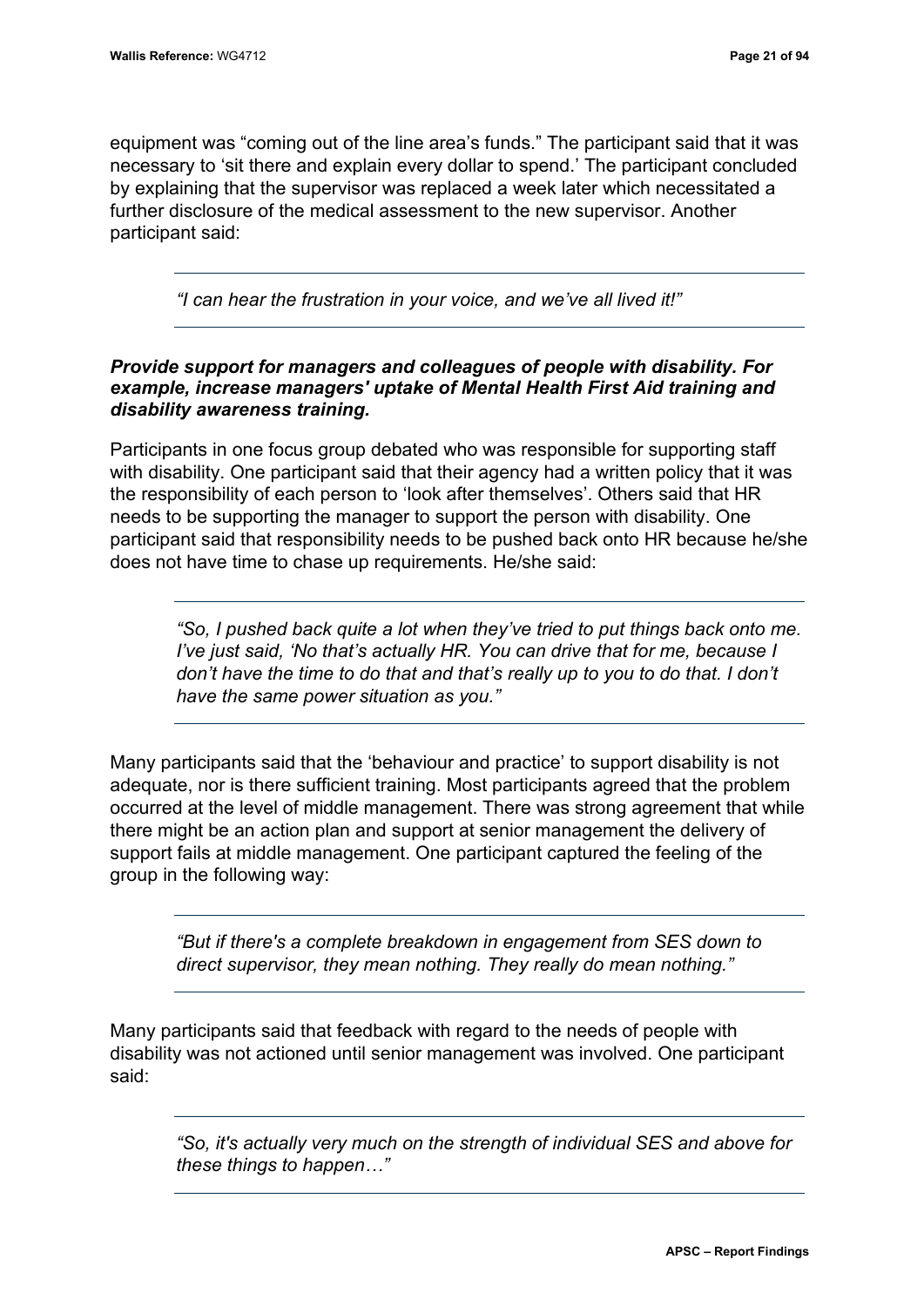Most participants agreed that it is common for middle managers to lack awareness with respect to disability. One participant said:

*"My experience is they're not disability-aware. They don't have the confidence, they don't have the knowledge."*

One participant said that an issue was that managers do not receive management training with respect to disability unless they personally pursue it because they want to become a better manager.

Several participants agreed that managers are inundated with information, but nobody has time to read it or take action. One participant said the problem related to 'work intensification'. Because of this increase in workload, the participant said it is hard for managers to invest in activities that are more challenging and support disability.

Many participants said that it is a matter of luck whether you end up with a 'good' manager. They agreed that having a good manager removes pressure and anxiety in the role. Relatedly, many participants said that the knowledge that there are many managers who are not disability-aware is a substantial disincentive to transfer to new roles. This is because there is a risk that the new manager will not have the required empathy and skills to support disability and then the person with disability will be trapped in an unsuitable work environment. One participant said:

*"That's been my hesitation to move outside my department. Because although my department does and doesn't do it well, holy crap, I've heard war stories of other agencies. And I can't run that risk to get there and be like, "Well, that didn't work", and tap my department and be like, "Can you take me back?"'*

One participant with an invisible condition found it was necessary to disclose his/her condition and reasonable adjustments to his/her manager. However, the manager did not escalate the requirements – even in de-identified form – to the management team which meant that the adjustments did not occur. This resulted in the invisible condition becoming visible and work performance was affected. He/she said:

*"So, I'm quite capable, but if the reasonable adjustments don't exist, my invisible…condition can become visible…"*

The participant said he/she then requested a transfer to a role where the manager was 'disability-informed'. The participant said that the new manager knew how to escalate in a sensitive manner and how to 'check in' with the participant in a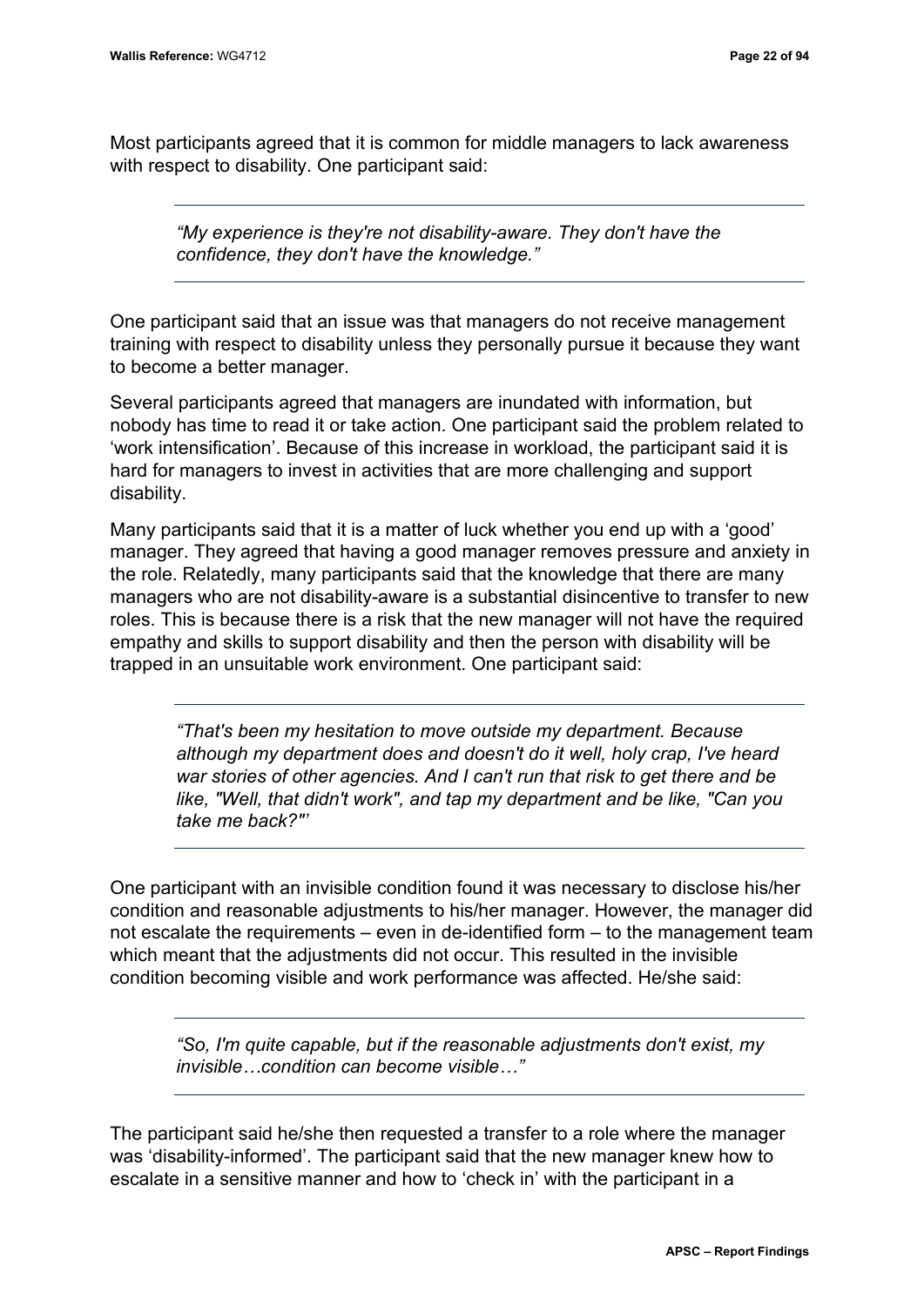professional manner while maintaining privacy. The outcome was a 'completely different experience which moved from…underperforming, condition was exacerbated…to working the best I've ever worked.' The participant concluded that if the manager is empathetic and competent then the outcome is positive.

One participant said that prior to his/her current job he/she was thinking of leaving the APS because the previous manager was not understanding with respect to disability. The participant added that he/she thought that people with a psychological disability are not viewed in the same way as those with a physical disability.

One participant expressed a related concern to explain a fear of promotion because of the loss of flexibility it would entail. This loss of flexibility relates to the need to work extended hours and removal of the ability to make reasonable adjustments. The participant summed up the perception of many by saying:

*"Oh, well, you know, we don't want to risk a really important job on someone who might need to take a day off".*

Participants described the apparent contradiction in attitudes to people with disability working in senior roles. One the one hand, one participant said the prevailing mindset in his/her agency is that to be a manager you must be physically in the office full time in order to manage teams and be available when team members need you. However, other participants pointed out that there are senior managers who work remotely and that this approach seems to work fine. Most participants agreed that promotion is very difficult if you are not working full-time and that this disadvantaged not just people with disability but also other groups with, say, caring responsibilities or parenting responsibilities.

Several participants said there was a prevalence of well-meaning but misguided assistance. One participant said a typical scenario is one where a need is escalated to the executive level and the executives respond by providing assistance. However, often the assistance is not what was requested and required, and so the process has to be repeated. The participant said:

*"People are well-meaning, but they are not listening."*

Another participant – with a sensitivity to light – described the situation where the building was brightly lit with natural light. There were disputes with team members about whether the blinds could be drawn in the afternoons. As a solution, the participant was moved into an office. This caused jealousy amongst other team members. Eventually, the participant had to leave the agency.

Several participants were critical of the lack of people management skills in middle management. One participant said that recruitment used to be done using HR hubs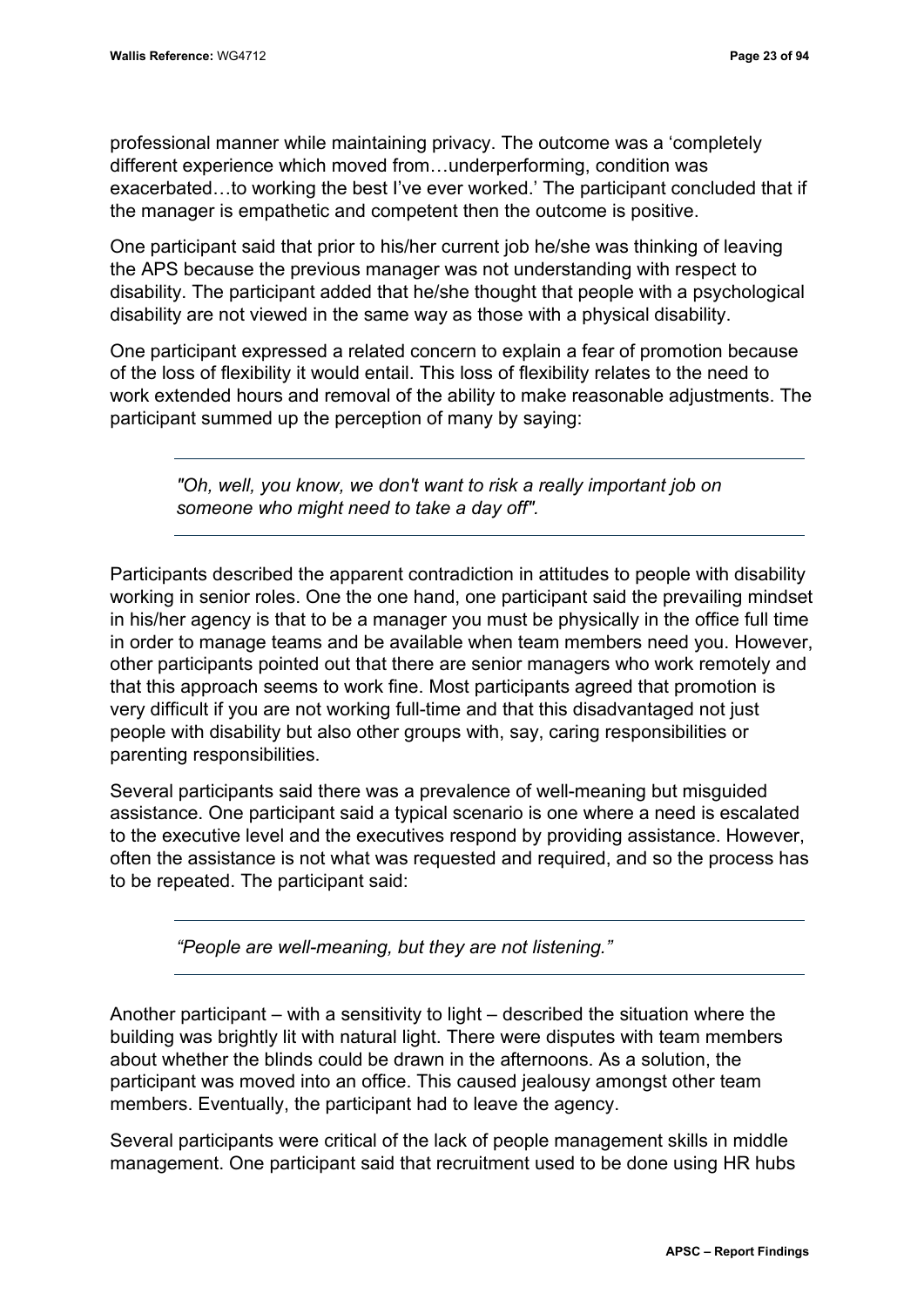but now HR is devolved to the agencies. HR still exists, but only for advice and HR personnel generally do not sit on panels. The participant said:

*"They have no idea about personnel management, and no idea about their obligations."*

Another participant said that most managers are subject matter experts and as such do not have people management skills. Most participants agreed with this sentiment. One participant said that agencies need to take into account the need for more generalist managers because many managers with a subject matter focus do not know how to support reasonable adjustments. One participant said:

*"They don't know how to lead, they don't know how to manage… the people managers need to be more equipped to manage staff and to support staff, and to understand the needs of staff."*

One participant said he/she does not think their agency develops the capability of employees with disability. He/she said that no real assistance is provided for a person with disability unless there is a manager who is actively trying to help a staff member to plan their career.

#### **Findings from Managers**

#### *Make the workplace accessible.*

One participant was not aware of any initiatives in his/her agency to make the workplace more accessible. One participant was not sure of any specific activities but was confident that 'it happens.' A third participant said that the agency moved into a new building 'which is not even designed for able-bodied staff'. A fourth participant said that a staff member who became wheelchair bound after commencing employment was accommodated with appropriate facilities. In addition, a workplace assessor is on call who can conduct ergonomic checks as required. The other participants said that their workplaces were accessible.

#### *Make workplace adjustments where required, including job design and flexible work arrangements, to maximise productivity.*

One participant said that his/her agency has case managers and rehabilitation specialist for their staff with disability. He/she said that this works well because the rest of the team can continue with business as usual. The participant said that there are challenges in managing staff with disability. One specific challenge is that the staff with disability might run out of personal leave due to having to take time off due to their disability. In these cases, the staff member has to use leave without pay and then possibly reduce their work hours. The participant was satisfied that they can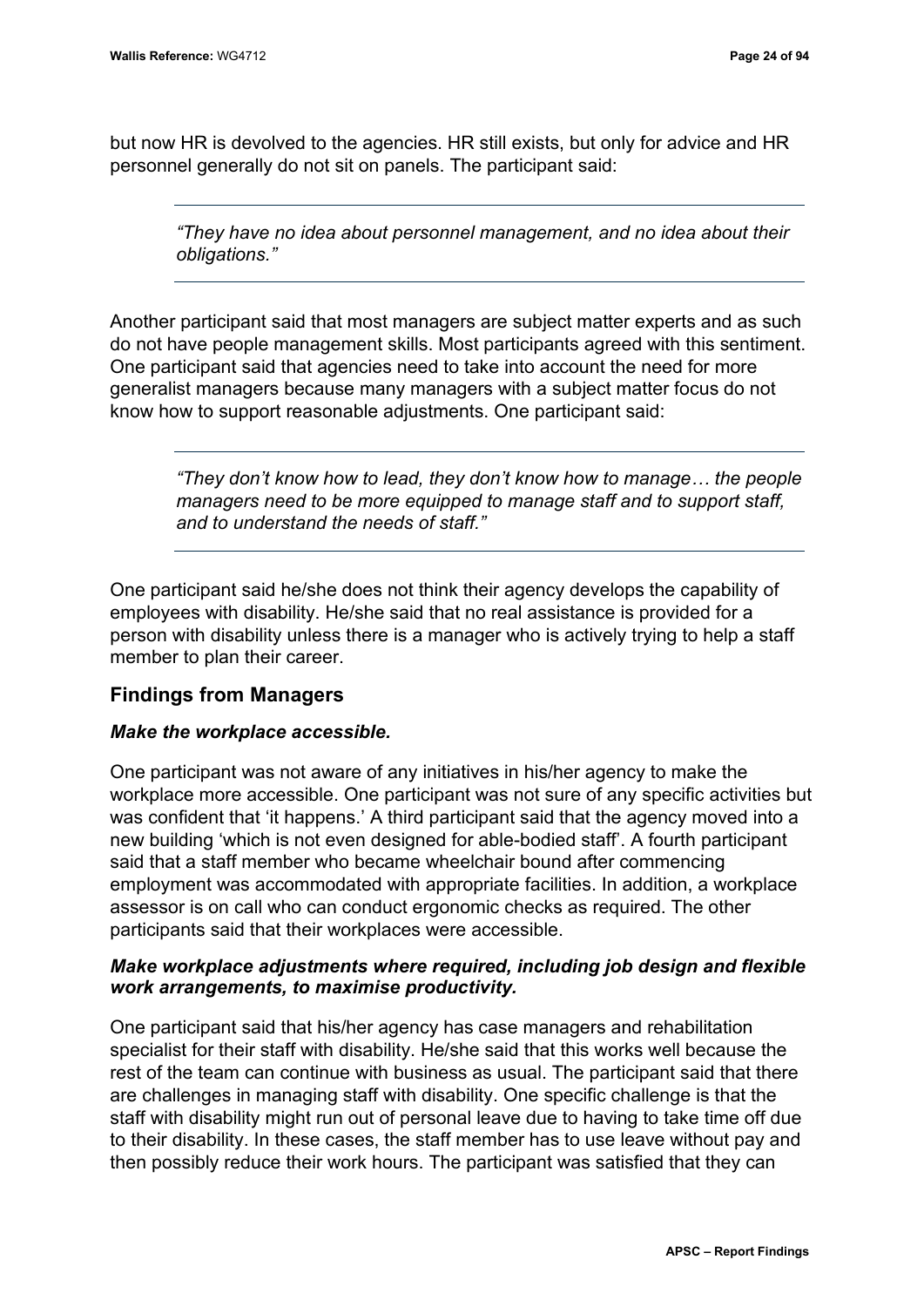have frank discussions with staff with disability about which aspects of the job they can do and which parts of the job require reasonable adjustments.

One participant said their agency uses JobAccess, which provides funding for equipment and software for people with disability. Another participant said that their agency always has appropriate equipment to support people with disability and provided flexible leave provisions. The participant said that a that the effort is appreciated by his/her manager. Other participants were not sure about workplace adjustments in their agencies.

#### *Implement adjustments—including assistive technology—quickly to enable productivity.*

One participant said that agency policy is that all mandatory training must be accessible for staff who use assisted technology. A second participant said their agency provides software to assist a staff member with impaired vision and the IT department provides a high level of support.

#### *Provide support for managers and colleagues of people with disability. For example, increase managers' uptake of Mental Health First Aid training and disability awareness training.*

One participant was not aware of any support activities provided to managers. Two participants mentioned mental health first aid training – one was compulsory for managers while the other was part of the new staff induction schedule.

The other participants said that there were a range of initiatives undertaken by their agencies including:

- Disability awareness training
- A disability network an inter-agency forum which allows participants to hear what other agencies were doing.
- Focus on Ability network in-house
- A policy that all mandatory training is accessible for staff who use assisted technology
- Disability Champions
- An agency-level disability policy which helps to support staff at lower levels who might not be able to advocate for themselves
- An electronic meeting place or forum where staff can learn about and exchange ideas relating to disability
- A new manager's toolkit for all managers of staff with disability which sets out policies and procedures and expectations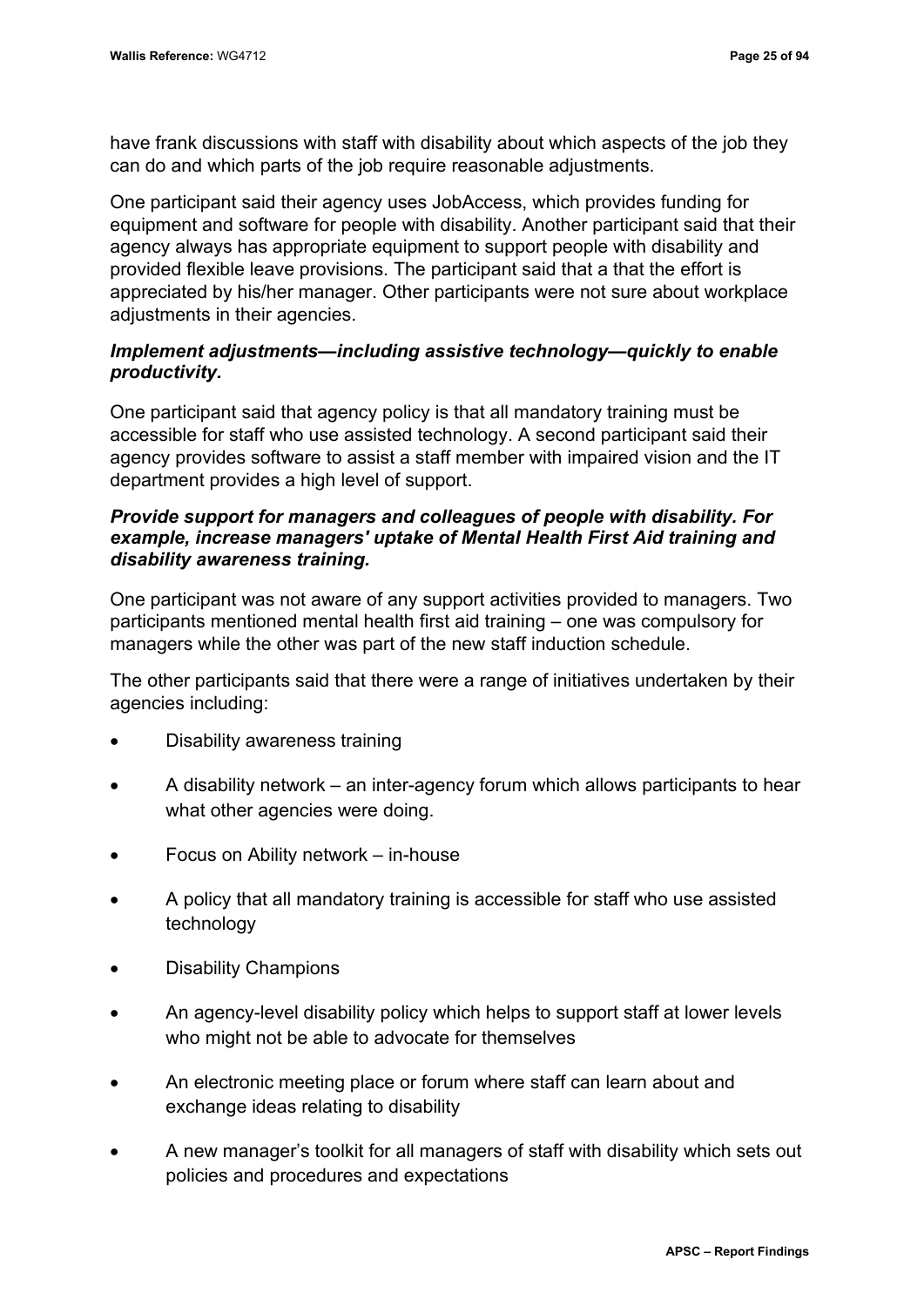• A mentoring scheme for people with disability (at pilot stage).

One participant said that initiatives in his/her agency were 'driven from the top' and senior management initiated the Disability Champions group. The participant said:

*"It's incredibly important, because I find that it really helps to generate buyin and people own those decisions, and own that drive, and that's where I think it creates a lasting initiative as opposed to something that someone's gone, "Cool, all of you are going to do this now because we want to tick a box."*

The same participant said that when new to the management role, it was very challenging to manage support the members staff with disability. The participant did not know the processes and he/she found that the ELs did not know the processes either. There had been several staff changes at the time which may have exacerbated the lack of knowledge. The participant said:

*"In the meantime, you [sic] still got to get the work out."*

#### **Findings from HR Corporate Staff**

#### *Make the workplace accessible.*

One participant said that their agency had invested in a wide range of accessibility equipment, including:

- Physical barriers for wheelchairs were removed
- All doors are automatic
- Contrasting strips on all glass
- Handrails updated
- A changing place installed

In addition, the agency has engaged access consultants who are liaising with people with disability. All these initiatives have contributed to a cultural change; he/she said that project managers now listen to people with disability. The participant also said that people in the agency accept that Australian Standards and the like for accessibility are now the minimum standard.

The participant said that budgets have been a challenge. However, there had been a change of attitudes with acceptance that if the project does make adjustments at the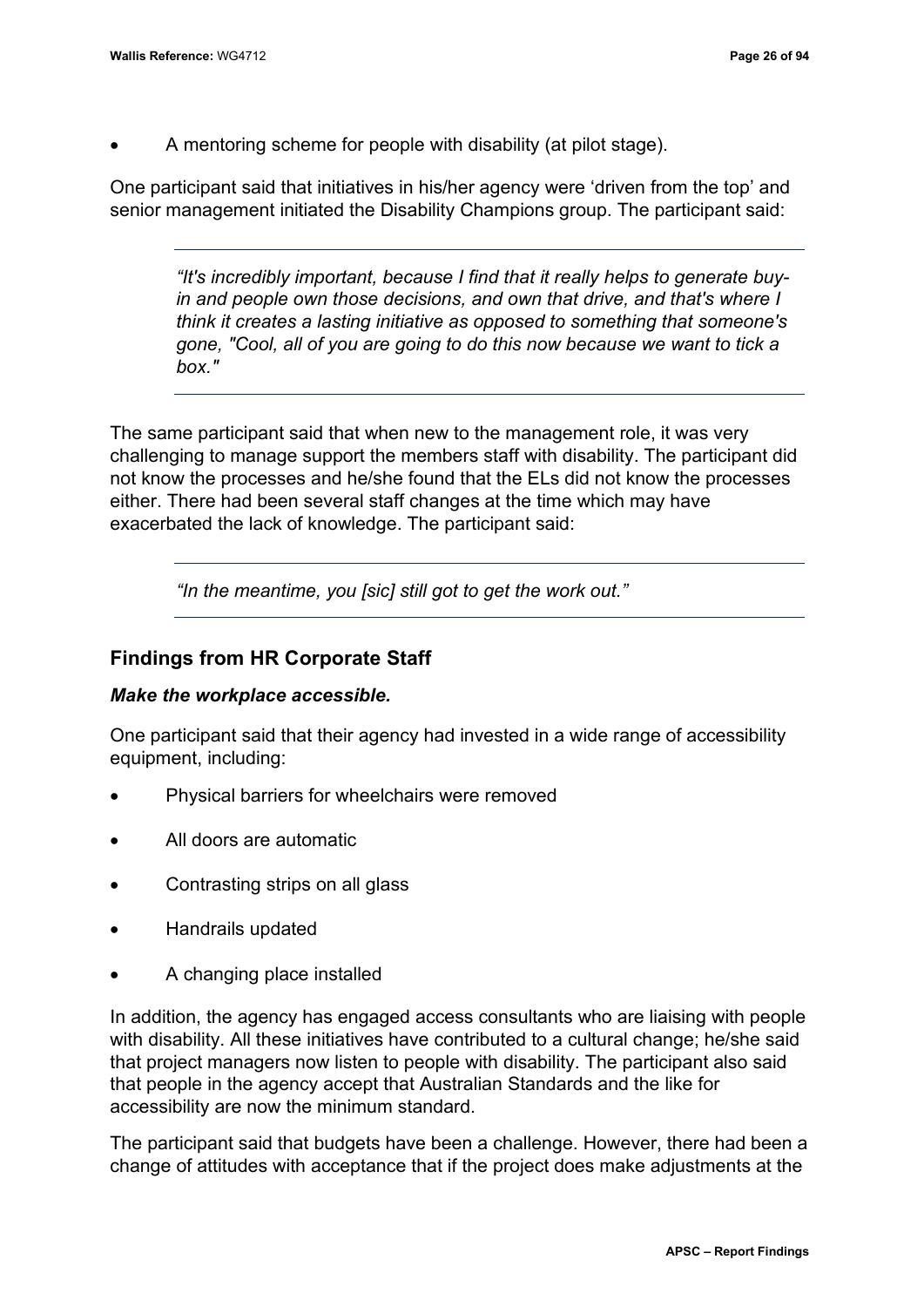beginning then it costs 'three times as much' at the end of the project to make it work. The participant also said that another change of attitude was that an adjustment built into a project does not only assist the person with disability; there is a broader benefit, for instance:

- A ramp is going to help staff who need to bring in a table
- A sans serif font will save on ink when compared to a fancy font

This second change of attitude towards viewing adjustments as having broader benefit makes the argument for adjustments more persuasive. Instead of saying 'we have to do it to comply with the Australian Standard' the argument becomes 'this will benefit lots of people in the organisation'.

A second participant said that the trend towards open plan offices has good intentions but works against the interest of people with disability. He/she cites some examples:

- Hot desking does not work for people with disability when stand up desks cannot be adjusted.
- Open spaces are hard for hearing impaired
- Big open kitchen spaces and meeting rooms the noise makes it difficult for wayfinding
- Rounded walls are harder to navigate than square cornered walls

A third participant said that his/her building has ramps, but the kitchen is probably not OK. He/she was not sure if there had ever been a workplace assessment.

## *Make workplace adjustments where required, including job design and flexible work arrangements, to maximise productivity.*

One participant said that in his/her agency, flexible work arrangements are not accepted. He/she suggested that managers need more knowledge and awareness about how to introduce flexible work arrangements and the benefits it can bring; they need confidence and training. The participant said:

*"…people actually need to see somebody sitting there at a desk in a chair to actually think they are working. "*

A second participant said that his/her agency's IT systems and eLearning were not suitable for people with disability. He/she suggested that the IT system needs to include a memory of the needs of the person with disability so that the same problem is not repeated, and gave an example: continuous prompts were sent to a manager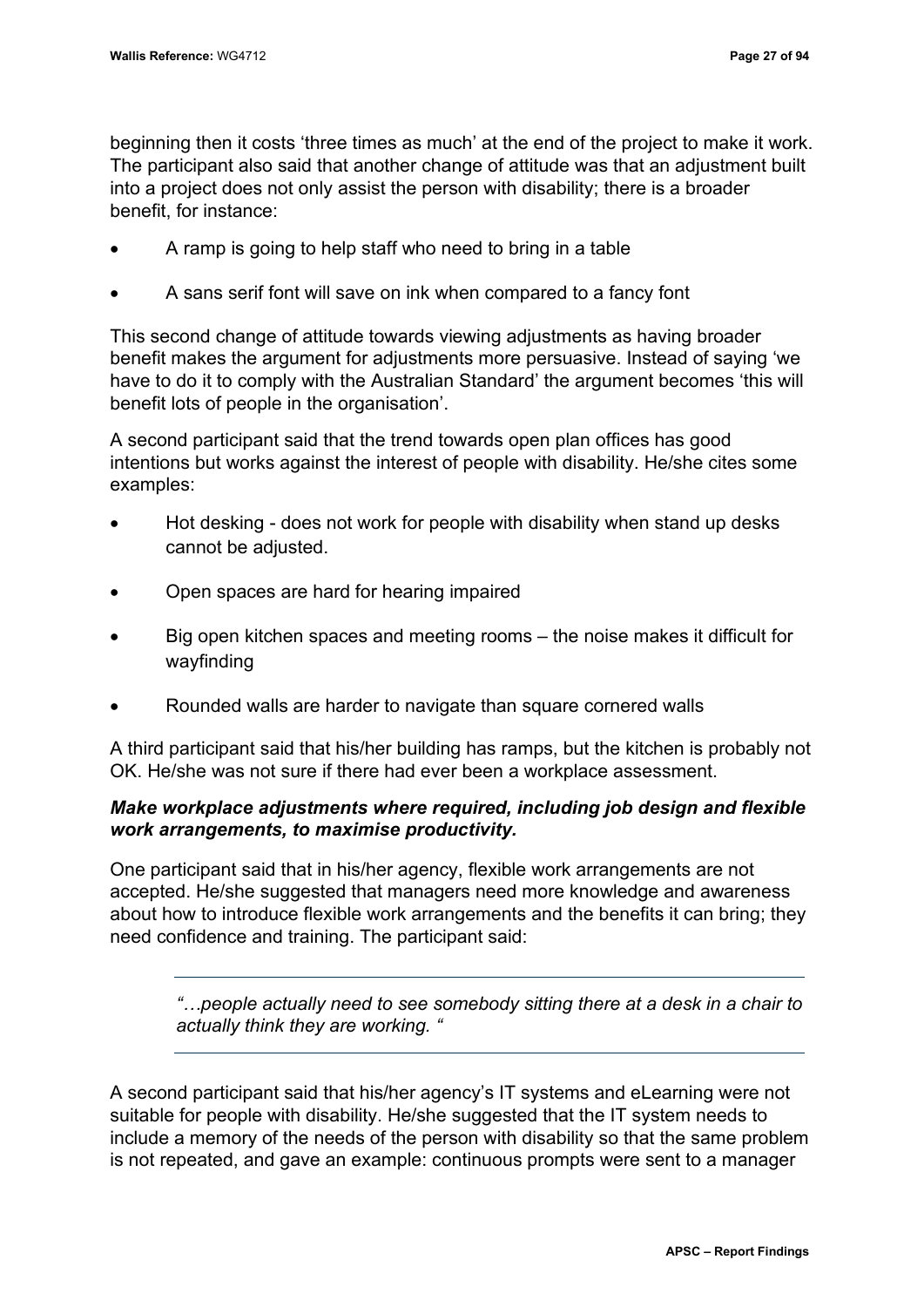that his/her staff needed to complete eLearning when there were special circumstances and that training had been provided by alternative means.

In contrast, one participant said that their agency 'excelled' in provision of flexible work arrangements. However, these arrangements are mostly for staff with carer needs as opposed to staff with disability. The participant said that since flexible work arrangements were introduced unscheduled absences had halved.

Another participant said their agency has a flexible working adjustments procedure and a procedure for workplace adjustments. They are widely promoted and well supported. Most managers are fully supportive. However, the participant said, there are pockets where stigma needs to be overcome. The challenge is how to change to mindsets of people who are not on board.

## *Implement adjustments—including assistive technology—quickly to enable productivity.*

One participant said that their agency created a dedicated one-stop-shop within the ICT Team to support staff with disability with their assistive technology needs.

## *Provide support for managers and colleagues of people with disability. For example, increase managers' uptake of Mental Health First Aid training and disability awareness training.*

One participant said that there had recently been a focus group held with staff with disability. He/she said the findings were very confronting and concerning and they have sparked action. The trigger for the focus group and subsequent action was not the Strategy. Instead, the trigger was an external consulting company that suggested there were ways to build inclusion into the department.

Subsequently, the participant said, the SES initiated a range of initiatives, including:

- Review of accessibility of buildings
- Disability confidence training but not rolled out for managers yet.
- Personal evacuation plans (people with disability did not have them)
- New IT policy being developed
- Mental health first aid training
- Wellbeing strategy being developed and a network soon to be rolled out
- Mental health and wellbeing champion.
- Existing disability network has been re-focused on strengths, so is now the Ability Network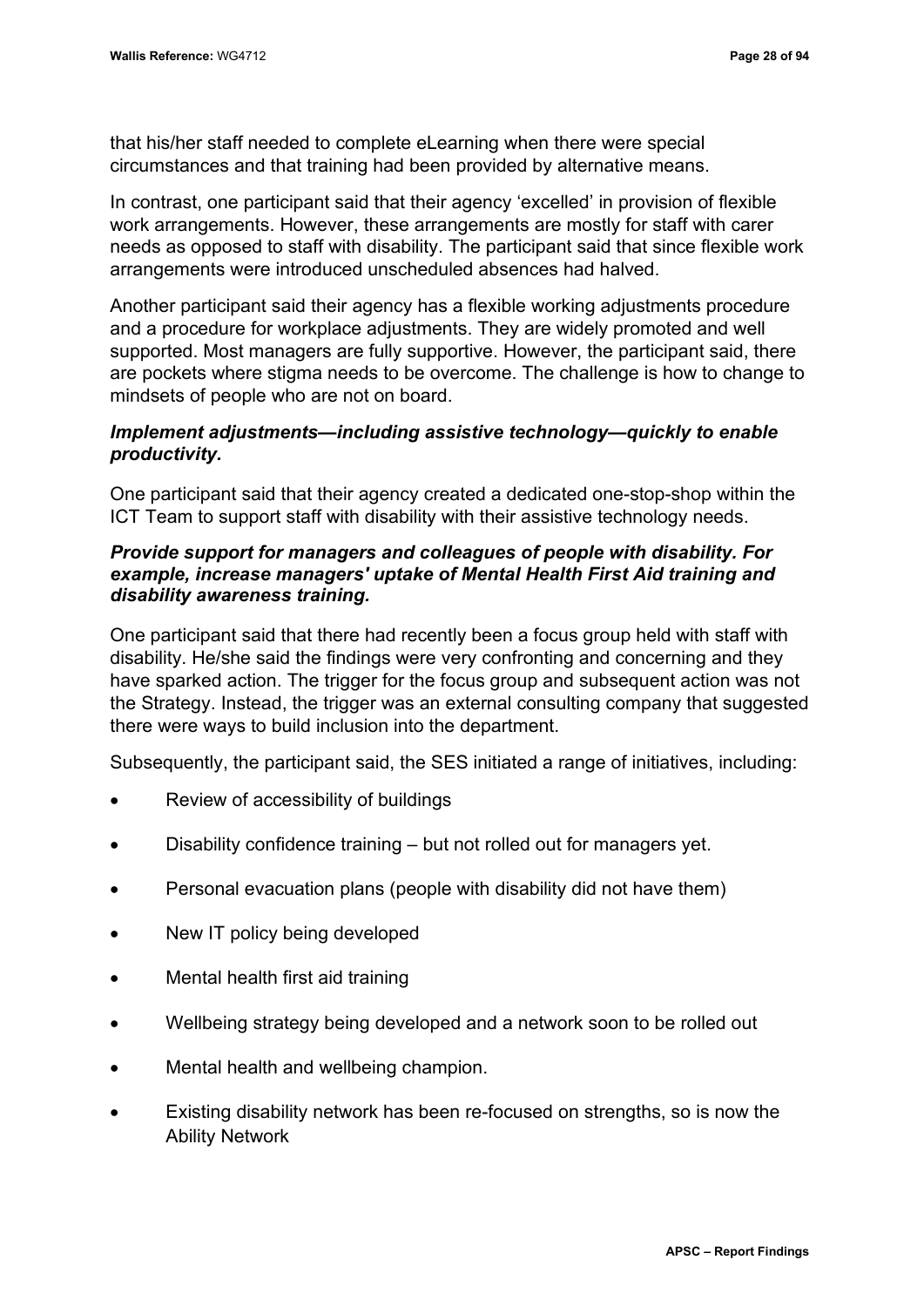- Partnered with JobAccess to install Bindimaps (wayfinding in buildings) in one building.
- All jobs are now advertised under RecruitAbility

One participant said their agency had been running a successful mental health first aid course for four years. In addition, the agency celebrates International Day of People with Disability every year. However, the participant said that the broader focus of the agency is on diversity rather than disability. To this end, the agency has a Diversity Action plan; this plan is not targeted to any particular level or classification.

The participant said one challenge was a lack of resources. A second challenge is 'diversity fatigue'. This fatigue is manifesting in a reduction in participation rates. Because there are not enough weeks in the year to do everything relating to diversity, the agency must be clear on what the priorities are. For 2019 the focus was on gender equality (and by necessity, therefore, less so on disability). Nonetheless, the agency conducts disability awareness training, but not specifically for managers. There is also e-learning relating to disability awareness available on the Learning Hub.

Another participant said that their agency conducts a wide range of initiatives to support disability, including:

- Support for the Focus on Ability Network. Cards are handed out explaining how to join the network
- An online social-like platform to post awareness raising information, and share ideas for assistive technology, etc.
- Recognition of Days of Significance, including the International Day of People with Disability
- Five-plus-five sessions (based on the APSC ten-plus-ten initiative) where five staff with disability meet with five senior executives to bring issues to the executives first-hand. It is embedded into the disability action plan
- Dedicated one-stop-shop within ICT Team to support staff with disability with their assistive technology needs
- Disability awareness training only recently introduced so take-up so far is minimal
- Mental Health First Aid training
- Disability Champions for the department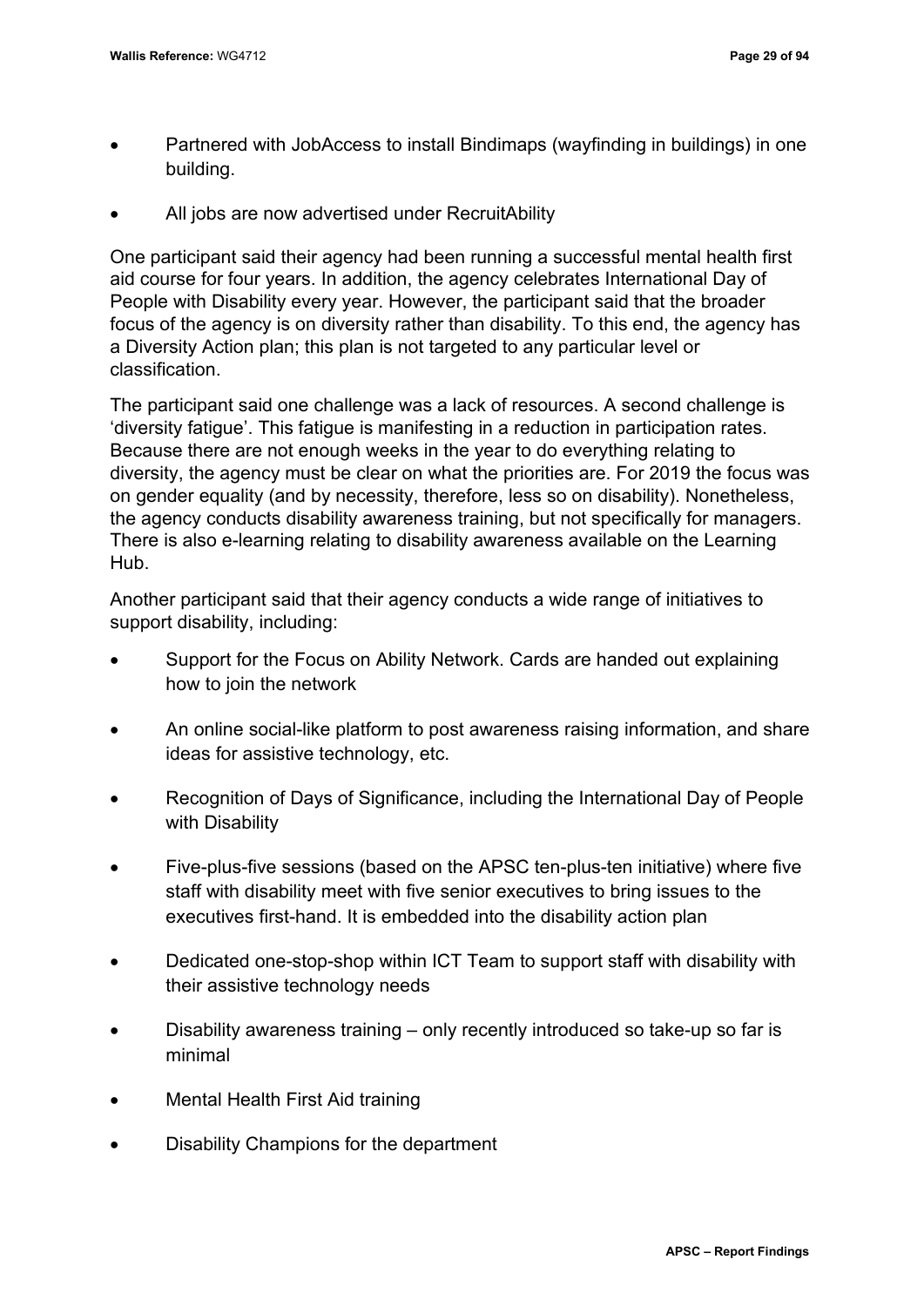- Dandelion Program for staff on the autism spectrum
- Biannual update of the intranet for managers and supervisors, who might not have been exposed to managing staff with disability, relating to workplace adjustments, communication and training. Purpose is to build confidence.
- Participation in the GradAccess program
- Review of activities undertaken by other agencies.
- Networking with other agencies
- Member of the Australian Network on Disability.
- (None of the initiatives, however, are targeted to a particular classification or job grade level)

One participant said that their agency conducts mental health first aid courses, but not disability awareness courses, but was not sure of the details.

Finally, one participant said their agency conducts mental health first aid training for staff, but not managers. There is also disability awareness training available for all staff, including managers on the LearnHub. The agency now speaks of cultural safety and cultural capability rather than awareness; it is a more holistic approach around creating a safe culture that also covers things like disability.

## **Findings from APS Disability Champions**

### *Make the workplace accessible.*

Both participants said their workplaces were accessible.

## *Make workplace adjustments where required, including job design and flexible work arrangements, to maximise productivity.*

Both participants said their agency provided flexible work arrangements. However, one was not sure about flexible job design. The other noted that there has been a big shift in mindset with the understanding that flexible groups can be the highest performing groups.

One participant said their agency had introduced a paper workplace/reasonable adjustment passport which is used to share information about the adjustments the person with disability needs. One challenge with the passport is that each agency has their own version. This issue is being discussed in the APS. The passport can be provided to their manager and their new manager if there is a change. The participant said that it was important that carers were catered for equal to people with disability and added that the passport is the same for both carers and people with disability. The participant said that: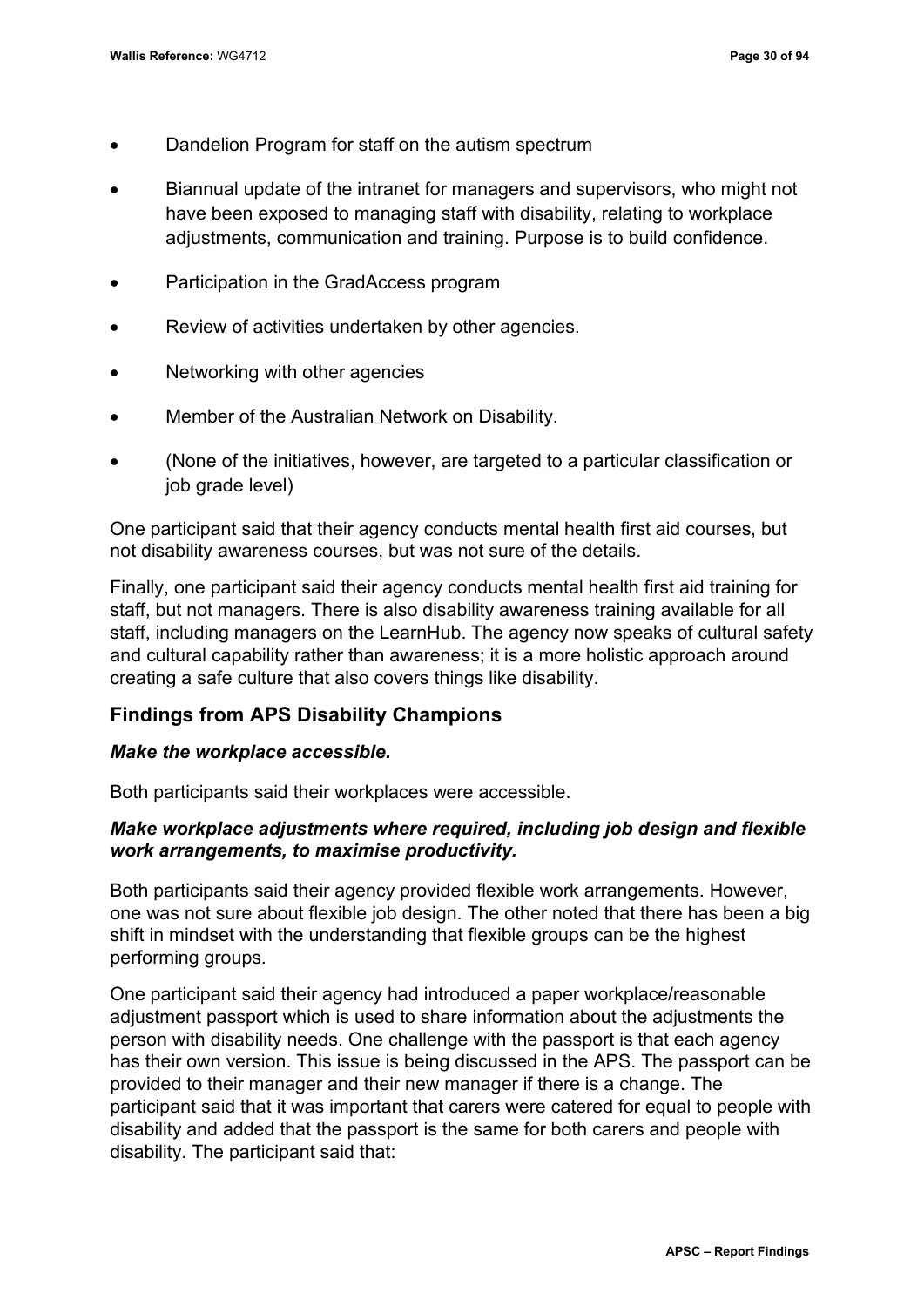*"I've never seen a request that we couldn't accommodate."*

The other participant said that he/she believes that the government is doing well with Indigenous programmes with initiatives like allowing Indigenous staff members work at home two days a week. He/she suggested that this initiative could be extended to people with disability.

## *Implement adjustments—including assistive technology—quickly to enable productivity.*

No feedback was obtained.

## *Provide support for managers and colleagues of people with disability. For example, increase managers' uptake of Mental Health First Aid training and disability awareness training.*

One participant said that their agency offered mental health first aid training which was voluntary. The participants said it should be compulsory and that after the course there needs to be regular reminders so that the learnings are not forgotten. The other participant said their agency has introduced the following initiatives:

- Raising awareness of days of significance including International Day of People with Disability
- Refreshed workplace adjustments policy
- Australian Disability Network membership
- JobAccess provides funding. Importantly, provides support to employers of people with disability
- Had used GradAccess
- Disability training for managers. Not mandatory. Helps to remove unconscious bias and provides practical tips
- Pace mentoring (for disability pilot)
- Stepping Into program working with university. No other formal partnerships
- Parking policy. Accommodate people with disability. Would not have occurred three years ago
- Disability and carers network strong voice in the department.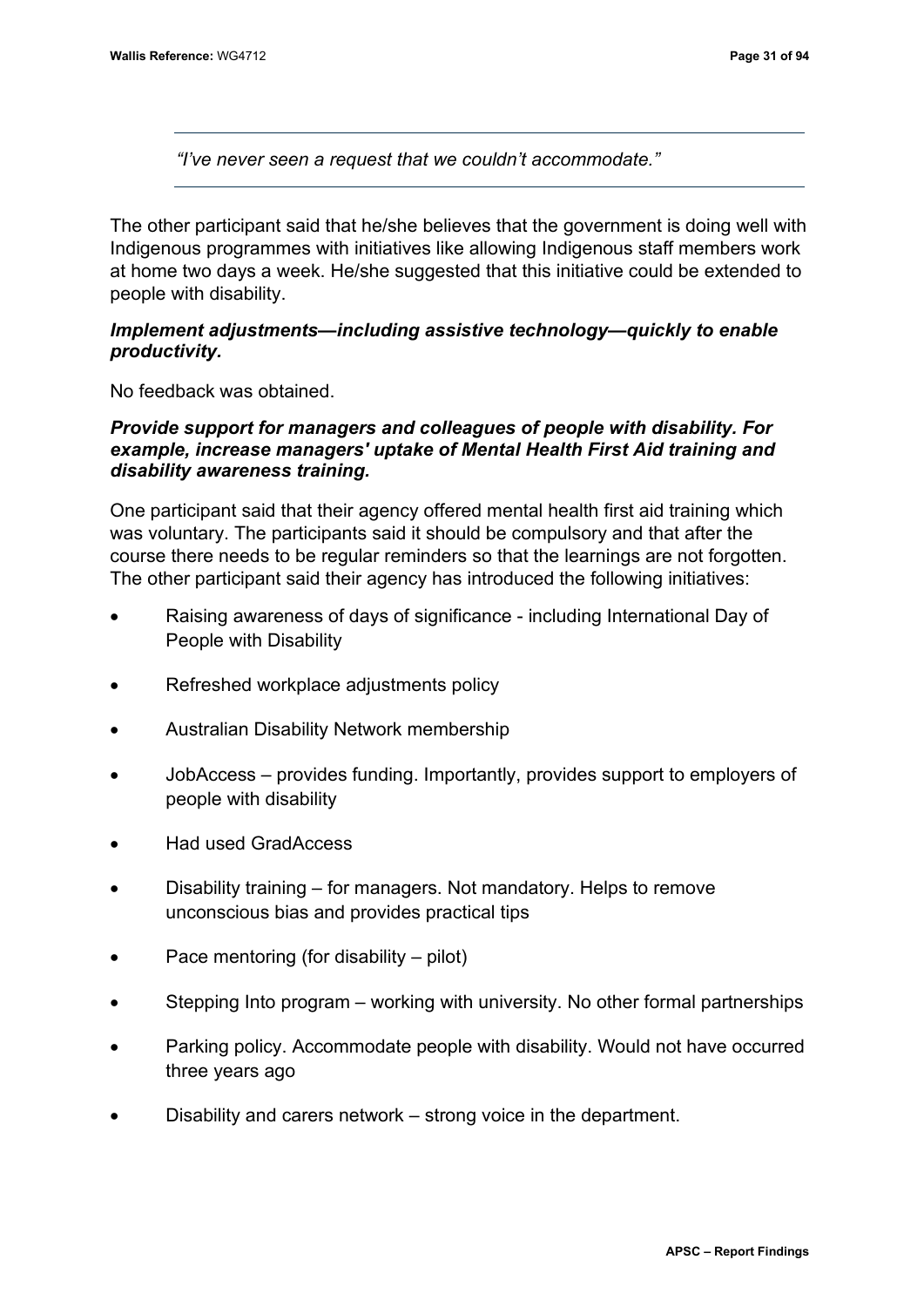# **3.3 Increase the representation of employees with disability in senior roles**

At the heart of change is leadership. Our leaders are stewards of our values—they communicate our priorities and encourage and reward us to perform well. People with disability should be well-represented at senior management levels.

## **Findings from Staff with Disability**

## *Ensure the inclusion of middle managers with disability in development programs for high performers.*

Only one participant was able to comment on this Action Area. This participant said that he/she knows of vision impaired managers at APS 6 and EL1 who have not been able to achieve promotions and that the situation has not improved over the last three years.

## *Offer career development opportunities to middle managers with disability who demonstrate consistent high performance.*

Only two participants were able to comment on this Action Area. One participant said that he/she does not believe that his/her agency invests in the capability of employees with disability. A second participant said:

*"I would also say the agency hasn't really got its head around yet how to support middle level people to actually progress further…"*

## *Provide senior mentors across the APS for employees with disability who have identified a desire to develop.*

One participant said it would be good to see more mentors in senior positions. Another participant in a management role had declared his/her disability. The participant said there needs to be more middle managers who declare their disability in order to encourage people at lower levels to declare. The participant said:

*"I think we already have a diverse workplace, we just don't know it."*

## *Attract people with disability at senior levels from the community and private sectors.*

Participants said the following things in relation to the APS attracting people with disability at senior levels:

Not aware of any activity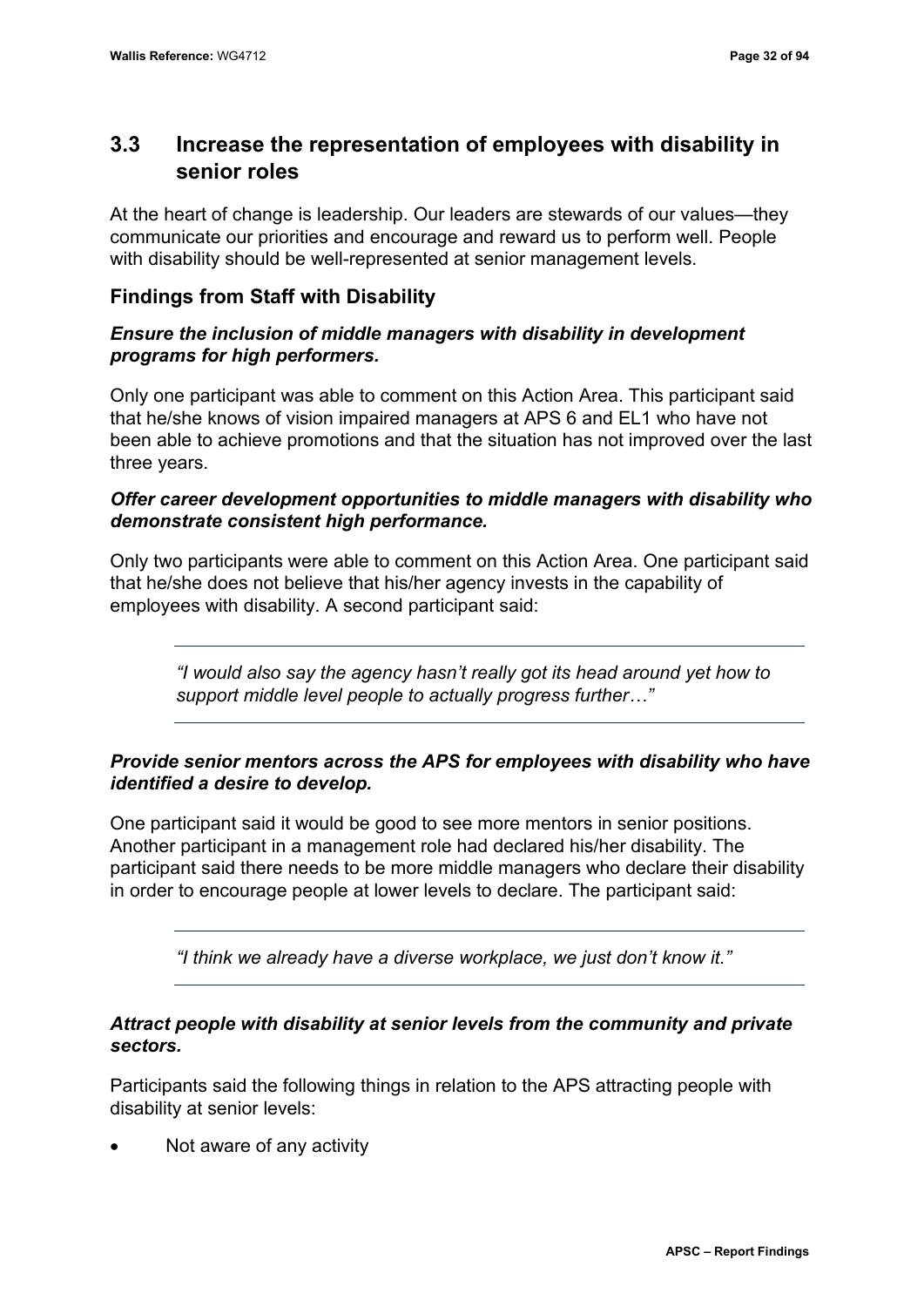- APS is not making any effort to increase representation of people with disability in senior roles
- Does not know anybody with disability in a senior role
- There has been no increase in representation in senior roles
- Disappointment that the APS does not show leadership
- It is hard to overcome stigma. Perhaps a senior person declaring disability would help to remove stigma

## **Findings from Managers**

## *Ensure the inclusion of middle managers with disability in development programs for high performers.*

No participants were aware of specific development programs for middle managers with disability. Several, however, said that development programs were available for use by staff with disability and one participant said that their agency did not have a program for high performers.

## *Offer career development opportunities to middle managers with disability who demonstrate consistent high performance.*

No participants were aware of career development opportunities for middle managers with disability. One participant, however, said that career development programs were available for use by staff with disability.

## *Provide senior mentors across the APS for employees with disability who have identified a desire to develop.*

Only one participant said that their agency had a mentoring program tailored for people with disability which was at the pilot stage.

## *Attract people with disability at senior levels from the community and private sectors.*

No participants were aware of programs in the agencies for attracting people with disability at senior levels. However, one participant noted that their manager had a disability.

## **Findings from HR Corporate Staff**

## *Ensure the inclusion of middle managers with disability in development programs for high performers.*

All participants said there was nothing specific provided for people with disability. Where programs were provided for staff, people with disability were free to access the programs. One participant said there was no necessity to do more because there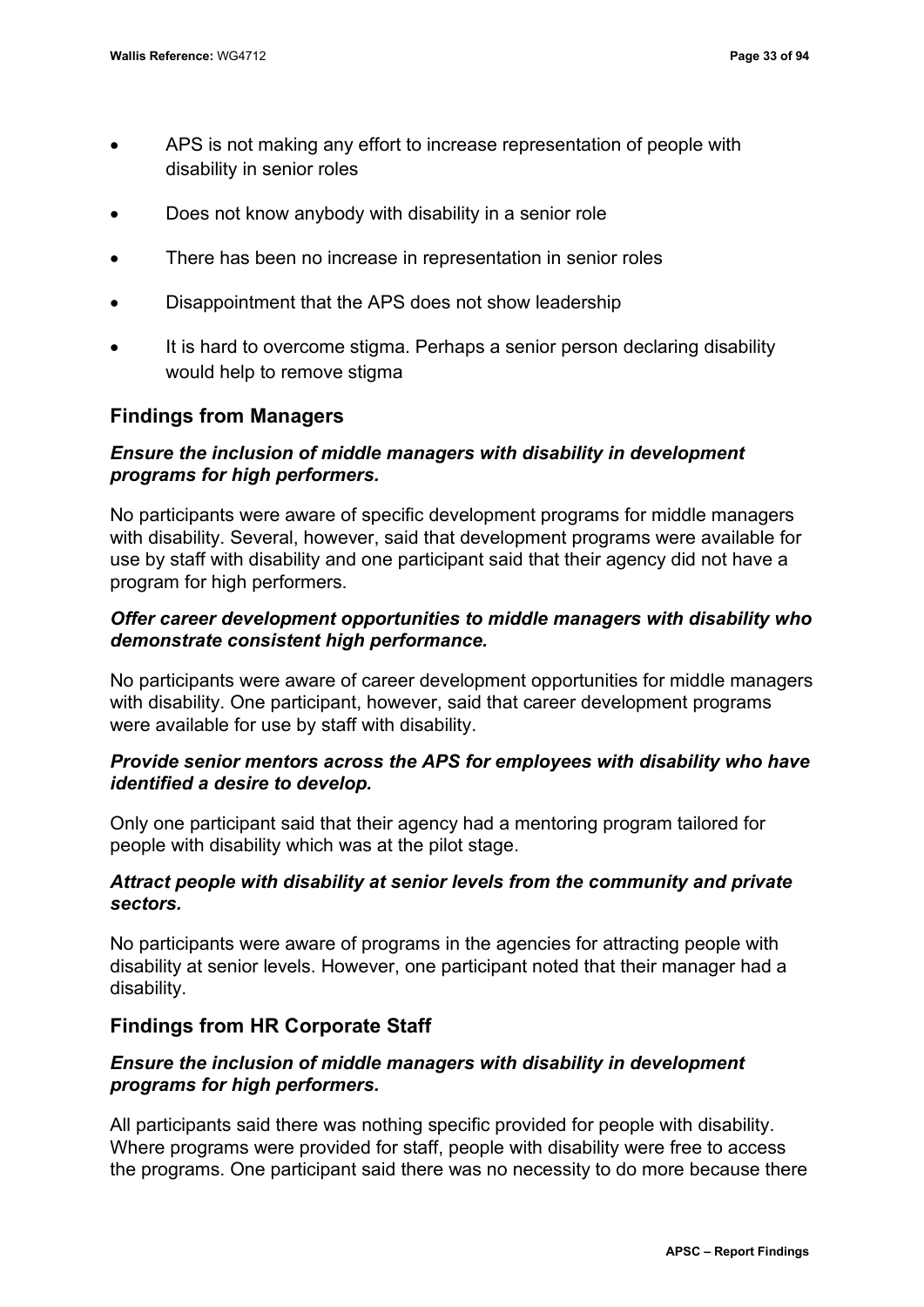are people with disability spread across different levels in the agency. One participant said the agency recently became aware that 'staff with disability are sort of congregated at certain levels'.

One participant said the focus of their agency was to 'create an inclusive environment where everyone is given those opportunities'. He/she added that there is no monitoring of career development.

## *Offer career development opportunities to middle managers with disability who demonstrate consistent high performance.*

One participant said there are no career development opportunities specifically for people with disability. One participant said that their agency offered development programs for high performers, but nothing specific for staff with disability.

## *Provide senior mentors across the APS for employees with disability who have identified a desire to develop.*

One participant said that their agency did no specific mentoring for people with disability. There is a semi-formal mentoring system for all staff which is not monitored for outcomes.

## *Attract people with disability at senior levels from the community and private sectors.*

One participant said that there were no efforts to recruit people with disability into senior roles and that RecruitAbility is not used for senior roles. There might, however, be informal personal coaching of a person who happens to have a disability. The participant said:

*"…there's still that unconscious bias that a person with a disability cannot do anything high in leadership or management."*

One participant said that the culture in their agency is highly inclusive and that this is evidenced by findings from the annual staff survey.

# **Findings from APS Disability Champions**

## *Ensure the inclusion of middle managers with disability in development programs for high performers.*

Both participants said that their agencies develop programs, but not specifically for people with disability. One participant said a challenge occurs when training is external and the external facility is not accessible.

## *Offer career development opportunities to middle managers with disability who demonstrate consistent high performance.*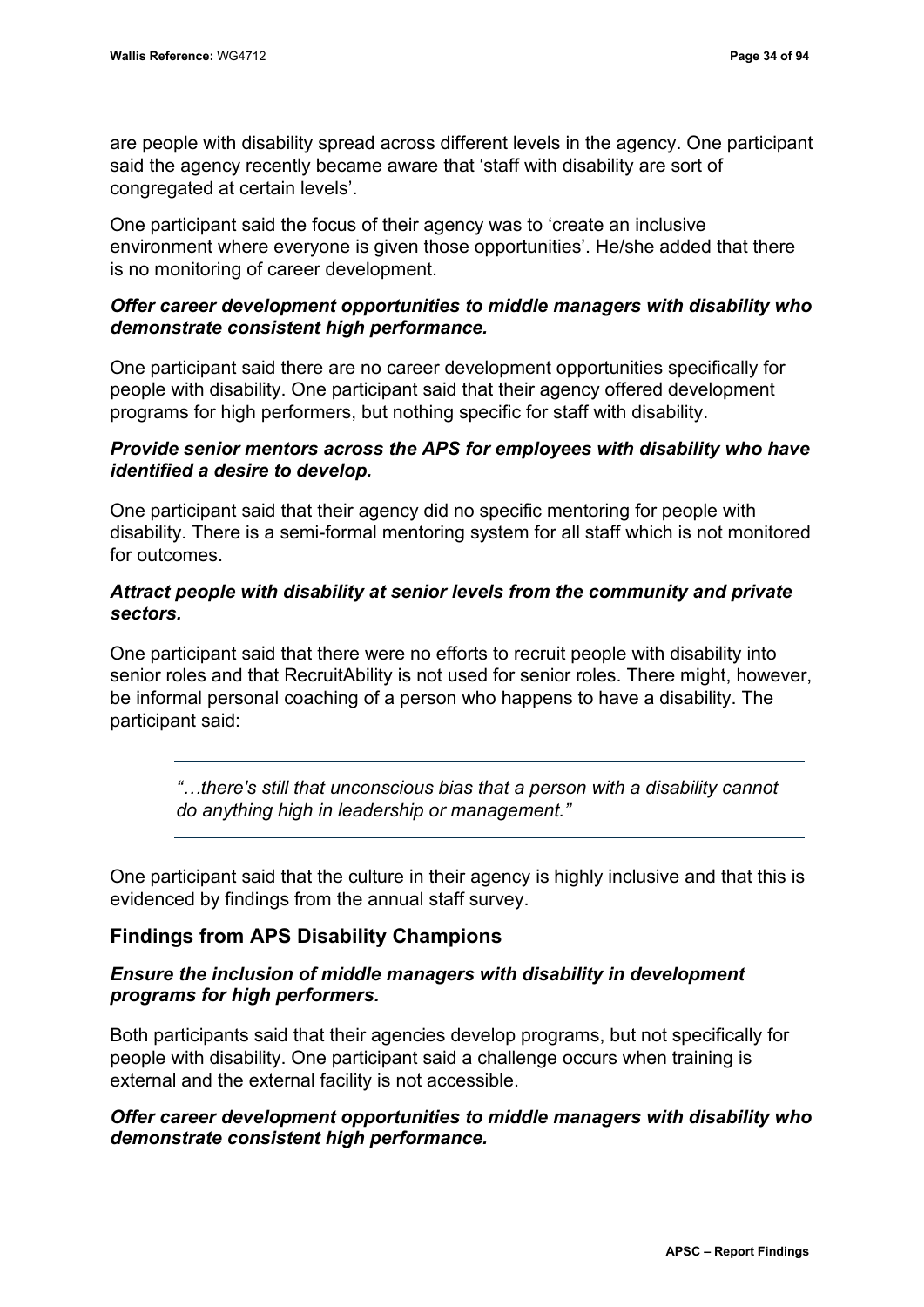Both participants said their agencies do not provide career development opportunities for high performers.

## *Provide senior mentors across the APS for employees with disability who have identified a desire to develop.*

One participant said their agency has a pilot mentoring scheme for people with disability. The other participant said their agency has a mentoring scheme, but it is not specific to people with disability.

## *Attract people with disability at senior levels from the community and private sectors.*

Both participants said their agencies do not have programs to attract people with disability at senior levels.

# **3.4 Foster inclusive cultures in the workplace**

*To improve the recruitment and retention of employees with disability, agencies need workplaces that are genuinely inclusive.*

*Employees with disability will be more likely to tell their employer they have a disability, particularly when experiencing mental ill health, if they are confident they will be welcomed in the workplace.*

*Workforce inclusion needs to be a priority for all managers, staff and colleagues, not just those working in human resources. Everyone has a role to play.*

## **Findings from Staff with Disability**

## *Highlight the value of APS Disability Champions as visible advocates for employees with disability—and champions of change within agencies.*

Many participants were not aware of Disability Champions in their agency. One participant said he/she had been asking HR whether a group could be started of people with disabilities. This approach has not been successful. The participant added that there was supposedly a Disability Champion but that nothing ever comes out of it. The participant concluded by saying:

*"There's not a lot happening at [agency] to do with disability."*

Some participants said that the APS was developing capabilities because the agency had a disability network and Disability Champion.

Several participants, however, were critical of the behaviour exhibited by Disability Champions. One participant said that some Disability Champions, if they do not have a disability themselves, use the mental model encompassing the idea that 'we want to help you because you need help'. However, the participant said that the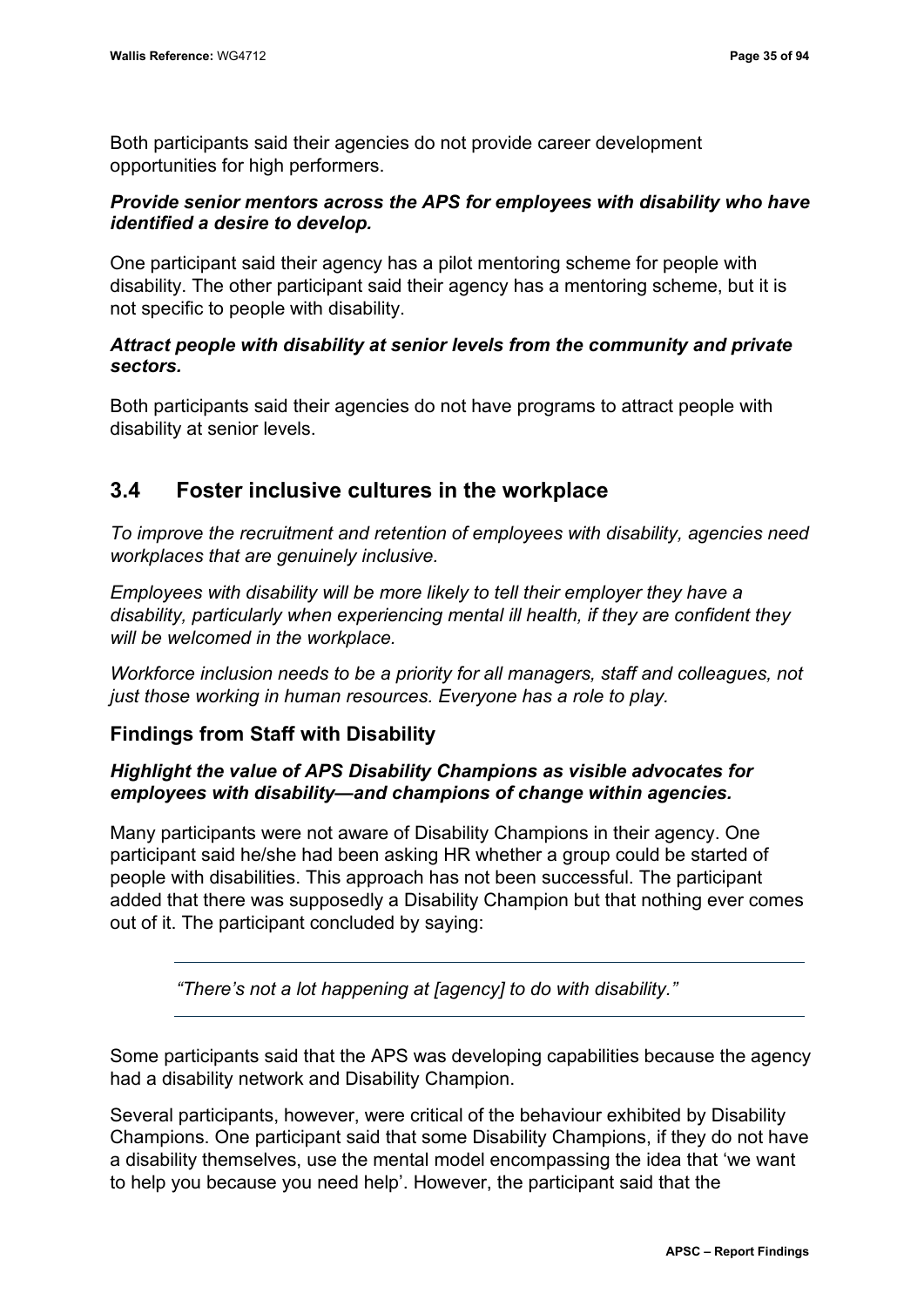environment is the disability and so the process should be one of removing the barriers so that the person with disability can grow as a full person. The participant said:

*"…it's often the environment is actually what's disabling us, so if we remove those barriers then we're just going to be able to move through like everybody else does."*

One participant described an event where he/she had submitted a JobAccess application for a specific type of monitor. The Disability Champion came in 'over the top' and provided a huge monitor. While the monitor was large, it did not satisfy the requirement.

## *Leverage the skills and experiences of people with disability to identify and overcome barriers, whether physical, systemic or attitudinal.*

Most participants with invisible disabilities said they would prefer not to disclose their disability. One participant who had disclosed disability said that other team members who have not disclosed their disability have spoken to him/her about work issues. This allowed the participant to advise management that there was a significant anxiety problem in the team.

One participant feels his/her disability holds him/her back. The participant knows people who have been given employment opportunities which have not been offered to him/her. The participant feels that management might think it takes more effort to employ him/her when this is not the case. The participant said opportunities could be expanded by:

- Providing opportunities to obtain experience in areas where he/she can add value
- Providing positive support
- As a priority, training manager to explain that having disability is not a hindrance.

### *Offer training to improve disability awareness and address unconscious bias.*

In one focus group, participants discussed what they described as the d-ceiling. One participant said it was analogous to the glass ceiling for women in management, and said:

*"You know the d-ceiling? If you have a nominated or an un-nominated disability, you hit that ceiling when they find out."*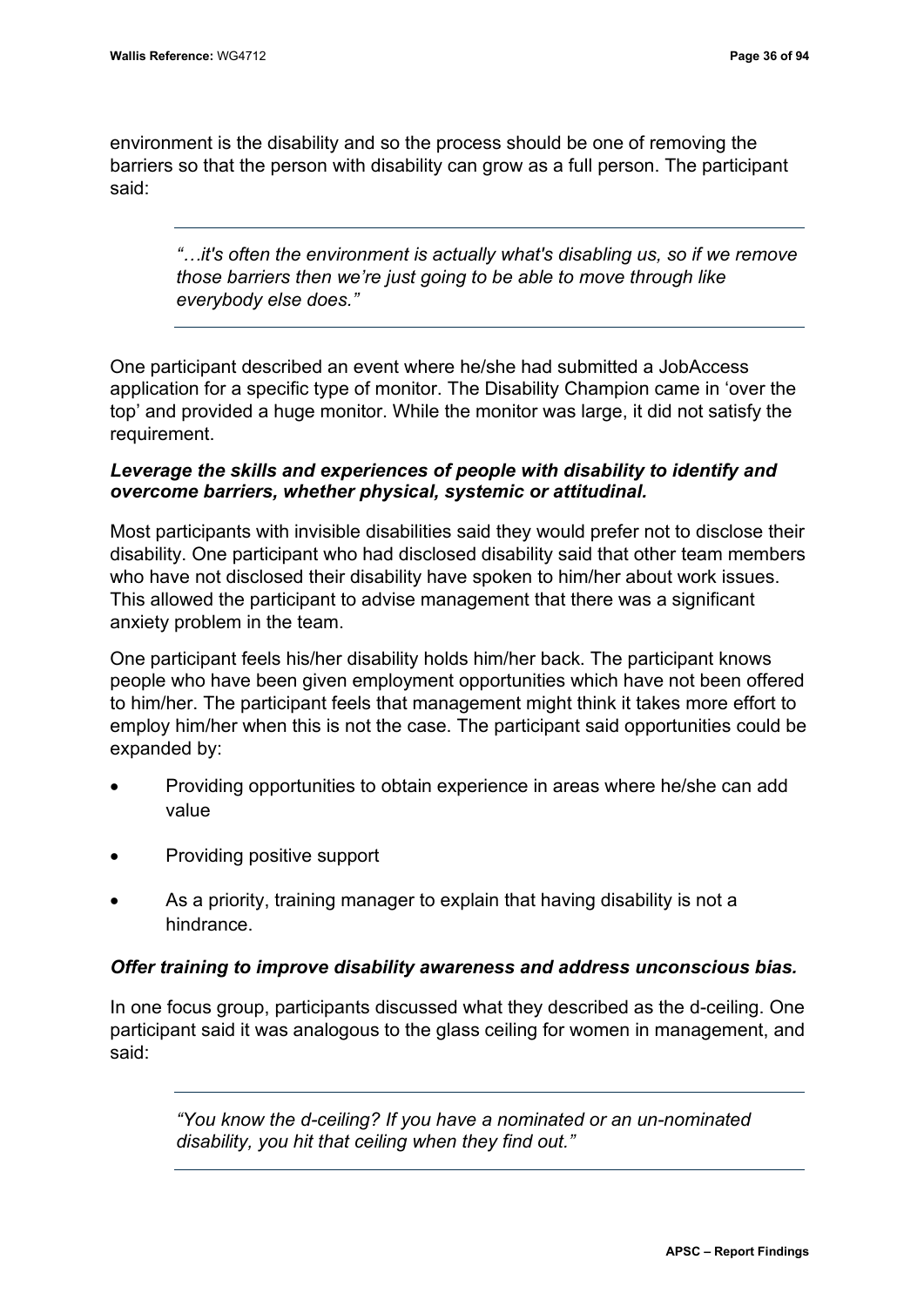One participant recounted experience of the first day on job and during induction was told that there was no need to be shown where the lift was. The participant said the staff member should not assume everyone without a visible disability is without disability. Other participant agreed that there are many instances where even people without a disability would need to know where the lifts were.

Most participants agreed that there are relatively simple changes in procedure that could assist people with disability. For instance, make the default meeting format a videoconference meeting. This would allow people with flexible work arrangements to participate. One participant suggested that the lack of a cultural norm supportive of disability means that awareness is lacking to pro-actively promote inclusiveness through habits and processes. One participant offered the following fictitious dialogue occurring at the start of a meeting:

*"Oh, this person said yes [accepted a meeting invitation], but can we do a video call?"*

*"I don't know how to do that."*

*"It's okay, we'll catch them up later."*

The participant said that a more appropriate dialogue should be:

*"Oh, this person says they can't be here, and they need to do a video call."*

*"Oh, that's all right, I've got the Jabber in this room, I'll pop it on, because we've all done a training module on it."*

Supporting this view, one participant said that culture becomes habit, which becomes process, which becomes systemic. The participant strongly agreed that the habits of people without disability that support disability are good for broader inclusiveness as well. One example offered was planning for an event. The participant said it was not just people who have disability who need accessibility plans. Others include carer and parenting requirements, and people with disability who have chosen not to disclose the disability.

One participant with colour blindness said that it is common for executives to request tables and charts in reports to be coloured. This makes the reports unreadable for staff with colour blindness. Another participant expressed frustration at the insensitivity that is often displayed and said: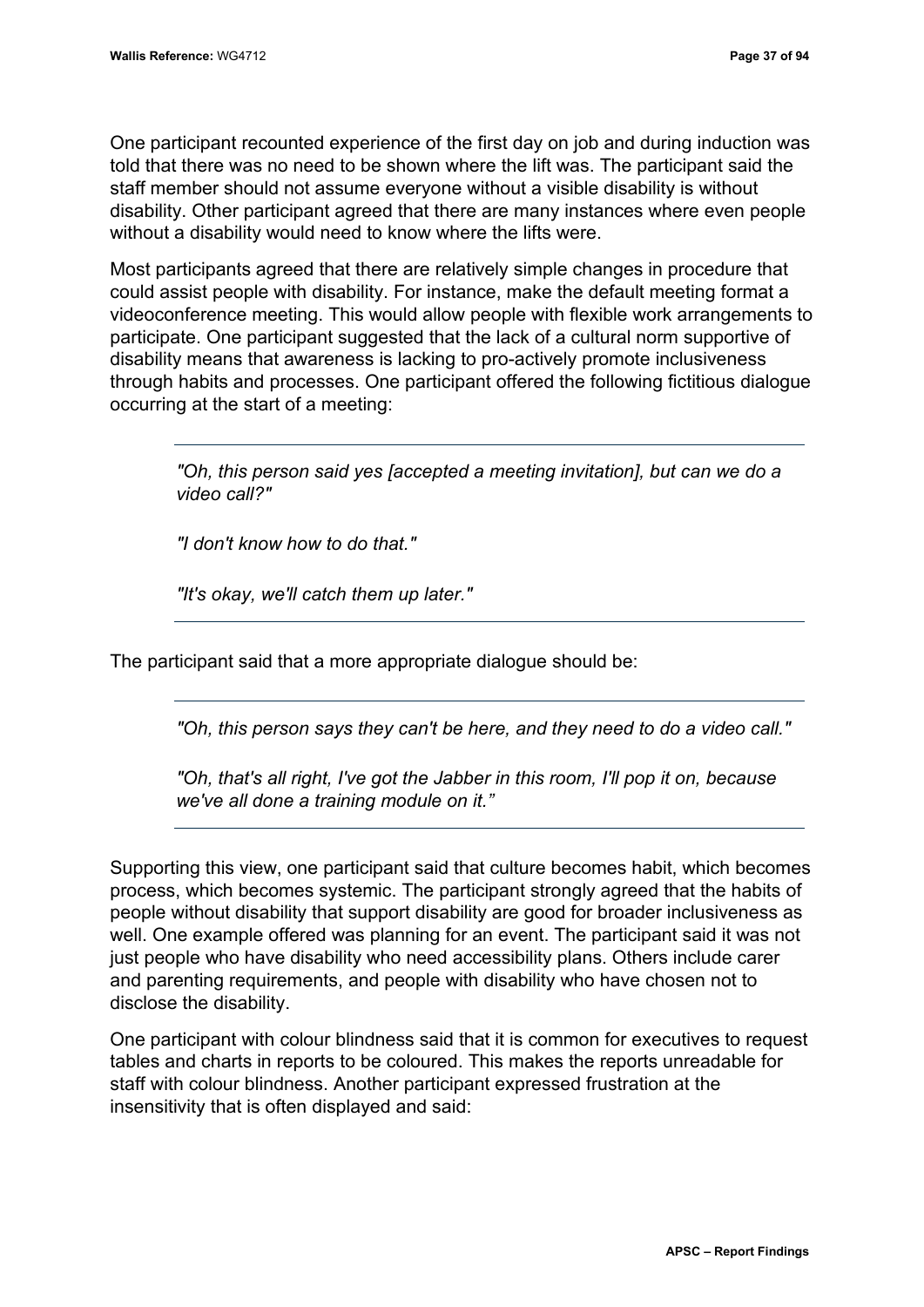*"I'm vision impaired, I'm not blind. There's a really big difference and guess what I can ride a bike by myself. Shock horror! But ask me to read a document with 10 font, read something in a short period of time, that's something I can't do. So, they really, people just don't really understand."*

One participant said that many people and agencies associate disability with something that requires assistance and help. The participant said that people 'just don't see people with disabilities… as a person who you know as your shopkeeper, as your doctor, as your lawyer, as your manager.' One autistic participant said people make assumptions about what autism is. The participant said:

*"We present really differently to what people think autism is, and so I want to like yell from the rooftops and educate people constantly."*

Other information and suggestions provided by participants included:

- There is goodwill to increase inclusiveness 'but not in my section'. So, the majority of people with disability end up with 'back-end' roles
- Inclusiveness is more difficult in small departments because there is less opportunity to provide support and create opportunities
- Older staff struggle to change
- Some staff feel that flexibility means malingering at home
- Fear of losing your job is the perception rather than the reality
- Disclosure is certainly a disadvantage
- Physical disability is disclosed, but not necessarily by choice
- It is easier to disclose disability if there are 'runs on the board'
- There is stigma associated with disability
- There is an assumption that certain disabilities restrict people to certain roles (e.g. People with Asperger syndrome will be good at IT)
- More training of managers is required
- Many people have strange ideas about people with mental health conditions
- Some believe the APS is trying to normalise disability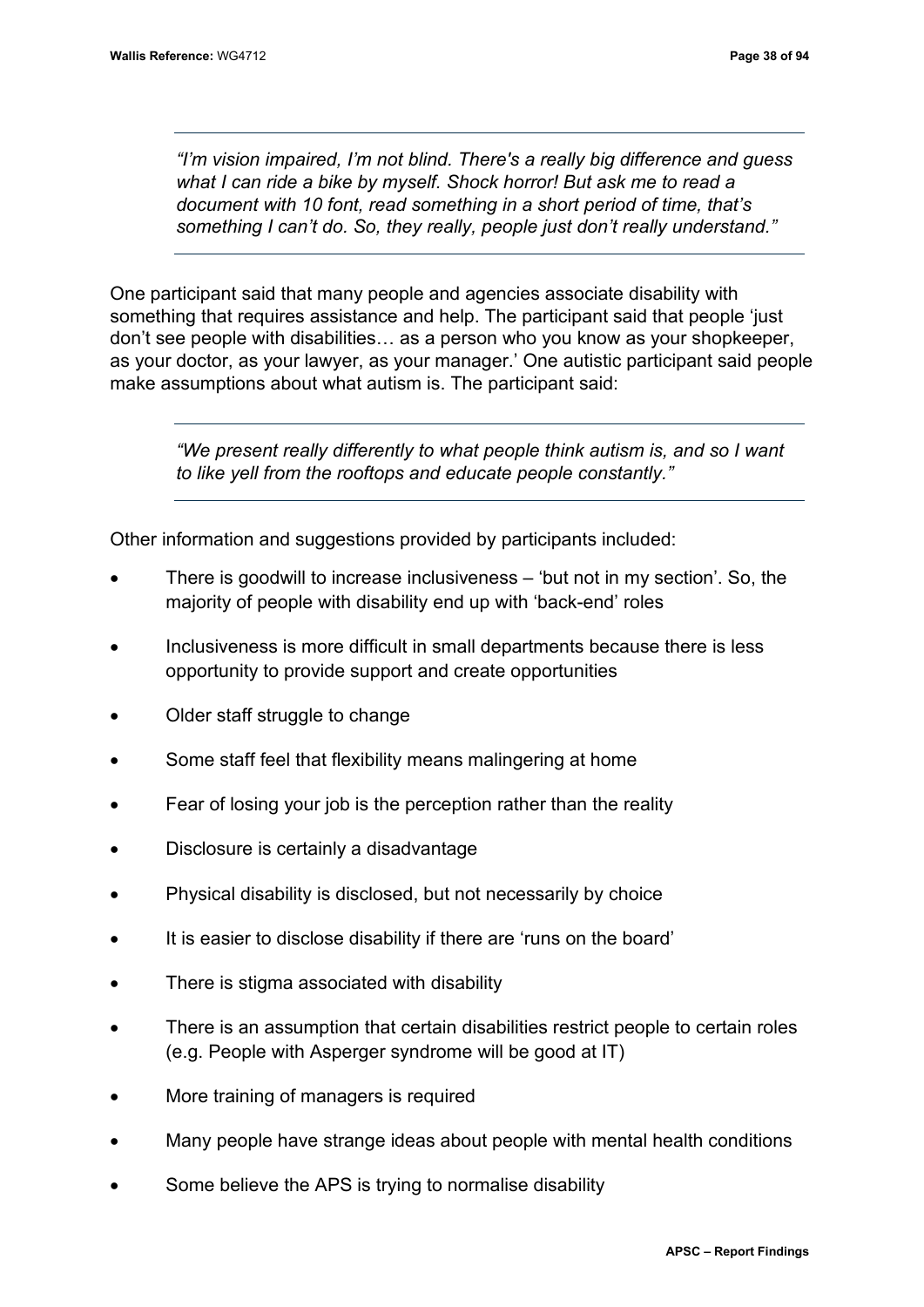- Some believe inclusiveness refers to gender only and not disability
- Some staff with disabilities have been overlooked for promotion
- Staff with disability are sometimes put in the 'too hard basket'
- Some people believe that people with disability overplay their condition.

One participant expressed a common theme in the following way:

*"I don't think I should exploit a weakness to get where I have to get."*

## *Integrate disability awareness principles into existing management development and orientation programs.*

One participant described a '5 plus 5' initiative in their agency. In this initiative, five managers from SES meet with five people with disability. They discuss various challenges and the participant said a number of positive outcomes have eventuated. The participant said that one particularly positive outcome was a change of focus from the disability to a focus on the ability of people

One participant said their agency is working on a new disability action plan, but he/she was unaware of any other initiatives other than the existence of a network.

One participant said that their agency has conducted disability awareness training, and it tries to include HR people on recruitment panels. However, the participant said that even within HR there are different specialities such as learning development and OH&S. Therefore, even a HR specialist might not be aware of requirements with respect to disability. The participant thought that their agency was 'ticking all the boxes, and doing their best' but that they had not sought the advice of people with disability.

One participant suggested that a 'disability leave' should be included in the Enterprise Bargaining negotiations, similar to the mooted 'cultural leave' days for specific requirements of religion or culture. This disability leave could be used for activities such as getting fitted for a wheelchair.

One participant said their agency is making progress with disability awareness because they are getting the message 'from the top down'. The participant said that promotion of a diverse workforce is more successfully achieved when there is overt leadership from the top.

One participant said that branch managers should be more active in supporting staff with disability. In the participant's case, his/her opportunities had expanded because of good support.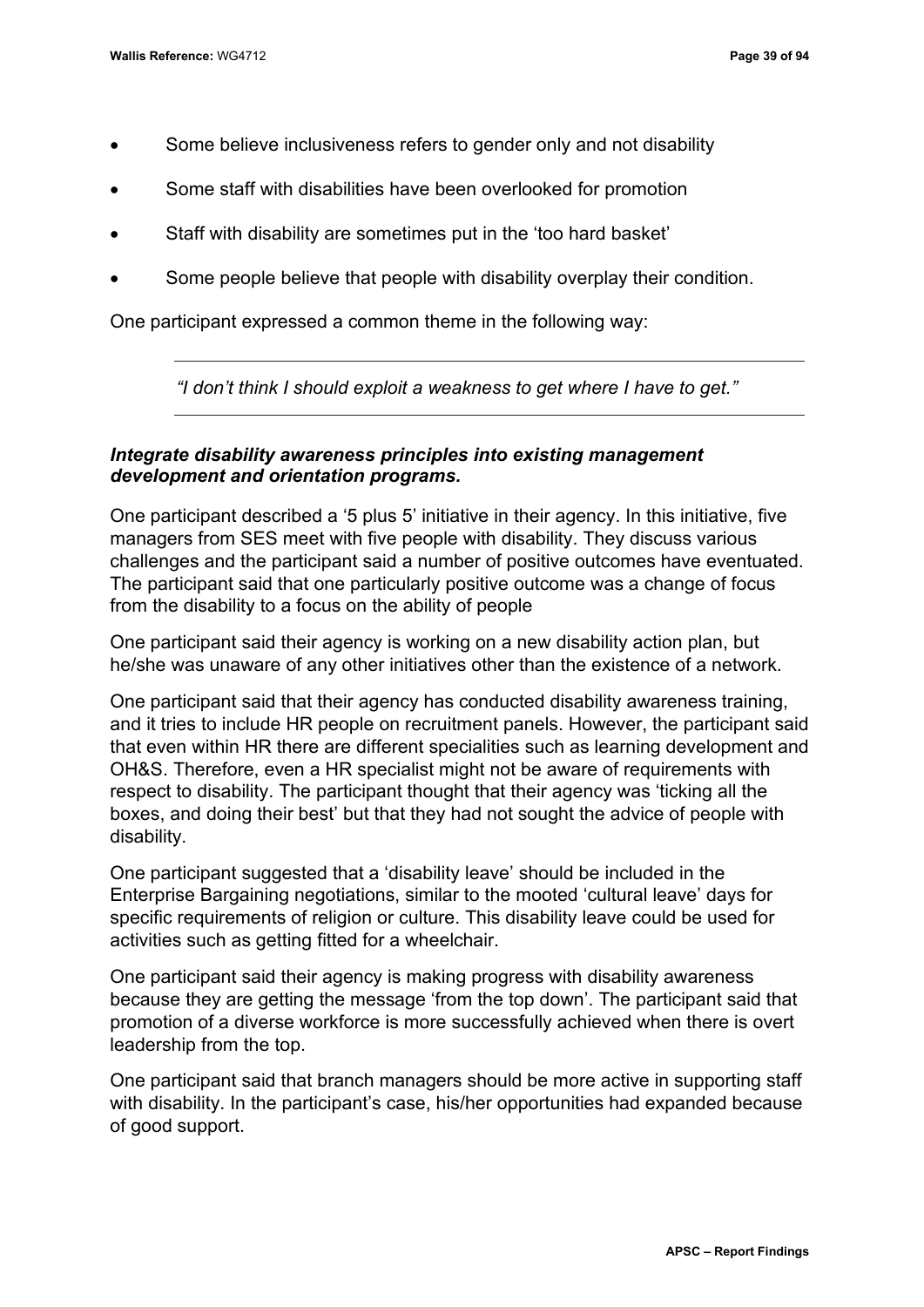One participant suggested creation of a disability reference group which would be formalised by the APSC. The purpose of this group would be to provide feedback to senior management and would have representatives of various disabilities

One participant thought that the APS fosters inclusiveness by way of antidiscrimination laws.

## *Expand disability networks to support implementation of inclusive cultures within agencies*

One participant said that there would be a benefit in establishing a network that was APS-wide that would allow staff to learn what was happening in other agencies and learn from the activities occurring in other agencies.

About a quarter of participants were aware of a network in their agencies.

## **Findings from Managers**

## *Highlight the value of APS Disability Champions as visible advocates for employees with disability—and champions of change within agencies.*

One participant said their agency had Disability Champions.

## *Leverage the skills and experiences of people with disability to identify and overcome barriers, whether physical, systemic or attitudinal.*

There was no feedback on this topic.

## *Offer training to improve disability awareness and address unconscious bias.*

Several participants said, to varying degrees, that people with disability would not feel comfortable disclosing their disability. Several reasons were offered:

- Some have concern that they will just be stereotyped or looked down upon
- Disclosing may limit their opportunities due to continuing stigma
- Some are simply concerned about the stigma
- If the disability is sensitive.

One participant said that stigma is still an issue, particularly amongst the older generation, but that he/she would like to think that the attitude is changing. Another participant suggested that managers should receive training to understand how job applicants with disability can feel vulnerable and, therefore, require a modified interview technique; managers need to have guidance to understand the perspective of the person with disability.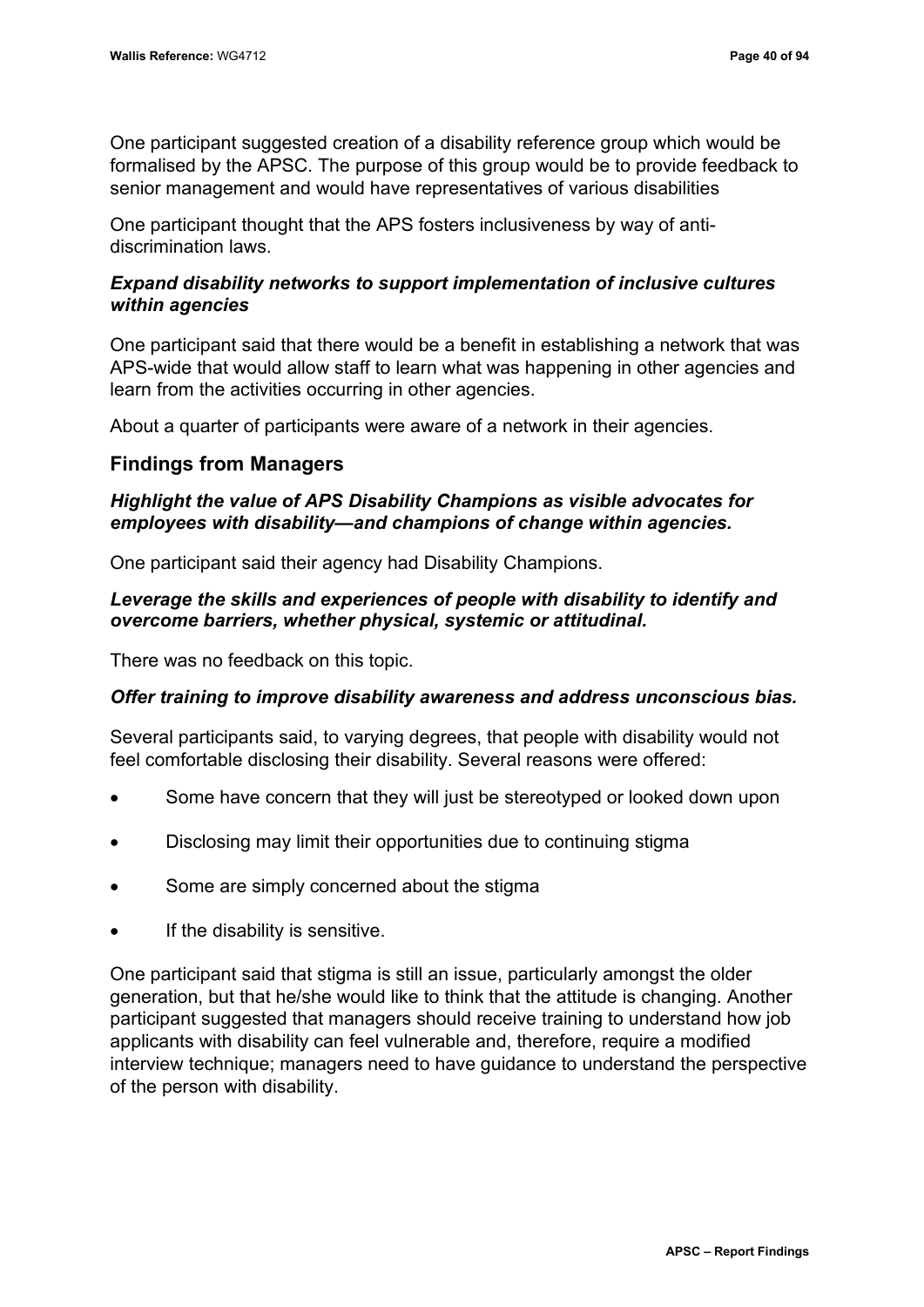*"I think it's good to have the awareness of the potential that someone might be feeling particularly, exceptionally vulnerable because they just exposed their disability where maybe they don't normally."*

This participant also suggested that it would be of benefit to encourage testimonials from 'brave people' to share their experiences so that managers could read and understand the perspective.

One participant noted the importance of the commitment of the management team and said that in their agency some managers were not supportive of the program to support people with autism; yet there was little enthusiasm to change those negative attitudes. Another participant said that their agency is structured so that there are multiple paths for people with disability to raise concerns. The participant said:

*"It's not just like, "You have to report to this manager, good luck."."*

One participant said that he/she does not think people in his/her agency would be discriminated against because of their disability and noted that it is easier to help a person with disability if they have a positive outlook. A final participant was concerned that there may be a small proportion of people who take advantage of claiming a mental health condition as an excuse not to come to work.

## *Integrate disability awareness principles into existing management development and orientation programs.*

Two participants said that:

- It is important to have targets
- It's not the policies that drive inclusivity, but the practical things behind the policies like training courses.

One participant said that in their agency's HR system staff can update their details to identify as a person with disability. This helps management understand needs of the agency.

## *Expand disability networks to support implementation of inclusive cultures within agencies.*

One participant said that for members of the public who visit the facility, the agency runs access and equity days, and also low sound days where adjustments are made to lighting and sound in the facility to suit people with autism.

## **Findings from HR Corporate Staff**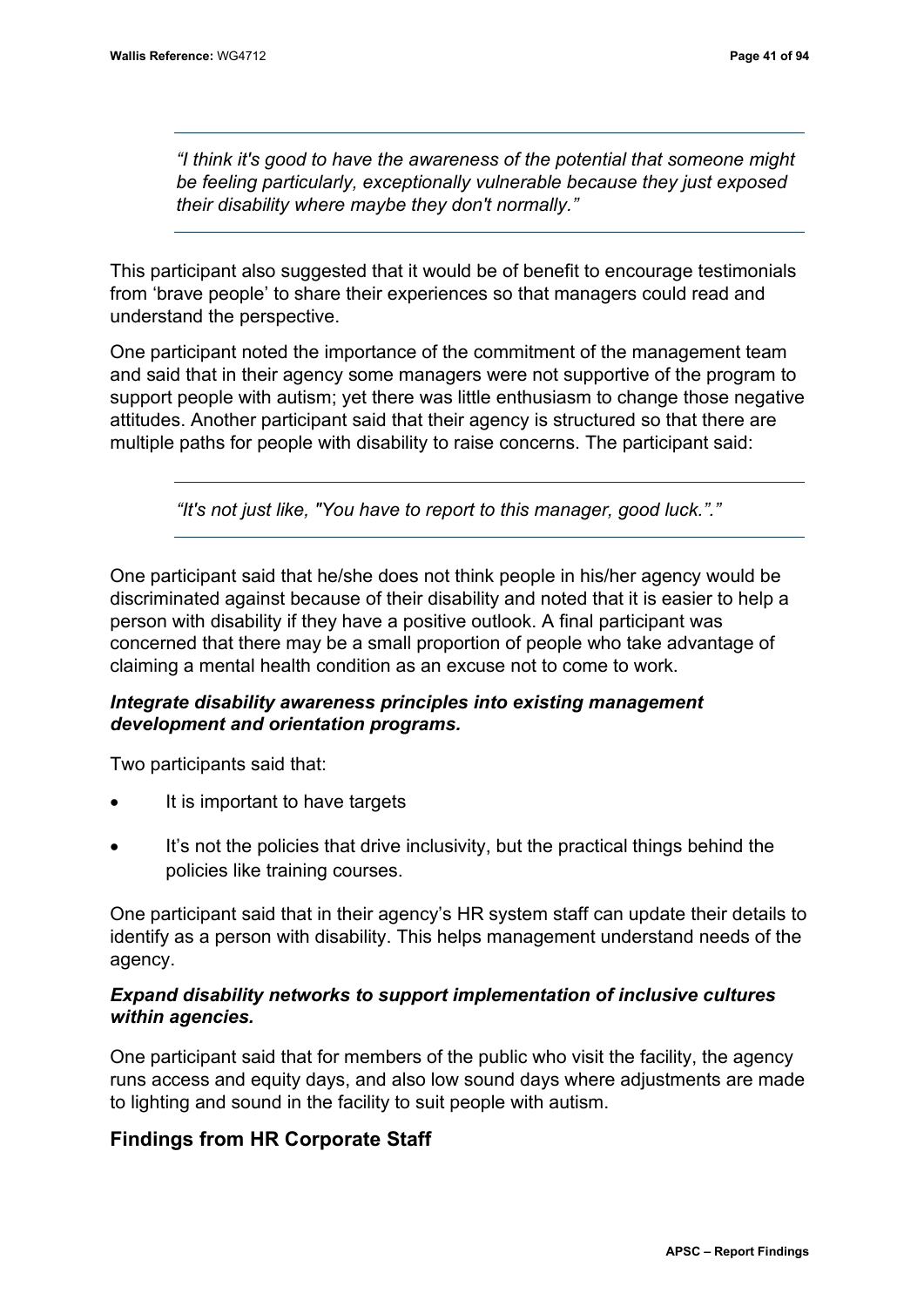## *Highlight the value of APS Disability Champions as visible advocates for employees with disability—and champions of change within agencies.*

There was no feedback on this topic.

## *Leverage the skills and experiences of people with disability to identify and overcome barriers, whether physical, systemic or attitudinal.*

One participant said that they considered their agency to have an inclusive culture in spite of being quite homogenous. He/she drew a distinction between diversity and inclusiveness. So, while the staff were mostly white, middle class, and able bodied, they were inclusive in the sense of being supportive of one another.

## *Offer training to improve disability awareness and address unconscious bias.*

One participant said that affirmative measures disability was used to recruit for one position; it had a good employment outcome. Because of the successful outcome, the participant said that a lot of people are now aware of some of the more misunderstood disabilities and it has helped to normalise mental disability.

The participant said there had been a slow change in attitude within the agency. It used to be that managers would complain about having to introduce reasonable adjustments. Now, however, there is no frustration or exasperation and there is a willingness to introduce adjustments for people with disability. The participant said the change has been from the first quotation to the second quotation:

*"Oooo oooo, how am I going to accommodate the person?'* 

*'What do we need to do to make sure everyone can come to this [event]?"*

The participant said that this change in attitude is matched by a change of attitude amongst people with disability; they are now more likely to explain that a barrier needs to be removed so that they can do their job rather than trying to justify their disability.

The participant said that disclosure of disability can have a negative impact on career. He/she said:

> *"Mainly because of the lived experience of people with disability that when they disclose, their career comes to a screeching halt… I do know of other people outside of my agency with disability who have disclosed their disability and found that suddenly they're not getting the projects."*

Half of the participants said that people with disability would probably feel uncomfortable disclosing their disability and that there is unconscious bias or stigma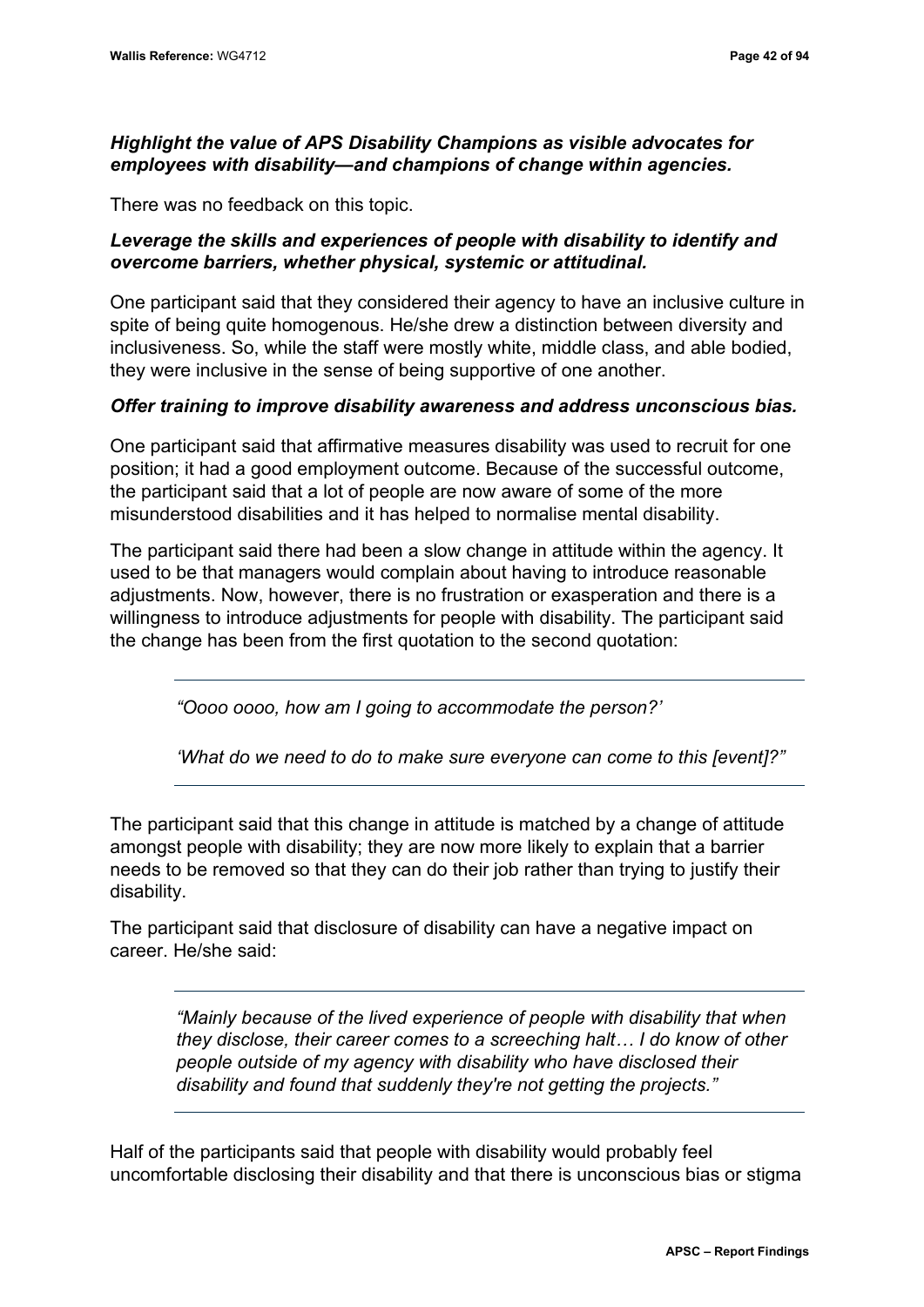attached to disability across the APS. One participant said that the culture in his/her agency is one of acceptance, 'but only at a cursory level'. With regard to recruitment, the participant said that you can remove bias in application documentation, but not at the interview stage. Another participant said that a lot of work needs to be done to improve the level of trust so that staff would disclose their disability.

Two participants said that the role of the manager is important in whether or not a person with disability discloses their disability. One of these participants stressed the importance of managers being mindful of disability even for simple things like scheduling a meeting. He/she said that it helps if the invitation email includes:

*"If you have a workplace adjustment, and you need something to attend this meeting, let us know."*

One participant, whose agency has a wide range of initiatives to support disability (see above) said that they had been successful in increasing attendance at networking events and other initiatives. In addition, the number of staff who have disclosed their disability in the HR system has increased by over 50%. The participant also said that a key challenge was to reach people who might not be interested in disability issues, or do not see them as a priority, and get them interested; otherwise, they are preaching to the converted.

## *Integrate disability awareness principles into existing management development and orientation programs.*

One participant explained the difficulties faced by smaller agencies in giving the same amount of attention to all the programs that arise. The participant said that the executives made a decision to focus on Aboriginal and Torres Strait Islander matters rather than other areas of diversity. At the same time, there is a requirement to place a greater focus on Work, Health and Safety than on disability because that is a legislative requirement. The participant said there are about 30 significant events to be considered for next year, and added:

*"Bearing in mind that we get pressure from the commission, we get pressure from government, we get pressure from our own portfolio. But at the end of the day…there are still business requirements and we're just trying to sort of have a more strategic look at it. I certainly will be pushing and saying, "We just pick two areas where we think we can focus on and maybe put our resources into that."*

The participant said that their agency has had success by integrating 'scenariobased' diversity training and training relating to disability into the general learning modules rather than being separate topic-specific modules.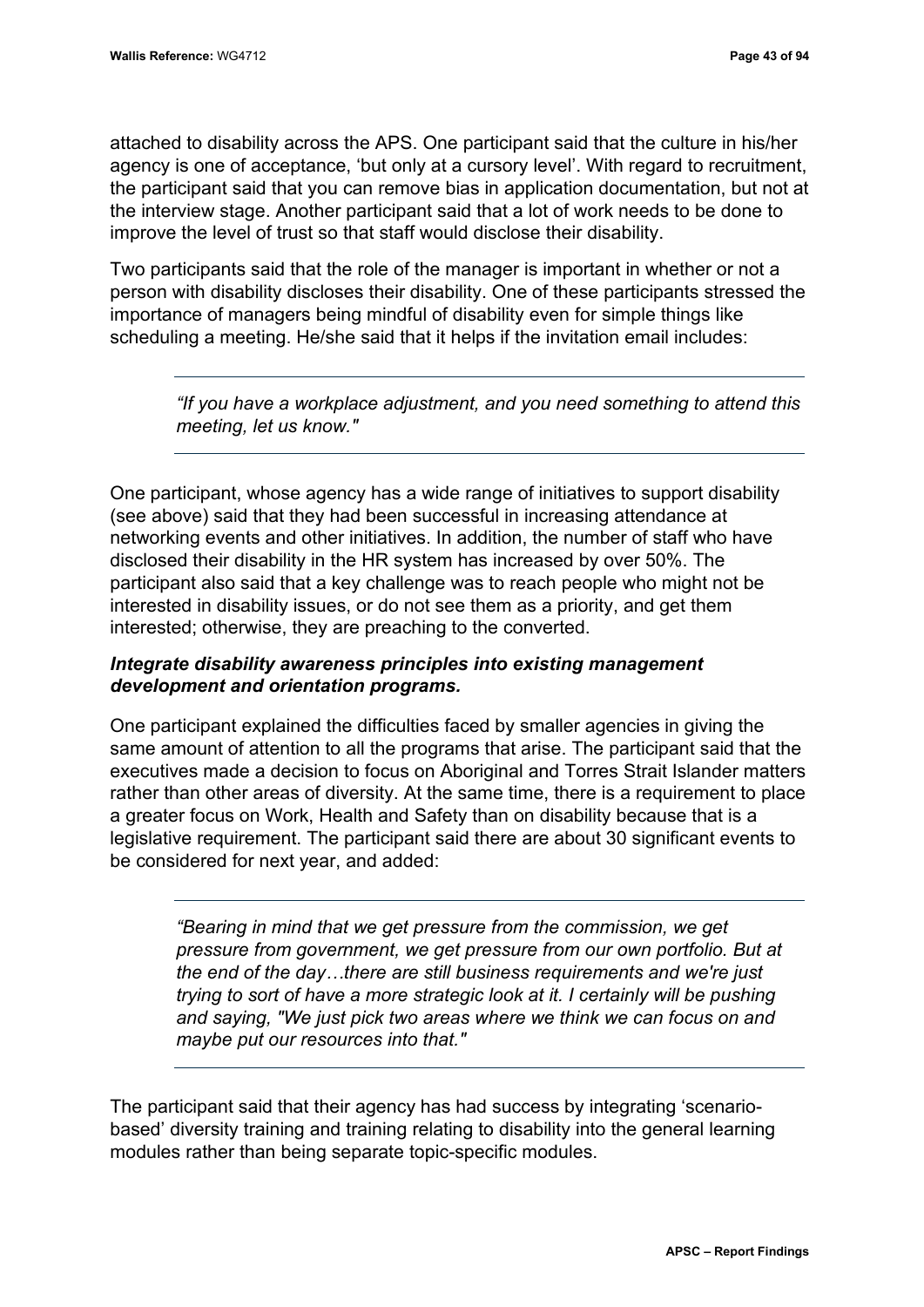## *Expand disability networks to support implementation of inclusive cultures within agencies.*

One participant said that he/she was aware of a number of reference groups that had been set up for specific disabilities. He/she said that the only one left is the blind and vision impaired reference group, which does not even respond to APSC any more. He/she tried to start up groups for autism, carers, and mobility impaired without success. However, he/she said that in the last year new disability access and diversity action plans have been launched.

## **Findings from APS Disability Champions**

## *Highlight the value of APS Disability Champions as visible advocates for employees with disability—and champions of change within agencies.*

Both participants said their agencies had Disability Champions. One participant said that in their agency, traditionally the department had an Indigenous champion. The role of champion has been broadened over the last couple of years to include CALD, gender and Disability Champions. In this agency, Champions are recruited through an EOI process. Their role is to:

- Champion the cohort
- Discuss issues at the senior level.

The "Champions" is a senior management process designed to ensure representation of the cohort at a senior level and provide visibility to the cohort. Given the absence of these voices at EL and SES level, this initiative is good practice at present.

## *Leverage the skills and experiences of people with disability to identify and overcome barriers, whether physical, systemic or attitudinal.*

There was no feedback on this topic.

### *Offer training to improve disability awareness and address unconscious bias.*

Both participants said that people with disability are concerned about disclosing their disability. Some are worried about discrimination and barriers they have faced in the past; some won't disclose because it does not impact their job or is of no benefit to them. Also, people with disability do not want to be perceived as different.

*One participant said that it is important to ensure that middle management is one board with any initiative. He/she said:*

*"The good intention is there…but that can be more at the ground level and the senior level, but it's the middle management level that we know has the*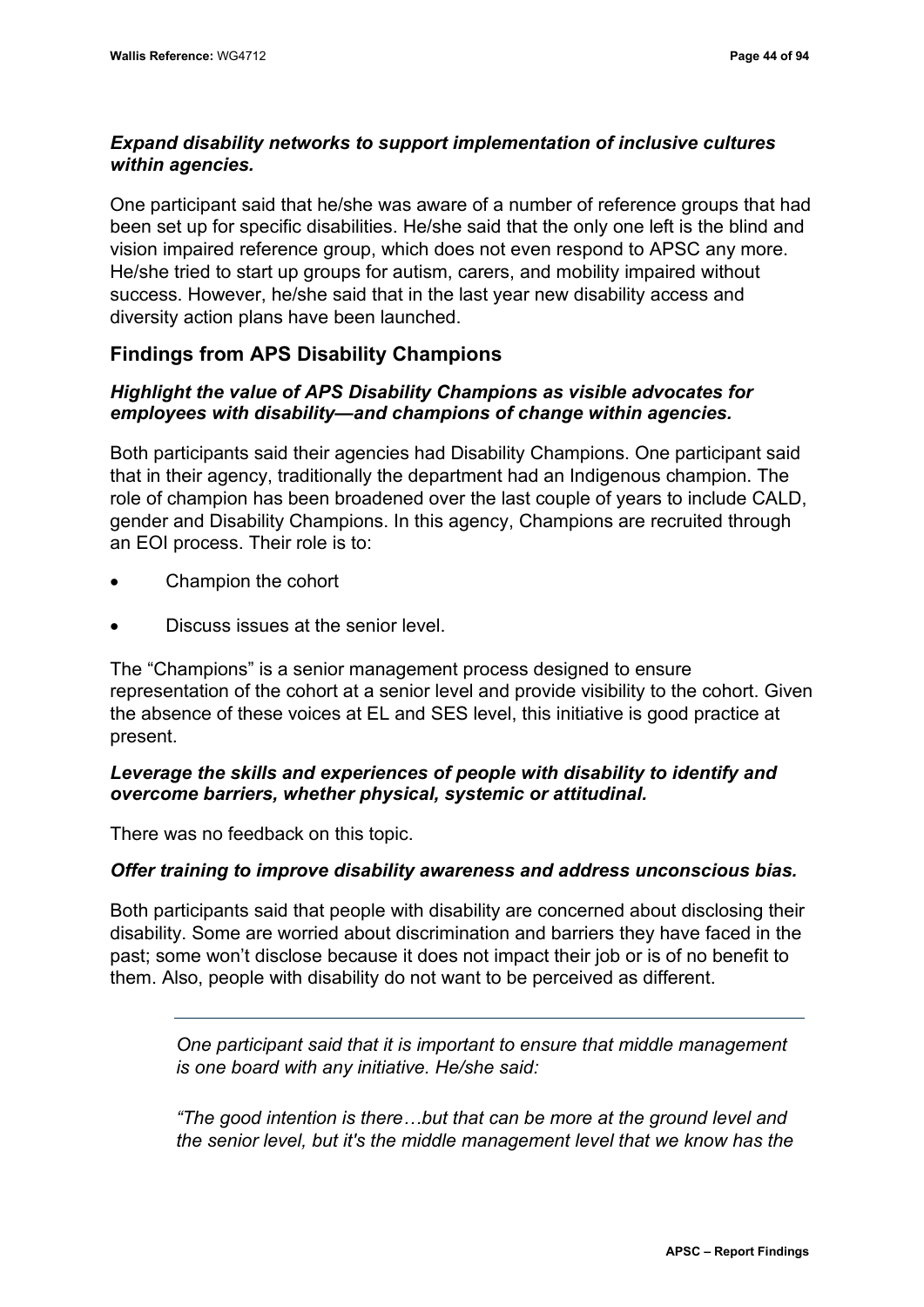*biggest impact on individuals that we need to bring along with us. That happens in pockets but it's not consistent."*

## *Integrate disability awareness principles into existing management development and orientation programs.*

One participant said that the agency's strategies are aligned to the APS Strategy.

## *Expand disability networks to support implementation of inclusive cultures within agencies.*

No feedback was obtained.

# **3.5 Other findings not applicable to Action Areas**

## **Findings from Staff with Disability**

## *There has been little progress since 2016*

About half participants had heard of the *As One – Making it Happen: APS Disability Employment Strategy 2016-19*.

One participant who was aware of the Strategy said that the Strategy was only publicised to those who are likely to be involved. Another participant said that the Strategy had not 'permeated' throughout the APS.

Most participants thought that there had been little or no substantive change in positive outcomes for people with disability since 2016 and any change there had been was focused on appearances. However, several participants suggested that there had at least been more people talking about disability in recent times. Two participants summed up the sentiment by saying:

*"It feels very ticking the box."*

*"They talk a good talk, but they don't really apply it well."*

Some participants said that in their agency other initiatives, such as inclusiveness for LGBTQI employees, has tended to overshadow disability initiatives and that it is difficult to focus on all initiatives simultaneously. One participant said that Aboriginal and Torres Strait Islander and LGBTQI events are a monthly or fortnightly occurrence whereas disability events might be one per year. This has meant that while inclusion is improving, disability inclusion is not improving at the same rate. The participant said: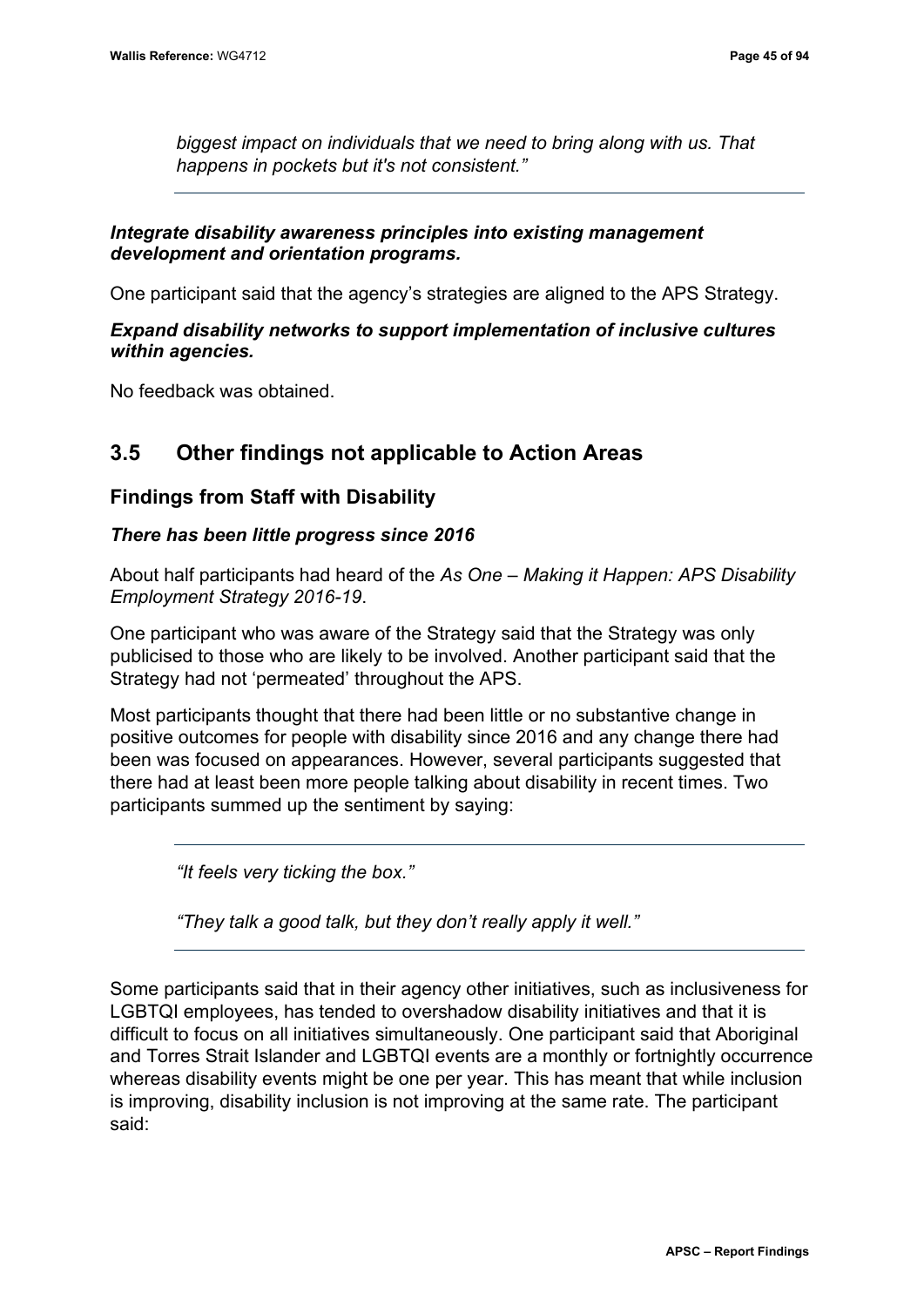*"I feel like that we've gone off disability, not so much looking after those with disabilities…we've very much gone down the ATSI [sic] and the LGBTQI line."*

One the other hand, one participant said that employment opportunities had improved substantially if the person had a physical disability or a disability people can understand. For others, employment opportunities have not improved. A couple of participants suggested that employment opportunities had contracted. One participant drew the distinction between positive outcomes for people with disability and inclusiveness whereby inclusiveness was enhanced if people are more prepared to make conversation.

One participant stated his/her opinion that a workplace compensable injury effectively eliminated any chance of promotion. This statement elicited surprise from most other participants.

## *Management perception is inaccurate*

Participants in one focus group agreed that management at various levels assumed that 'everything's working well' with respect to improving outcomes for people with disability when in fact the people with disability know this is not the case. Participants said that when feedback is provided to management about the true situation, the response is the minimum required. One participant also said that senior executives see people with visible disability at work and so form the impression that there are no problems.

### *Conflict between inclusiveness and efficiency*

Many participants said that there is a conflict between what needs to be done to support disability and the dictates of organisational efficiency or the 'annual efficiency dividend'. Several participants said they were aware of instances of push-back against initiatives and one said that people allocating funding to disability sometimes saw it as a diversion of resources. Another participant said there was a big push to achieve a business focus. This resulted in staff not staying as long in roles as they did in the past. In addition, there were more managers being employed from the private sector. These two factors, the participant said, resulted in managers not being aware of requirements with respect to disability which made employing people with disability more challenging. Two participants expressed the situation this way:

*[We say] "This is where we need to be. And they're like, 'We don't have the resources.'"* 

*"Mangers have focus on profit. Good corporate leaders, but no experience with managing disability."*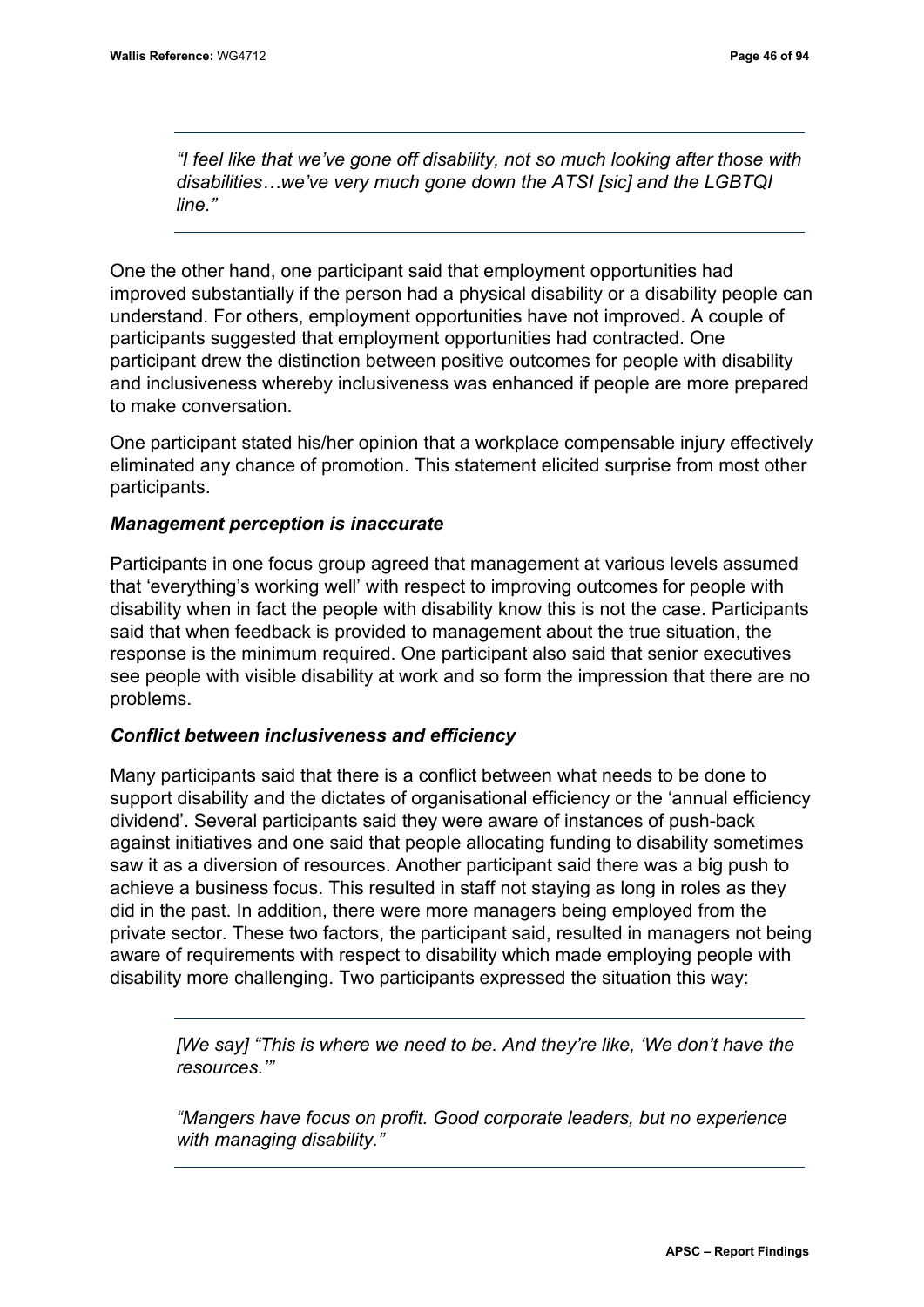## *Outcomes*

One participant stated his/her opinion that he/she was not able to find any examples yet where agencies had actually benefited from getting people from diverse backgrounds or with disabilities into the agency.

## **Findings from Managers**

Only one participant had heard of the *As One – Making it Happen: APS Disability Employment Strategy 2016-19*.

Three participants said that the culture of inclusiveness had improved over the last three years. However, one of these three participants thought that some of the improvement might only be lip service.

## **Findings from HR Corporate Staff**

All participants were aware of the *As One – Making it Happen: APS Disability Employment Strategy 2016-19*. However, one participant said that since the Strategy was launched three years ago it has not been publicised by senior management. The participant said that this suggested to him/her that it is not 'on the radar' of the SES. He/she said:

*"I've never heard it mentioned by SES. I've never heard it mentioned by the commission. It's never been pushed by the commission. I've never heard it publicly pushed in speeches by commissioners or the SES."*

One participant said that it was interesting that even in a team with a focus on diversity and disability that he/she lacked familiarity with the details. The participant said:

*"I really had nothing to do with it. I knew the name, I knew that the rest of my team were working on it, but I suspect it wasn't embedded or shared widely. And I think that's perhaps the downfall; that it really hasn't crossed into the land of people who don't identify as having disability or aren't directly related to the work."*

Two participants made suggestions regarding formulation of the new strategy. One said that the new strategy needed to be supplemented by a promotion and implementation plan. The other said that when the new strategy is developed it needs to be developed in consultation with smaller agencies. This is because the strategy needs to take into account the resource constraints of smaller agencies; these agencies cannot focus on all the initiatives and demands that are made so they have to be selective.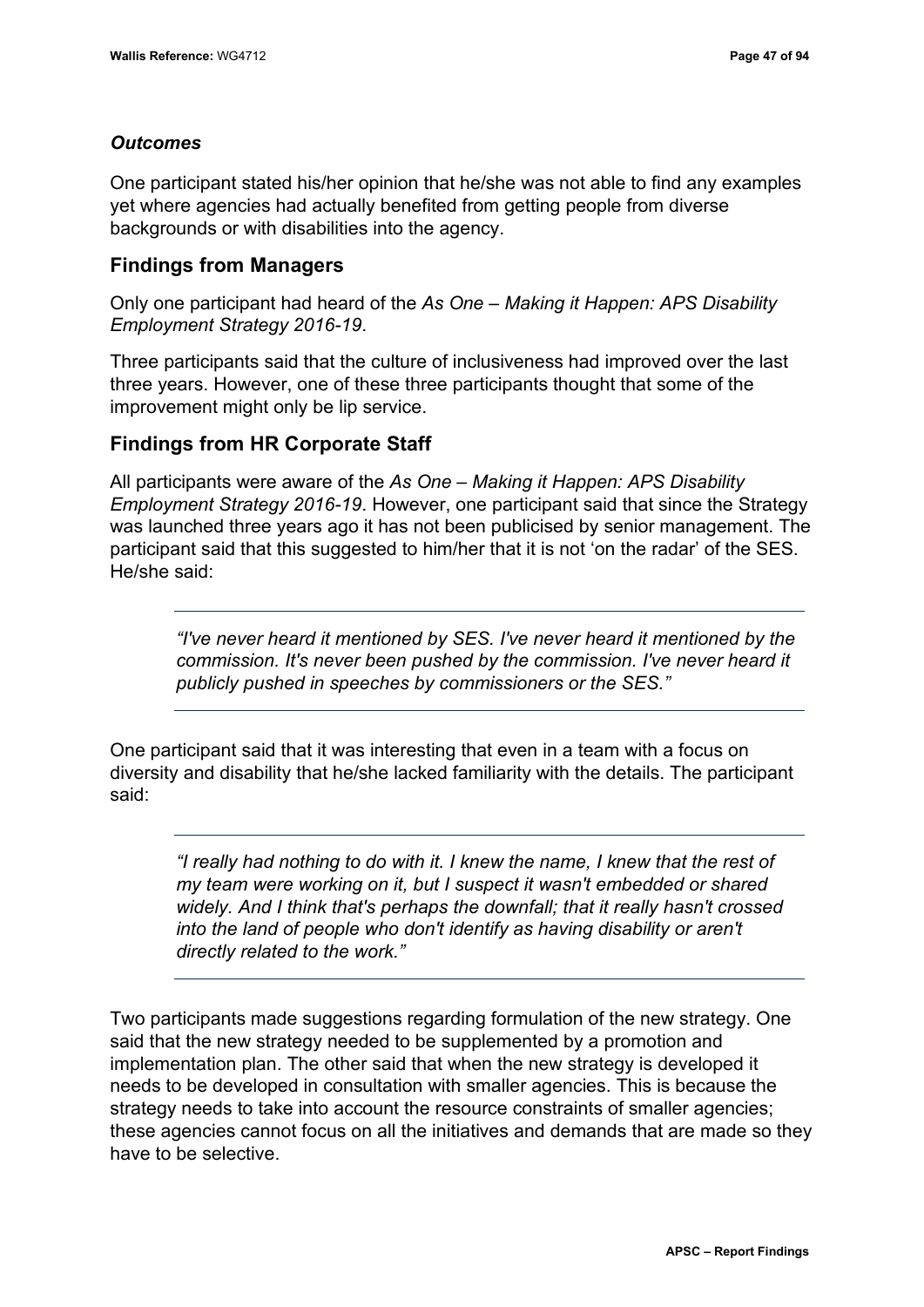## **Findings from APS Disability Champions**

One participant was no aware of the *As One – Making it Happen: APS Disability Employment Strategy 2016-19*.

The other participant said that compare to three years ago, there are more discussions and more conversations about assisted technology accessibility, together with more user testing. Also, the participant said, the focus of the conversation has changed to being about what is required for the person with disability to do their job. Instead of asking if they have a disability, they are asked what they need to do their job.

One participant said that the metrics for measuring outcomes of the Strategy need to be improved. The current metrics focus on getting people into roles. Instead, the metrics should be measures about people being able to grow in their careers, what are the promotion outcomes of staff with a disability versus staff who don't identify as having a disability. The participant said that without appropriate metrics it is not possible to tell if the Strategy is succeeding:

*"I think there's always the risk that there can be a lot of action and not necessarily a lot of outcome for people."*

*"I look at the Strategy and I can't see how we know if it's actually worked or not."*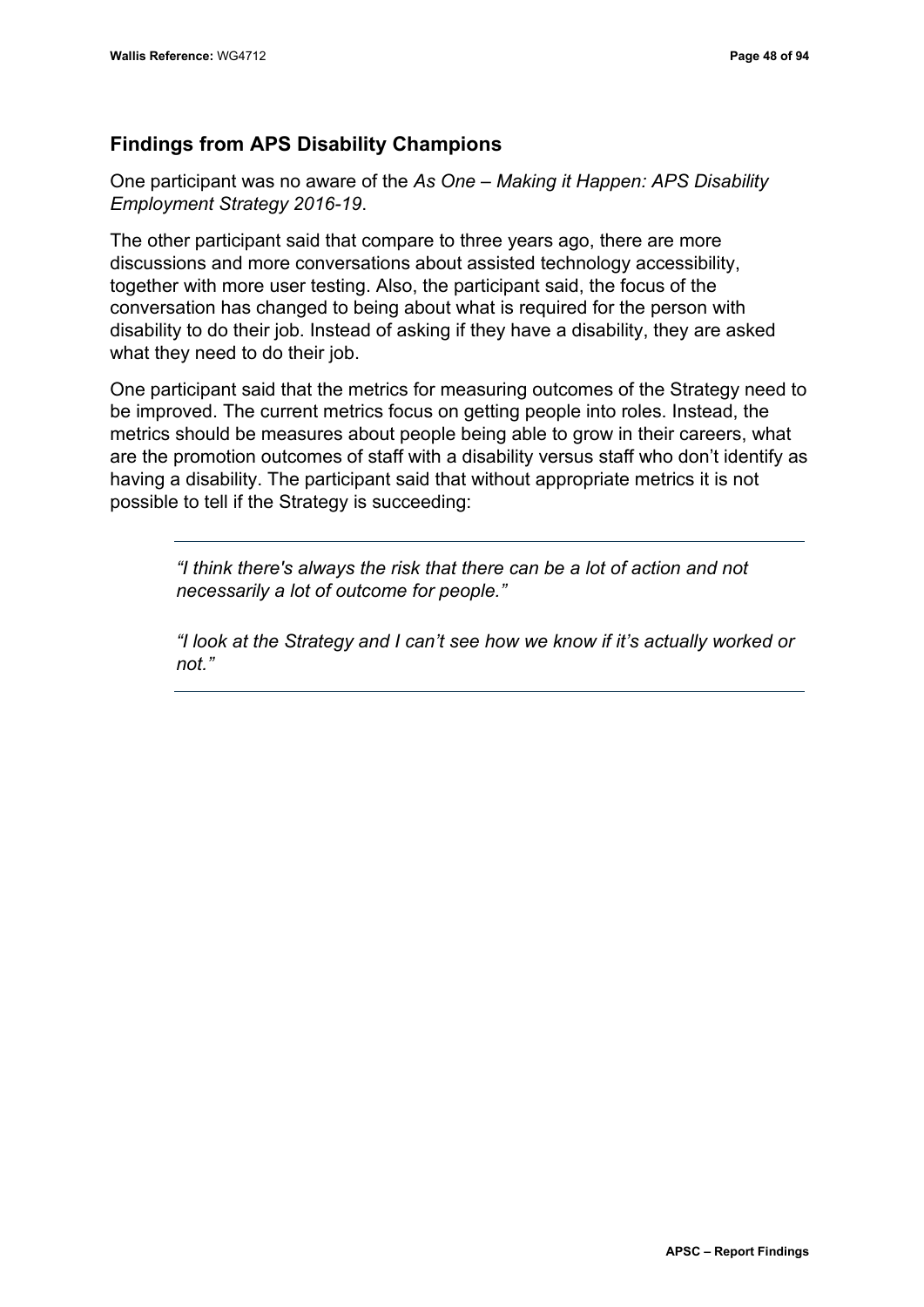# **4 APSED / Census Information**

# **Percentage of APS staff with disability over time**

[Table 1](#page-58-0) below shows the percentage of APS staff by diversity group over time. The figure includes data sourced from APS Employment Database (APSED).

Looking at the APSED data and the percentage of staff who have disclosed one or more disabilities on their HR records, the long-term pattern shows a decline from 2005 (4.1%) to 2012 (3.3%). This downwards trend reversed in 2014 (3.5%), increasing steadily until 2016 (3.8%). During the period the Strategy has been in effect the percentage of APS staff with disclosed disability is stable at 3.8%, although a 0.1 percentage points decline was recorded in 2019 (3.7%).

Table 1 also shows the percentage of APS staff that identify as Aboriginal and/or Torres Strait Islander peoples (Indigenous Australians) and those from a non-English speaking background (NESB). The NESB group grew strongly from 2005 (12.1%) to 2014 (14.7%) and has since been stable. The representation of Indigenous Australians has increased from 2.6% in 2013 to 3.5% in 2019.

| <b>Diversity</b><br>Group | Indigenous<br><b>Australians</b> | People with<br>disability | <b>NESB</b> |
|---------------------------|----------------------------------|---------------------------|-------------|
| 2005                      | 2.6                              | 4.1                       | 12.1        |
| 2006                      | 2.6                              | 3.8                       | 12.5        |
| 2007                      | 2.6                              | 3.7                       | 12.8        |
| 2008                      | 2.6                              | 3.6                       | 12.9        |
| 2009                      | 2.6                              | 3.5                       | 13.3        |
| 2010                      | 2.7                              | 3.5                       | 13.6        |
| 2011                      | 2.6                              | 3.4                       | 14.1        |
| 2012                      | 2.6                              | 3.3                       | 14.4        |
| 2013                      | 2.6                              | 3.3                       | 14.5        |
| 2014                      | 2.8                              | 3.5                       | 14.7        |
| 2015                      | 2.9                              | 3.6                       | 14.7        |
| 2016                      | 3.2                              | 3.8                       | 14.7        |
| 2017                      | 3.3                              | 3.8                       | 14.6        |
| 2018                      | 3.4                              | 3.8                       | 14.6        |
| 2019                      | 3.5                              | 3.7                       | 14.5        |

## <span id="page-58-0"></span>**Table 1 – APSED June 2019: Percentage of employees in APS (all staff) by diversity group over time**

*Source: APSED June 2019 data release*

## **Percentage of respondents with disability who have had their disability recorded on their HR record**

[Table 2](#page-59-0) below shows the percentage of APS Employee Census respondents who identify as having disability and who have their disability recorded in their agency HR records. Around half (51%) of APS staff who reported a disability in the 2019 APS Employee Census had their disability status recorded. The percentage of staff with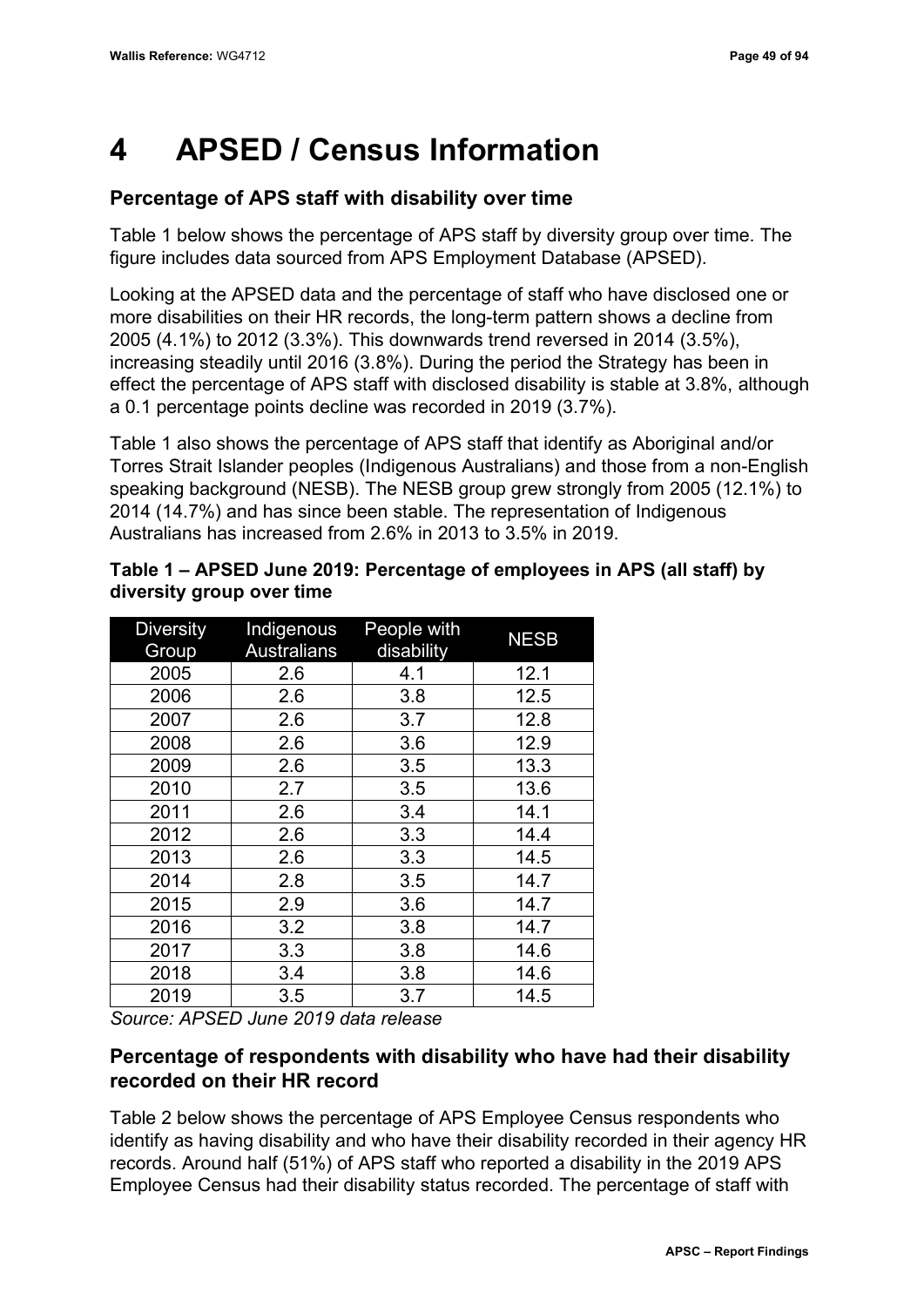disability who have not declared their disability declined from 2017 to 2018 (56% to 51%) and remains at 51% in 2019.

## <span id="page-59-0"></span>**Table 2 – APS Employee Census 2017, 2018 and 2019: Percentage of employees with disability who have had their disability recorded in their HR records**

| 56%                                       | 51% | 51% |  |  |  |
|-------------------------------------------|-----|-----|--|--|--|
| Cause: ADC Employee Canous 2017, 2010 and |     |     |  |  |  |

*Source: APS Employee Census 2017, 2018 and 2019*

*Q15b Is the information that you have an ongoing disability recorded in your agency's human resource information system (i.e. have you informed your agency that you have a disability)?* 

*Q15a Do you have an ongoing disability?*

*Filter: Q15a = "Yes"*

When responding, staff were able to provide some clarification as to why they have not disclosed their disability status. One in five (19%) of staff with disability consciously choose not to have the information recorded. Note that staff may discuss disclosing with HR and opt to not have the information recorded. Non-disclosure does not necessarily mean that no colleagues or other staff members are aware, just that the information is not recorded on file.

Of employees with disability, one in six (16%) were not sure whether their disability was recorded. One in ten (10%) indicated that they had never been asked to disclose this information and a further 5% cited "another reason" (which was not recorded).

## **Increase the representation of employees with disability in senior roles**

[Table 3](#page-59-1) below shows the percentage of APS employees by base classification (2019 APS Employee Census). The notable pattern in this chart is that the representation of employees with disability is greater at lower APS classifications. APS staff with an undeclared disability have a more senior profile than those with a declared disability.

## <span id="page-59-1"></span>**Table 3 – APS Employee Census 2019: Substantive classification level of APS employees Percentage of employees**

| <b>Classification Level</b>     |     | Declared Undeclared |
|---------------------------------|-----|---------------------|
| <b>Senior Executive Service</b> | 1%  | 2%                  |
| <b>Executive Level</b>          | 16% | 25%                 |
| APS 5-6 (or equivalent)         | 33% | 41%                 |
| APS 3-4 (or equivalent)         | 43% | 28%                 |
| APS 1-2 (or equivalent)         | 4%  | 2%                  |
| Trainee/Graduate                | 2%  | $1\%$               |

*Source: APS Employee Census 2017, 2018 and 2019*

*Q5 What is your substantive classification level?*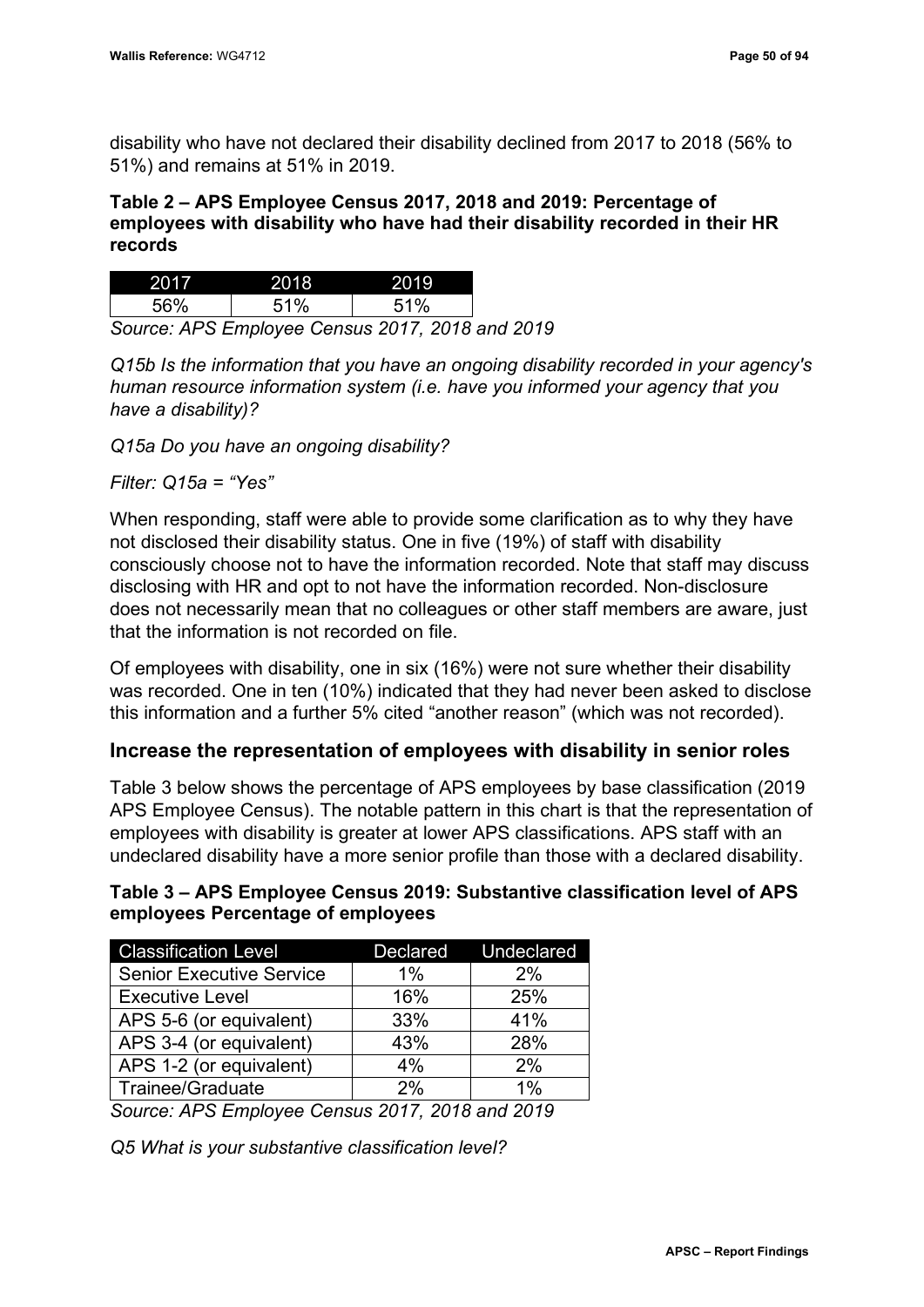*Q15b Is the information that you have an ongoing disability recorded in your agency's human resource information system (i.e. have you informed your agency that you have a disability)?*

## **Representation of staff with disability by APS classification**

[Table 4](#page-60-0) shows the representation of APS employees with declared disability at each APS classification (2019 APSED data). The percentage of employees with disability is highest at APS 4 (4.9%) and the percentage declines with each classification until EL 2 (2.6%). Representation amongst SES 1 staff (3.3%) is higher than both EL classifications, although representation declines at SES 2 (2.9%) and SES 3 (2.1%).

## <span id="page-60-0"></span>**Table 4 – APSED June 2019: Percentage representation of employees in APS (all staff) with declared disability by classification (2019)**

| <b>Classification</b> | $\frac{0}{2}$ |
|-----------------------|---------------|
| Trainee               | 3.1%          |
| Graduate              | 4.8%          |
| APS <sub>1</sub>      | 4.3%          |
| APS <sub>2</sub>      | 4.3%          |
| APS <sub>3</sub>      | 3.2%          |
| APS <sub>4</sub>      | 4.9%          |
| APS <sub>5</sub>      | 4.1%          |
| APS <sub>6</sub>      | 3.8%          |
| EL 1                  | 2.9%          |
| EL 2                  | 2.6%          |
| SES <sub>1</sub>      | 3.3%          |
| SES <sub>2</sub>      | 2.9%          |
| SES <sub>3</sub>      | 2.1%          |
| Total                 | 3.7%          |

*Source: APSED June 2019 data release*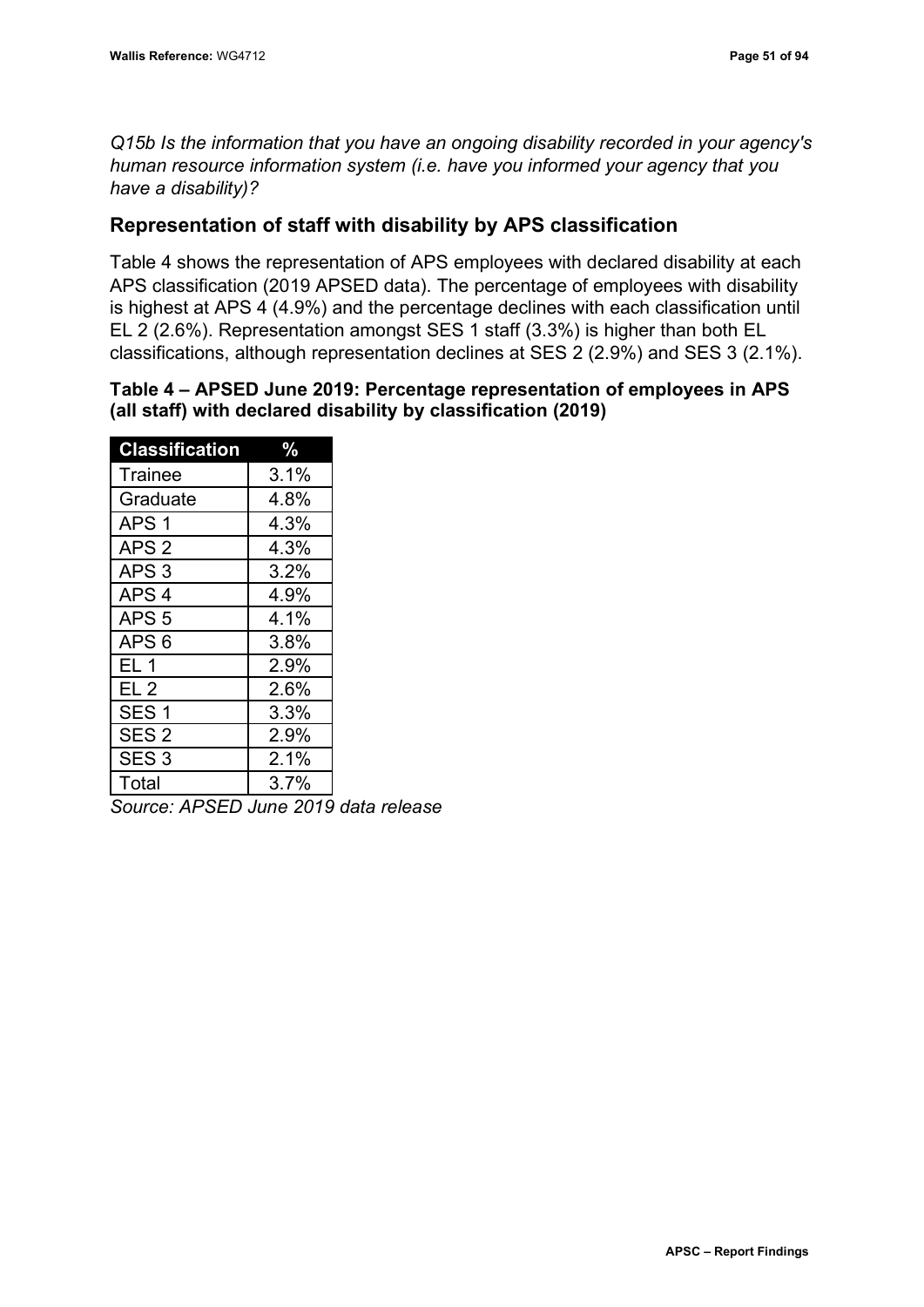# **5 Summary of Findings**

This summary of findings is provided in bullet point format with abbreviated descriptions. Care must be taken in interpreting the abbreviated descriptions and they should be read in the context of the longer description provided in Section 4.

# **5.1 Expand the range of employment opportunities for people with disability**

# **Findings from Staff with Disability**

## **RecruitAbility:**

- Almost all were aware of RecruitAbility
- Mix of positive and negative experiences using the RecruitAbility scheme
- Lack of knowledge of how the scheme works
- 'Ticking the box' for RecruitAbility is problematic for many people with disability
	- **Confronting**
	- How it will be perceived by recruiters
	- Adversely affect job application
	- Belief that recruiters assume that reasonable adjustments will be required
	- 'Ticking the box' is more difficult when the disability is not visible
	- However, some are pragmatic and 'tick the box' to assist with job applications
	- Hard to compete with people who do not have a disability
	- There is insufficient feedback after the interview
	- Evidence that recruiters do not take RecruitAbility into account
	- Recruiters believe it is for physical rather than mental disability
	- Mostly for jobs requiring lower skill levels

## **Affirmative measures disability:**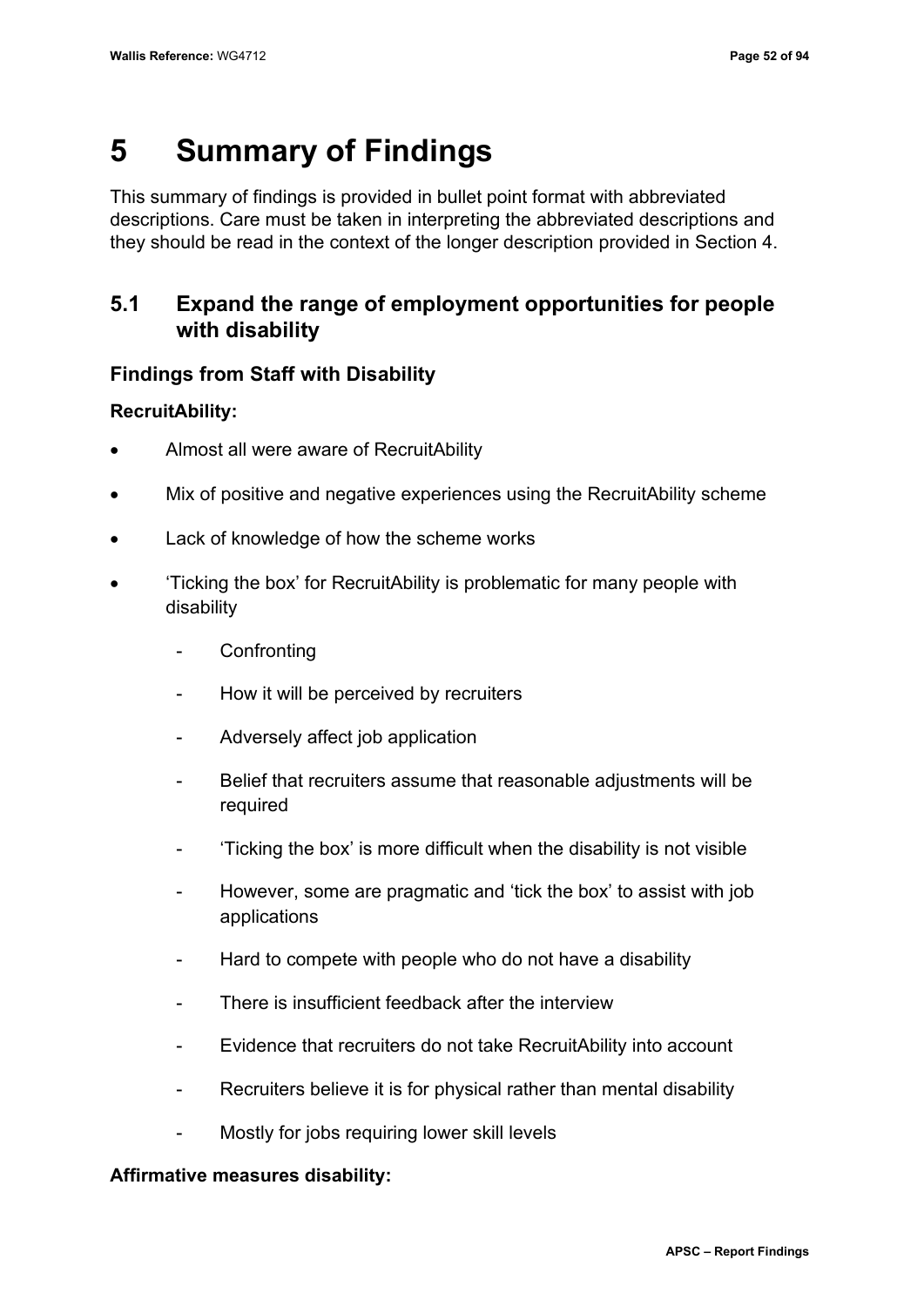- About half were not aware of the scheme
	- Even if familiar, most had not seen it applied in practice
- Some believed recruiters used the scheme to screen out applicants
- Some had positive experiences. E.g. Less formal interview format
- Several had negative experiences
	- Name + disability published in the Gazette
	- Conflict with staff because the appointment was made more quickly than for staff applying without affirmative measures
- About half were familiar with GradAccess and how it worked

#### **Recruitment teams:**

- Example provided where there was follow up to determine reasonable adjustments
- Examples provided where reasonable adjustments were agreed to but not provided at interview
- Some external agencies do not know about RecruitAbility
	- No provision for reasonable adjustments, e.g. Software used by the agency
	- External agencies are not trained for RecruitAbility
	- Online tests used as a cheap was to screen out applicants
	- Agencies lack sensitivity and empathy for people with disability
	- Agencies do not carry forward information from one application to the next which then requires repeated questioning of sensitive information
	- Suggestion that requirement to provide reasonable adjustments should be in engagement contracts
- Examples provide where APS managers do not know how to implement **RecruitAbility**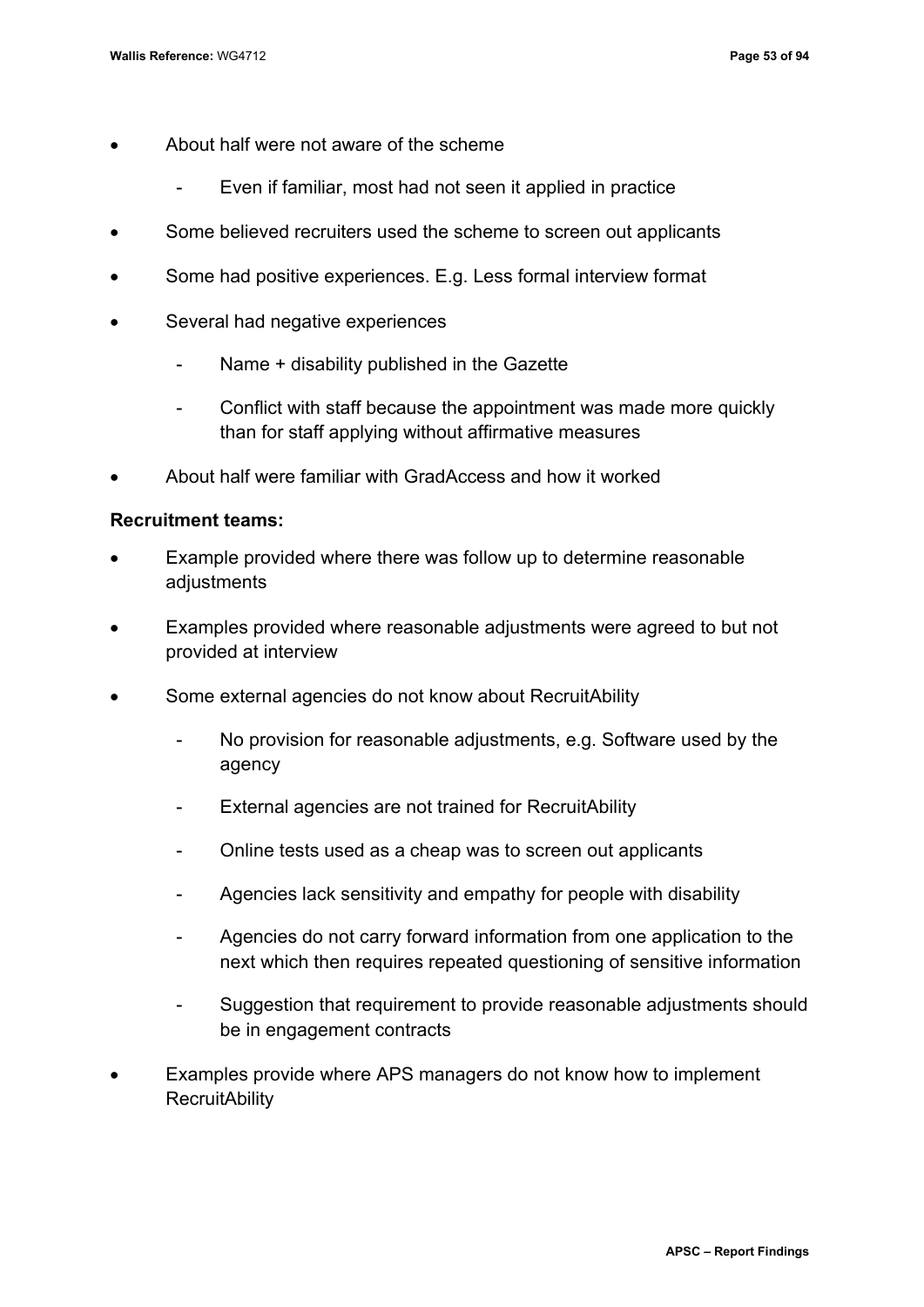- Suggestion that recruiting managers should undertake disability course, which would allow the agency to claim a form of accreditation for 'disability-friendly'

## **Partner with external agencies:**

- About half were aware of partnerships with external agencies or universities
- Some were dissatisfied with disability networks
	- Focus only on physical disability
	- Lack of perception regarding needs of people with disability amongst people without disability

## **Findings from Managers**

## **RecruitAbility:**

- Most were aware of RecruitAbility
	- Only one was sure it was used by their agency
- Belief that RecruitAbility boosts interviews but not successful job placements
- Scheme needs to be supported by senior management

### **Affirmative measures disability:**

- About half had heard of affirmative measures but none were aware of its use in their agencies
	- One said affirmative measures had not been encouraged
- Suggestion to provide literature that could explain to job applicants how the process differs from a normal interview

## **Recruitment teams:**

No feedback.

### **Partner with external agencies:**

• Half said their agencies has some form of partnership

## **Findings from HR Corporate Staff**

## **RecruitAbility:**

• Most were aware of RecruitAbility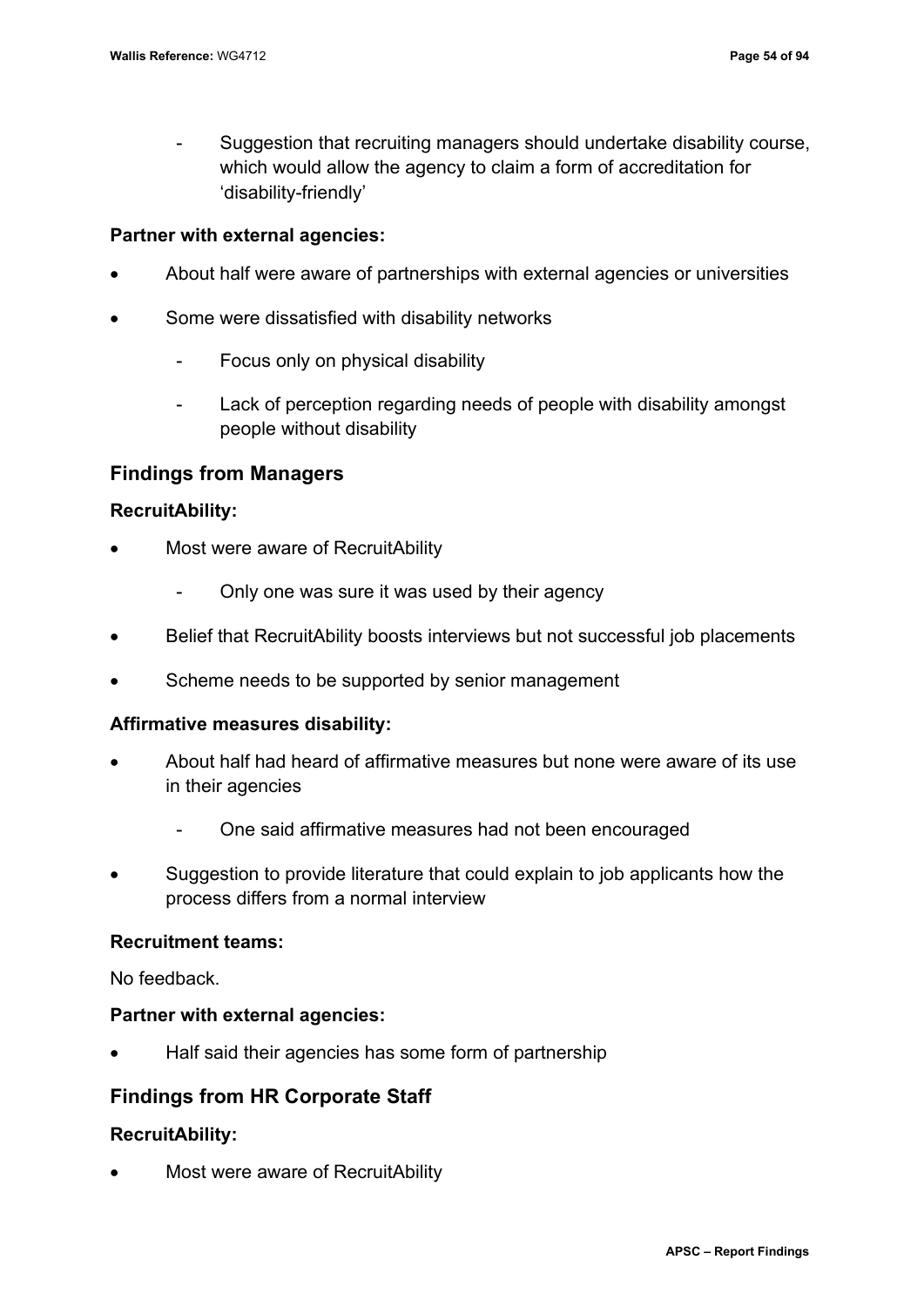- Policy of two agencies was for all advertised jobs to use RecruitAbility
- In a third agency, the policy was 'almost all'
- One agency's recruitment system is not accessible. The agency uses email. Participant said that historically, people felt that RecruitAbility was a way to filter out applicant
	- Applicants would refuse to answer some questions
	- Many do not understand how RecruitAbility works now
- Some recruitment staff believe RecruitAbility should not be applied to all advertised jobs
	- Some only apply RecruitAbility to entry level jobs
	- Some only apply RecruitAbility to roles they believe a person with disability could handle
- Some panel members do not know how RecruitAbility works
- It is important for applicants to 'tick the box' so that there is evidence that can support requests for resources to support disability

### **Affirmative measures disability:**

- All were aware of affirmative measures, but none were using in their agencies
	- One was not aware that affirmative measures can apply to disability
	- One said that there was no enthusiasm for affirmative measures amongst the executive team
	- One said that affirmative measures would be applied to Aboriginal and Torres Strait Islander ahead of disability

### **Recruitment teams:**

No feedback.

### **Partner with external agencies:**

- Most were not aware of any external partnerships
- One was aware of using JobAccess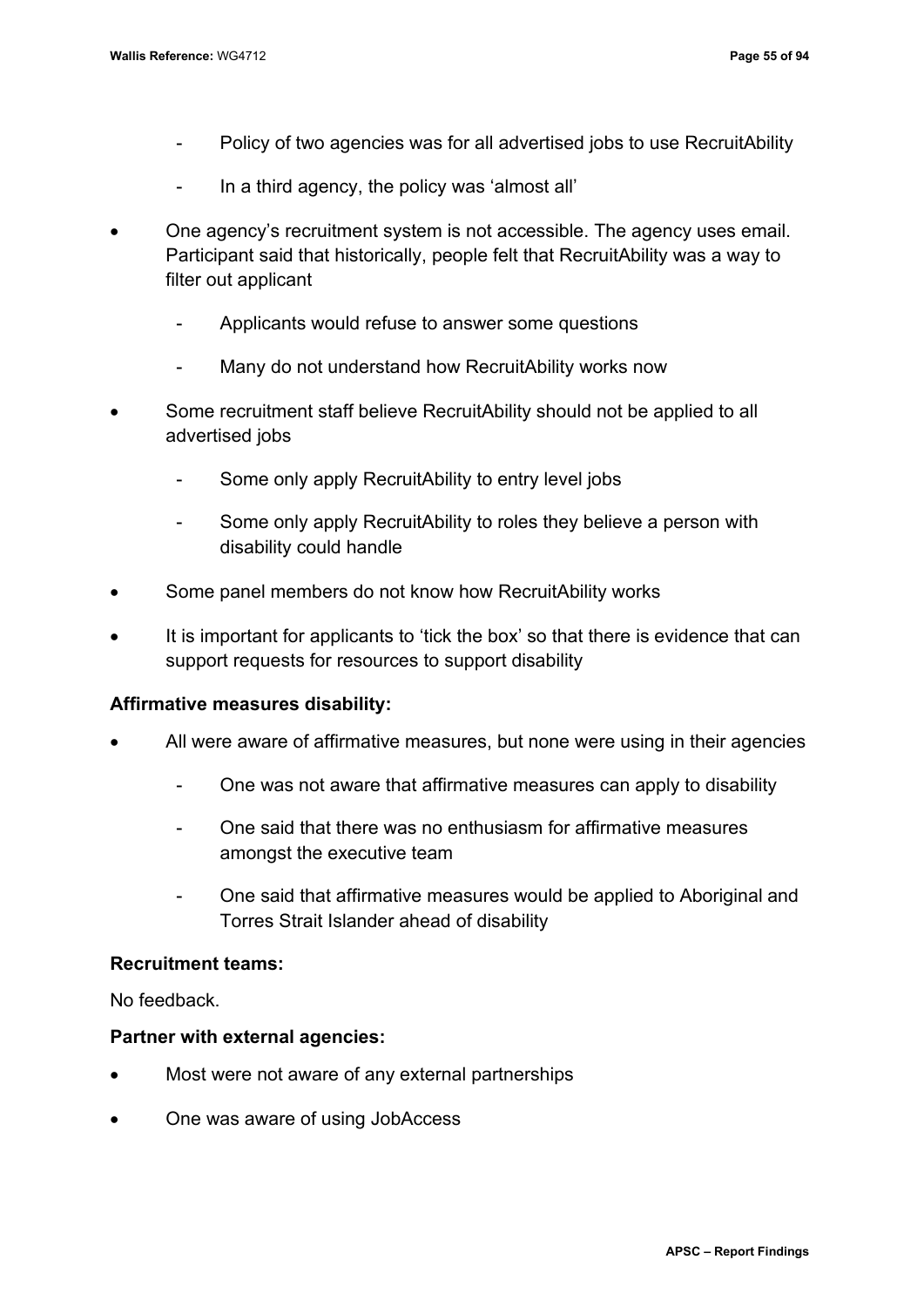• One agency had partnered with a recruitment company that specialises in seeking candidates with disability

## **Findings from APS Disability Champions**

## **RecruitAbility:**

- Both agencies use the RecruitAbility scheme and one has had a strong focus to ensure it is applied to all vacancies
- Suggestion to check that a new starter has willingness and skills to be able to thrive in the position

## **Affirmative measures disability:**

• One said affirmative measures disability were not used. The other was not sure

## **Recruitment teams:**

No feedback

### **Partner with external agencies:**

- Both agencies have partnered with external agencies
- Suggestion that the Australian Disability Network, being a small organisation, is not suited to dealing with large departments. Otherwise very helpful

# **5.2 Invest in developing the capability of employees with disability**

## **Findings from Staff with Disability**

### **Make the workplace accessible**

- Most said their agencies tried to make their workplace more accessible
- One said disability (e.g. deafness or autism) can result in missing opportunities through informal channels associated with casual social contact amongst staff
	- Therefore, 'invisible' rules governing promotions need to be made explicit

### **Make workplace adjustments**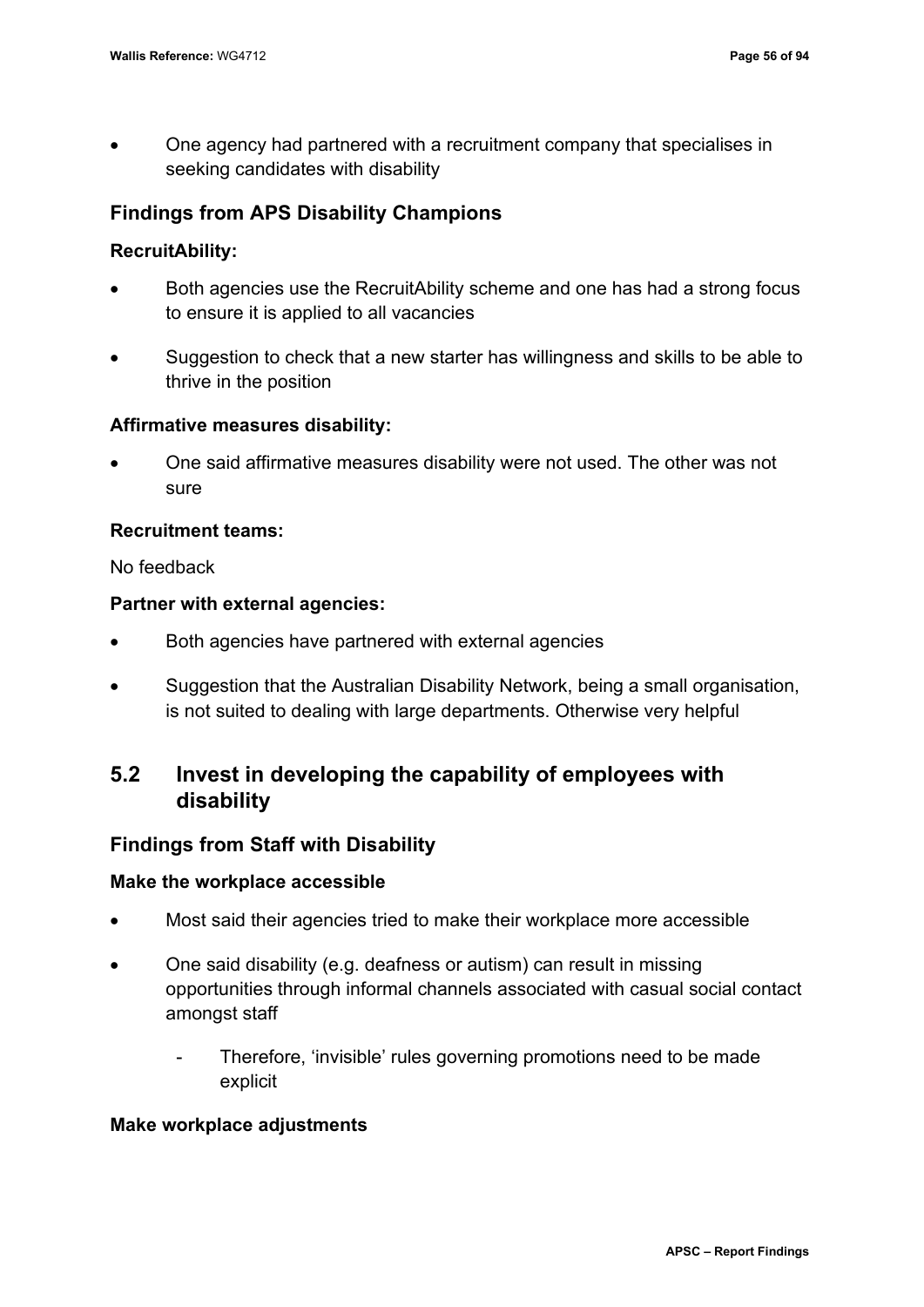- It is common that changes to the physical workplace environment are made without consulting people with disability
- Many fashionable office upgrades are not disability friendly. E.g.
	- High tables
	- Open spaces (noise)
	- Rounded corners (wayfinding)
- These office upgrades are often unsuitable for people who do not have a disability (e.g. pregnant women)
- After changes are made, it is impracticable to modify them
- The line area-based funding model is inappropriate
	- Each department must fund workplace adjustments, and they are not transferable
	- Funding should be from a central function
- Most were familiar with JobAccess, but it prompted a Q&A session amongst focus group participants to understand how it is supposed to work
	- One agency prefers to use an external supplier
	- However, external agencies do not know how to conduct an ergonomic assessment for people with a disability – they have a 'general population' approach
	- JobAccess staff are trained to assess adjustments for people with disability
- Demanding physical requirements can make it difficult or impossible to introduce workplace adjustments
- In one agency, people with disability must explain the need for workplace adjustments every time there is a change of manager
	- Noted that it was much easier to obtain workplace adjustments at a large private sector agency
- One agency has flexible work arrangements, but not focused on disability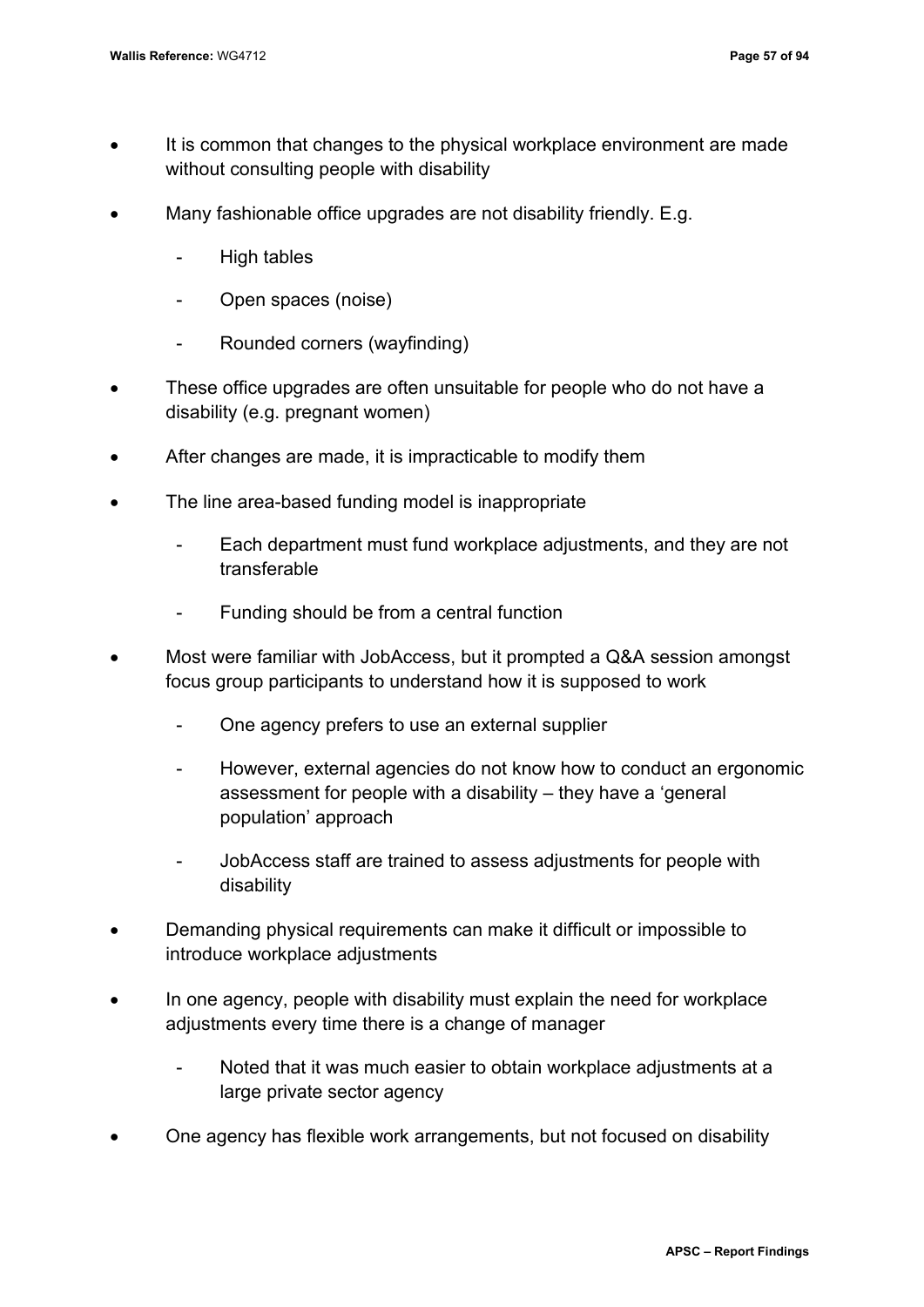- Suggestion that the onboarding process for a person with disability needs to have clear instructions about how the ask about what is required
- The level of support for workplace adjustments can be dependent on one's manager
- Some do not apply for promotion because of the loss of flexibility it would entail
- Several were not aware of flexible work arrangements in their agency

## **Implement adjustments**

- Suggestion that accessibility in communications should be more than websites and work content and include broader activities such as roadshows
- Suggestion that the APS should apply WCAG 2.0 to internal documents as it does to documents supplied by external agencies
- There are specific difficulties relating to IT security and the restrictions applied to shared services
	- Common for essential software to be not installed due to IT security restrictions
	- Common for assistive software to not work properly
- Suggestion to use a chatbot (with AI) so that staff can ask HR questions anonymously
	- Useful for people experiencing family violence or financial hardship as well as people with disability
- One agency's IT department said that assistive technology was not a priority and was left out of their plan
- People with disability just want the right tools so they can do their jobs
- Example provided where a written ergonomic assessment from an external agency included all details of medical conditions and diagnoses. The person with disability had to provide this assessment to unfamiliar staff for every item required for the workplace adjustment.

## **Provide support for managers and colleagues**

• Participants debated who is responsible for providing support for people with disability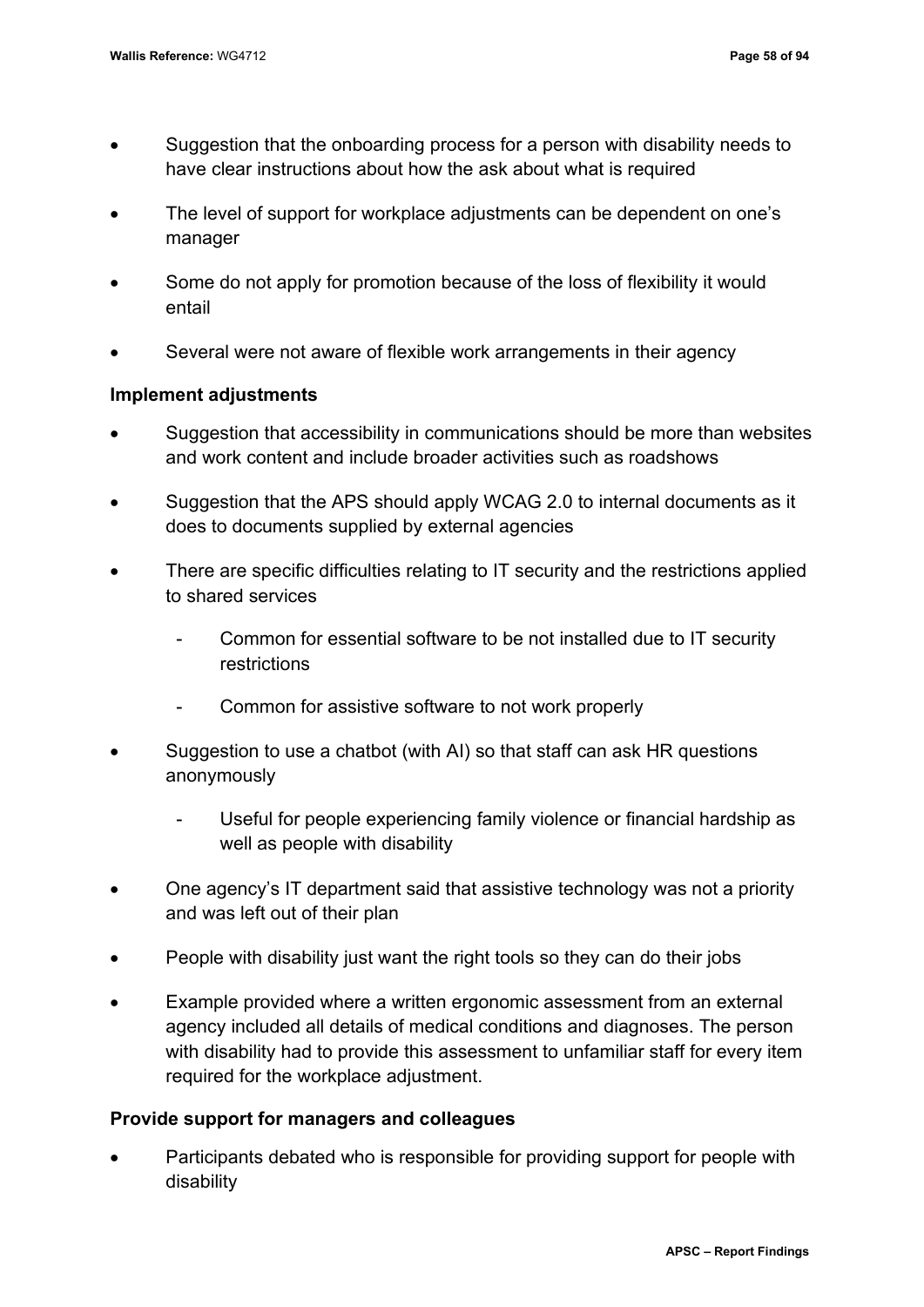- One agency's written policy is that each person had to look after themselves
- Others said that HR must play a supporting role it is time consuming for the individual if there is no HR support
- Strong agreement that middle management was crucial for effective support for people with disability and implementation of policies
	- There may be a plan at a senior level, but it needs to be delivered by middle management
	- It is common for middle managers to lack training with respect to disability and therefore lack confidence and knowledge
- Considered leaving APS due to manager who was not understanding with respect to disability and did not escalate requirements for workplace adjustments
	- Now working 'best I have ever worked' under a new disability-aware manager
- Apparent contradiction in attitudes to people with disability in senior management
	- People with disability are told senior managers must be able to be physically in the office full time
	- But there are many successful senior managers who work remotely from their teams
- There are instances of well-meaning but misguided assistance arising from not asking the person with disability about what is needed to do their job
- Recruitment has been devolved from HR hubs to agencies. This has led to lack of expertise in recruiting job applicants
- There is a need for more generalist managers in place of subject-matterexpertise managers who do not know how to lead

## **Findings from Managers**

## **Make the workplace accessible**

• Most said their workplaces were accessible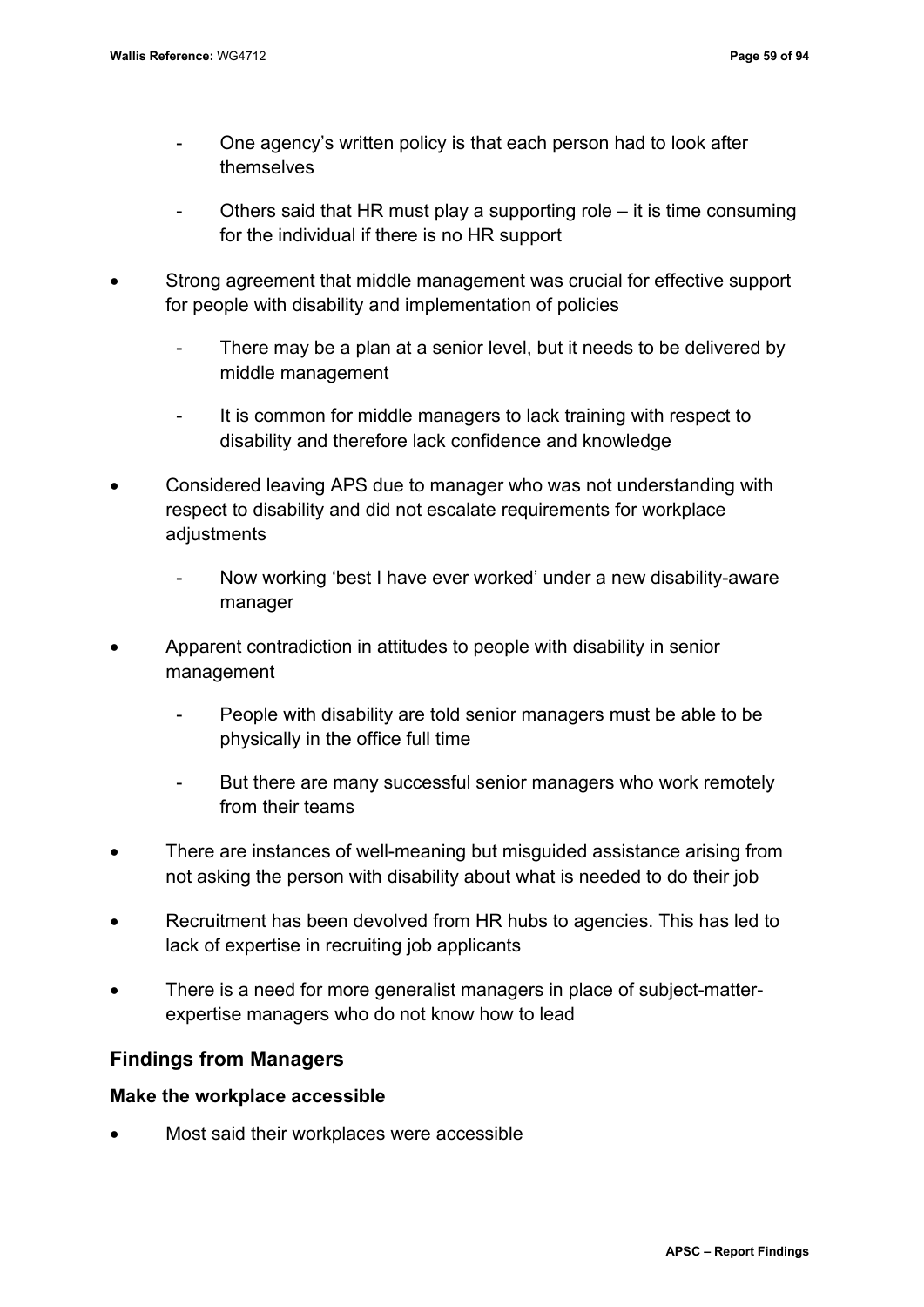• One new building was (in the participant's opinion) not even designed for ablebodied people

### **Make workplace adjustments**

- Having case managers and rehabilitation specialists is beneficial because the rest of the team can get on with BAU
	- Conversely, one said that a challenge is that it can take up a lot of time to support a person with disability, which might not be recognised by his/her manager
- People with disability will often run out of annual leave and need to resort to leave without pay or reduced work hours

### **Implement adjustments**

• One agency policy is that all mandatory training must be accessible

#### **Provide support for managers and colleagues**

- One participant was not aware of any support activities provided to managers
- The rest were aware of disability awareness training, support for networks, and the like
- One agency has a new manager's toolkit for all managers of staff with disability which set out policies and procedures
	- Relatedly, one participant described the difficulties  $-$  as a new manager – in working out how to support person with disability
- One agency has initiative that are 'driven from the top'

## **Findings from HR Corporate Staff**

#### **Make the workplace accessible**

- A wide range of accessibility equipment was described for one agency
	- Project managers had listened to people with disability
	- The relevant Australian Standards are now the minimum standard
	- A change of attitude: If adjustments are not made now, they will cost a lot more to make after the project concludes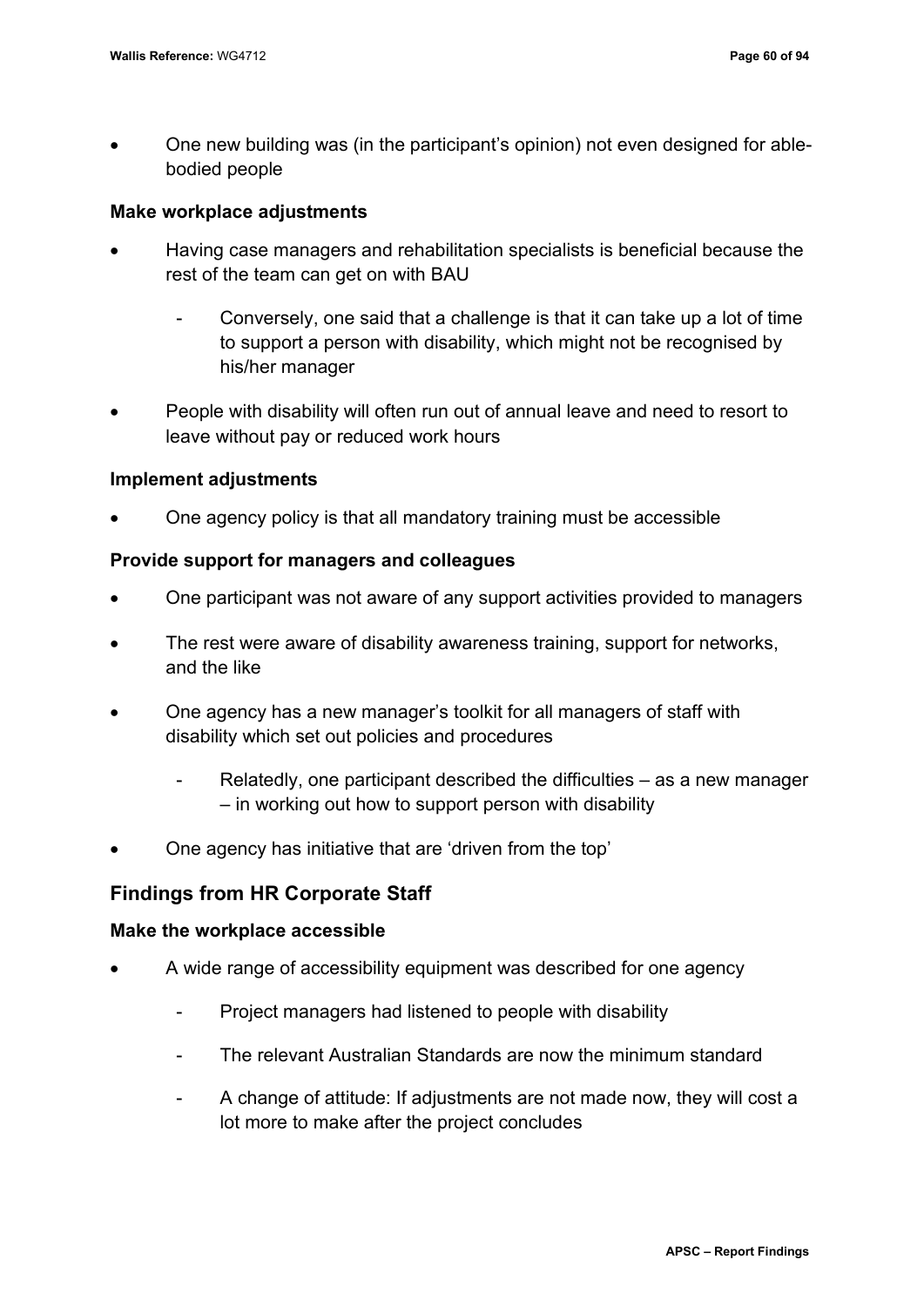- Workplace adjustments are often of benefit to the wider workforce which makes the case to implement easier to make
- The trend to open plan offices has good intentions but works against people with disability (see earlier examples)

### **Make workplace adjustments**

- One participant said their agency does not accept flexible work arrangements
	- Managers need to be made aware of the benefits if this is to change
- One agency's IT systems were not suitable for people with disability
	- Suggestion to include a memory function to record the individual needs of people with disability
- One participant said their agency 'excelled' in flexible working arrangements
- There are pockets of stigma to overcome

## **Implement adjustments**

• One agency has introduced a one-stop-shop within the ICT team to support staff with disability with their assistive technology needs

## **Provide support for managers and colleagues**

- One participant said that their agency conducted a focus group with people with disability and the findings were confronting, which prompted extensive action from senior management
	- A wide range of initiatives have been introduced
- Some agencies have a wide range of initiatives
	- Not all mental health first aid courses are available for managers
- There can be a problem of 'diversity fatigue' when there are too many initiatives or activities relating to diversity and disability
	- For smaller agencies, it is important to be selective of the programs they support

## **Findings from APS Disability Champions**

### **Make the workplace accessible**

• Both agencies have accessible workplaces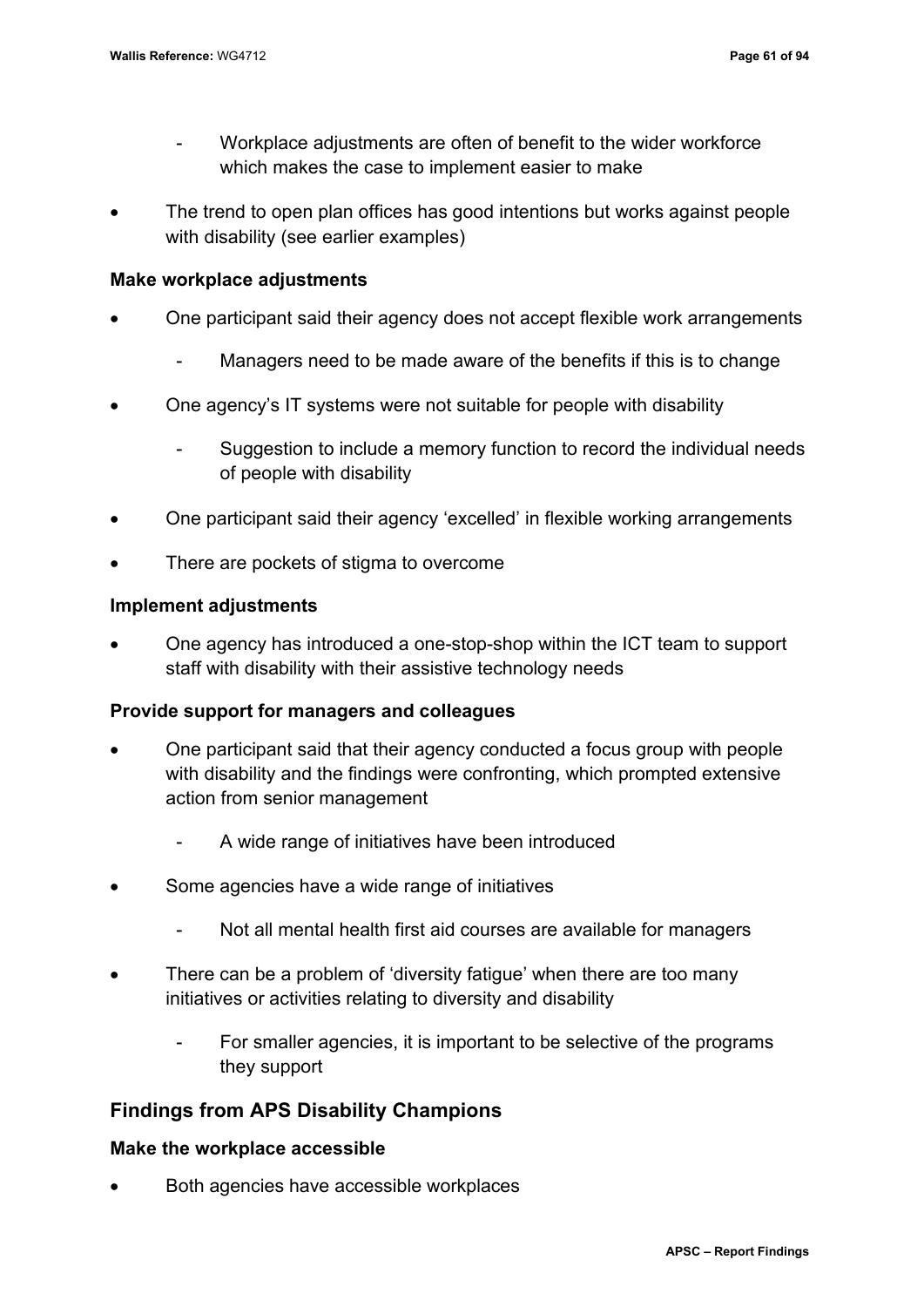### **Make workplace adjustments**

- Both agencies have flexible work arrangements
- One agency has introduced a paper workplace/reasonable adjustment passport
	- This records and individual's adjustment needs
	- The passport facilitates movement between agencies
- Suggestion to introduce allowance to work-at-home for people with disability similar to the allowance for Indigenous staff

### **Implement adjustments**

No feedback.

### **Provide support for managers and colleagues**

- Mental health first aid training
	- Suggestion that is should be compulsory
- One agency has introduced a wide range of initiatives

# **5.3 Increase the representation of employees with disability in senior roles**

## **Findings from Staff with Disability**

### **Ensure inclusion of middle managers**

• One participant said that he/she knows of vision impaired APS6 and EL1 staff who have not been able to achieve promotions and the situation has not changed over the last three years

### **Offer career development opportunities for high performers**

• Belief that agencies are not addressing this issue

### **Provide senior mentors**

- Agencies are not doing this
- Suggestion that there needs to be more middle managers who declare their disability to encourage staff at lower levels to declare

## **Attract people with disability to senior levels**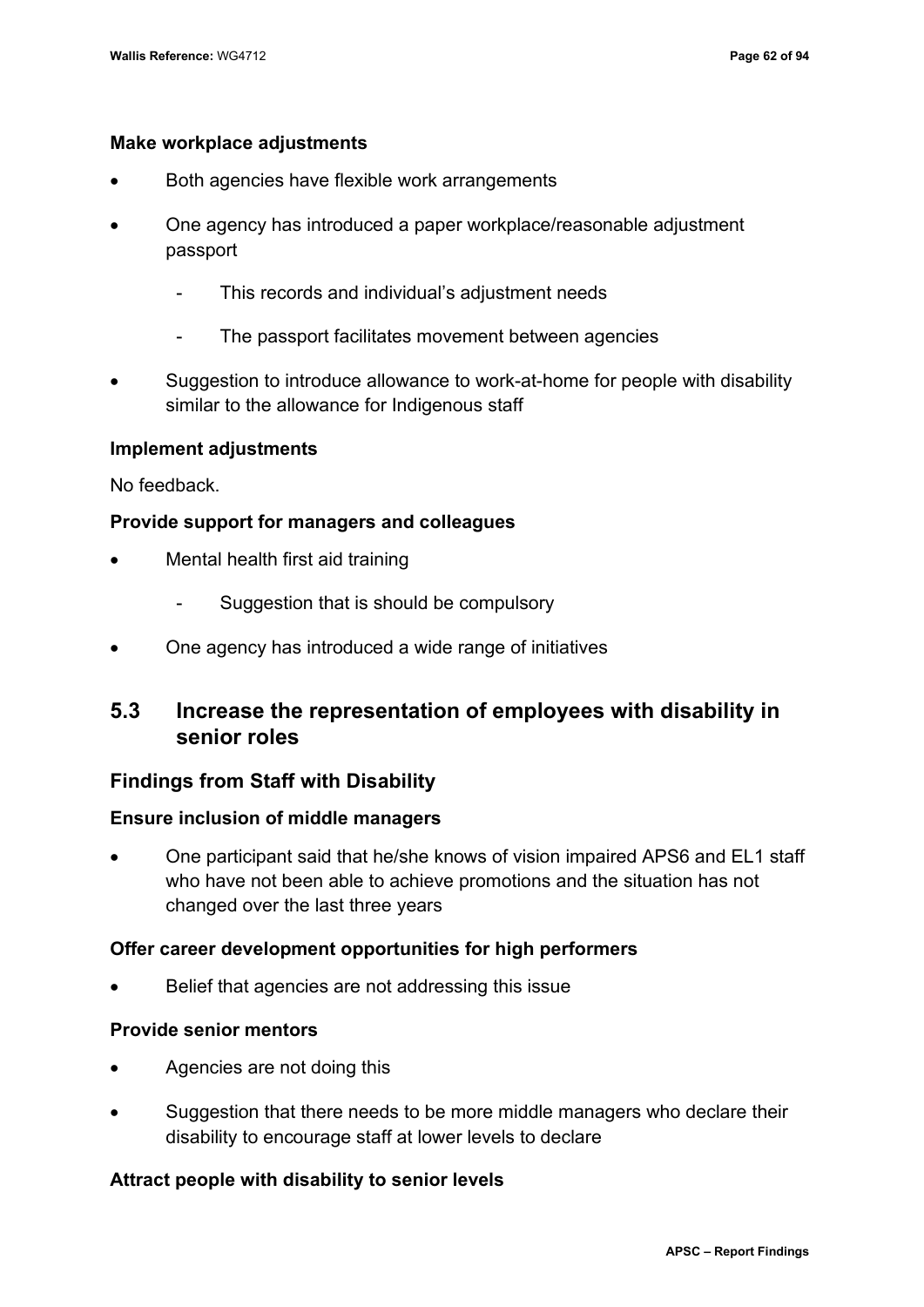- Agencies are not doing this
- Disappointment that the APS does not show leadership

## **Findings from Managers**

### **Ensure inclusion of middle managers**

• No specific activities for people with disability. But no exclusion from programs

### **Offer career development opportunities for high performers**

• No specific activities for people with disability. But no exclusion from programs

#### **Provide senior mentors**

• One agency has a mentoring program for people with disability which is at the pilot stage

## **Attract people with disability to senior levels**

• Agencies are not doing this

## **Findings from HR Corporate Staff**

#### **Ensure inclusion of middle managers**

- No specific activities for people with disability. But no exclusion from programs
- One participant said there was not need for specific programs because people with disability are spread across the levels of their agency

#### **Offer career development opportunities for high performers**

• No specific activities for people with disability. But no exclusion from programs

#### **Provide senior mentors**

One agency has a mentoring program which is available to all staff

#### **Attract people with disability to senior levels**

• One participant said there was an unconscious bias that a person with a disability cannot do anything high in leadership or management

## **Findings from APS Disability Champions**

#### **Ensure inclusion of middle managers**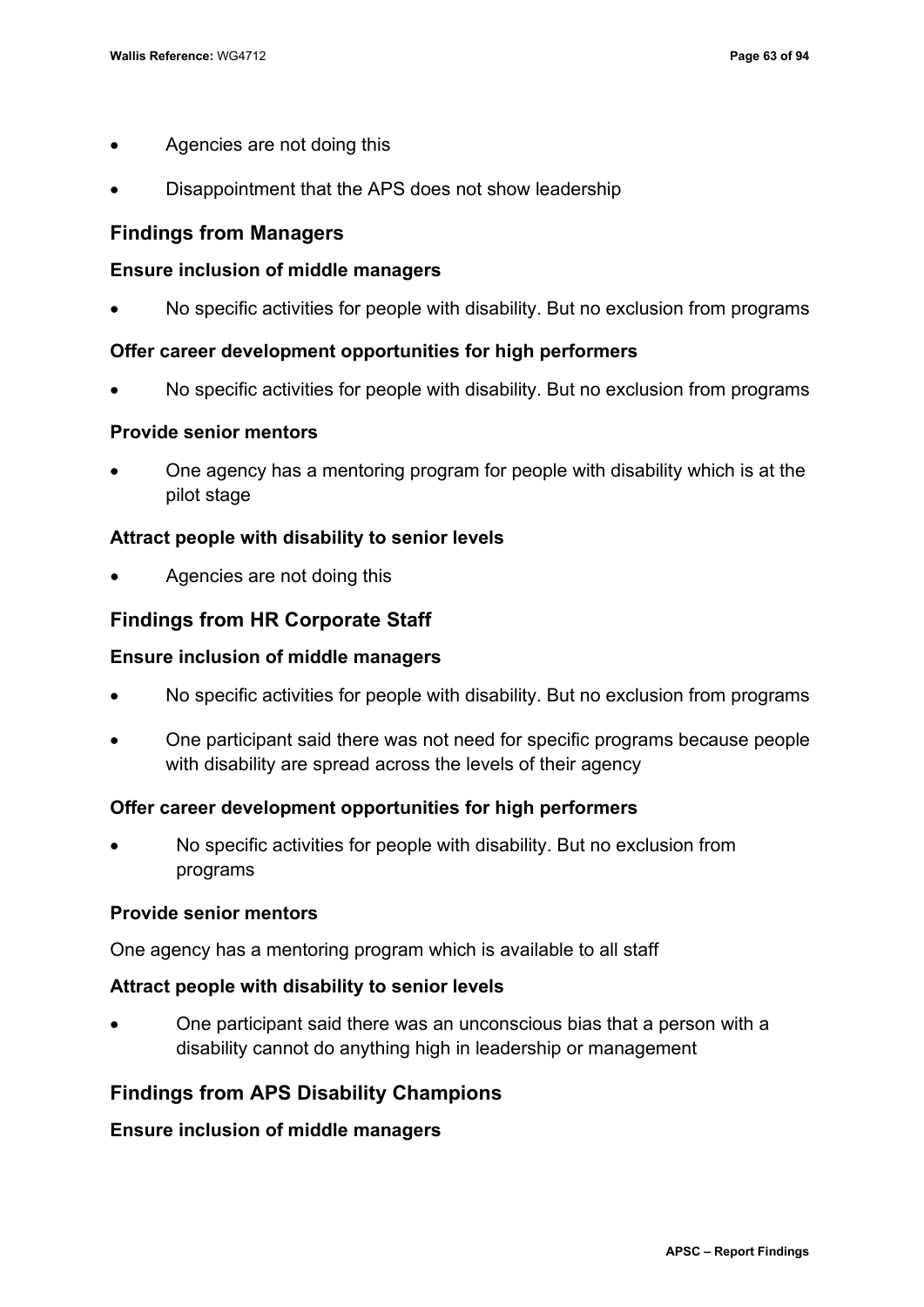• No specific activities for people with disability. But no exclusion from programs

### **Offer career development opportunities for high performers**

• Agencies do not have programs for high performers

#### **Provide senior mentors**

- Agencies do not have programs for high performers
- One agency has a pilot mentoring program for people with disability

### **Attract people with disability to senior levels**

• Agencies do not do this

## **5.4 Foster inclusive cultures in the workplace**

### **Findings from people with disability**

#### **Highlight the value of Disability Champions**

- Many participants were aware of existence of Disability Champions
- Some were critical of the behaviour exhibited by Champions
	- Using the wrong mental model: We want to help you

#### **Leverage the skills and experience of people with disability**

- Most people with disability prefer not to disclose their disability
- One participant feels his/her disability is holding him/her back

#### **Training for disability awareness**

- Participants strongly agreed there was a d-ceiling, similar to the glass ceiling for women in business
- There are relatively simple changes in procedures that would make a big difference
- Culture becomes habit, becomes process, becomes systemic
- Executives request reports that are not WCAG 2.0 compliant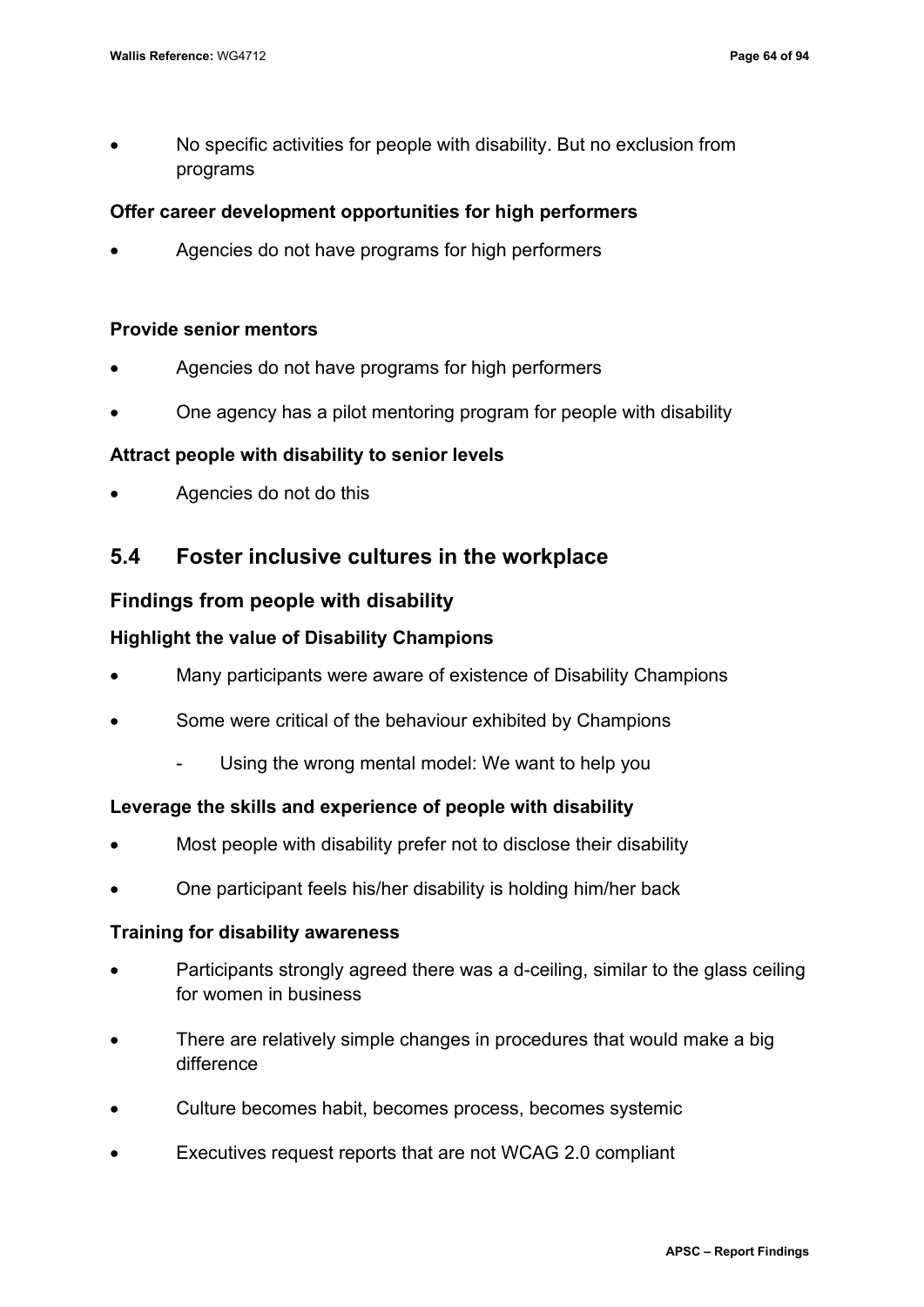- There is goodwill towards inclusiveness, 'but not in my section'
- Older staff struggle to change
- There is stigma associated with disability

## **Integrate disability awareness principles int development and orientation programs**

- There are a wide range of initiatives
	- 5-plus-5 initiative
	- Disability action plans
	- Disability awareness training
- agency is making progress because there is a message 'from the top down'
- Suggestion to create a disability reference group

### **Expand disability networks to support inclusive cultures**

About a quarter of participants were aware of a network in their agencies

#### **Findings from managers**

### **Highlight the value of Disability Champions**

• One participant said their agency had Disability Champions

#### **Leverage the skills and experience of people with disability**

No feedback on this topic

#### **Training for disability awareness**

- People with disability are not comfortable disclosing their disability because:
	- Concern that they will just be stereotyped or looked down upon.
	- Disclosing may limit career opportunities due to continuing stigma
	- Simply concerned about the stigma
	- If the disability is sensitive
- Managers should be trained to modify interviewing technique for RecruitAbility applicants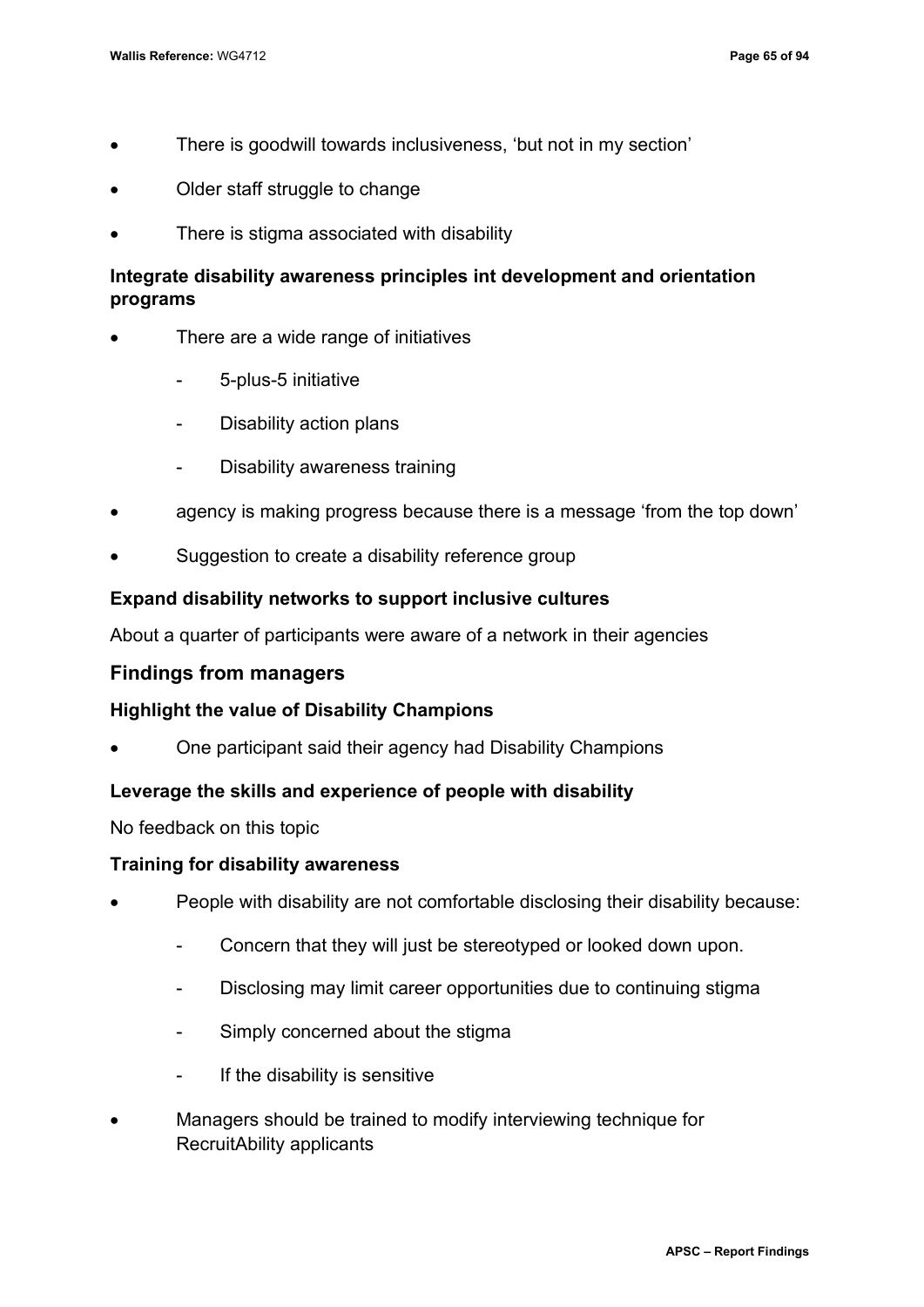- Suggestion to promote testimonials managers can read about the interviewing experience of people with disability
- The commitment of the management team is important. Not all are supportive
- The older generation is more likely to retain stigma
- Some people might take advantage of claiming a mental health condition as an excuse not to come to work

## **Integrate disability awareness principles int development and orientation programs**

- It is important to have targets
- Policies do not drive inclusivity practical things behind the policies do
- Having people with disability update their details in the HR system allows management to understand the needs of the agency

## **Expand disability networks to support inclusive cultures**

• One agency has public access. For visiting public the agency runs access and equity days, and low sound days for visitors with autism

## **Findings from HR Corporate Staff**

## **Highlight the value of Disability Champions**

No feedback.

## **Leverage the skills and experience of people with disability**

- One participant said their agency had an inclusive culture despite being homogenous
	- Distinction drawn between diversity and inclusiveness

## **Training for disability awareness**

- One agency had a successful affirmative measures disability appointment
	- Staff now aware of some more misunderstood disabilities and it has helped to normalise mental disability
- One agency has seen a change in attitude, from managers complaining about accommodating reasonable adjustments to willingness to help work get done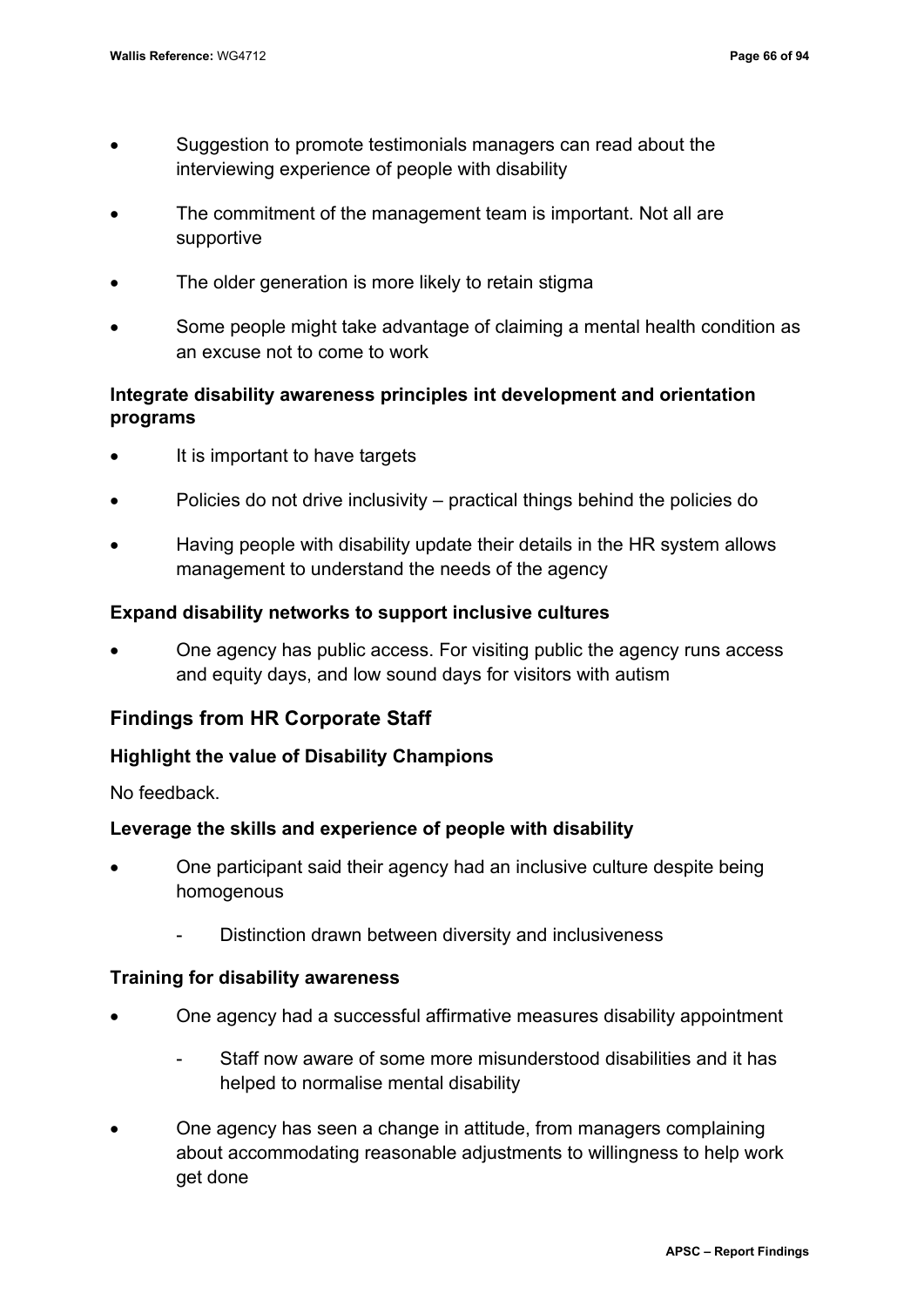- A matching change of attitude where people with disability will explain the barrier that needs to be removed rather than justify their disability
- Disclosure can have a negative impact on career
- People with disability probably feel uncomfortable disclosing their disability
- Acceptance is sometimes only at a cursory level
- Work needs to be done to improve the level of trust
- Recruitment bias can be removed in application documentation but not at the interview
- The manager is an important factor in whether a person with disability discloses their disability
- Mindfulness of managers is important in little things like inclusiveness in scheduling a meeting
- An agency with a wide range of initiatives supporting disability has seen increased support at the initiatives
	- A key issue is interesting people who might not otherwise be interested in disability
- Integrate disability awareness principles int development and orientation programs
- Smaller agencies find it difficult to give equal attention to programs for diverse causes
	- One agency has concentrated on Aboriginal and Torres Strait Islander issues and OH&S issues at the expense of disability
- Success in integrating 'scenario-based' diversity training into general learning modules

#### **Expand disability networks to support inclusive cultures**

- Of a range of disability reference groups that were created, only one remains
- Has had no success in starting other groups in the agency, although new diversity and disability action plans have been launched

## **Findings from APS Disability Champions**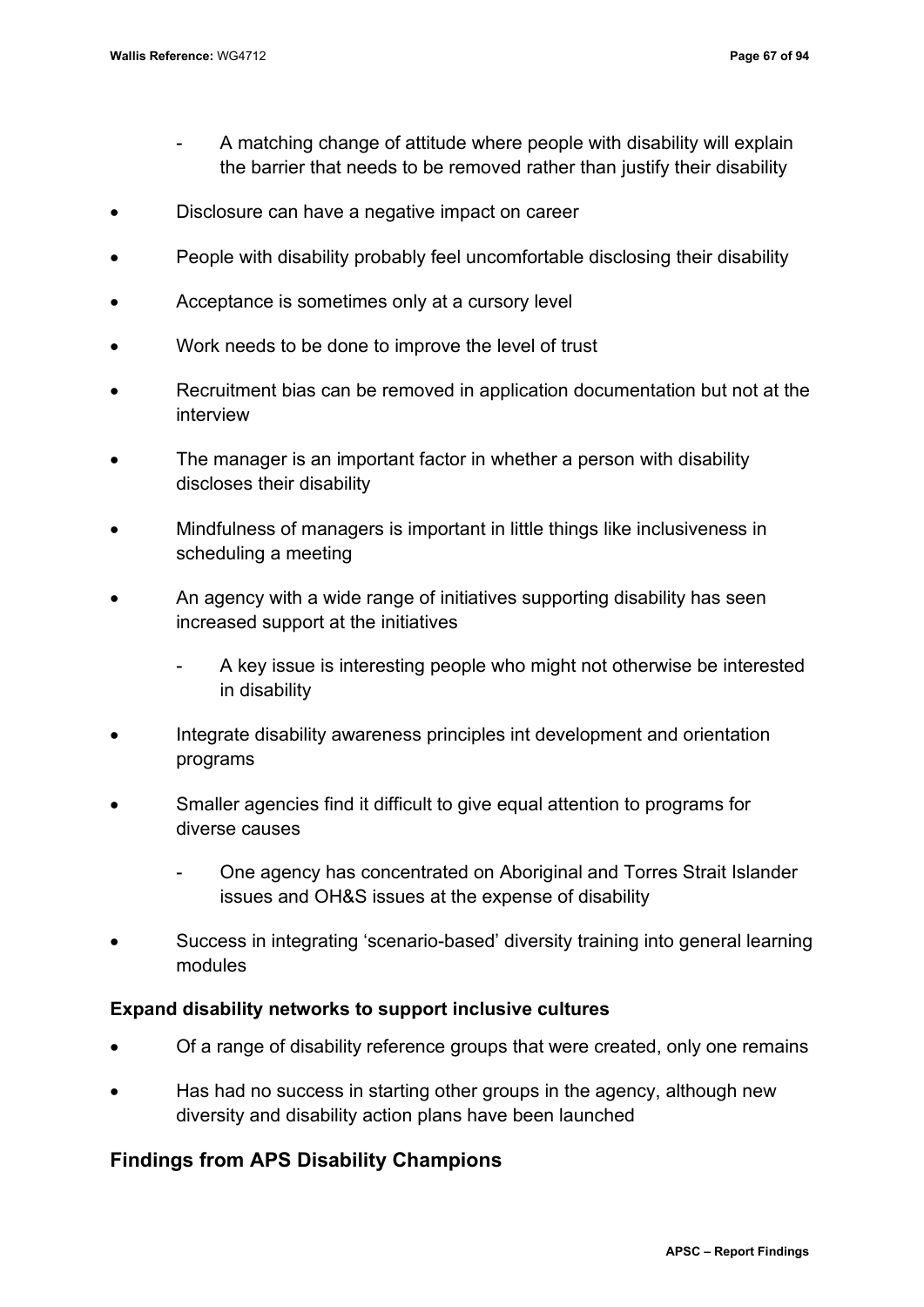## **Highlight the value of Disability Champions**

- Both agencies have Disability Champions. The role of Champion has been broadened to include disability over the last two years
- Champions provide representation of the disability cohort as senior management level

### **Leverage the skills and experience of people with disability**

No feedback.

#### **Training for disability awareness**

- People with disability are concerned about disclosing their disability due to
	- Discrimination
	- Barriers being introduced
	- It is of no benefit to disclose
	- Not wanting to be perceived as different
- Middle management must be supportive for any initiative to work

## **Integrate disability awareness principles int development and orientation programs**

• One agency said its strategies are aligned to the APS Strategy

#### **Expand disability networks to support inclusive cultures**

• No feedback obtained

## **5.5 Other findings not applicable to Action Areas**

## **Findings from people with disability**

- About half of participants had heard of the As One Making it Happen: APS Disability Employment Strategy 2016-19.
- The Strategy has been publicised only to those who are likely to be involved
- The Strategy has not 'permeated' through the APS
- Most said their had been little or no substantive change in outcomes for people with disability since 2016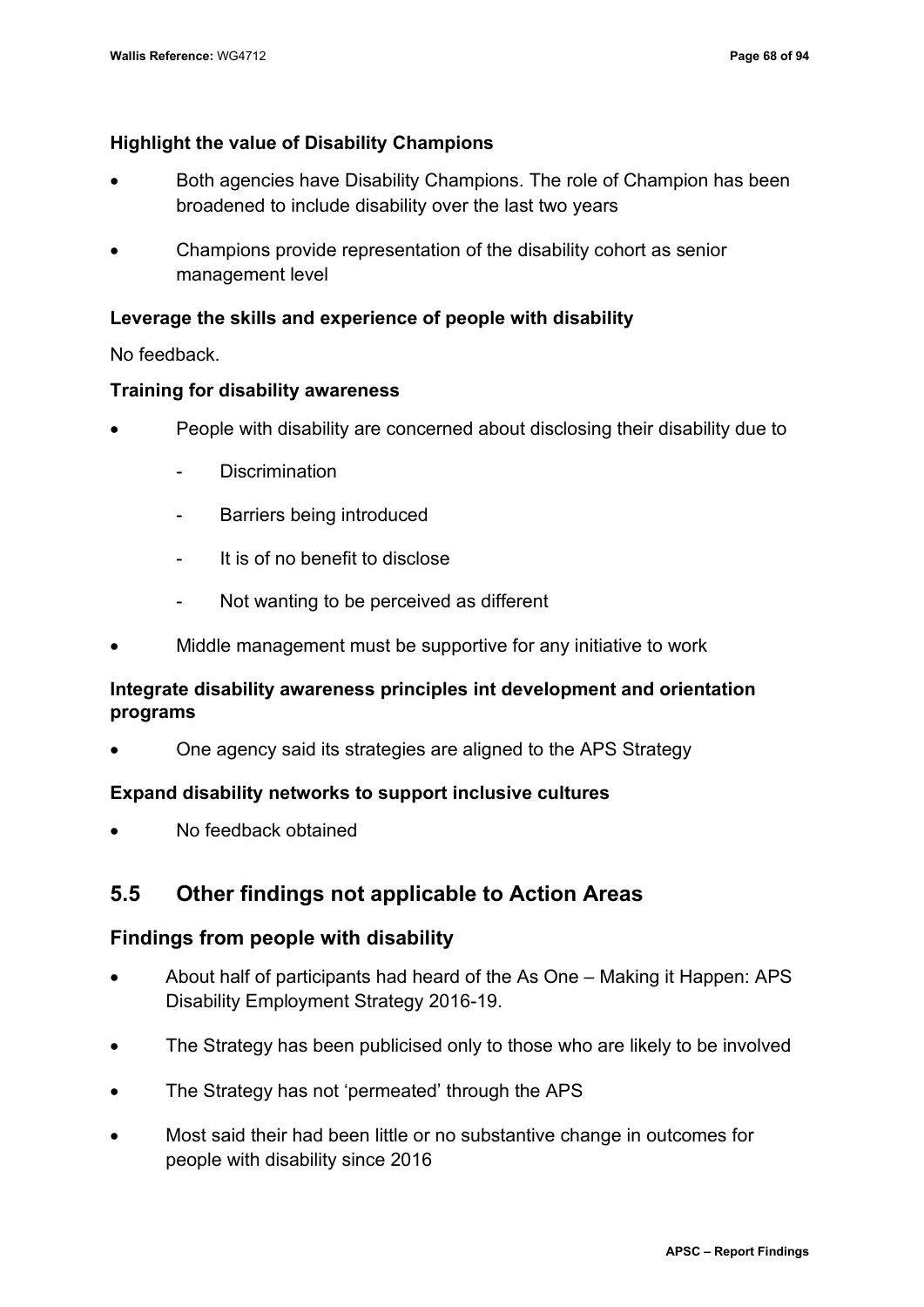- Any change there has been has focused on appearances
- One participant said employment opportunities had improved if the person had a physical disability, but not other disabilities
- Initiatives for other cohorts such as Aboriginal and Torres Strait Islanders or LGBTQI tend to overshadow disability initiatives
	- It is difficult to focus on all initiates simultaneously
- One participant expressed his/her opinion that a workplace compensable injury effectively eliminated any chance of promotion
- The management perception regarding outcomes for people with disability is often inaccurate
- There is a conflict between the 'annual efficiency dividend' and what needs to be done to support people with disability

## **Findings from Managers**

- Only one manager had heard of the As One Making it Happen: APS Disability Employment Strategy 2016-19.
- Three participants said the culture of inclusiveness had improved over the last three years

## **Findings from HR Corporate Staff**

- All participants were aware of the As One Making it Happen: APS Disability Employment Strategy 2016-19
- One participant said the Strategy had not been publicised
- Suggestion that the new strategy needs to be supplemented by a promotion and implementation plan
	- The strategy needs to be developed in consultation with small agencies
- One participant said the metrics for measuring outcomes need to be improved
	- Current focus is on getting people into roles
	- Focus should be on measuring how people grow in their careers
	- Without appropriate metrics it is impossible to tell if the strategy is succeeding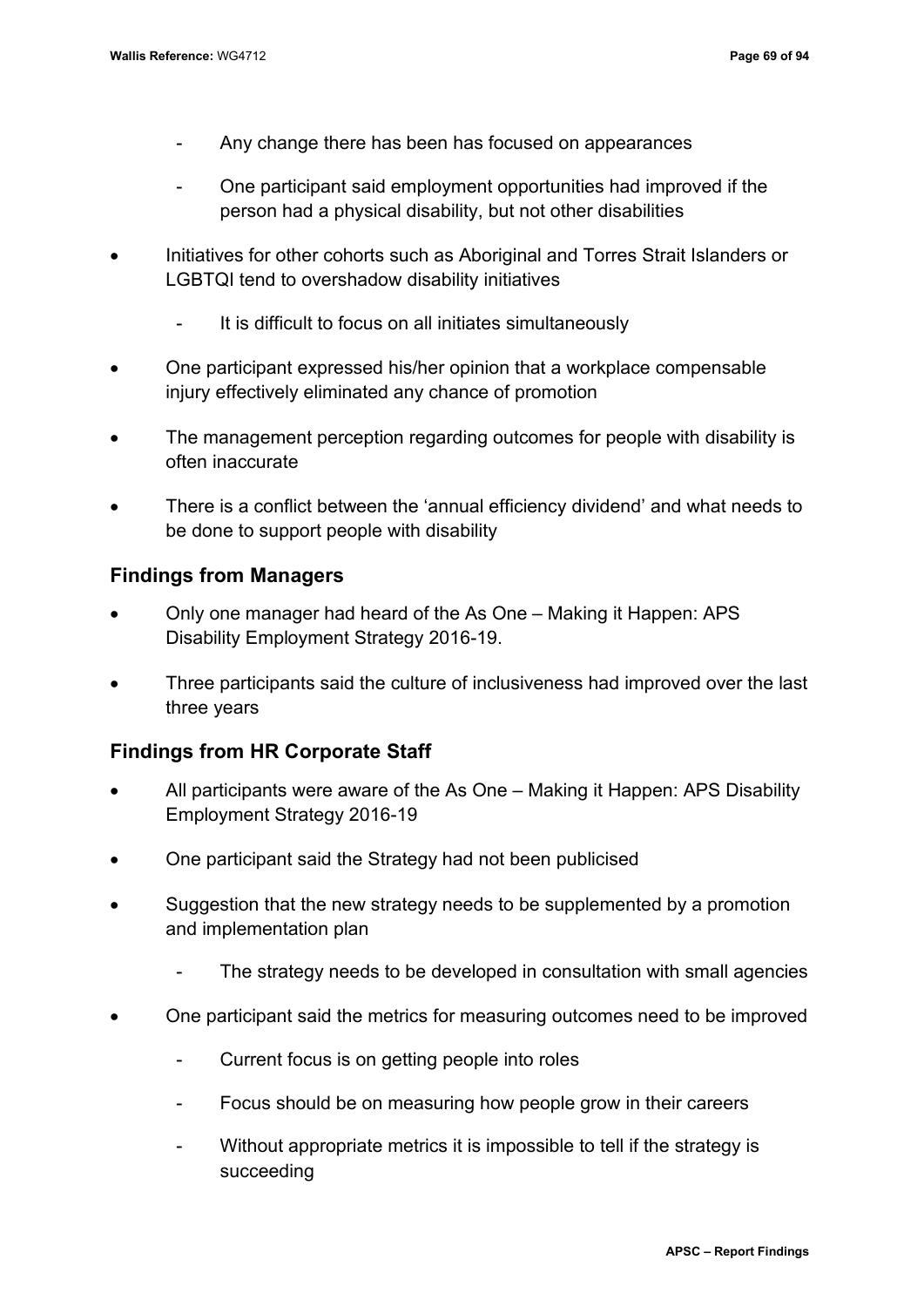## **6 Conclusions**

Before providing conclusions for each of the Action Areas individually, we provide the following overarching conclusions regarding factors that have influenced the effectiveness of the *As One – Making it Happen: APS Disability Employment Strategy 2016-19*:

- The quantitative data from the APSED and the APS Employee Census broadly support the qualitative findings that:
	- There has been no substantive change in positive outcomes for people with disability over the last three years
	- There is a clustering of people with disability at the level of APS6 and below
- There is a difference in perception between managers and people with disability with respect to positive outcomes that have been achieved
	- People with disability tend to perceive less progress has been made
- There is a large variation between agencies with respect to
	- Initiatives undertaken
	- The understanding of and effective use of the RecruitAbility scheme and affirmative measures disability
	- The understanding and effective delivery of workplace adjustments and flexible work arrangements
- There is a large variation between managers with respect to awareness of requirements relating to disability
- Training of middle management and obtaining their buy-in to support initiatives is essential
- Middle managers juggle competing priorities relating to efficiency and support for people with disability
- The most effective initiatives have received support and drive from senior management
- People with disability feel there is stigma and that disclosing their disability may lead to negative outcomes in relation to their career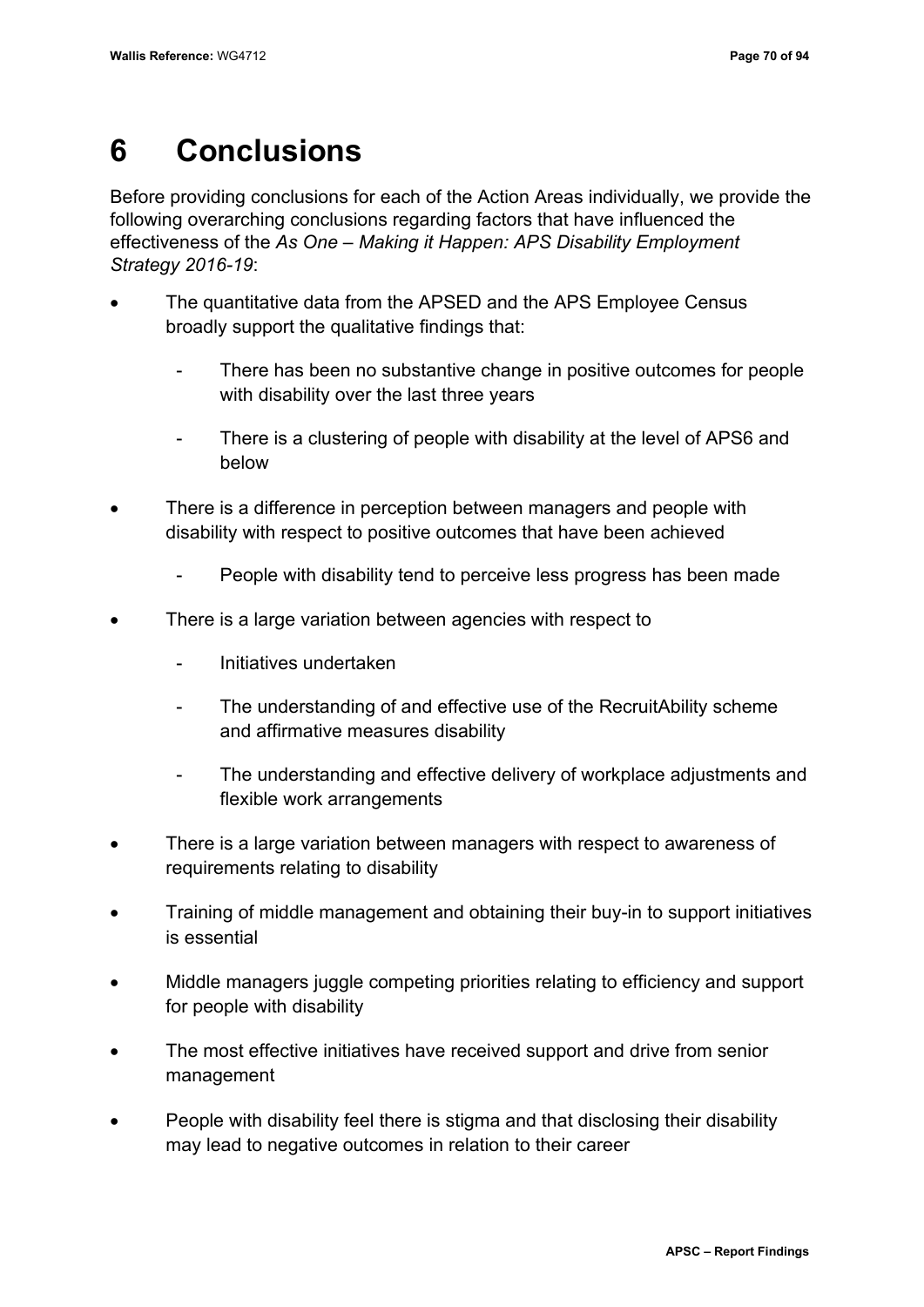## **6.1 Expand the range of employment opportunities for people with disability**

## **Progress against action area**

We conclude there is little evidence of an expansion in the range of employment opportunities for people with disability. This conclusion is supported by the following findings:

- There has been no change in the percentage of APS employees disclosing a disability in the last three years
- The percentage of staff with a declared disability declines consistently from APS 4 to EL level.
- Many participants were unaware of the existence of affirmative measures disability
- Participants agreed that there is stigma associated with disability which reduces the number of staff who might apply for positions using the RecruitAbility scheme
- Some participants said there is a 'd-ceiling' similar in concept to the 'glass ceiling' associated with women in business
- Participants said that a person with disability might not seek promotion due to a concern that they may encounter a manager in a new role who is not empathetic or trained to support a person with disability
- Participants said that many managers are largely unaware of policies relating to workplace adjustments and flexible workplaces.

## **6.2 Invest in developing the capability of employees with disability**

## **Progress against action area**

We conclude that there has been progress in investing in developing the capability of employees with disability. This conclusion is supported by the following findings:

- The concept of the workplace/reasonable adjustment passport has been developed and utilised, which reduces barriers for people with disability to change roles
- Partnering with JobAccess is providing transportable workplace adjustments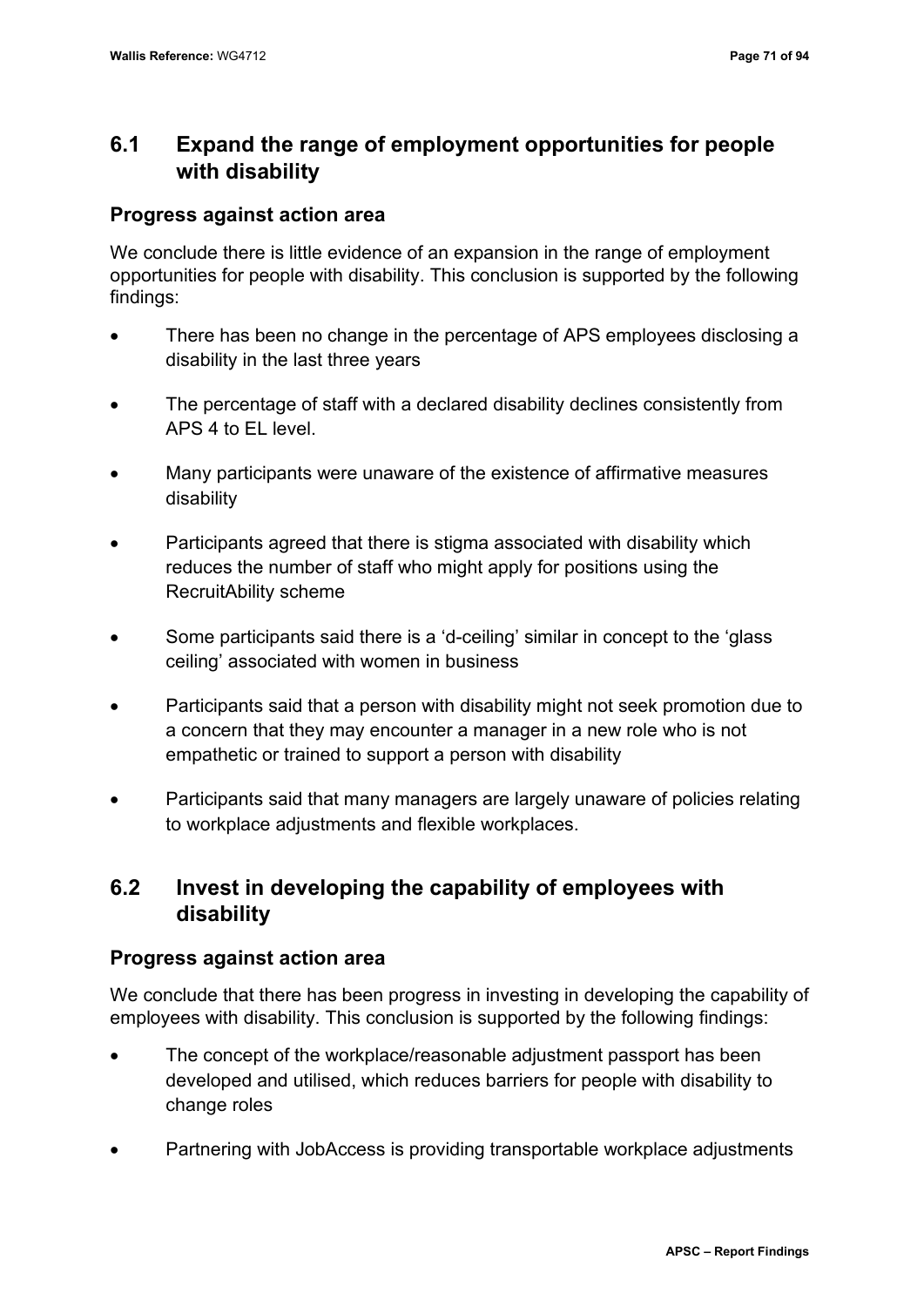- Disability Champions and networks supporting disability have been established. These initiatives provide forums for people with disability to develop their capability
- Some agencies have introduced wide ranging initiatives to support people with disability

## **6.3 Increase the representation of employees with disability in senior roles**

## **Progress against action area**

We conclude that there is no evidence that there has been an increase in representation of employees with disability in senior roles. The conclusion is supported by the following findings:

- There was no evidence that career development programs have been designed specifically for people with disability.
- There was no evidence that programs have been developed to attract people with disability into senior roles
- Some participants said that there was a perception that people with disability are unsuited for senior roles
- Participants said that RecruitAbility was often not offered for advertised senior roles.

## **6.4 Foster inclusive cultures in the workplace**

## **Progress against action area**

We concluded that there has been very little progress in fostering inclusive cultures in the workplace. This conclusion is supported by the following findings:

- Most participants said that there had been little or no substantive change in outlooks for people with disability over the last three years
- Most participants said that they would prefer not to disclose their disability because of stigma, reduced promotion opportunities or not wanting to appear as different. This finding is supported by the recognised difference between the percentage of people who disclose disability in the APS Employee Census and the percentage of people who record a disability on their HR record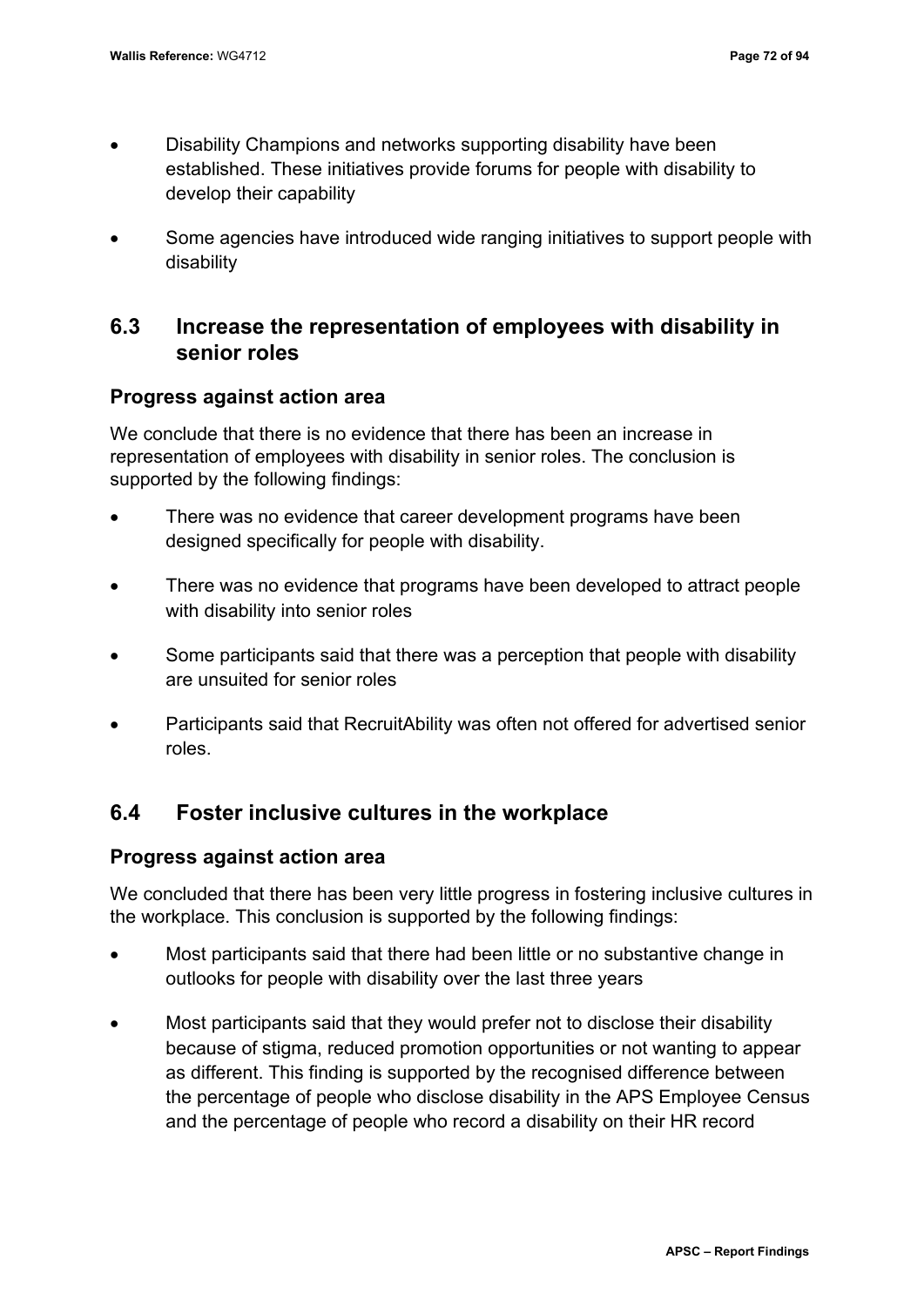## **7 Challenges**

## **7.1 Expand the range of employment opportunities for people with disability**

We suggest that the challenges to expanding the range of employment opportunities for people with disability are:

- Building understanding of:
	- The theory of the programs
	- The benefits of participation in programs (case studies and evidencebased rationale)
	- The diversity and talent available amongst candidates with disability and over-coming stereotypes
- Improving the implementation of programs to support employment outcomes by providing clear guidance on the practical implications of participation in RecruitAbility and affirmative measures disability for different types of APS staff (staff with disability, managers, HR staff) and contracted recruitment providers.
- Expanding recruitment initiatives to cover more roles:
	- Applying RecruitAbility to all roles in all agencies
	- Increasing the number of affirmative measures disability recruitment rounds
- Increasing engagement with external partners such as universities and disability employment providers

## **7.2 Invest in developing the capability of employees with disability**

We suggest that the challenges to investing in developing the capability of employees with disability are:

- Maintaining and expanding support from senior management given there are a range of diversity initiatives
- Improving the consistency and confidence of middle managers in working with people with disability. Specific challenges in this area include: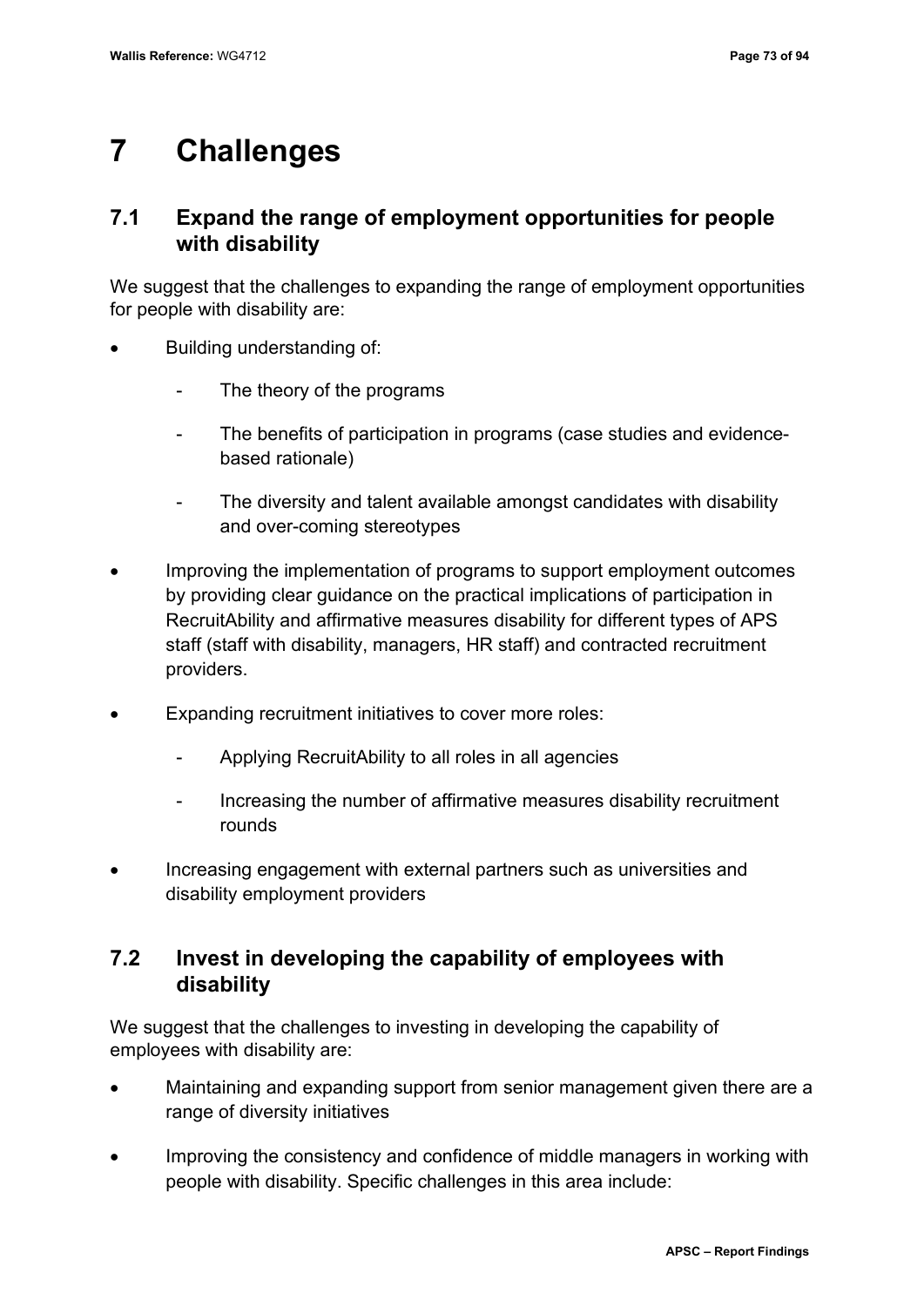- Ensuring managers are supported by senior management to reduce perceived conflicts between workload and investing in staff
- Ensuring managers are supported by HR to provide guidance on using initiatives targeted at staff with disability effectively
- Providing effective disability awareness training for managers and ensuing uptake of this training
- Improving the approach to handling workplace adjustments including:
	- Improving understanding amongst APS staff that workplace adjustments are about giving staff with disability effective tools and an appropriate workplace environment
	- Limiting the need to repeat adjustment requirements at recruitment interviews, to new managers, to IT support etc.
	- Decoupling workplace adjustments from information about disability to improve privacy regarding personal medical information
- Improving the accessibility of APS workplaces by:
	- Ensuring that staff with disability, or representative organisations, have a voice in the design of buildings, workspaces and procedures.
	- Ensuring IT support provided by shared services and other IT support is disability confident, with appropriate specialised support and escalation practices in place to provide timely resolution of requests relating to assistive-technology.

## **7.3 Increase the representation of employees with disability in senior roles**

We suggest that the challenges to increasing representation of employees with disability in senior roles are:

- Building understanding that disability encompasses a very broad range of ability and that there will be many people with disability with the capability to thrive in senior roles
- Accommodating workplace adjustments such as flexible working hours and locations into senior roles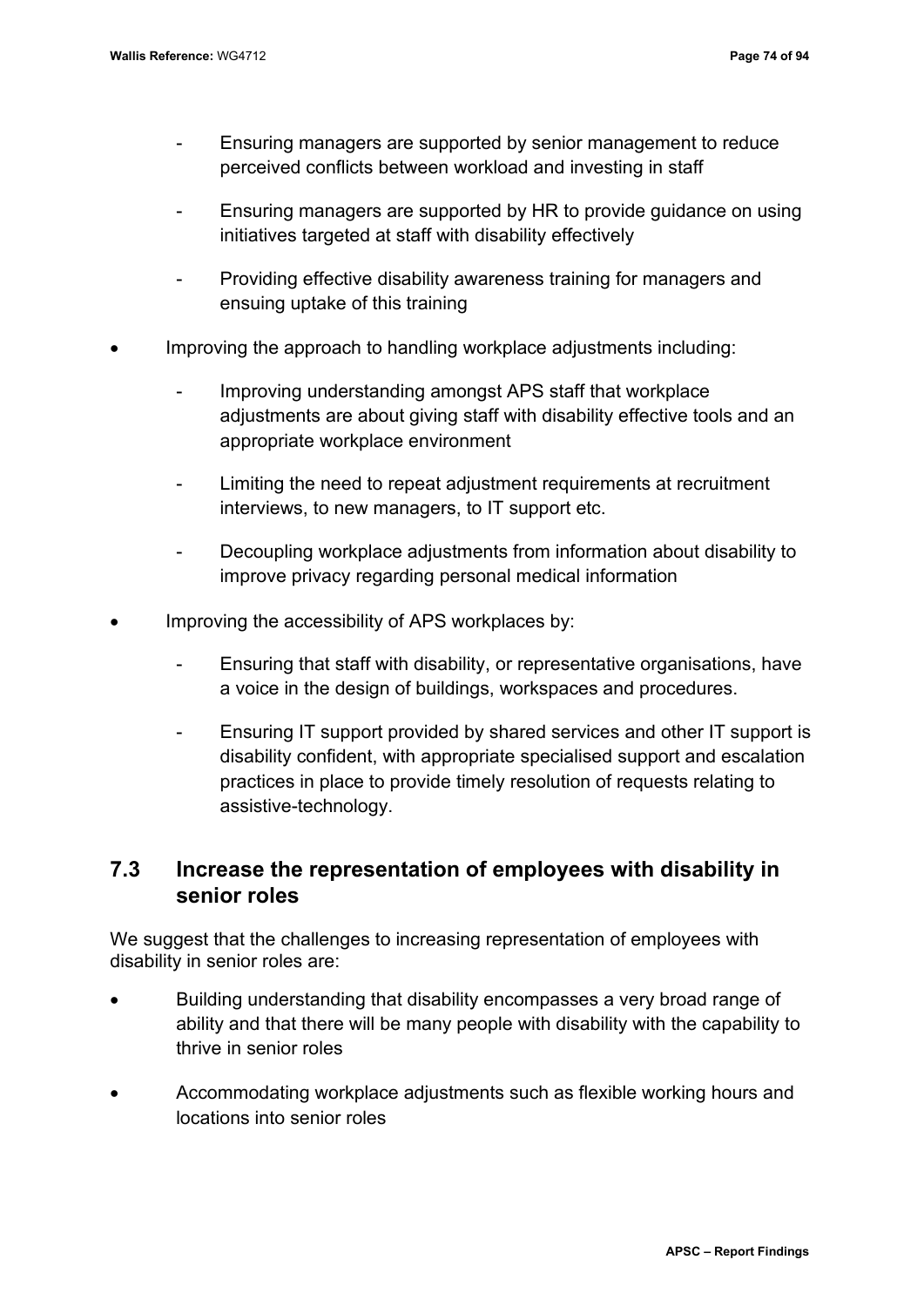• Creating development programs specifically for high performing staff with disability

## **7.4 Foster inclusive cultures in the workplace**

We suggest the challenges to fostering inclusive cultures in the workplace are:

- Promoting of the new APS Disability Employment Strategy to APS staff to ensure strong awareness at launch
- Ensuring all agencies deliver a positive message regarding disability from the top down
- Managing competing priorities with other initiatives, including activities to improve inclusiveness, to promote recruitment and development of other diversity groups
- Ensuring high visibility of Disability Champions across all staff, in particular middle managers and staff with disability
- Ensuring that colleagues are sensitive to the needs of co-workers with disability by, for instance, producing accessible documentation and making meetings available via telepresence. This requires processes to make these activities easy and second nature for all staff so that inclusion becomes second nature
- Dispelling myths around disability and promoting truths to reduce stigma and normalise disability in the APS workforce by:
	- Communicating stories from senior staff regarding their own experience with disability
	- Providing support for events which allow APS staff to discuss the lived experience of people with disability
- Creating workplaces APS where staff with disability feel comfortable disclosing their disability on their HR records by:
	- Promoting the benefits of disclosing disability
	- Removing perceived and actual disadvantages that employees may face when disclosing their disability
	- Protecting the privacy of individuals who disclose their disability by limiting the information regarding appointments made under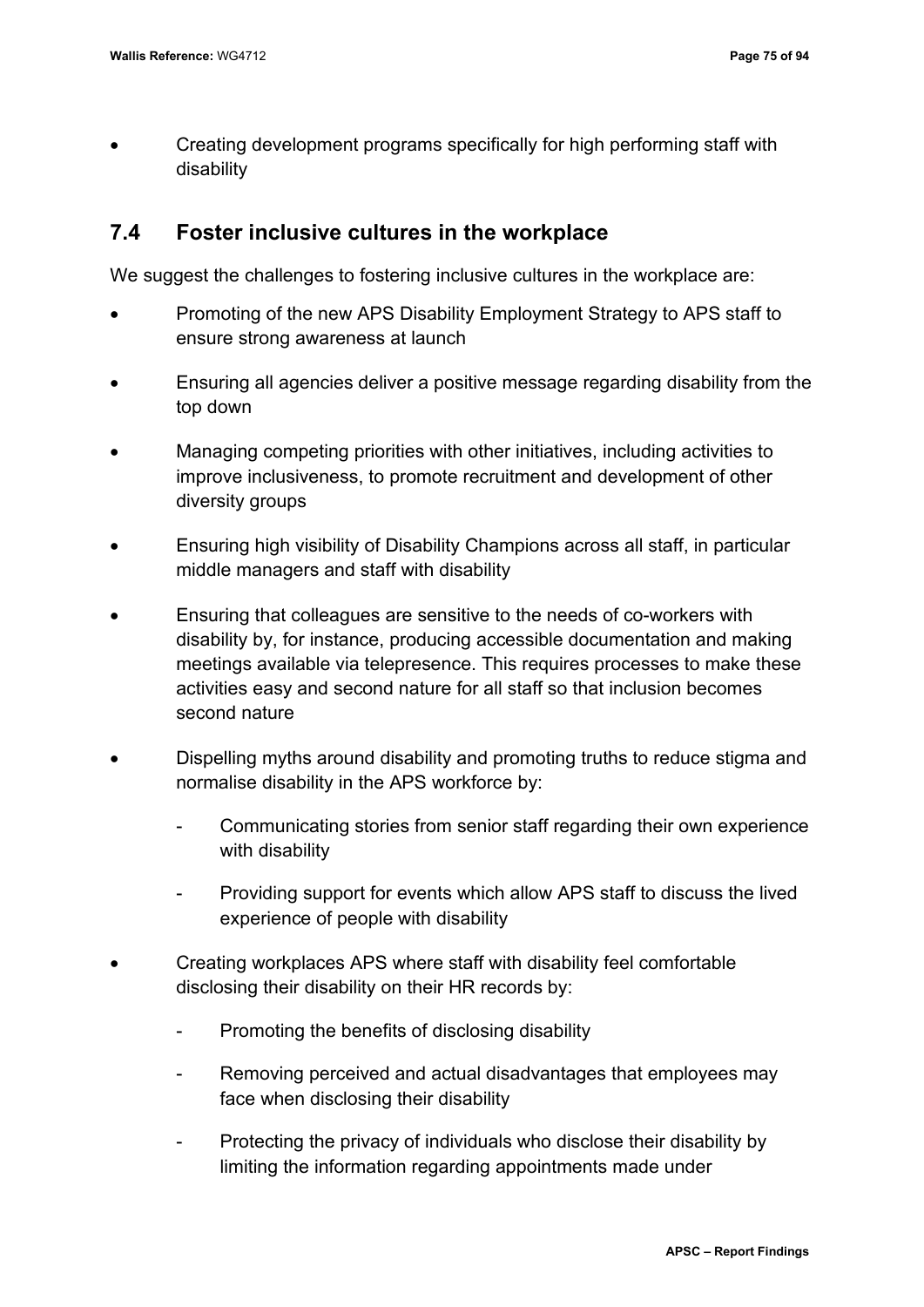RecruitAbility and affirmative measures disability to their manager and HR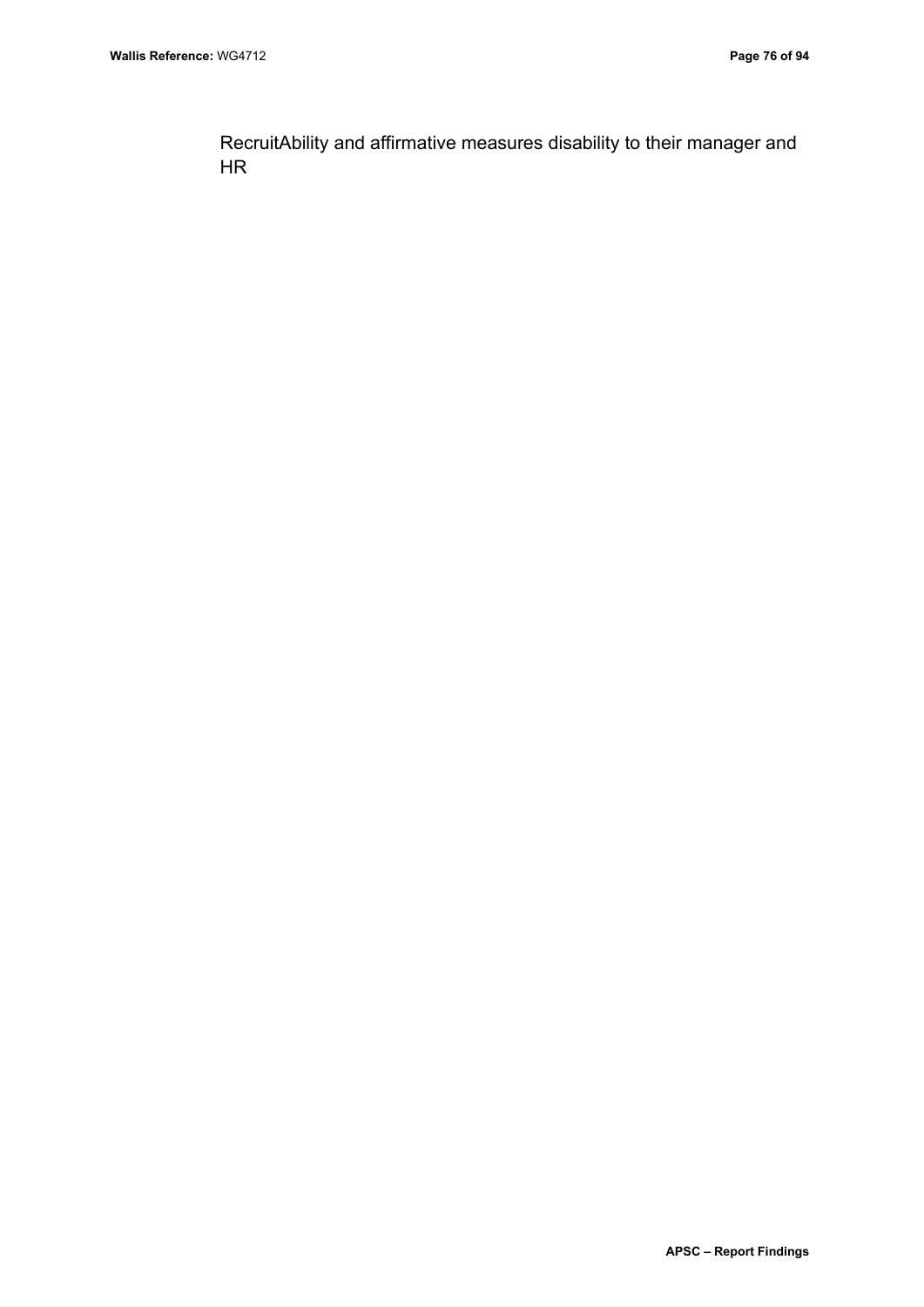## **APPENDIX 1**

## **Employee Focus Group Discussion Guide**

## **1. Introduction (3 mins)**

- Introduction of yourself and the research project:
- We've been asked by the Australia Public Service Commission to speak to people about their experiences with the programs and activities that were developed as part of the APS Disability Employment Strategy 2016-19.
- IF NECESSARY: 'As One: Making it Happen APS Disability Employment Strategy 2016 – 2019' was developed by the Australian Public Service Commission to improve employment opportunities for people with disability.
- Before we get started, I need to let you know that anything you tell me today will be completely confidential. Wallis operates under the Australian Privacy Act, and your personal details will be separated from the information you give me. Quotes from this conversation may be used in the Wallis or APSC report, but they will not be linked to your name.
- Observations and recording ask permission for the discussion to be audio recorded and transcribed. If you find anything we discuss today stressful or distressing, we encourage you to contact your EAP if you feel the need to.
- Housekeeping  $-$  up to 1.5 hours, snacks, amenities.
- Please turn off or put on silent mode mobile phones and do not use during session.
- Group rules different points of view encouraged, one person to speak at a time, no right or wrong answers, moderator and participant roles.

Note to moderator: Wallis Distressed Respondent protocol must be applied.

## **2. Background (2 mins)**

- To start, would you be able to tell me a bit about yourselves.
	- What is your role in the public service (probe for Australian Public Service classification)? What does your job entail?
	- And how long have you been employed in the Australian Public Service (APS)? Overall, and in your current position?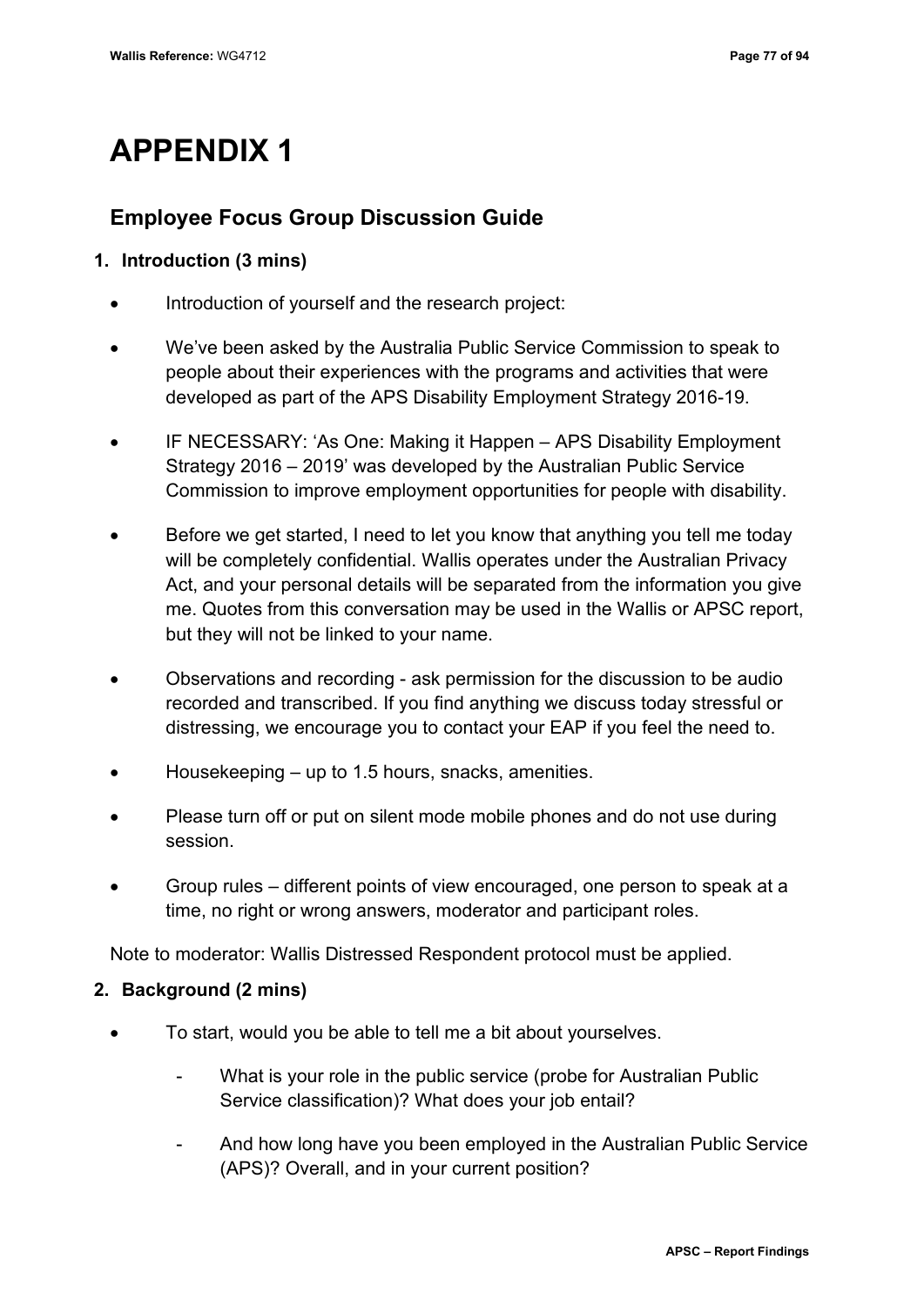### **3. Pathway to the APS (15 mins)**

- We would now like to ask you a few questions about your employment experience and pathway in the APS.
	- Could you tell me a bit about your work experience prior to your current role? Was it in the public or private sector? Was it a similar role to what you have today?
	- Thinking now about your current role in the public service... I would like to ask you a few questions regarding the recruitment process for your current job.
		- Firstly, how did you find out about your current job?
		- And what was involved in the selection process? What was the experience like? Was it positive?
		- **F** IF NECESSARY: Did you make use of the RecruitAbility scheme to gain your current role?
			- IF YES: What was the experience like? What process did you go through? Do you feel that it was worthwhile?
			- IF NO: Did you decide not to use it? Why? Or were you not aware of the scheme/some other reason for not making use of it.
		- IF NECESSARY: Was the role advertised as an affirmative measure disability vacancy?
			- IF YES: What was the experience like? What process did you go through? Do you feel that it was worthwhile?
	- Apart from your current role, what has been your experience in applying for positions in the APS? Were they different to your latest experience? How were they different? When did they occur?

#### **4. Awareness of support for employees with disability (15 mins)**

- Which specific initiatives are you aware of aimed to support employees with disabilities? Do these programs benefit you? In what way do they/don't they benefit you?
- IF NECESSARY: Before you were invited to participate in this research, had you heard of "As One: Making it Happen – APS Disability/Employment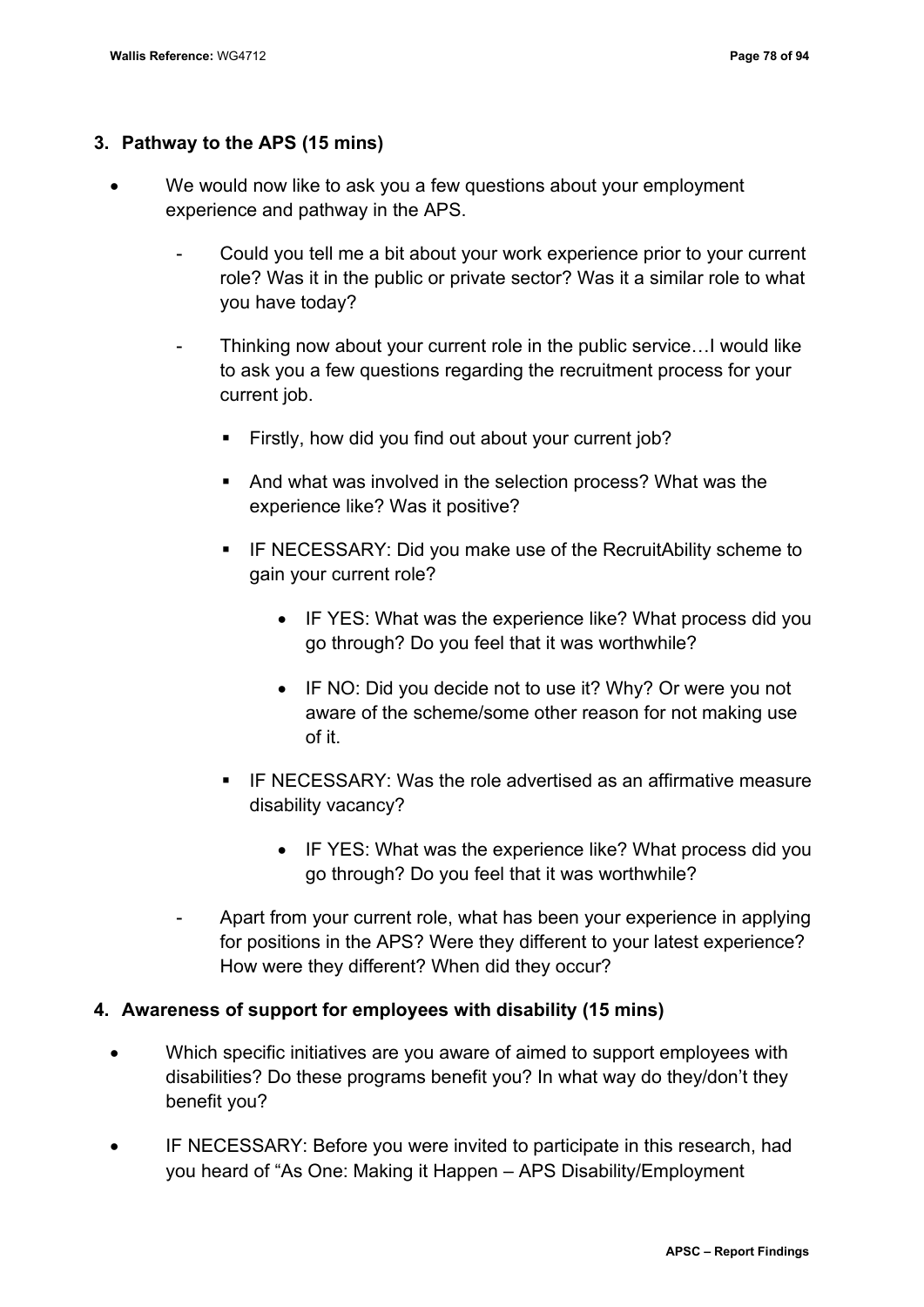Strategy 2016-19"? IF YES: As far as you are aware, what does this strategy entail?

IF NOT ALREADY MENTIONED: Which of the following initiatives are you aware of that are offered to people with disability?

- **RecruitAbility**
- Affirmative measure disability
- Making the workplace more accessible for people with disability (e.g. via job design and flexible work arrangements)
- Partnering with disability employment service providers, universities and disability peak bodies to promote awareness of the range of jobs in the APS. IF YES: Did you hear about your job this way?

As far as you are aware, what have been the challenges or benefits from these initiatives? (go through each that respondents are aware of).

## **5. Views regarding four key Action Areas (20 mins)**

- Do you believe that over the last three years employment and/or promotion opportunities have expanded or contracted for people with disability in the APS? How so? What could be done to expand opportunities further?
- And what about for you personally? Do you feel your employment opportunities have expanded or contracted in the last three years? How have they expanded? What has worked well/what hasn't? What else could be done to (further) expand your own opportunities?
- In which ways do you feel that the APS invests in developing the capability of employees with disability? Has this increased or decreased in the last three years? How does it develop these capabilities? What more could be done?
- Thinking about you personally  $-$  in which ways do you feel that you have been given opportunities to develop your capabilities by the APS? How so? Have these opportunities increased or decreased in the last three years? What has worked well/what hasn't? What else could be done for you personally to (further) extend your capabilities?
- In which ways do you feel the APS fosters inclusive cultures in the workplace? How does it do this? What else could be done?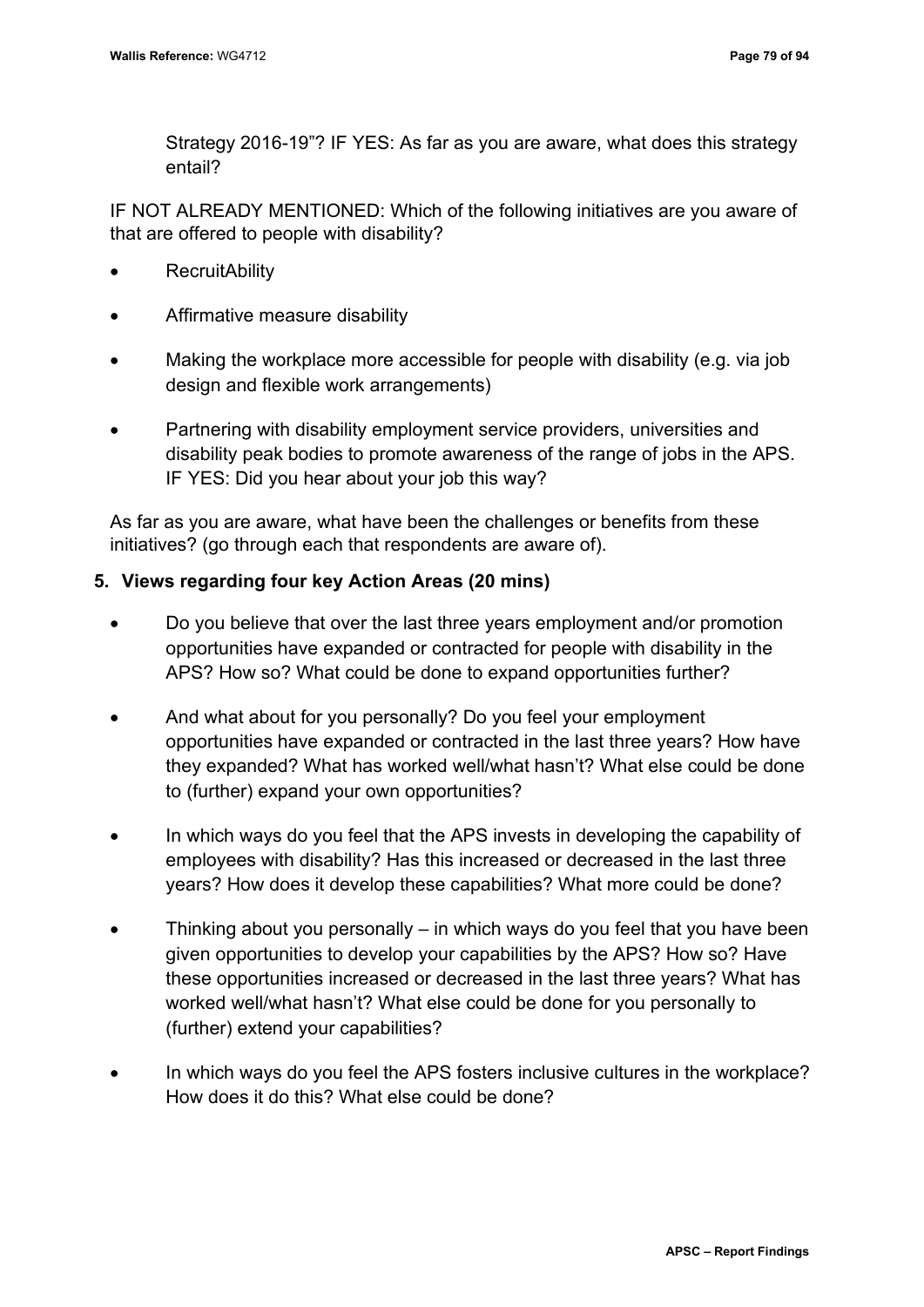- And what about you personally  $-$  to what extent do you think your own workplace is inclusive? How is this demonstrated? Is it more or less inclusive than three years ago? What more could be done?
- How much effort do you feel that the APS is making to increase the representation of employees with disability in senior roles? How does it do this? Has this increased in the last three years? What else could be done?

### **6. Nature of disability (5 mins)**

- Do you feel comfortable disclosing your disability to work colleagues? Why/why not?
- Do you feel there is any advantage or disadvantage to your career by disclosing your disability? Why do you say that?

### **7. Final comments**

Are there any other comments you want to add? Thank respondents, reassure about confidentiality of responses.

### **8. Useful Contact Numbers (if necessary)**

If this conversation has bought up any emotional issues and you would like to speak to someone for help and support please call:

- Beyond Blue: 1300 22 4636
- Lifeline: 13 11 14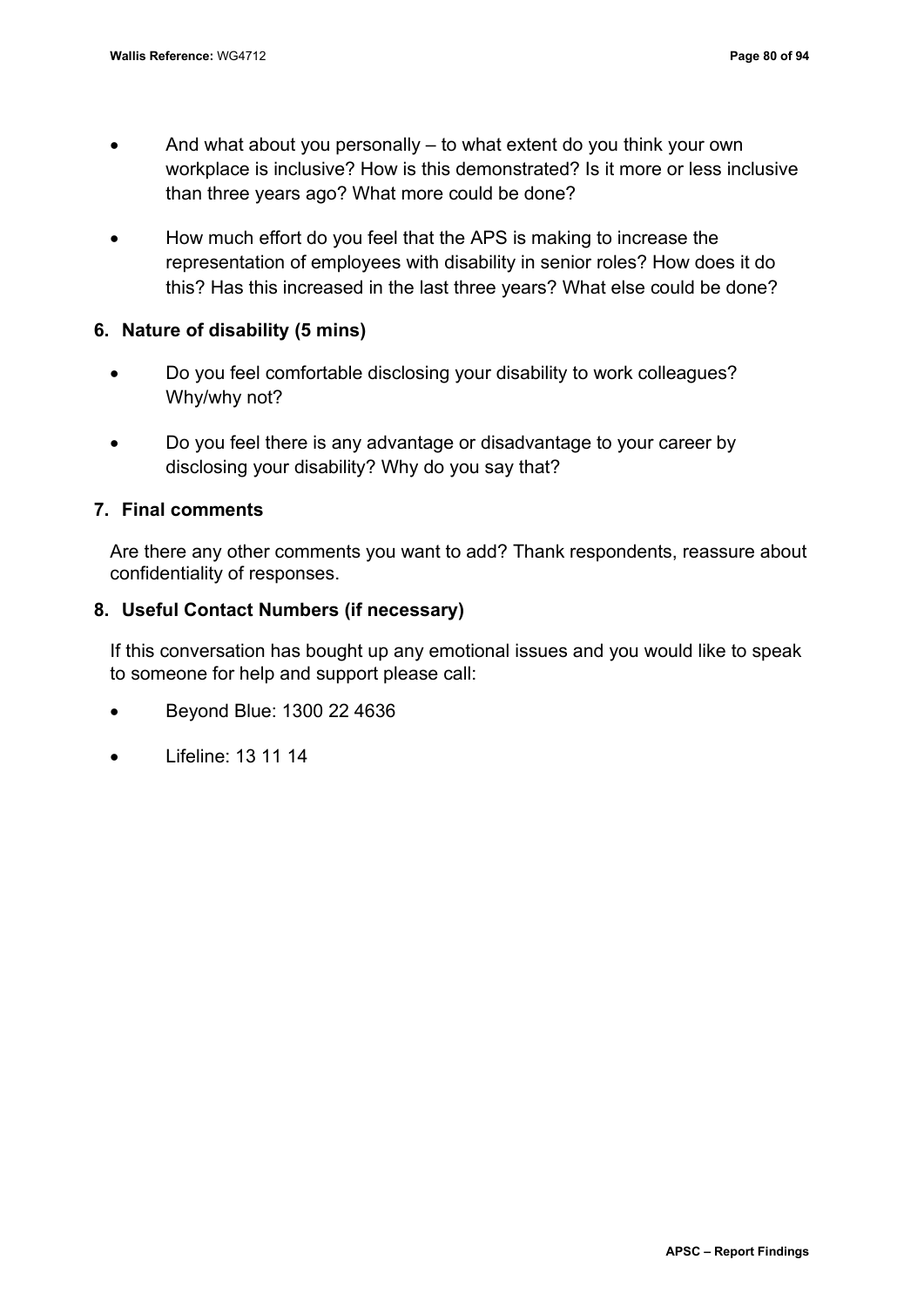## **APPENDIX 2**

## **Employee Depth Discussion Guide**

## **1. Introduction (5 mins)**

- Hi, this is (name), I'm calling from Wallis Social and Market Research. Could I please speak to (name of respondent)?
- Hi (respondent name). We've been asked by the Australia Public Service Commission to speak to people about their experiences with the programs and activities that were developed as part of the APS Disability Employment Strategy 2016-19. Is this still a good time to talk?
- IF NECESSARY: 'As One: Making it Happen APS Disability Employment Strategy 2016 – 2019' was developed by the Australian Public Service Commission to improve employment opportunities for people with disability.
- Before we get started, I need to let you know that anything you tell me today will be completely confidential. Wallis operates under the Australian Privacy Act, and your personal details will be separated from the information you give me. Quotes from this conversation may be used in the Wallis or APSC report, but they will not be linked to your name.
- To make sure that I don't miss any important information you share with me, I'd like to record this interview. Is that ok? All recordings are deleted at the end of the study, and they are only used for analysis by Wallis staff. I'll also need you to confirm on the recording that you give permission for this conversation to be recorded.
- This interview is voluntary, if you would prefer not to answer a question, please let me know and we can move to another question. You may choose to stop the interview and decline to participate at any stage, and we can also reschedule the interview if you prefer. If you find anything we discuss today stressful or distressing, please tell us and we can provide you with contact details for the appropriate support services.
- IF NECESSARY: If you find anything we discuss today distressing, I'd encourage you to talk through your concerns with beyondblue's Support Service. The Support Service is available 24 hours a day, 7 days per week on 1300 22 4636 or you can email or chat to them online at www.beyondblue.org.au/getsupport.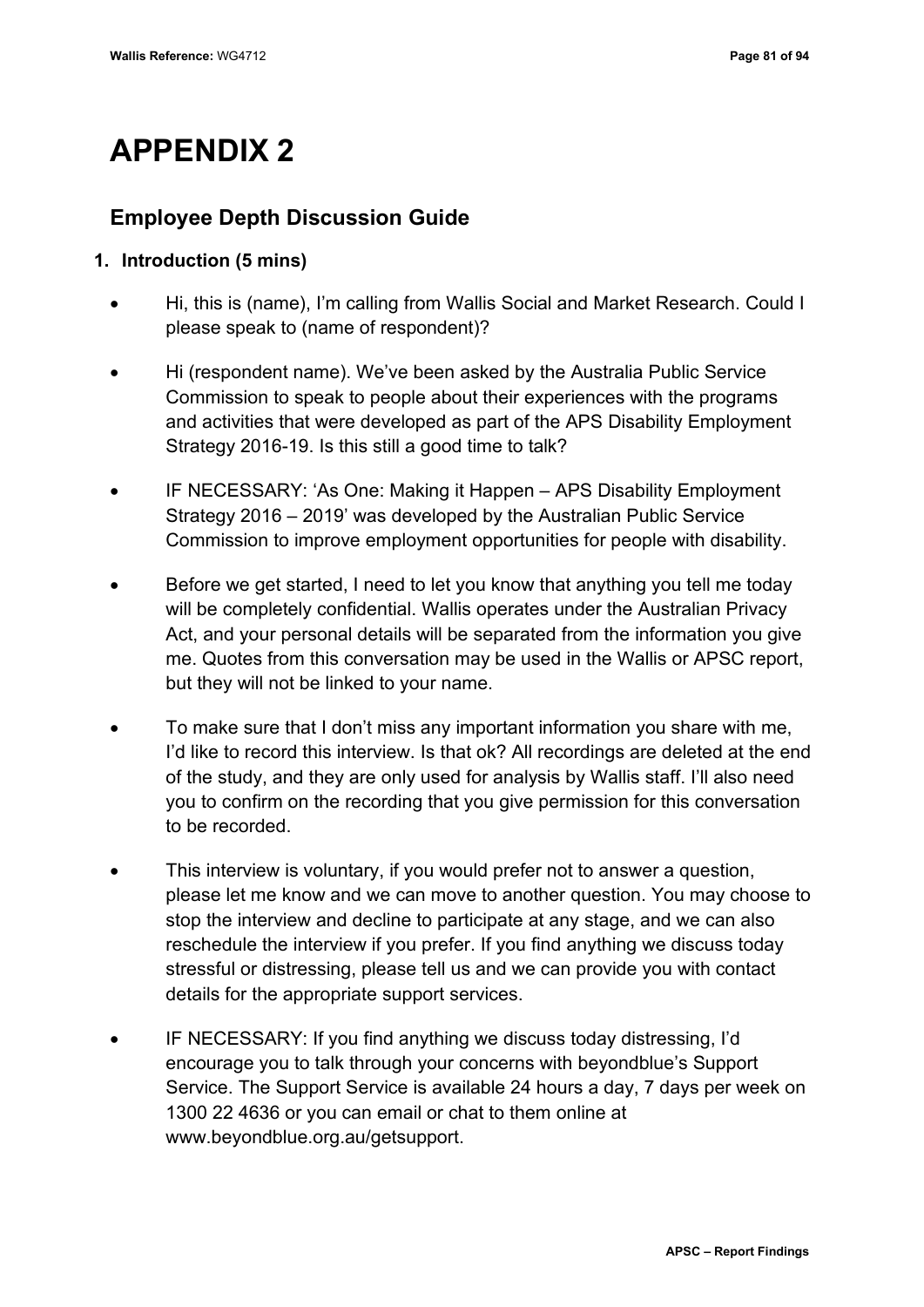- Alternatively, you may wish to contact someone from your agency's Employee Assistance Program (EAP). This program provides confidential, independent support and help employees to implement strategies to manage their health and wellbeing and a healthy life balance. For more information see your human resources team.
- TURN ON RECORDER
- (Respondent name), can I confirm with you that it is okay to record this interview?

Note to interviewer: Wallis Distressed Respondent protocol must be applied.

### **2. Background (5 mins)**

- To start, would you be able to tell me a bit about yourself.
	- What is your role in the public service (probe for Australian Public Service classification)? What does your job entail?
	- And how long have you been employed in the Australian Public Service (APS)? Overall, and in your current position?

## **3. Pathway to the APS (15 mins)**

- We would now like to ask you a few questions about your employment experience and pathway in the APS.
	- Could you tell me a bit about your work experience prior to your current role? Was it in the public or private sector? Was it a similar role to what you have today?
	- Thinking now about your current role in the public service... I would like to ask you a few questions regarding the recruitment process for your current job.
		- **Firstly, how did you find out about your current job?**
		- And what was involved in the selection process? What was the experience like? Was it positive?
		- **IF NECESSARY: Did you make use of the RecruitAbility scheme to** gain your current role?
	- IF YES: What was the experience like? What process did you go through? Do you feel that it was worthwhile?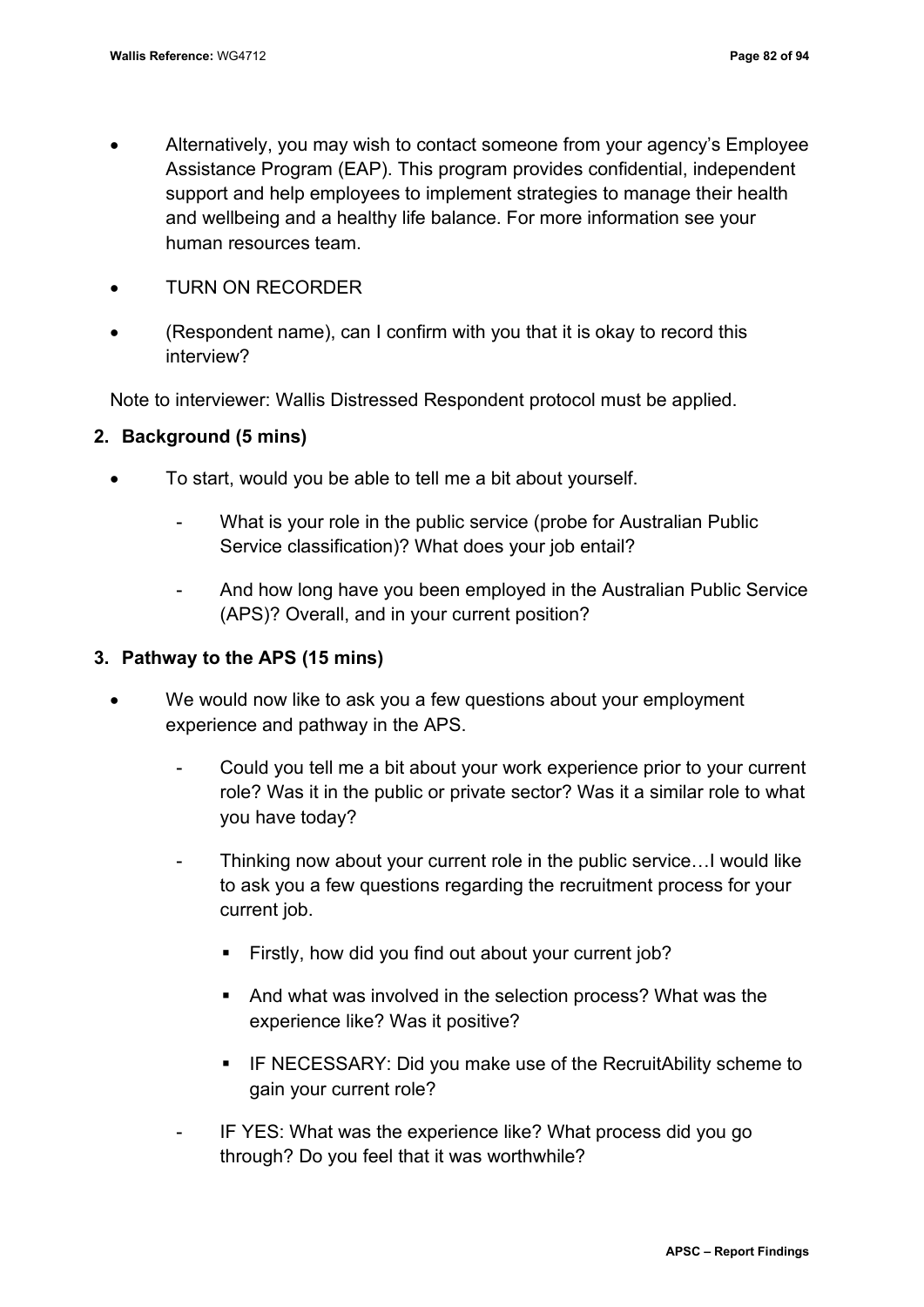- IF NO: Did you decide not to use it? Why? Or were you not aware of the scheme/some other reason for not making use of it.
	- IF NECESSARY: Was the role advertised as an affirmative measure disability vacancy?
- IF YES: What was the experience like? What process did you go through? Do you feel that it was worthwhile?
	- Apart from your current role, what has been your experience in applying for positions in the APS? Were they different to your latest experience? How were they different? When did they occur?

## **4. Awareness of support for employees with disability (10 mins)**

- Which specific initiatives are you aware of aimed to support employees with disabilities? Do these programs benefit you? In what way do they/don't they benefit you?
- IF NECESSARY: Before you were invited to participate in this research, had you heard of "As One: Making it Happen – APS Disability/Employment Strategy 2016-19"? IF YES: As far as you are aware, what does this strategy entail?

IF NOT ALREADY MENTIONED: Which of the following initiatives are you aware of that are offered to people with disability?

- **RecruitAbility**
- Affirmative measure disability
- Making the workplace more accessible for people with disability (e.g. via job design and flexible work arrangements)
- Partnering with disability employment service providers, universities and disability peak bodies to promote awareness of the range of jobs in the APS. IF YES: Did you hear about your job this way?

As far as you are aware, what have been the challenges or benefits from these initiatives? (go through each that respondent is aware of)

## **5. Views regarding four key Action Areas (15 mins)**

• Do you believe that over the last three years employment and/or promotion opportunities have expanded or contracted for people with disability in the APS? How so? What could be done to expand opportunities further?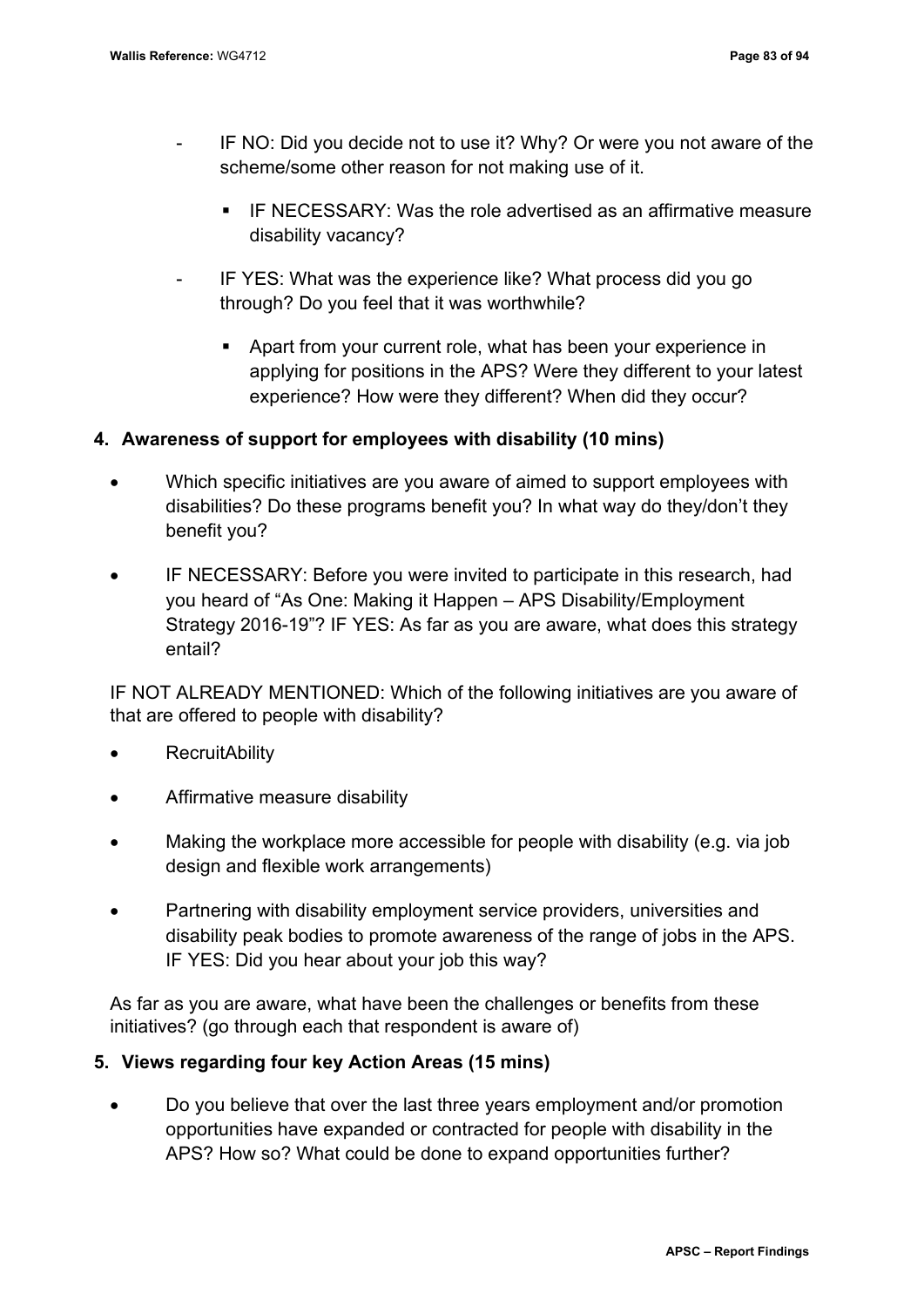- And what about for you personally? Do you feel your employment opportunities have expanded or contracted in the last three years? How have they expanded? What has worked well/what hasn't? What else could be done to (further) expand your own opportunities?
- In which ways do you feel that the APS invests in developing the capability of employees with disability? Has this increased or decreased in the last three years? How does it develop these capabilities? What more could be done?
- Thinking about you personally  $-$  in which ways do you feel that you have been given opportunities to develop your capabilities by the APS? How so? Have these opportunities increased or decreased in the last three years? What has worked well/what hasn't? What else could be done for you personally to (further) extend your capabilities?
- In which ways do you feel the APS fosters inclusive cultures in the workplace? How does it do this? What else could be done?
- And what about you personally to what extent do you think your own workplace is inclusive? How is this demonstrated? Is it more or less inclusive than three years ago? What more could be done?
- How much effort do you feel that the APS is making to increase the representation of employees with disability in senior roles? How does it do this? Has this increased in the last three years? What else could be done?

## **6. Nature of disability (5 mins)**

- Do you feel comfortable disclosing your disability to work colleagues? Why/why not?
- Do you feel there is any advantage or disadvantage to your career by disclosing your disability? Why do you say that?

## **7. Final comments**

Are there any other comments you want to add? Thank respondents, reassure about confidentiality of responses.

## **8. Useful Contact Numbers (if necessary)**

If this conversation has bought up any emotional issues and you would like to speak to someone for help and support please call:

- Beyond Blue: 1300 22 4636
- Lifeline: 13 11 14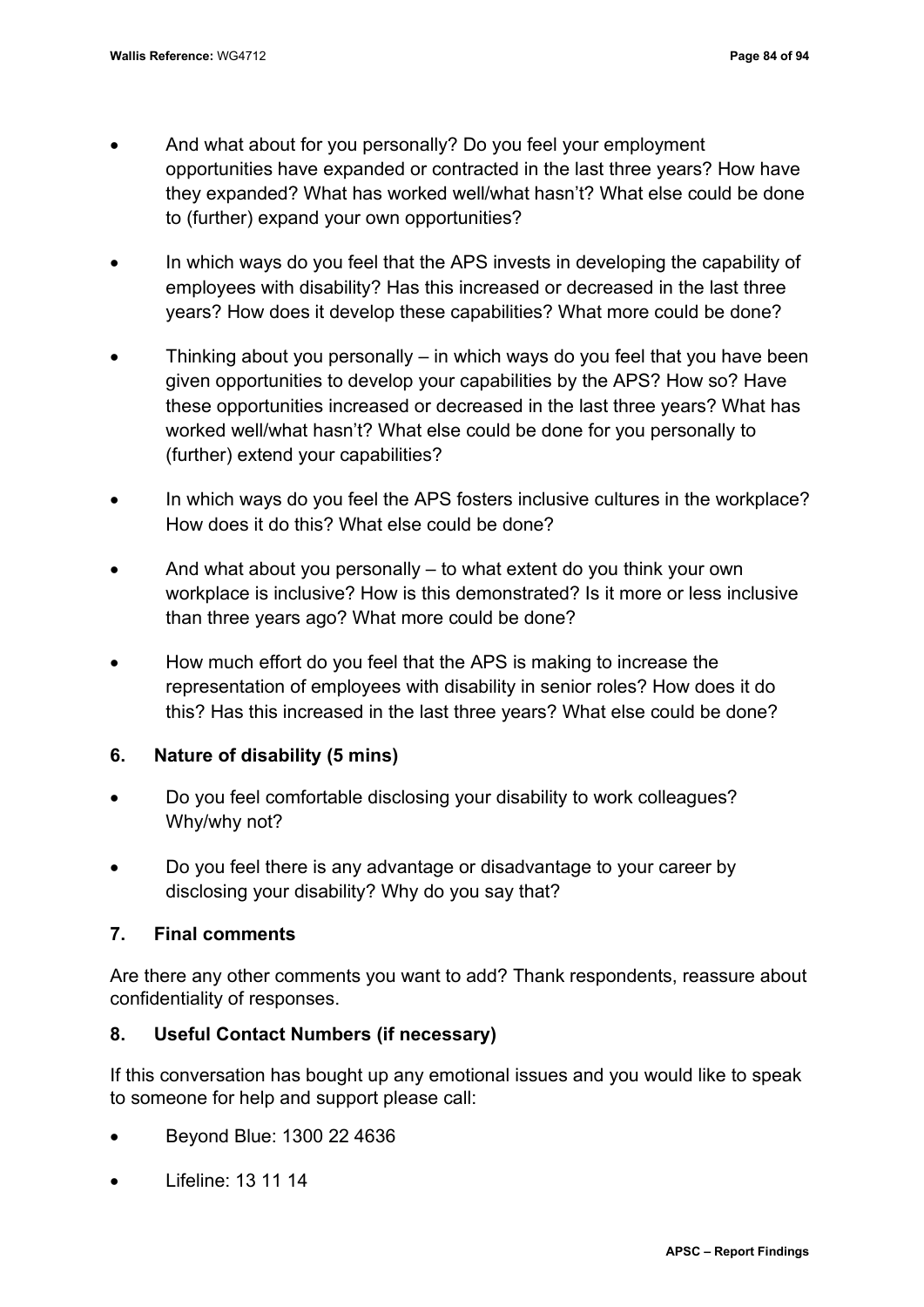## **APPENDIX 3**

## **Management Depth Discussion Guide**

## **1. Introduction (5 mins)**

- Hi, this is (name), I'm calling from Wallis Social and Market Research. Could I please speak to (name of respondent)?
- Hi (respondent name). We've been asked by the Australia Public Service Commission to speak to people about their experiences with the programs and activities that were developed as part of the APS Disability Employment Strategy 2016-19. Is this still a good time to talk?
- IF NECESSARY: 'As One: Making it Happen APS Disability Employment Strategy 2016 – 2019' was developed by the Australian Public Service Commission to improve employment opportunities for people with disability.
- Before we get started, I need to let you know that anything you tell me today will be completely confidential. Wallis operates under the Australian Privacy Act, and your personal details will be separated from the information you give me. Quotes from this conversation may be used in the Wallis or APSC report, but they will not be linked to your name.
- To make sure that I don't miss any important information you share with me, I'd like to record this interview. Is that ok? All recordings are deleted at the end of the study, and they are only used for analysis by Wallis staff. I'll also need you to confirm on the recording that you give permission for this conversation to be recorded.
- This interview is voluntary, if you would prefer not to answer a question, please let me know and we can move to another question. You may choose to stop the interview and decline to participate at any stage, and we can also reschedule the interview if you prefer. If you find anything we discuss today stressful or distressing, please tell us and we can provide you with contact details for the appropriate support services.
- IF NECESSARY: If you find anything we discuss today distressing, I'd encourage you to talk through your concerns with beyondblue's Support Service. The Support Service is available 24 hours a day, 7 days per week on 1300 22 4636 or you can email or chat to them online at www.beyondblue.org.au/getsupport.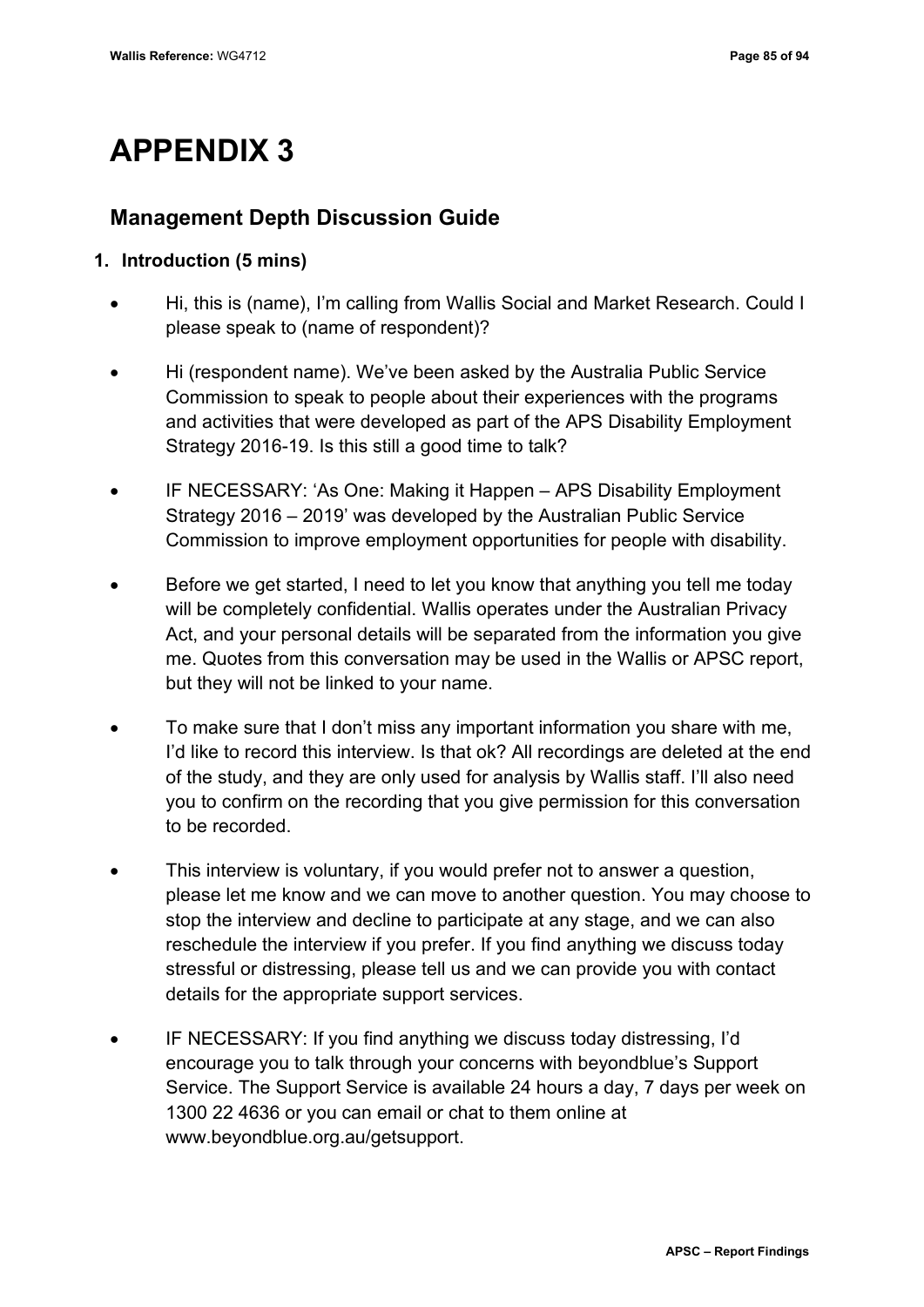- Alternatively, you may wish to contact someone from your agency's Employee Assistance Program (EAP). This program provides confidential, independent support and help employees to implement strategies to manage their health and wellbeing and a healthy life balance. For more information see your human resources team.
- TURN ON RECORDER
- (Respondent name), can I confirm with you that it is okay to record this interview?

Note to interviewer: Wallis Distressed Respondent protocol must be used.

## **2. Background (5 mins)**

To start would you be able to tell me a bit about yourself.

- What is your role in the public service? What does your job entail?
- And how long have you been employed in the Australian Public Service? Overall, and in your current position?

### **3. Awareness of strategies for employees with disability (5 mins)**

- Which specific initiatives are you aware of aimed to support employees with disabilities? What do these initiatives deliver?
- IF NECESSARY: Before you were invited to participate in this research, had you heard of "As One: Making it Happen – APS Disability Employment Strategy 2016-19"? IF YES: As far as you are aware, what does this strategy entail?

#### **4. Policies supporting recruitment of employees with disability (20 mins)**

• In your agency, what initiatives are in place to support recruiting employees with a disability?

NOTE: IN FOLLOWING SECTION EXPLORE FOR EACH POLICY/PROCEDURE MENTIONED:

- How long have each of these initiatives been in place?
- What was the impetus for introducing these initiatives?
	- How has the strategic direction provided by the APSC had an impact on the introduction, maintenance or improvement of these initiatives? Have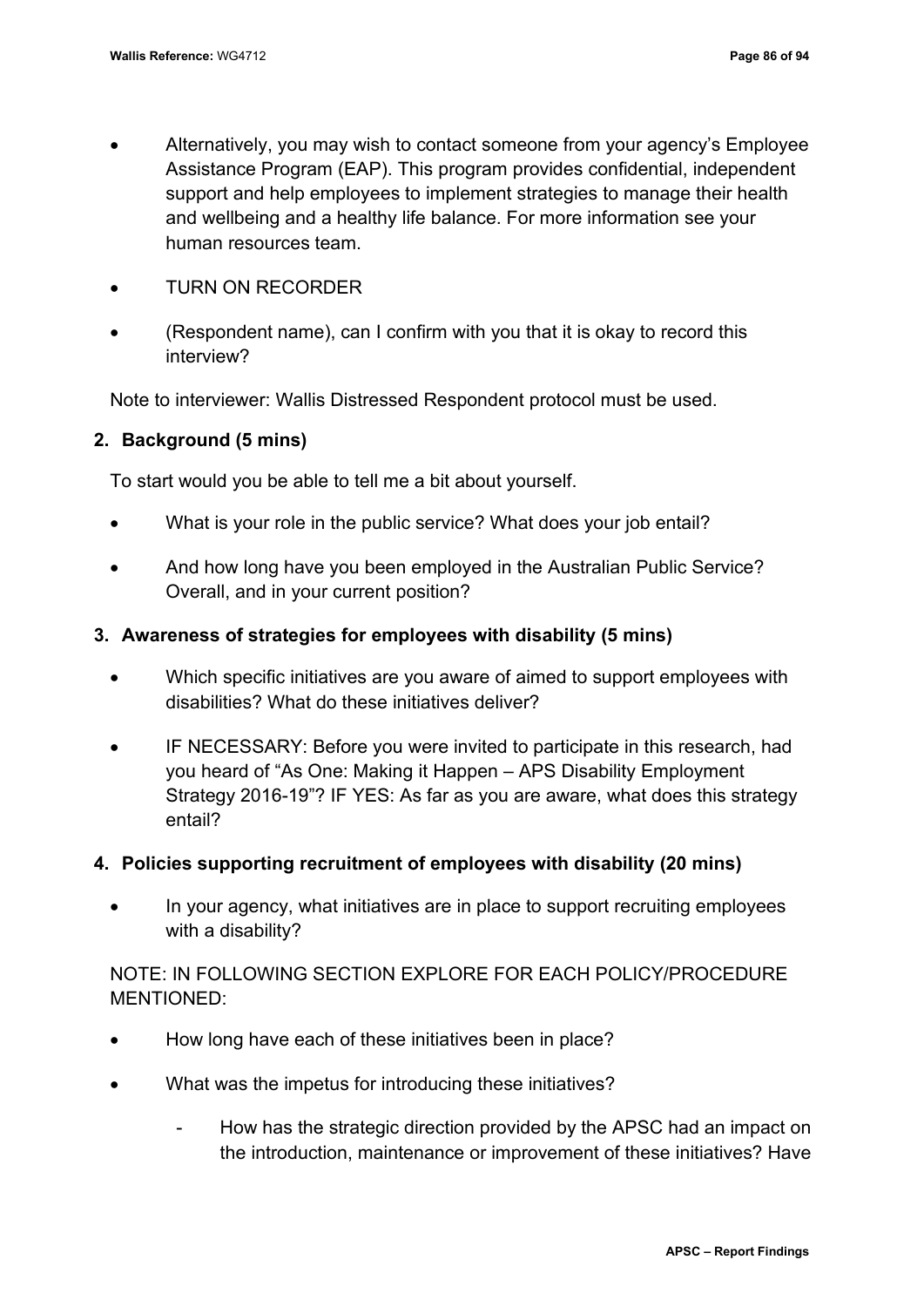other factors driven the introduction of the initiatives? What were these factors?

- Which classifications are these initiatives focused on? (APS / EL / SES) How are they geared to these classifications? IF NECESSARY: Why are they only geared towards certain classifications?
- How well implemented are the initiatives across the agency? How are they well implemented? Provide examples. IF NOT WELL IMPLEMENTED: Why aren't these initiatives well implemented across the agency? What evidence is there of that?
- How are the initiatives supported? Is that support internal to the agency or external? Is that support adequate or not? How so?
- What challenges have there been in implementing or maintaining these initiatives? What could be improved? How?
- What benefits have there been from these initiatives? Have they helped employment opportunities for people with disability increase over the last three years? What elements of the initiatives have created these positive benefits? Have there been any negative effects? What are these? Why?

IF NOT ALREADY MENTIONED: Which of the following are in place in your agency?

- **RecruitAbility**
- Affirmative measures disability
- Mental Health First Aid training for managers
- Disability Awareness training for managers
- Making the workplace more accessible for people with disability (e.g. via job design and flexible work arrangements)
- Partnering with disability employment service providers, universities and disability peak bodies to promote awareness of the range of jobs in the APS

What challenges have there been in implementing or maintaining these initiatives? What could be improved? How?

What positive benefits have there been from these initiatives? Why have they been effective?

**5. Career planning for employees with disability (20 mins)**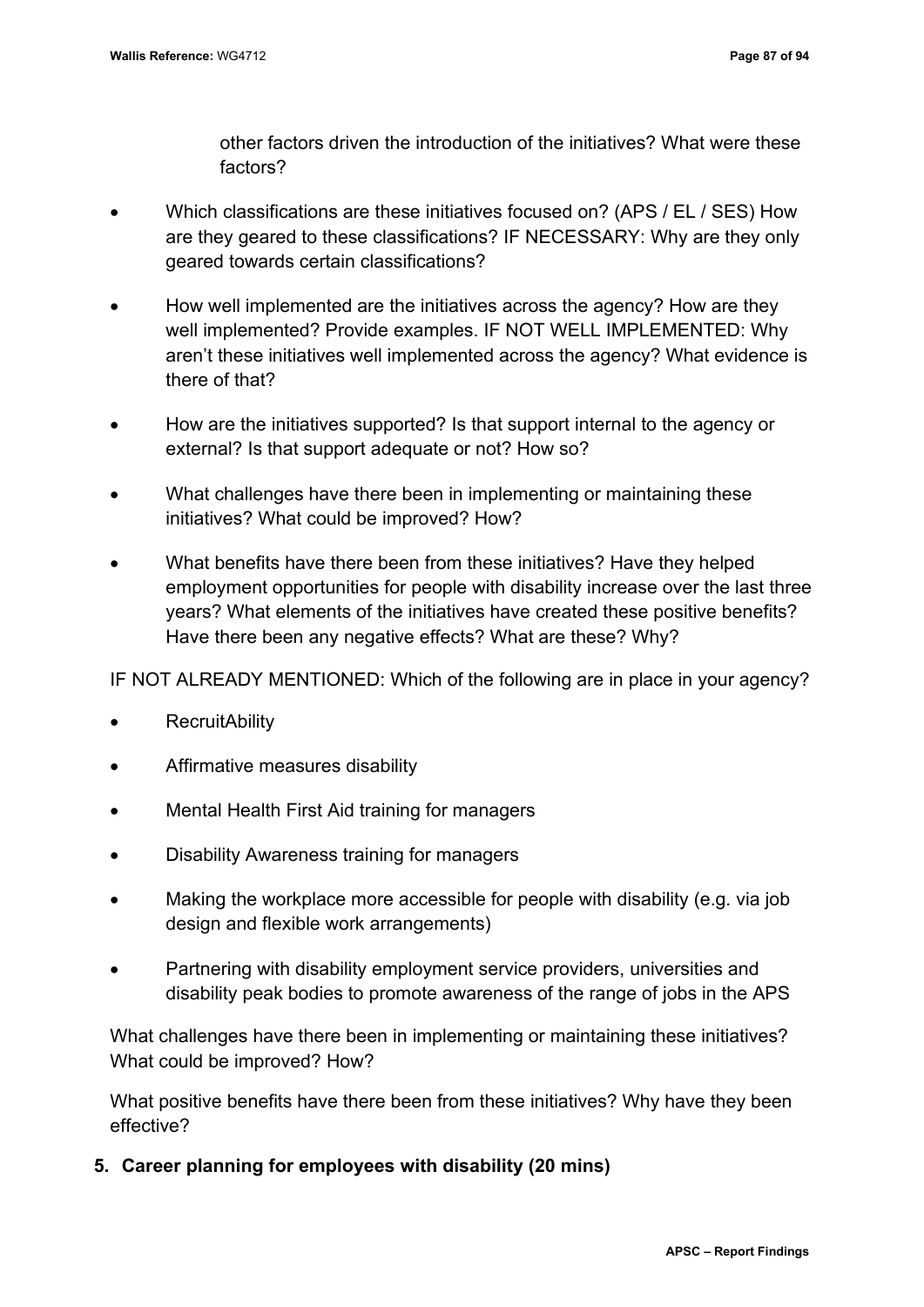- How does your agency actively develop career capability of people with disability?
- FOR EACH ITEM MENTIONED: How has this worked in developing workplace capabilities? What has worked well, and what have been the challenges? Why? What more could be done?
- How is performance relating to career development of staff with disability monitored?

ASK FOR POINTS BELOW IF NOT MENTIONED ABOVE: Does your agency:

- Offer career trajectory planning for people with disability? How is this done? Has this helped people plan their careers? Why has it worked well (or not)? What are the challenges?
- Offer development programs for high performers with disability? What type of development programs? Has this worked well for high performers? Why has it worked well? What are the challenges?
- Provide mentorship programs for people with disability? What types of mentorship programs? Have these worked well? Why have they worked well? And what are the challenges?
- Recruit people with disability into senior roles? How is this done? What types of senior roles? Has this increased in the last three years? What has made this a success (or not) and what have been the challenges?
- Do you think your workplace is inclusive? Why/Why not? Is the workplace culture more inclusive than three years ago? How do current policies help foster a more inclusive workplace? What have been the challenges in fostering a more inclusive culture in the workplace?
- Provide an accessible workplace for people with disability? How does your agency accomplish this? Is your workplace more accessible than three years ago? What has helped achieve this? What are the challenges?

## **6. Attitudes to disability in the workplace (2 mins)**

- Do you think colleagues with a disability feel comfortable disclosing their disability to work colleagues? Why/why not?
- Do you feel there is any advantage or disadvantage to a person's career by disclosing their disability? Why do you say that?
- **7. Final comments**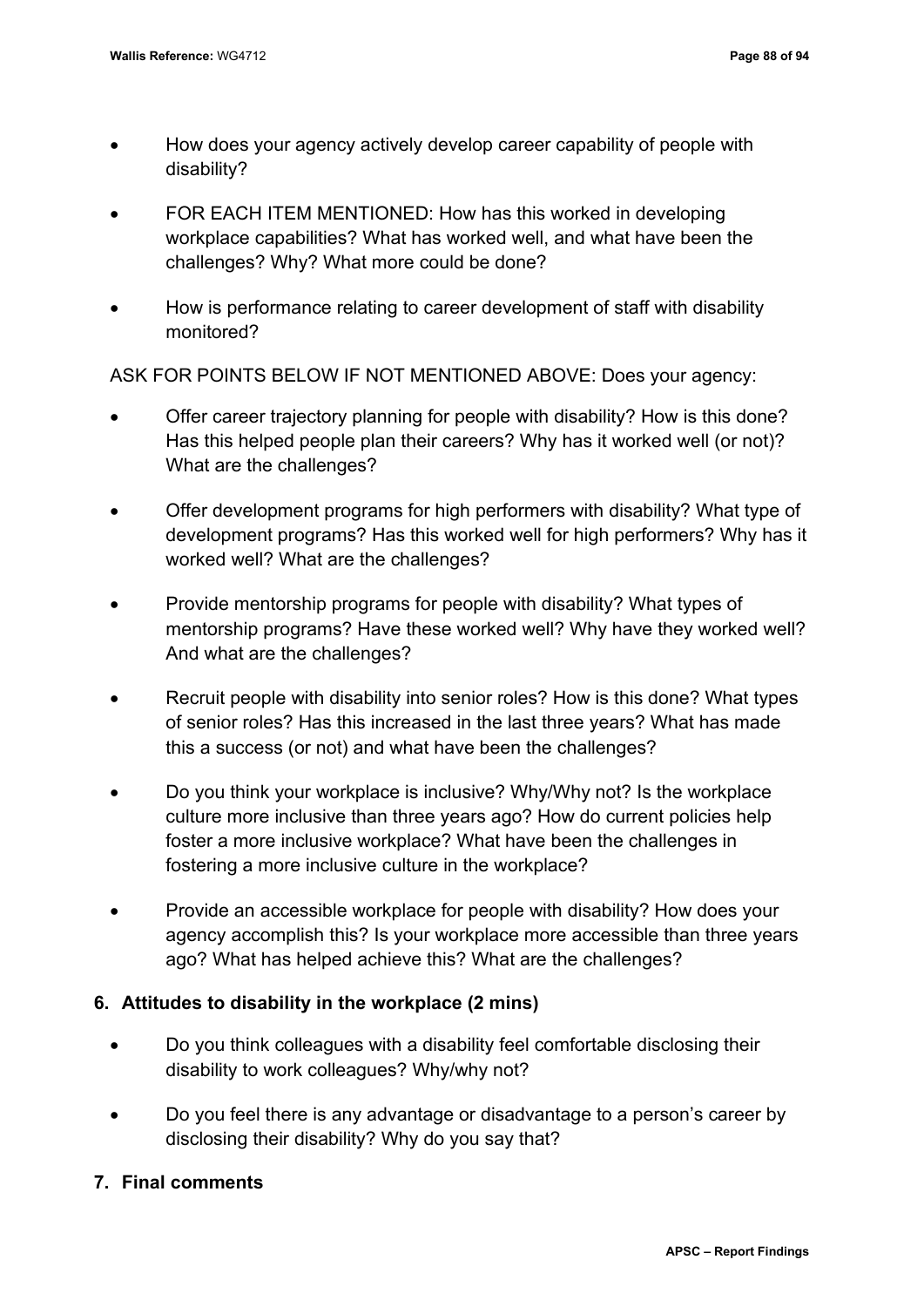Are there any other comments you want to add? Thank interviewee, reassure about confidentiality of responses.

### **8. Useful Contact Numbers**

If this conversation has bought up any emotional issues and you would like to speak to someone for help and support please call:

- Beyond Blue: 1300 22 4636
- Lifeline: 13 11 14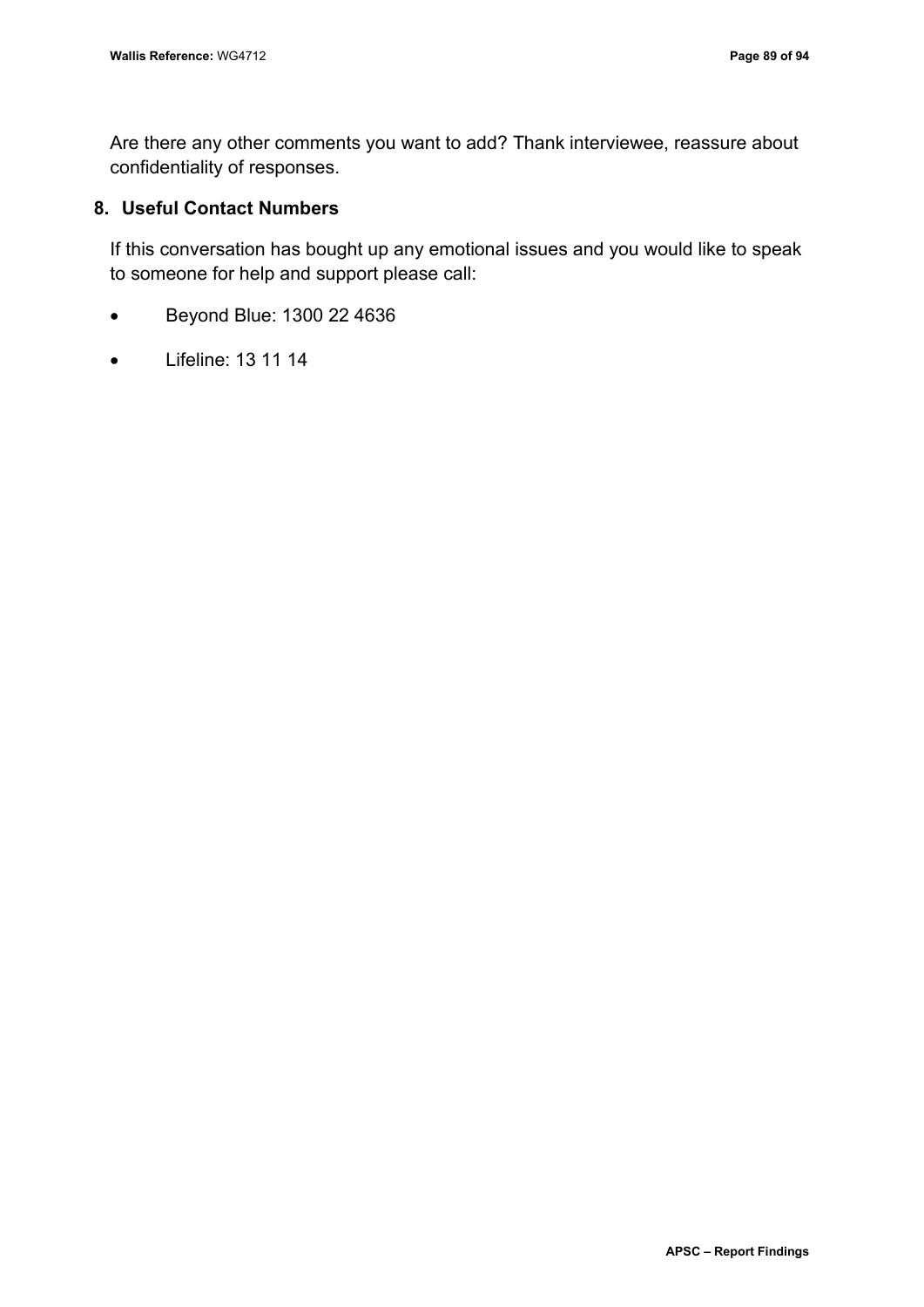## **APPENDIX 4**

## **Flyer for Workshop**

# **Contribute to the evaluation of the APS Disability Employment Strategy 2016-19**

The As One: Making it Happen – APS Disability Employment Strategy 2016-19 set the agenda for change in the Australian Public Service (APS) to improve employment opportunities for people with disability.

As 2019 comes to an end, an independent research company, Wallis Market and Social Research, has been engaged by the Australian Public Service Commission (APSC) to evaluate the Strategy. The information collated and collected through this process inform a future APS Disability Employment Strategy.

The evaluation is expected to focus on:

- Success stories and the drivers behind the success
- Challenges faced in the implementation of the Strategy in your agency
- Obstacles preventing greater progress in certain areas.

The evaluation will include:

- **Interviews**
- Focus groups with a range of stakeholders
- Analysis of existing data

As part of the evaluation of the expiring Strategy, we are inviting input from across the APS. Feedback and contributions will be kept confidential and responses will only be reported on an aggregated level. Contributions are welcome from:

- Employees with disability
- Managers of employees with disability
- D&I/HR/recruitment specialists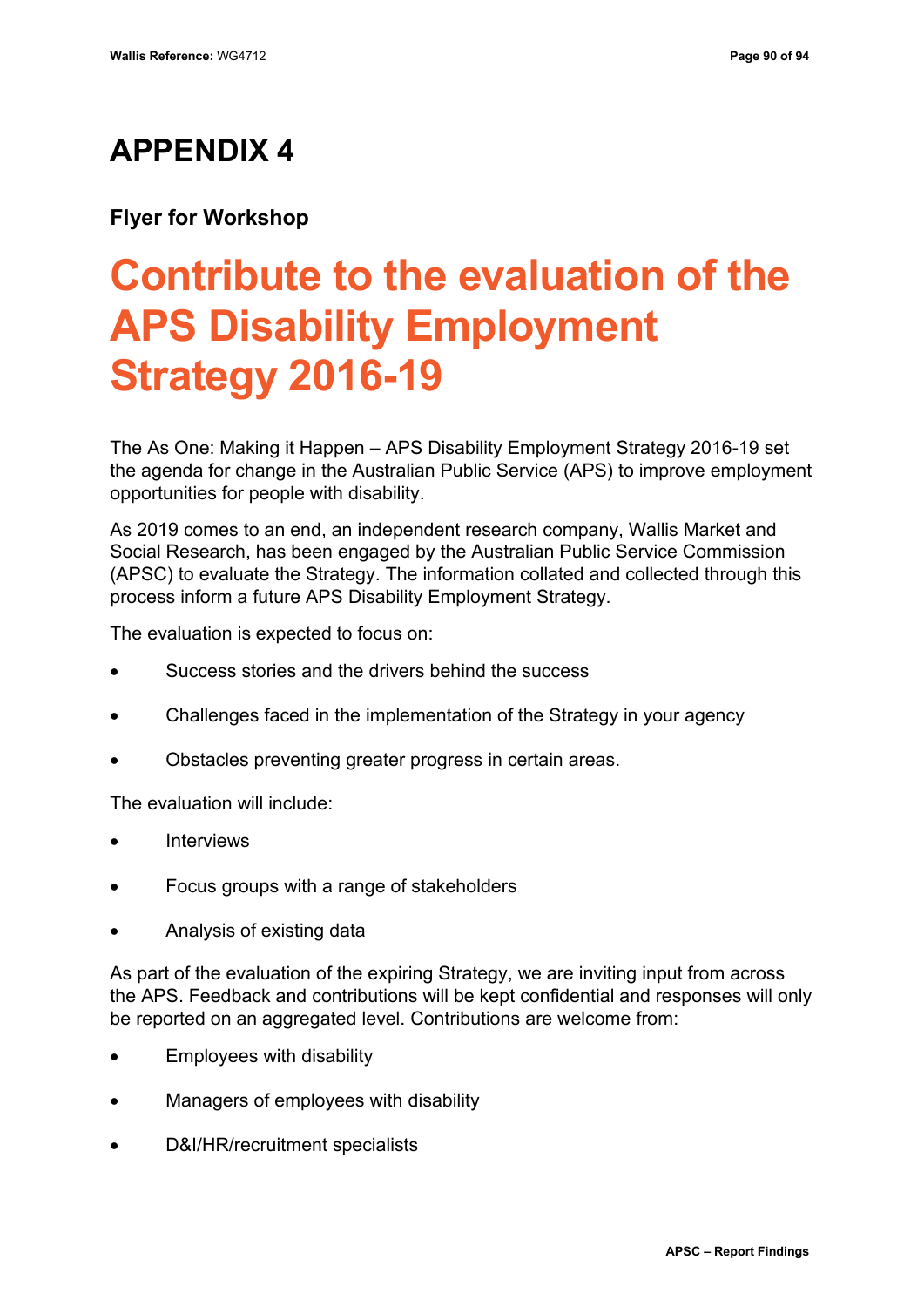- Employees who are carers of family members with disability
- Employees with disability who do not disclose their disability in their agency HR system
- Other APS employees with feedback to offer.

Please email contributions/feedback to APSC Diversity & Inclusion Policy diversity@apsc.gov.au.

Feedback is required by cob Friday 25 October.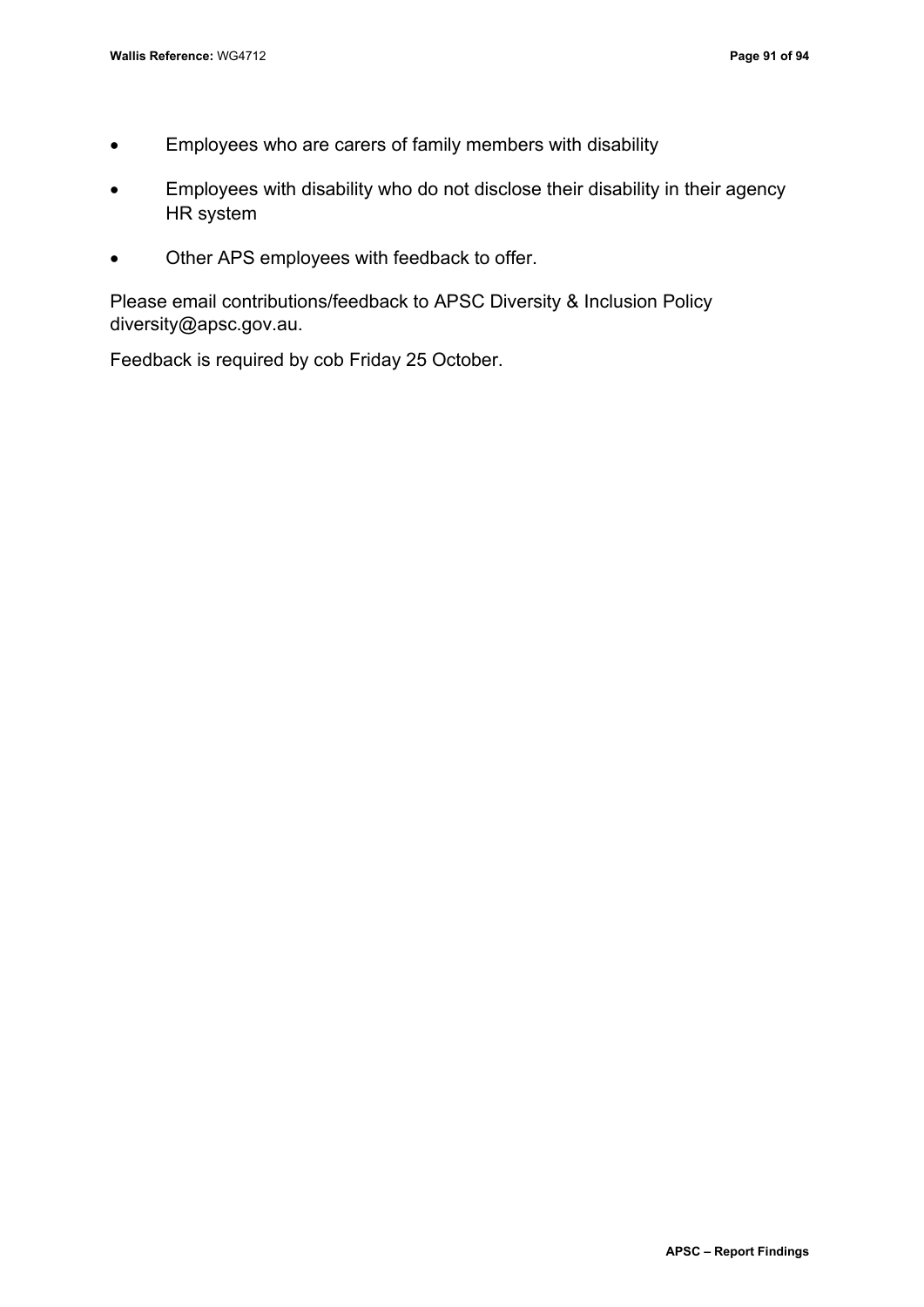## **APPENDIX 5**

## **Primary Approach Email (PAE)**

Dear (NAME)

As discussed, we are seeking the assistance of APS agencies to nominate employees to take part in the research. This entails circulating the following information amongst suitable networks to reach the following types of APS staff:

- Employee with disability (interviews and focus groups)
- Managers of people with a disability (interviews and focus groups)
- HR / Corporate (Interviews)
- Disability Champion (Interviews)

As a key contact for Disability in the APS, you may also be asked whether you would be willing to take part in an interview.

If you have any questions, please contact:

Simon Zoric

Qualitative Fieldwork Coordinator

Email: simonz@wallisgroup.com.au

Phone: 03 8620 5618

## **INFORMATION TO CIRCULATE**

Dear (NAME)

Wallis Market and Social Research (Wallis), has been engaged by the Australian Public Service Commission (APSC) to evaluate 'As One: Making it Happen – APS Disability Employment Strategy 2016-19' to inform the development of a future APS Disability Employment Strategy.

## **What we are looking for:**

We are seeking people to opt-in to the focus groups or interviews to assist with the evaluation. As there is a set number of places, not all who opt-in will necessarily take part. Our aim is to ensure representation across the types of APS staff identified in the evaluation design. Those who opt-in will be contacted by staff at Wallis to schedule a mutually convenient time.

## **Topics covered in the focus groups and telephone interviews:**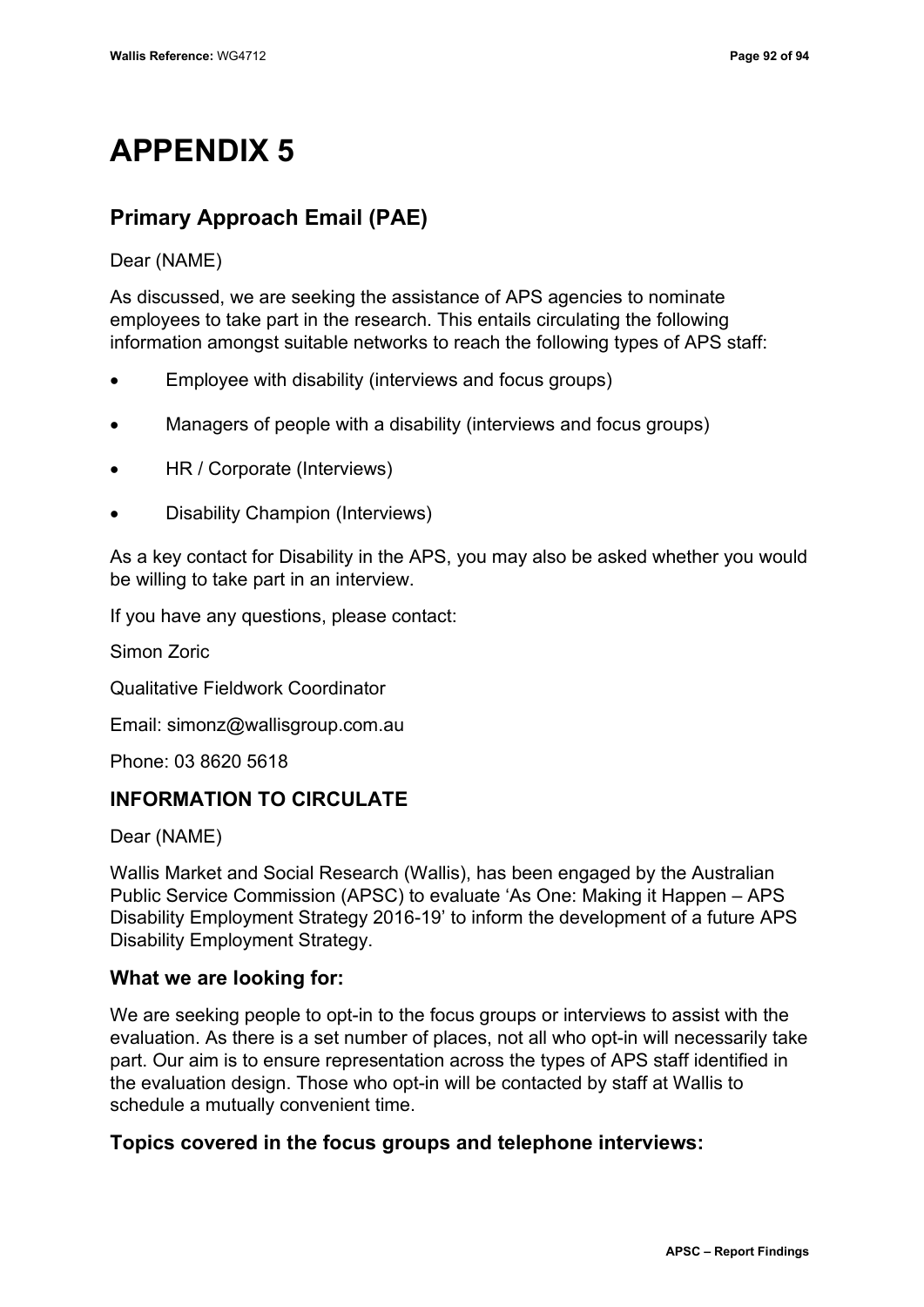We are looking to explore topics relating to disability in the APS including recruitment, working environment, career opportunities and workplace culture. If selected to take part in a telephone interview, multiple staff members may attend.

All contributions to the discussion in a focus group or interview are both confidential and voluntary. Participants are not required to comment on any matter they do not wish to.

As these interviews and focus groups are informal, preparation is not necessary. There are no right or wrong answers, we are only seeking a frank discussion of perceptions and experience to assist in understanding the management and experience of disability in the APS.

## **Confidentiality in reporting:**

Findings will be presented in aggregate, although deidentified quotes will be presented in the report.

We will not name any participants in the report.

Should case studies be used, we will seek the approval of the participants included for a case study.

## **Focus group details:**

- Focus group  $1 -$  Employees with disability:
	- Thursday, 7 November
	- 10:00am 11:00am (1 hour)
- Focus group  $2 -$  Employees with disability:
	- Thursday, 7 November
	- $-$  11:30am  $-$  12:30pm (1 hour)
- Focus group  $3$  Managers of people with disability:
	- Thursday, 7 November
	- $1:30$ pm  $3:00$ pm (1.5 hours)

## **Location:**

Australian Public Service Commission

Treasury Building, Parkes Place West, PARKES ACT 2600

Participants will need to sign into the Security desk on level 1, Parkes Place West, B Block Treasury building